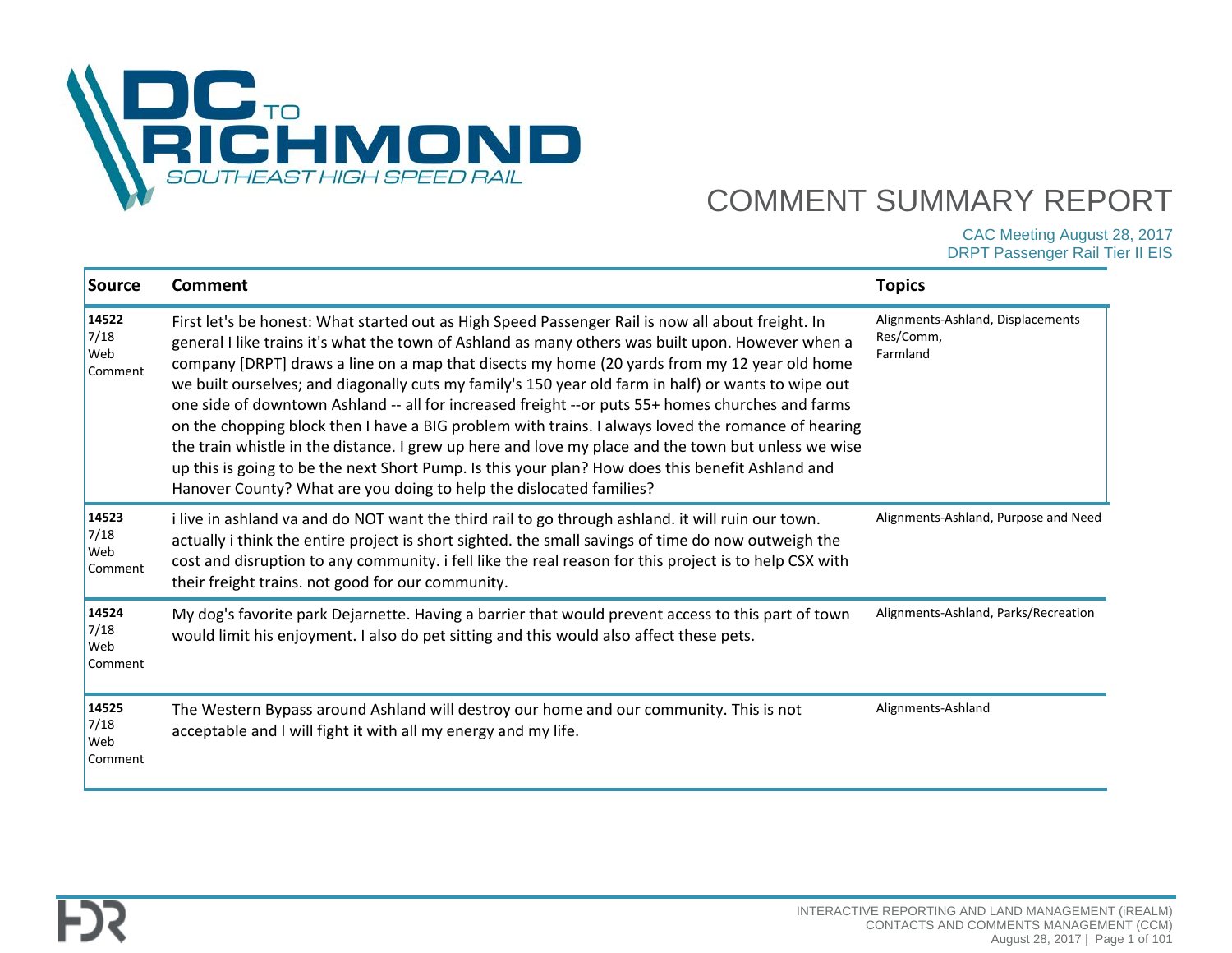

| 14526<br>7/18<br>Web<br>Comment | The town of Ashland and the surrounding countryside are dear to us. There is no room in town for a<br>third rail nor should a western bypass be imposed on the suburbs" of Ashland. This project will not<br>and cannot possibly alleviate any significant traffic from I-95 and the extra "speed" that would be<br>gained would net you at most 15 minutes on a 2 hour commute. There is no justification for<br>destroying a bucolic small town OR ripping up the countryside for insignificant speed & passenger<br>gains. Any third rail additions should be done to the north of town (to provide siding for through<br>traffic) if done at all. I strongly urge the DPRT to reconsider all eastern bypass options as any of the<br>ones mentioned would require less eminent domain and less destruction of private property or<br>communities. | Alignments-Ashland, Purpose and Need,<br>Displacements Res/Comm                      |
|---------------------------------|-------------------------------------------------------------------------------------------------------------------------------------------------------------------------------------------------------------------------------------------------------------------------------------------------------------------------------------------------------------------------------------------------------------------------------------------------------------------------------------------------------------------------------------------------------------------------------------------------------------------------------------------------------------------------------------------------------------------------------------------------------------------------------------------------------------------------------------------------------|--------------------------------------------------------------------------------------|
| 14528<br>7/18<br>Web<br>Comment | I think this whole thing stinks. This is not one bit about high speed passenger rail; it's about CSX and<br>making money on freight. I have worked VERY hard to raise my daughter as a single mom on the<br>beautiful piece of land we call home. We enjoy seeing deer hawks frogs rabbits turtles snakes<br>groundhogs and turkeys in our yard. Our life as we know it will be seriously damaged by high speed<br>rail in the western bypass. WE DON'T WANT IT!! Nor does the Town of Ashland. Keep Hanover<br>County Beautiful! No high speed rail!!                                                                                                                                                                                                                                                                                                | Alignments-Ashland, Biological<br>Resources,<br>Aesthetics                           |
| 14529<br>7/18<br>Web<br>Comment | I am very opposed to the proposed Western Bypass in rural Hanover County. This route would<br>destroy homes and farms that have been operating for several generations. Also I believe the third<br>rail proposed to go thru Ashland would be extremely disruptive. I urge further options to be<br>explored for Hanover County rail service.                                                                                                                                                                                                                                                                                                                                                                                                                                                                                                         | Alignments-Ashland, Displacements<br>Res/Comm,<br>Farmland                           |
| 14531<br>7/19<br>Web<br>Comment | The eastern bypass option to reroute around Ashland is not acceptable to a significant number of<br>families and communities that live close to the proposed route. We oppose the risk to our wetlands<br>and Washington Lacy Park. We cannot imagine that high speed rail so close to so many homes and<br>communities and the noise and vibration it would bring to a large population of people. We oppose<br>the impact to route 54 and how the bypass would effectively cut off many small communities of<br>people that have lived here for generations. We favor growth on the route 54 corridor between<br>Ashland and Hanover. This proposed bypath route would be a significant deinsentive to that growth.                                                                                                                                 | Alignments-Ashland, Wetlands,<br>Biological Resources,<br>Vibration,<br><b>Noise</b> |

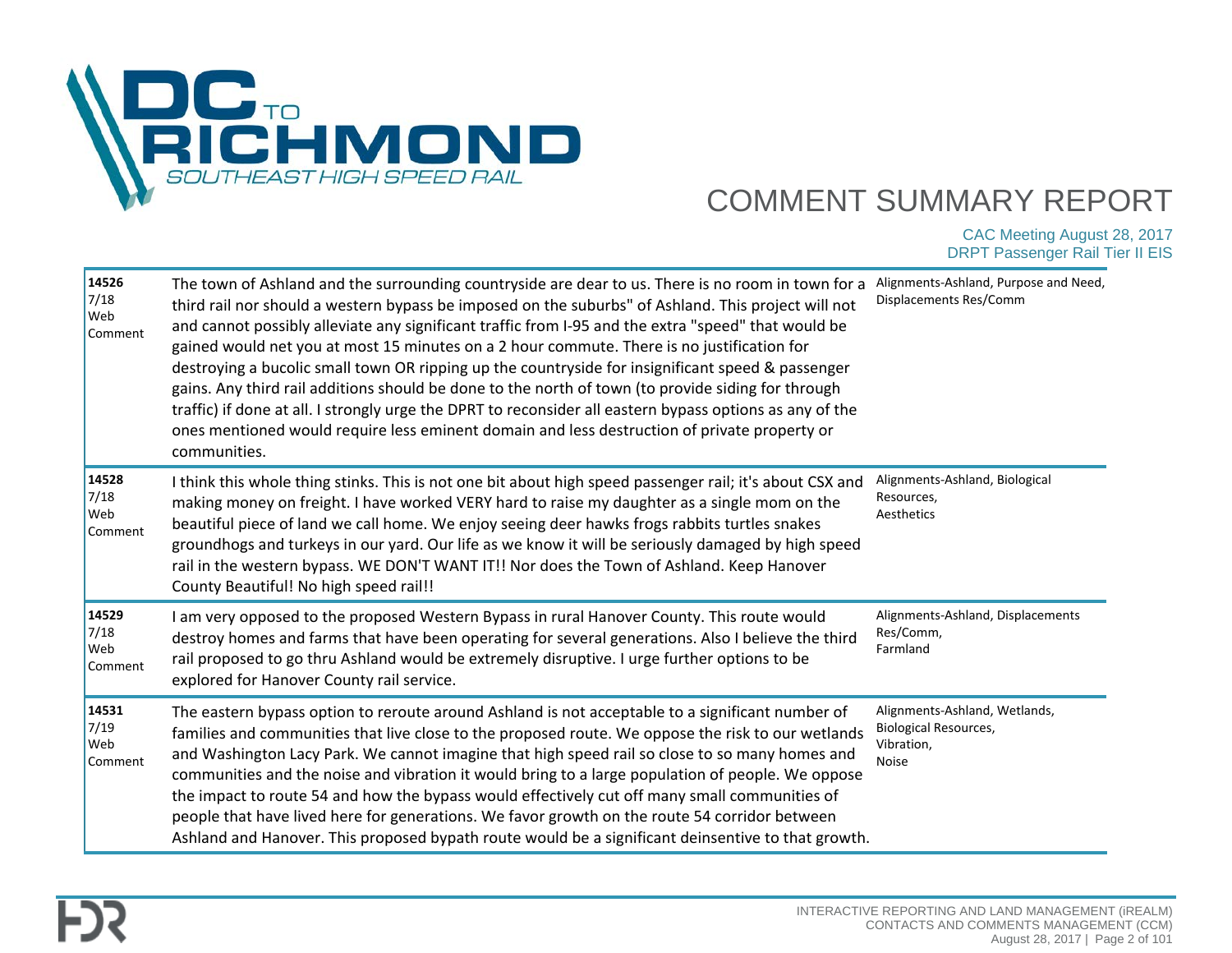

| 14532<br>7/19<br>Web<br>Comment      | Adding a Third rail through the twon is a lame answer to rail system. Our family moved to Ashland<br>20 years ago because of the charm and family oriented town that is is. Bypass isthe only solution.<br>Our little town will be distroyed. The town has been recognied and given gratns to help up grade<br>and embelish its charm because of the way it is now. Stay waay from our beloved town! You are<br>smart people come up with a better solution!!!!!                                                                                                                                                                                                                                                                                                                                                                                                                                                                                                                                                                                                                                                               | Alignments-Ashland                  |
|--------------------------------------|--------------------------------------------------------------------------------------------------------------------------------------------------------------------------------------------------------------------------------------------------------------------------------------------------------------------------------------------------------------------------------------------------------------------------------------------------------------------------------------------------------------------------------------------------------------------------------------------------------------------------------------------------------------------------------------------------------------------------------------------------------------------------------------------------------------------------------------------------------------------------------------------------------------------------------------------------------------------------------------------------------------------------------------------------------------------------------------------------------------------------------|-------------------------------------|
| 14533<br>7/19<br>Web<br>Comment      | A western bypass is not the solution in Ashland. There has to be a better option than a western<br>bypass. Think creatively & outside the box to look for solutions that will not destroys peoples<br>homesteads & lives.                                                                                                                                                                                                                                                                                                                                                                                                                                                                                                                                                                                                                                                                                                                                                                                                                                                                                                      | Alignments-Ashland                  |
| 14536<br>7/19<br>Web<br>Comment      | As one who loves living in Ashland I am definitely opposed to changing the small town feel and the<br>commerce that is center on the rails. With that being said I am open to progress and would hate for<br>the trains to be a memory of yesteryear. Our rail systems do need somer eviving and if there is a<br>way to incorporate a third rail with the required slowed speed improved crossings etc in Ashland<br>then I am not opposed to it. I would rathet Ashland adapt and florish then decline and cease to have<br>a railroad.                                                                                                                                                                                                                                                                                                                                                                                                                                                                                                                                                                                      | Alignments-Ashland, General Support |
| 14537<br>7/12<br>Comment -<br>Letter | Ms. Stock:I am writing in support of the currently delineated alternatives regarding the DRPT's high-<br>speed rail project .I live near the current location of the Buckingham Branch line in Hanover Virginia<br>just south of Hanover Courthouse. The use of the Buckingham Branch line was rightly rejected early<br>on in the DC2RVA process; this route was studied and rejected because of the requirements for<br>multiple grade crossings acquisition of land outside the right of way and engineering issues related<br>to the curvature of the existing line in addition the environmental issues reported in the<br>Mechanicsville Local Routing Options Narrowed. The Department clearly made the correct decision<br>to reject this possible alternative. Please do not resurrect this bad option for high-speed rail through<br>Hanover County. Those of us who live close to this line feel just as strongly about the potential<br>impacts to our homes as those whose views are shouted more loudly but which are no more valid<br>than our own. Michele Anne Gillette7479 Cady's Mill Road Hanover VA 23069 | Alignments-Ashland                  |

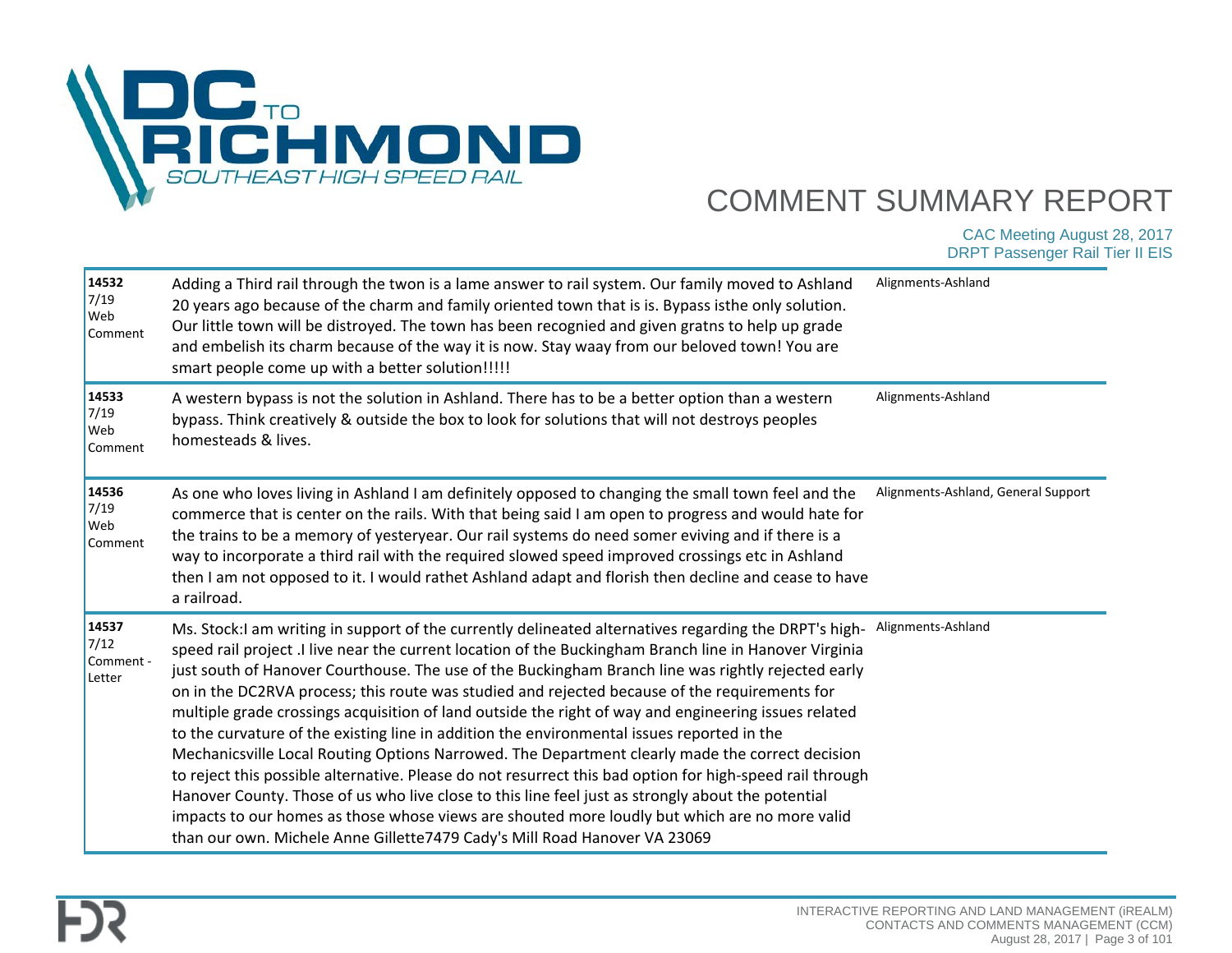

| 14538<br>7/19<br>Web<br>Comment | Please don't destroy our town. I say no to a thurd track.                                                                                                                                                                                                                                                                                                                                                                                                                                                                                                                                                                                                                                                             | Alignments-Ashland                                                            |
|---------------------------------|-----------------------------------------------------------------------------------------------------------------------------------------------------------------------------------------------------------------------------------------------------------------------------------------------------------------------------------------------------------------------------------------------------------------------------------------------------------------------------------------------------------------------------------------------------------------------------------------------------------------------------------------------------------------------------------------------------------------------|-------------------------------------------------------------------------------|
| 14540<br>7/19<br>Web<br>Comment | The eastern bypass option to reroute around Ashland is not acceptable to a significant number of<br>families and communities that live close to the proposed route. We oppose the risk to our wetlands<br>and Washington Lacy Park. We cannot imagine that high speed rail so close to so many homes and<br>communities and the noise and vibration it would bring to a large population of people. We oppose<br>the impact to route 54 and how the bypass would effectively cut off many small communities of<br>people that have lived here for generations. We favor growth on the route 54 corridor between<br>Ashland and Hanover. This proposed bypath route would be a significant deinsentive to that growth. | Alignments-Ashland, Wetlands,<br>Biological Resources,<br>Vibration,<br>Noise |
| 14541<br>7/19<br>Web<br>Comment | A third rail through the town of Ashland should not be an option. It will effect the residences<br>businesses and public buildings such as the Ashland Library.                                                                                                                                                                                                                                                                                                                                                                                                                                                                                                                                                       | Alignments-Ashland, Community<br>Facilitates & Services                       |
| 14546<br>7/19<br>Web<br>Comment | Not at all in favor of a third rail in AshlandI am a citizen of the town as well as a Randolph-Macon<br>alumnus and now employee. There is absolutely no room for this project without completely<br>changing the landscape of the town and R-MC campus.                                                                                                                                                                                                                                                                                                                                                                                                                                                              | Alignments-Ashland                                                            |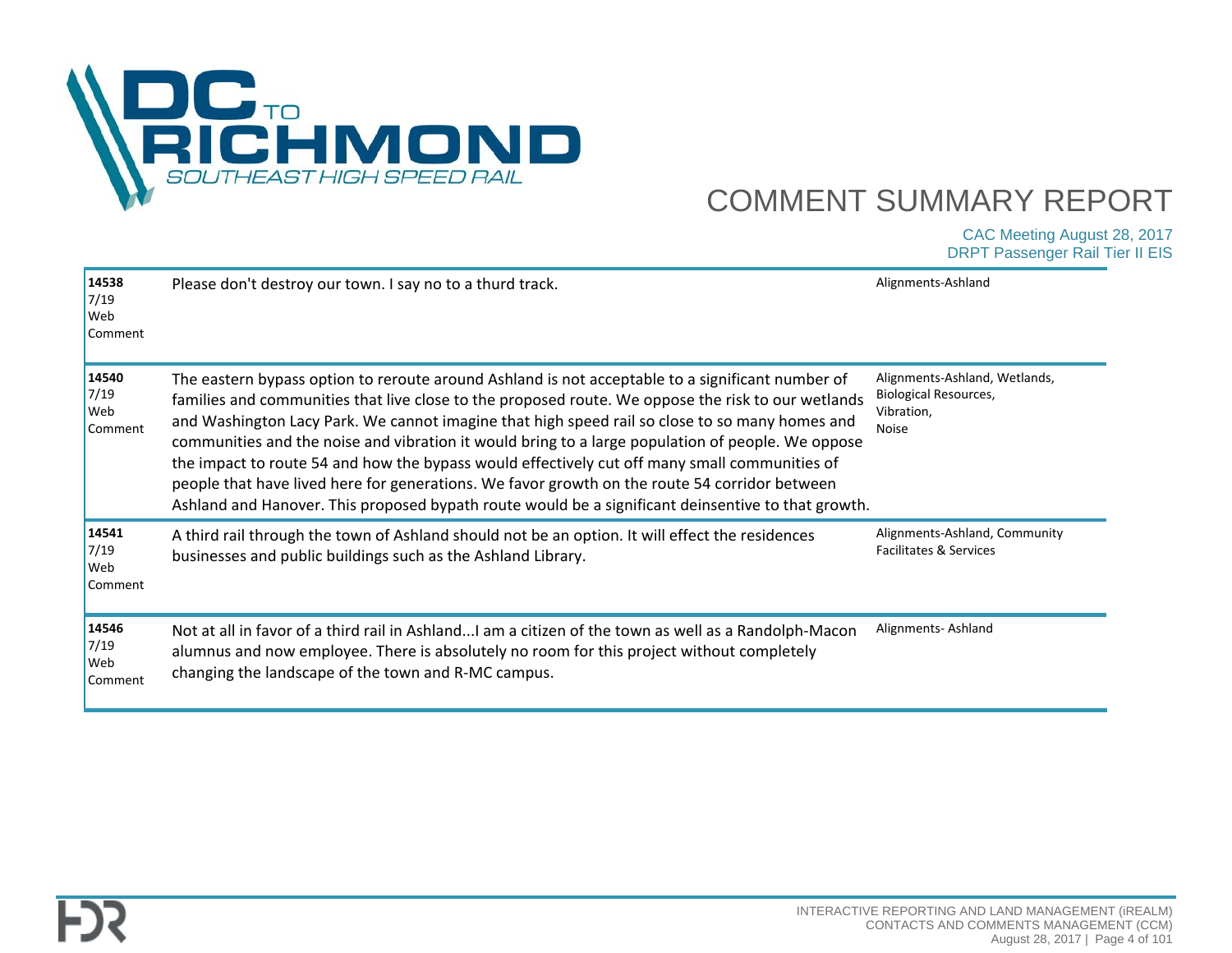

| 14547<br>7/19<br>Web<br>Comment | To Whom it May Concern,<br>My family lives right beside part of the proposed Eastern Bypass. We are very upset and<br>disheartened that this area is even a proposal for the high speed rail at all. In our neighborhood<br>alone, Providence, we will have something like 215 houses once we are fully built out, which will be<br>in the next couple of years. The Eastern Bypass option to reroute these high speed trains around<br>Ashland is not acceptable to my family nor is it acceptable to a significant number of Hanover<br>families/communities that live close to this proposed route.<br>Our family greatly opposes the risk this route would cause to the wetlands right outside our<br>neighborhood as well as to Washington Lacy Park, which it is my understanding is on land that was<br>given to Hanover County specifically for the purposes in which it is currently used.<br>We cannot imagine that high speed rail so close to so many homes and communities is a safe<br>alternative. Not to mention, the noise and vibration and property value reduction that this would<br>bring to such a large population of families. Additionally, we oppose the impact this would cause on<br>Route 54 as it would cause significant backups on Route 54 as well as possibly onto Interstate 95 for<br>those of us who take Exit 92 towards Hanover Courthouse.<br>Can you imagine being stopped on Interstate 95 because of a passing train? How dangerous! Next,<br>the Eastern Bypass would effectively cut off many small communities of people that have lived here<br>for generations off of Francis and Jamestown Roads. Next, Hanover Academy school would suffer a<br>very negative impact caused by this potential route.<br>Who would want their children going out to play in a school yard where 90 mph trains are passing by<br>multiple times daily? We favor reasonable business growth on the route 54 corridor between<br>Ashland and Hanover. This proposed high speed rail route would be a significant deinsentive to all of<br>that potential business growth. We hope that all of these concerns are taken very seriously and into<br>consideration regarding the proposed Eastern Bypass. Our family will be at the July 24th meeting<br>and we want our voice heard. This option is simply not acceptable and would harm many families,<br>taxpayers and Hanover voters.<br>Thank you for listening and for considering the immediate shutting down of the proposed Eastern<br>Route. | Alignments-Ashland, Vibration,<br>Parks/Recreation,<br>Traffic/Safety,<br>Noise |
|---------------------------------|------------------------------------------------------------------------------------------------------------------------------------------------------------------------------------------------------------------------------------------------------------------------------------------------------------------------------------------------------------------------------------------------------------------------------------------------------------------------------------------------------------------------------------------------------------------------------------------------------------------------------------------------------------------------------------------------------------------------------------------------------------------------------------------------------------------------------------------------------------------------------------------------------------------------------------------------------------------------------------------------------------------------------------------------------------------------------------------------------------------------------------------------------------------------------------------------------------------------------------------------------------------------------------------------------------------------------------------------------------------------------------------------------------------------------------------------------------------------------------------------------------------------------------------------------------------------------------------------------------------------------------------------------------------------------------------------------------------------------------------------------------------------------------------------------------------------------------------------------------------------------------------------------------------------------------------------------------------------------------------------------------------------------------------------------------------------------------------------------------------------------------------------------------------------------------------------------------------------------------------------------------------------------------------------------------------------------------------------------------------------------------------------------------------------------------------------------------------------------------------------------------------------------------|---------------------------------------------------------------------------------|
|---------------------------------|------------------------------------------------------------------------------------------------------------------------------------------------------------------------------------------------------------------------------------------------------------------------------------------------------------------------------------------------------------------------------------------------------------------------------------------------------------------------------------------------------------------------------------------------------------------------------------------------------------------------------------------------------------------------------------------------------------------------------------------------------------------------------------------------------------------------------------------------------------------------------------------------------------------------------------------------------------------------------------------------------------------------------------------------------------------------------------------------------------------------------------------------------------------------------------------------------------------------------------------------------------------------------------------------------------------------------------------------------------------------------------------------------------------------------------------------------------------------------------------------------------------------------------------------------------------------------------------------------------------------------------------------------------------------------------------------------------------------------------------------------------------------------------------------------------------------------------------------------------------------------------------------------------------------------------------------------------------------------------------------------------------------------------------------------------------------------------------------------------------------------------------------------------------------------------------------------------------------------------------------------------------------------------------------------------------------------------------------------------------------------------------------------------------------------------------------------------------------------------------------------------------------------------|---------------------------------------------------------------------------------|

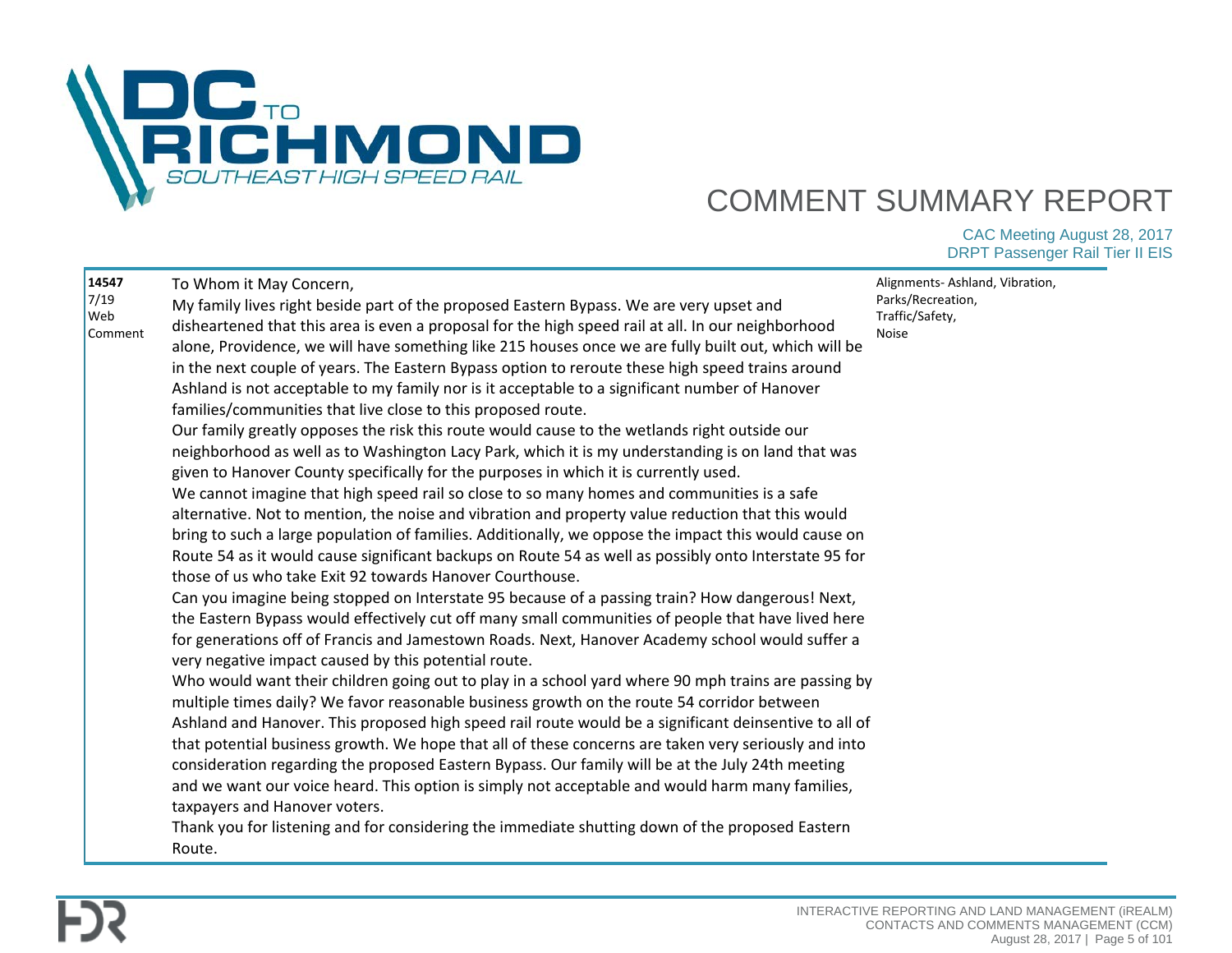

| 14548<br>7/19<br>Web<br>Comment        | My new home built only 3 years ago will be facing the eastern bypass if that is what's decided. I have<br>2 very young children who should not have to live within 100 yards of a lightrail. We did not sign up<br>for city living" or additional train tracks. My entire neighborhood(Providence) is filled with young<br>children that shouldn't be subjected to more traffic unsafe traffic possibly of transients in the<br>neighborhood and interrupted sleep due to the noise coming from the tracks that are planned to be<br>so close to the houses. If this is the future orn the area the Va railroad should offer to compensate<br>the homeowners by buying the homes that are at the front of the neighborhood due to the extreme<br>devaluing of the homes and property. If I wanted access to a light rail I wound have moved to more<br>of a city setting not Hanover VA." | Alignments - Ashland, Traffic/Safety,<br>Noise, Real Estate |
|----------------------------------------|-------------------------------------------------------------------------------------------------------------------------------------------------------------------------------------------------------------------------------------------------------------------------------------------------------------------------------------------------------------------------------------------------------------------------------------------------------------------------------------------------------------------------------------------------------------------------------------------------------------------------------------------------------------------------------------------------------------------------------------------------------------------------------------------------------------------------------------------------------------------------------------------|-------------------------------------------------------------|
| 14550<br>7/20<br>Web<br>Comment        | The safety issue alone appears to logically prohibit a third rail. Increased train traffic along with ever<br>increasing auto traffic is a disaster waiting to happen. What issues are preventing the use of the<br>Buckingham rail right of way for freight and improve the two lines thru Ashland for passenger trains<br>only. I understand that Buckingham is a private rail which could continue to operate as it does with<br>two additional rails added for CSX up to Doswell junction Kindly let me know why this is not a<br>option. Thank you.                                                                                                                                                                                                                                                                                                                                  | Alignments-Ashland, Traffic/Safety,<br>Alternatives         |
| 14551<br>7/20<br><b>Web</b><br>Comment | Please don't destroy the historic and vibrant town of Ashland with a third rail. I encourage you to<br>consider all bypass options and the no-build option. Please reconsider all routes for eastern bypass<br>and work with town and county to find the route least damaging to people's homes even if it means<br>relocating a park or extra expense to build.                                                                                                                                                                                                                                                                                                                                                                                                                                                                                                                          | Alignments-Ashland, Displacements,<br>Res/Comm<br>Cost      |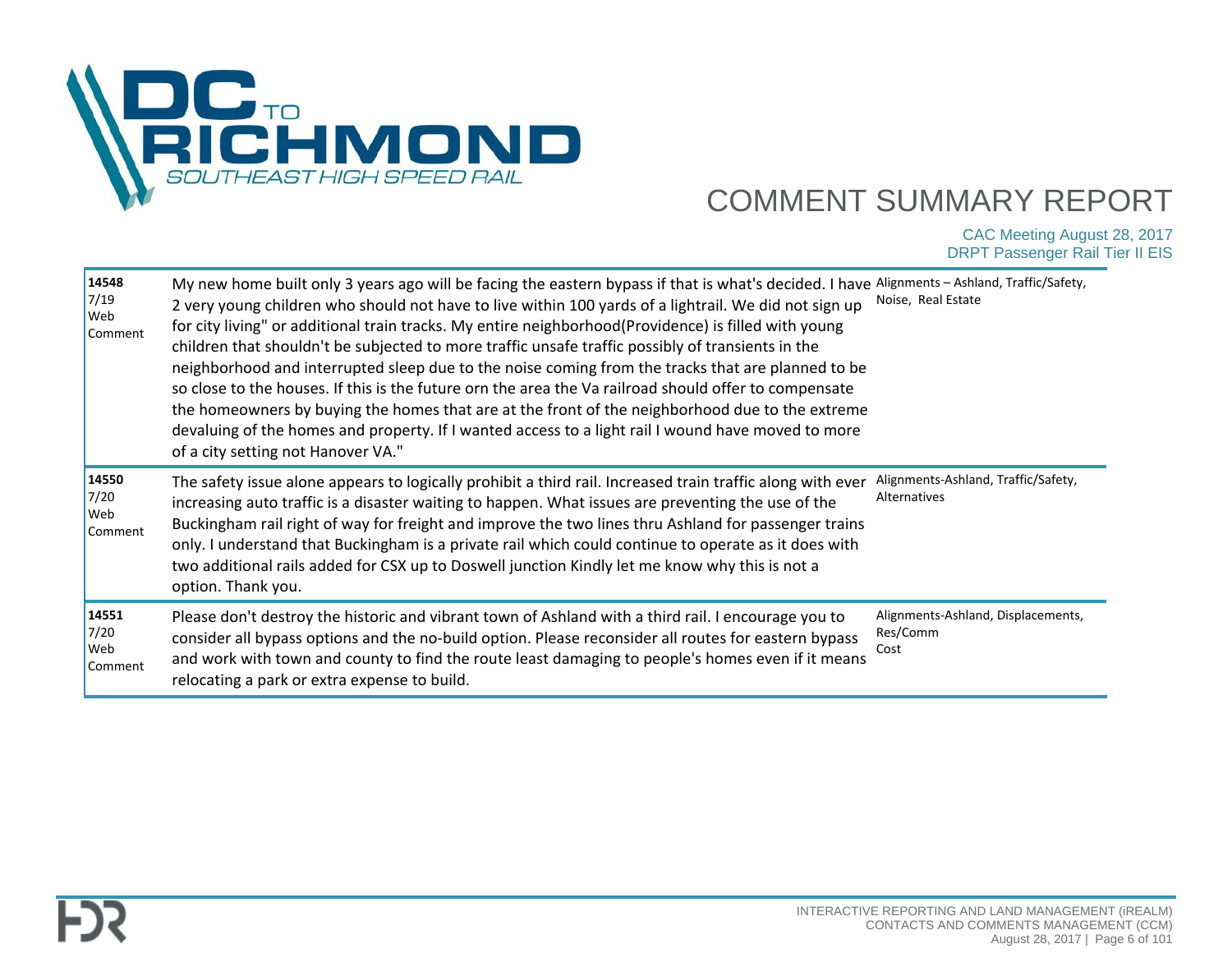

| 14554<br>7/14<br>Comment-<br>Email | To the DC2RVA and its Leaders:<br>Thank you for listening. As you have heard from others, the Third Rail option in Ashland is a totally<br>unacceptable proposal, since it will -startlingly and ultimately - end the small town quality of life<br>here.<br>While I - and we - fully support the idea of improving the freight and passenger rail service in Virginia<br>and America, it must not be at the expense of an entire great community.<br>Can you imagine the quality of life here with the broad highway-like expanse of three active rails<br>cutting the Town into two? There is a dramatic and vivid difference in the scale and activity of two<br>rails, versus three. Please understand this. Who would live or shop or own a business on such a<br>major industrial scale condition? I suggest that no one would. Would any of you live here under<br>those conditions? I fully doubt it.<br>The proximity of the new rail to the homes in the historic African American community north of the<br>College, and to the many, many historic homes south of Downtown, and to Downtown itself must be<br>understood by you as an unworkable situation. Automobile access cannot be developed that would<br>actually serve the Downtown shops and the adjacent homes. This is a matter of dimension and fact.<br>Please - please - take a very close look at the dimensions and conditions that this ungainly Third Rail<br>would create. It is easy to see when one is paying attention<br>Thank you again, and bless you for the mission you are on.<br>Cordially,<br>Robert Brown, Ashland | Alignments-Ashland, Mobility,<br>Economics |
|------------------------------------|---------------------------------------------------------------------------------------------------------------------------------------------------------------------------------------------------------------------------------------------------------------------------------------------------------------------------------------------------------------------------------------------------------------------------------------------------------------------------------------------------------------------------------------------------------------------------------------------------------------------------------------------------------------------------------------------------------------------------------------------------------------------------------------------------------------------------------------------------------------------------------------------------------------------------------------------------------------------------------------------------------------------------------------------------------------------------------------------------------------------------------------------------------------------------------------------------------------------------------------------------------------------------------------------------------------------------------------------------------------------------------------------------------------------------------------------------------------------------------------------------------------------------------------------------------------------------------------------------------------|--------------------------------------------|
|------------------------------------|---------------------------------------------------------------------------------------------------------------------------------------------------------------------------------------------------------------------------------------------------------------------------------------------------------------------------------------------------------------------------------------------------------------------------------------------------------------------------------------------------------------------------------------------------------------------------------------------------------------------------------------------------------------------------------------------------------------------------------------------------------------------------------------------------------------------------------------------------------------------------------------------------------------------------------------------------------------------------------------------------------------------------------------------------------------------------------------------------------------------------------------------------------------------------------------------------------------------------------------------------------------------------------------------------------------------------------------------------------------------------------------------------------------------------------------------------------------------------------------------------------------------------------------------------------------------------------------------------------------|--------------------------------------------|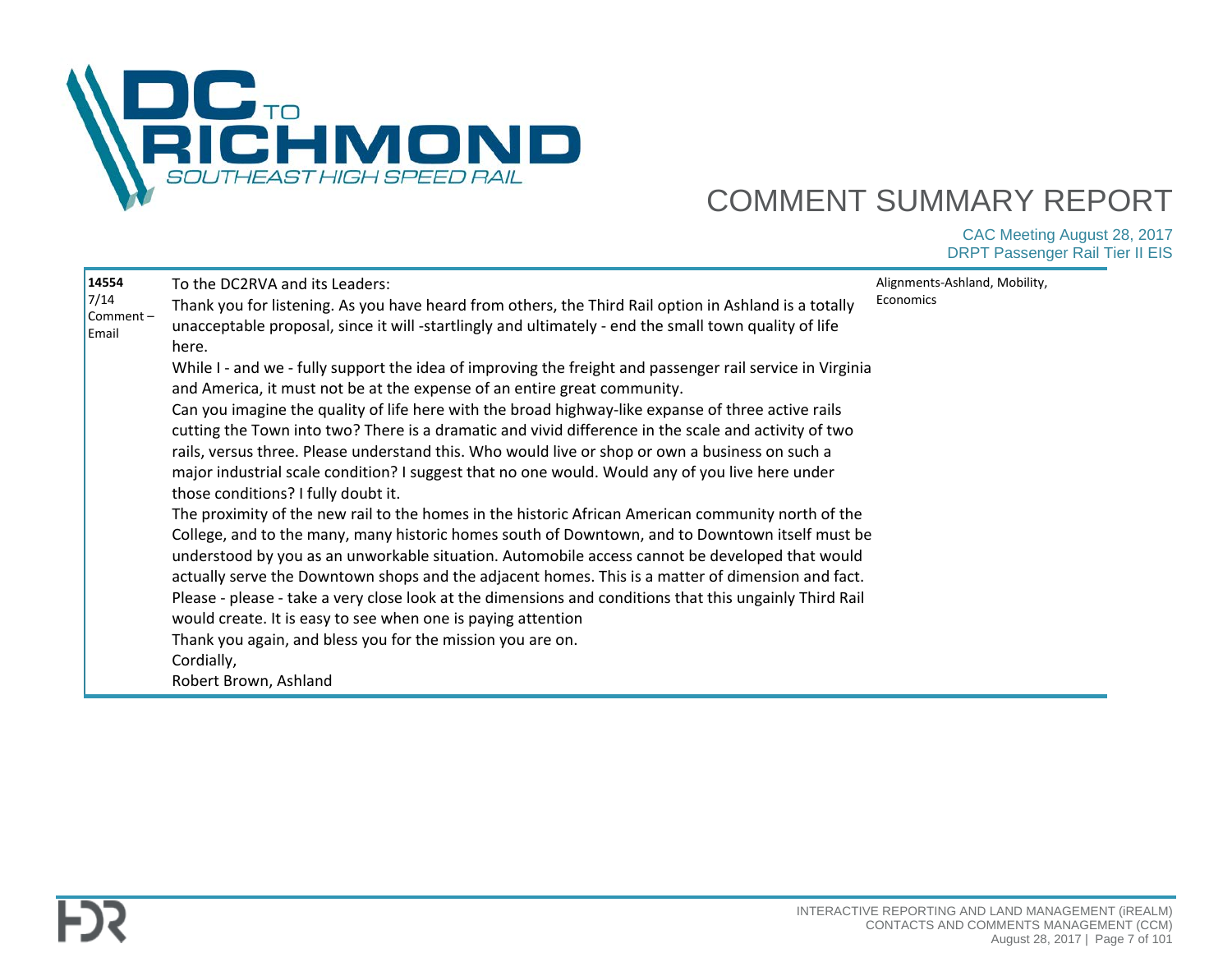

| 14557<br>7/20<br>Web<br>Comment        | I am a 40 year resident of Ashland, and live in an historic home that was owned by my grandmother<br>before me - she was the former editor of the county newspaper The Herald Progress. I have always<br>loved the charm and unique nature of our town, with the railroad running down the center and<br>where "the best people live on both sides of the tracks" (lyrics from a song written by my aunt.<br>Please consider an outside bypass for your "third rail". The character of our dear town depends so<br>much on the railroad and the vitality of the businesses "on the tracks". There are so few quaint<br>towns left in the Washington-Richmond corridor. We value our unique nature and treasure the<br>strength of our "small town" so close to valuable urban resources.<br>We hope that your respect for our hometown values will prevail. | Alignments-Ashland, Economics                                   |
|----------------------------------------|-------------------------------------------------------------------------------------------------------------------------------------------------------------------------------------------------------------------------------------------------------------------------------------------------------------------------------------------------------------------------------------------------------------------------------------------------------------------------------------------------------------------------------------------------------------------------------------------------------------------------------------------------------------------------------------------------------------------------------------------------------------------------------------------------------------------------------------------------------------|-----------------------------------------------------------------|
| 14558<br>7/20<br><b>Web</b><br>Comment | YOU MUST CHOOSE A BYPASS Ashland is a diverse inclusive neighborhood and a rare find of a<br>thriving Main" street with local businesses that will be totally destroyed if the third rail divides<br>Ashland. Moreover it would put Randolph-Macon College students who cross the tracks on a regular<br>basis with their eyes glued to their cell phones in grave danger.                                                                                                                                                                                                                                                                                                                                                                                                                                                                                  | Alignments-Ashland, Traffic/Safety                              |
| 14559<br>7/20<br>Web<br>Comment        | Why would anyone destroy the amazing upbeat thriving town of Ashland so that CSX can make a<br>buck or two?? CSX should spend a little more money and simply move the track to follow 95 or a<br>similar route that does not do so much damage to existing businesses and private homes. YOU<br>MUST CHOOSE A BYPASS                                                                                                                                                                                                                                                                                                                                                                                                                                                                                                                                        | Alignments-Ashland, Cost                                        |
| 14560<br>7/20<br>Web<br>Comment        | This is not an appropriate use of the government's power to disrupt private livelihoods. YOU MUST<br>CHOOSE A BYPASS The process seems to be a dishonest attempt to put money over culture safety<br>and property rights . This is America. Move the tracks to 95.                                                                                                                                                                                                                                                                                                                                                                                                                                                                                                                                                                                          | Alignments-Ashland, Cost,<br>Traffic/Safety, Cultural Resources |
| 14561<br>7/20<br>Web<br>Comment        | When you do your analysis you can't quantify the devastation you will inflict on a unique<br>community. YOU MUST CHOOSE A BYPASS                                                                                                                                                                                                                                                                                                                                                                                                                                                                                                                                                                                                                                                                                                                            | Alignments-Ashland                                              |

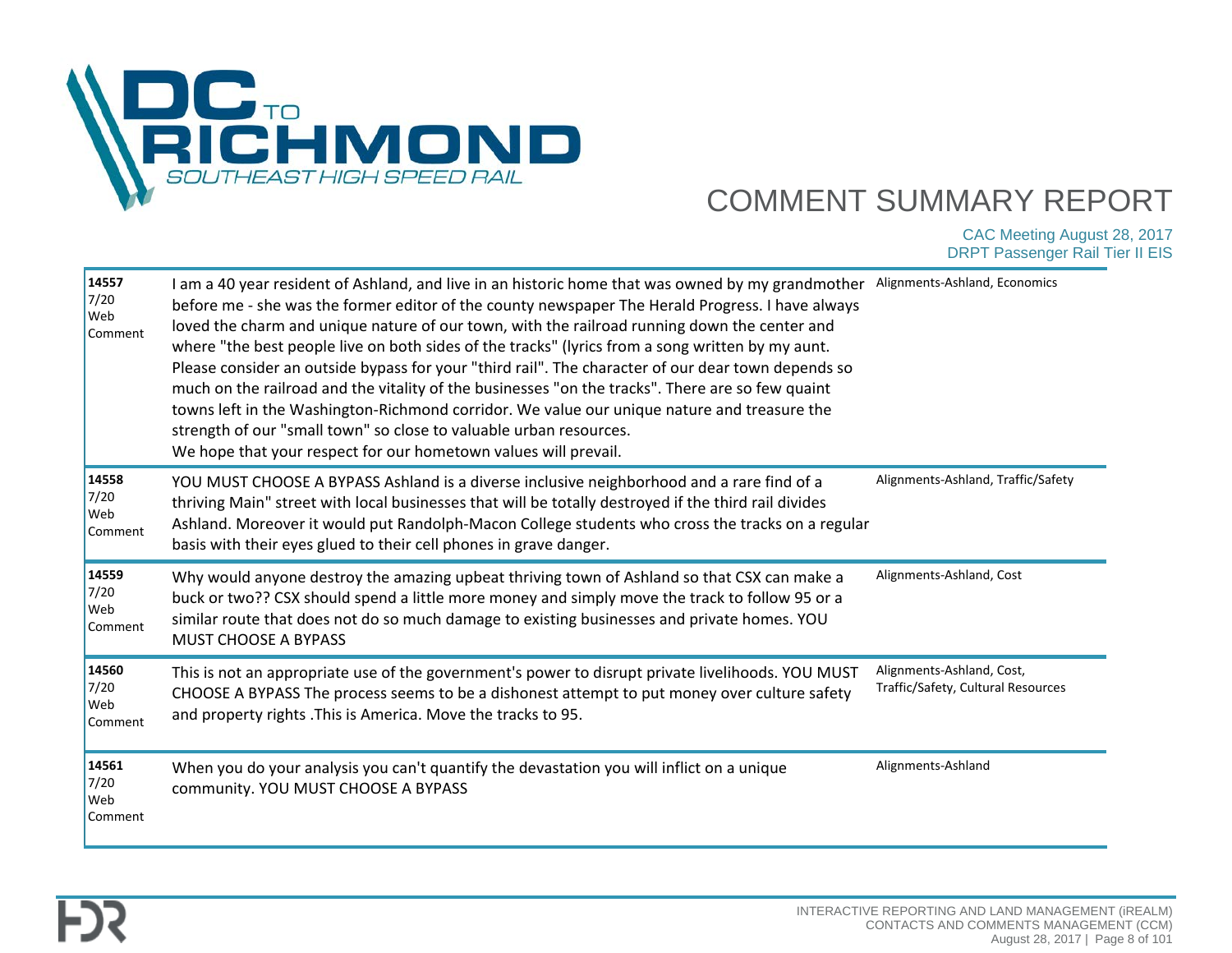

| 14562<br>7/20<br>Web<br>Comment | You must find a bypass optionputting a third rail through the historic town of Ashland will destroy<br>all of us economically culturally aesthetically. I am thinking of the entire town not only the<br>properties adjacent to the tracks. Just the discussion is affecting our real estate market.                                                       | Alignments-Ashland, Aesthetics,<br>Economics,<br>Real Estate |
|---------------------------------|------------------------------------------------------------------------------------------------------------------------------------------------------------------------------------------------------------------------------------------------------------------------------------------------------------------------------------------------------------|--------------------------------------------------------------|
| 14563<br>7/20<br>Web<br>Comment | Please opt for the bypass - the quality of life in Ashland will suffer if a third line goes through the<br>center of town. I grew up here and visit friends that live within one block of the railroad. I hate to<br>think what the new traffic would bring.                                                                                               | Alignments-Ashland, Traffic/Safety                           |
| 14564<br>7/20<br>Web<br>Comment | A third rail through the town of Ashland would destroy our town. The entire character of the town<br>would be changed forever. The safety barriers and fencing that would be required will make living by <sup>Estate</sup><br>the tracks a nightmare. It would collapse the home values in the town. You need to choose a bypass<br>route. SAVE OUR TOWN! | Alignments-Ashland, Traffic/Safety, Real                     |
| 14565<br>7/20<br>Web<br>Comment | This third rail will destroy the beauty businesses and history of our town. My first choice is no rail at<br>all. My second is a bypass that reconnects miles from Ashland.                                                                                                                                                                                | Alignments-Ashland                                           |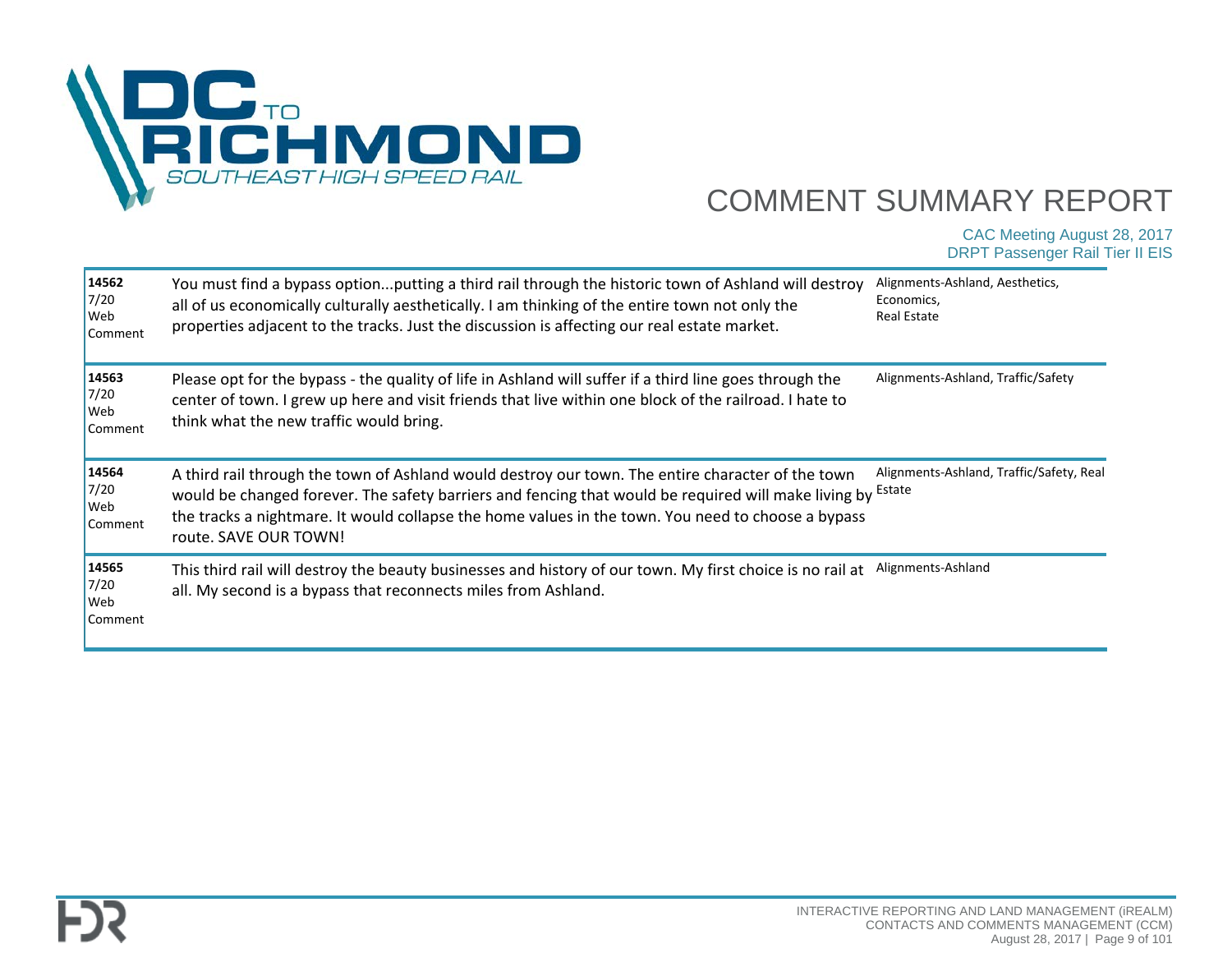

| 14567<br>7/21<br>Web<br>Comment | Please find a by-pass around Ashland for high-speed rail. During the last meeting I was disturbed by<br>the process that the staff/committee used for the4 options that continue to be considered.<br>Simulations? The technology does not do justice to the complicated impact of a 3rd rail through<br>Ashland. And when the response to a concern raised about the impact for homes and businesses<br>who do not live on a corner (on the east side of the track) the speaker said casually We will buy the<br>houses!" The lack of understanding and the lack of empathy displayed by the speakers concerning<br>the impact of such destruction to the people the homes the businesses the college the culture the<br>community the very character of Ashland was disturbing. We invite people making such<br>recommendations to spend time in greater Ashland to understand the destruction that a third rail<br>would cause for reasons that have never been justified and/or explained adequately. And the<br>reasons given not to consider the eastern by-pass were also obviously not considered adequately. A<br>park that consists of a picnic table and some horse trails (both of which could be moved somewhere<br>else in our rural county) was used as justification for eliminating that eastern option. And historical<br>buildings were also mentioned as a reason for eliminating the eastern by-pass. Has the committee<br>considered the huge Historic District throughout Ashland? The oldest Methodist college in the<br>country? The large number of lovely historic homes and businesses that are still thriving because the<br>owners have continued to care and invest in them for many many years--contributing to the beauty<br>charm economic value and culture of greater Ashland. Please figure out a by-pass for the high speed<br>rail. Thank you." | Alignments-Ashland, Historic Resources,<br>Public Involvement |
|---------------------------------|----------------------------------------------------------------------------------------------------------------------------------------------------------------------------------------------------------------------------------------------------------------------------------------------------------------------------------------------------------------------------------------------------------------------------------------------------------------------------------------------------------------------------------------------------------------------------------------------------------------------------------------------------------------------------------------------------------------------------------------------------------------------------------------------------------------------------------------------------------------------------------------------------------------------------------------------------------------------------------------------------------------------------------------------------------------------------------------------------------------------------------------------------------------------------------------------------------------------------------------------------------------------------------------------------------------------------------------------------------------------------------------------------------------------------------------------------------------------------------------------------------------------------------------------------------------------------------------------------------------------------------------------------------------------------------------------------------------------------------------------------------------------------------------------------------------------------------------------------------------------------------------|---------------------------------------------------------------|
| 14568<br>7/21<br>Web<br>Comment | Don't ruin our town ! I have lived here for 75 years and a third rail would devastate this town. There<br>is no room for it here through the middle of town. Property vales would go down businesses would<br>close. The spirit of the town would be broken. PLEASE don't do this to us. The ONLY solution is a<br>western bypass!!!!!!!!!!!!                                                                                                                                                                                                                                                                                                                                                                                                                                                                                                                                                                                                                                                                                                                                                                                                                                                                                                                                                                                                                                                                                                                                                                                                                                                                                                                                                                                                                                                                                                                                          | Alignments-Ashland, Real Estate                               |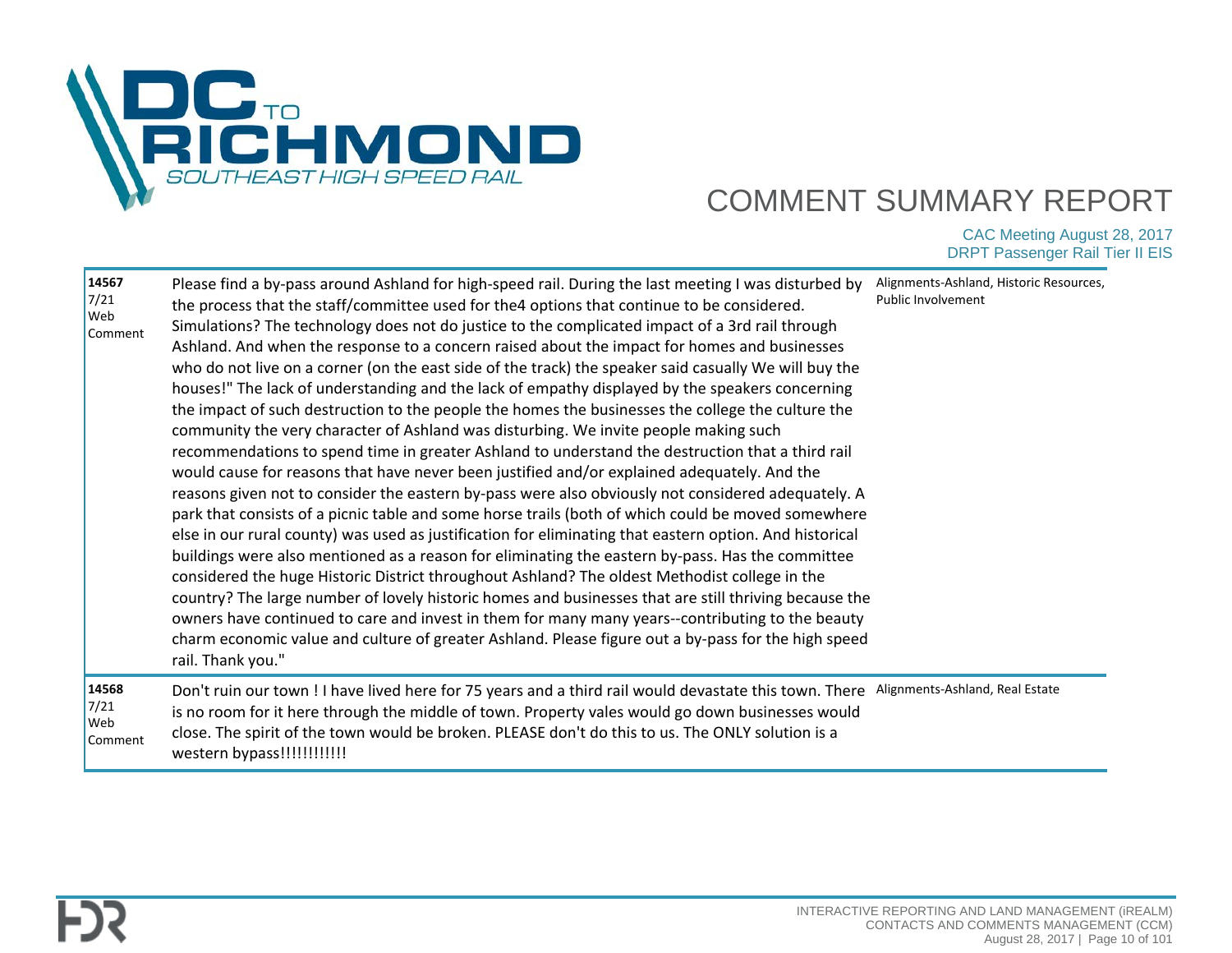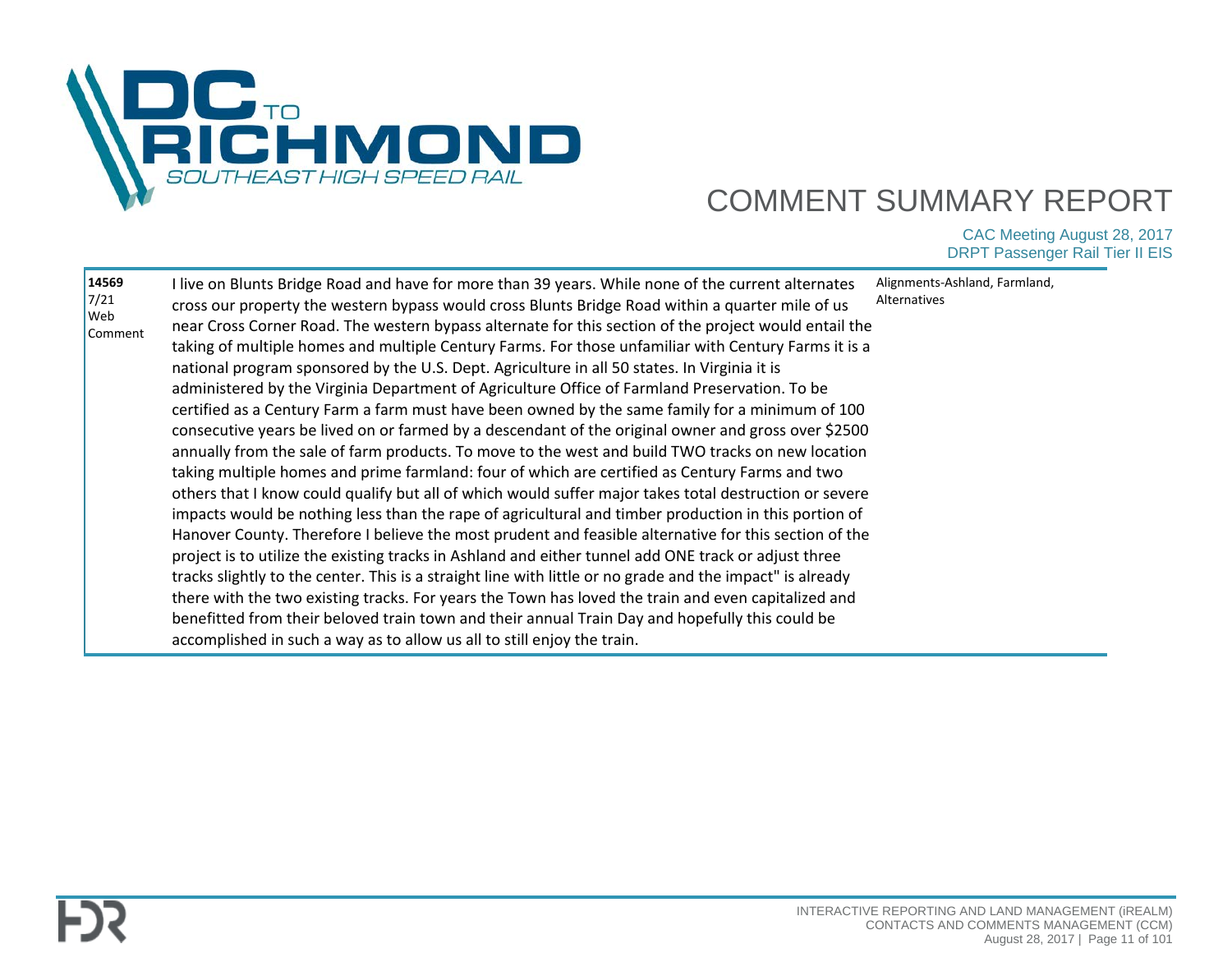

| 14570<br>7/21<br> Web<br>Comment              | You must choose a by-pass! A third rail through the town of Ashland will destroy the town. Unlike<br>most communities where the railroad tracks run around the outskirts of town the railroad goes right<br>through the center of the Town of Ashland and lends charm to our vibrant small-town. Ashland's<br>Main Street" is on either side of the railroad tracks. Our most beautiful historic home directly face<br>the railroad tracks. Randolph-Macon College's historic campus is built directly adjacent to the<br>railroad tracks. There is no additional space for a third rail on the existing tracks. Forcing a third track<br>through town would annihilate the street on one side of the tracks resulting in businesses going out<br>of business. In addition the resulting amount of rail traffic would make it nearly impossible for cars<br>to cross the tracks in town. Already there is so much train traffic that cars routinely back up nearly to<br>the town's borders in both directions when CSX trains move through town. The addition of a third<br>line would increase the rail traffic to the point that moving across town would be very difficult much<br>of the time. There must be a by-pass around town. DC2RVA would kill the Town of Ashland if it<br>proceeds with adding another line through town. VOTE BYPASS. Thank you. | Alignments-Ashland, Historic Resources,<br>Traffic/Safety,<br>Mobility |
|-----------------------------------------------|-----------------------------------------------------------------------------------------------------------------------------------------------------------------------------------------------------------------------------------------------------------------------------------------------------------------------------------------------------------------------------------------------------------------------------------------------------------------------------------------------------------------------------------------------------------------------------------------------------------------------------------------------------------------------------------------------------------------------------------------------------------------------------------------------------------------------------------------------------------------------------------------------------------------------------------------------------------------------------------------------------------------------------------------------------------------------------------------------------------------------------------------------------------------------------------------------------------------------------------------------------------------------------------------------------------------------------------------------------------------|------------------------------------------------------------------------|
| 14571<br>7/21<br><b>Web</b><br><b>Comment</b> | I am opposed to a bypass known as The Western Bypass in Hanover County. This is a costly project<br>that has not been projected correctly until recently. It was proposed by people who do not live in<br>this area and the people of this area had no voice in its initial presentation of this recommendation.<br>Many natural areas Century Farms and families will be impacted at a great cost to the taxpayer for<br>CSX and Amtrak. It is a project that will be obsolete before it is completed. Though I know most will<br>not care that I say this but The Western Bypass along Independence Road has been owned by the<br>same families since the 1700's. Please look at Hanover County records and note The Cross Family<br>name. The descendants of these folks do not carry the Cross name but they are still there. We are<br>Hanover County and Ashland . Please hear our voices. I am a direct descendent as many others in<br>this area who oppose a Western Bypass. Ruth S. Wright                                                                                                                                                                                                                                                                                                                                                            | Alignments-Ashland, Displacements<br>Res/Comm,<br>Farmland             |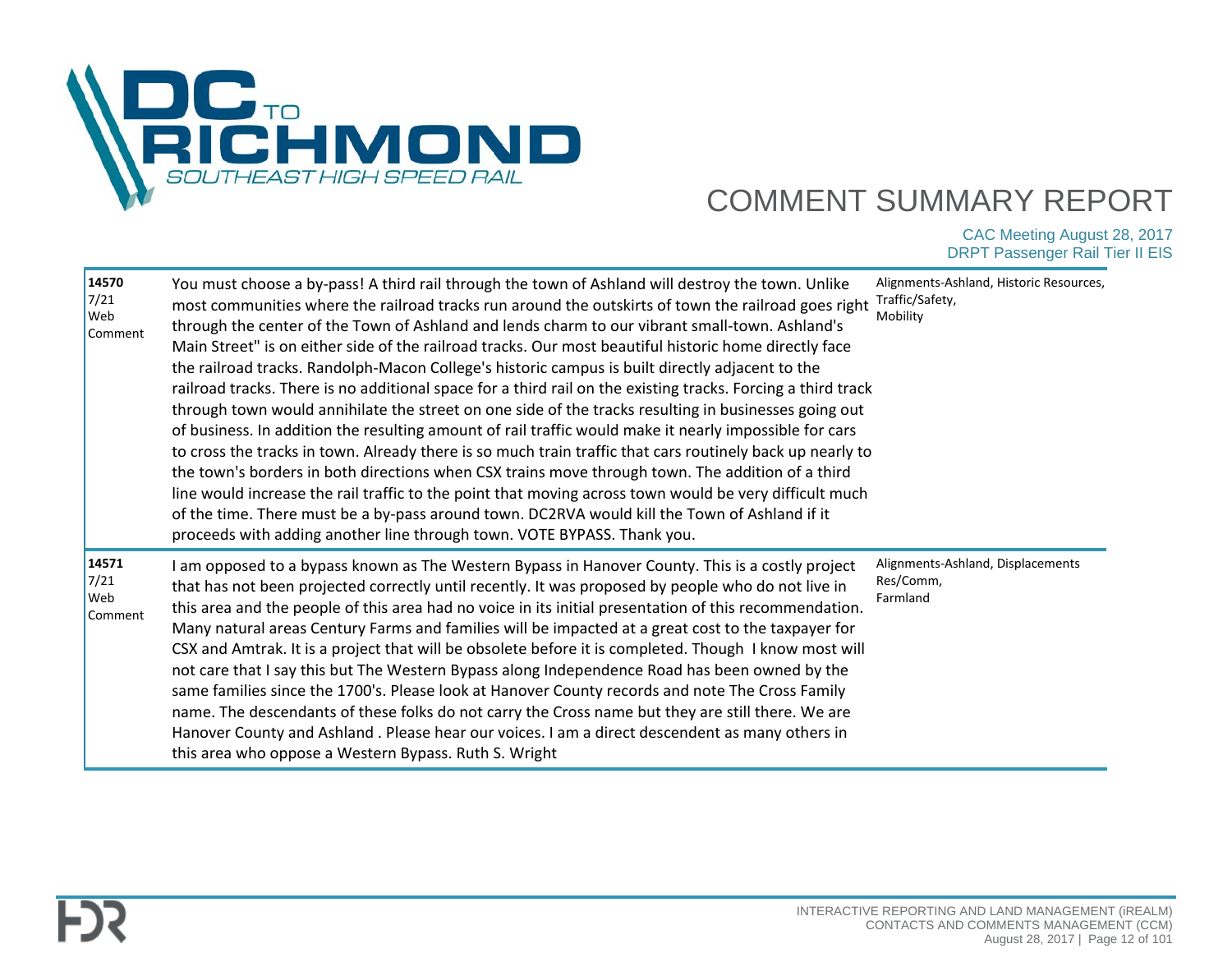

| 14572<br>I am an owner of property that based on current maps conveniently falls directly in the path of the<br>7/21<br>proposed western bypass around the town of Ashland. I stand with my wife and our neighbors in<br>Web<br>expressing my displeasure over this proposal. Despite the ongoing series of community meetings<br>Comment<br>that are being held to discuss options" it is my belief that this project will ultimately move forward at<br>the whim and guidance of CSX. This project represents the collaboration of three entities whose<br>management groups have their eye on the prize regardless of community input. There will be no<br>new high speed trains and new passenger cars. Simply put the existing worn and aged Amtrak<br>engines will shift from fourth gear to fifth gear. This project is being railroaded by the CSX<br>corporation and is predominately based on increased freight in the northeast corridor under the<br>guise of high speed rail improvements despite the claims by CSX that they have sufficient rail service<br>for their needs. For DRPT the issue with regard to the town of Ashland is the perfect scenario. You<br>have a town that is divided both internally and externally against the surrounding communities. The<br>town leadership's goal is to appear to have driven out the big bad railroad and pushed it out to the<br>surrounding countryside while preserving a small town presence that has not actually existed since<br>the 1950's. Other parts of the town maintain a steadfast intolerance of the local college for fear that<br>it might increase it's footprint however in thiscase the town stands with the college. Finally you have<br>input from a group (Virginians for High Speed Rail) whose knowledge of rail transportation comes<br>from Internet searches and stop watch verification's of the time it presently takes to travel to<br>Washington where they can attend functions that are far more important to them than are the<br>rights of local property owners. DRPT was very lucky in the early stages of this project by gaining the<br>unwavering support of the Virginians for High Speed Rail a group whose only stake in this effort is to<br>shave fifteen minutes off of their travel time. I would have a much better opinion of this project and<br>a better understanding of the impact to my individual property and that of my neighbors if the High |                                                                                            |                                        |
|------------------------------------------------------------------------------------------------------------------------------------------------------------------------------------------------------------------------------------------------------------------------------------------------------------------------------------------------------------------------------------------------------------------------------------------------------------------------------------------------------------------------------------------------------------------------------------------------------------------------------------------------------------------------------------------------------------------------------------------------------------------------------------------------------------------------------------------------------------------------------------------------------------------------------------------------------------------------------------------------------------------------------------------------------------------------------------------------------------------------------------------------------------------------------------------------------------------------------------------------------------------------------------------------------------------------------------------------------------------------------------------------------------------------------------------------------------------------------------------------------------------------------------------------------------------------------------------------------------------------------------------------------------------------------------------------------------------------------------------------------------------------------------------------------------------------------------------------------------------------------------------------------------------------------------------------------------------------------------------------------------------------------------------------------------------------------------------------------------------------------------------------------------------------------------------------------------------------------------------------------------------------------------------------------------------------------------------------------------------------------------------------------------------------------------------------------------------------|--------------------------------------------------------------------------------------------|----------------------------------------|
| blind to the efforts of DRPT and CSX with regard to the western bypass. What I find to be the most<br>disturbing is that DRPT and CSX leadership both believe that they are so talented careful and shrewd<br>with regard to this project that they can appease the community with the ongoing "I hear you"<br>meetings while proceeding with property valuations at the Hanover courthouse and engineering                                                                                                                                                                                                                                                                                                                                                                                                                                                                                                                                                                                                                                                                                                                                                                                                                                                                                                                                                                                                                                                                                                                                                                                                                                                                                                                                                                                                                                                                                                                                                                                                                                                                                                                                                                                                                                                                                                                                                                                                                                                            | Speed Freight project were managed by competent and honest agencies. Our neighbors are not | Alignments-Ashland, Public Involvement |
| plans based on the overhead track work that will be required for the western bypass route to take                                                                                                                                                                                                                                                                                                                                                                                                                                                                                                                                                                                                                                                                                                                                                                                                                                                                                                                                                                                                                                                                                                                                                                                                                                                                                                                                                                                                                                                                                                                                                                                                                                                                                                                                                                                                                                                                                                                                                                                                                                                                                                                                                                                                                                                                                                                                                                      |                                                                                            |                                        |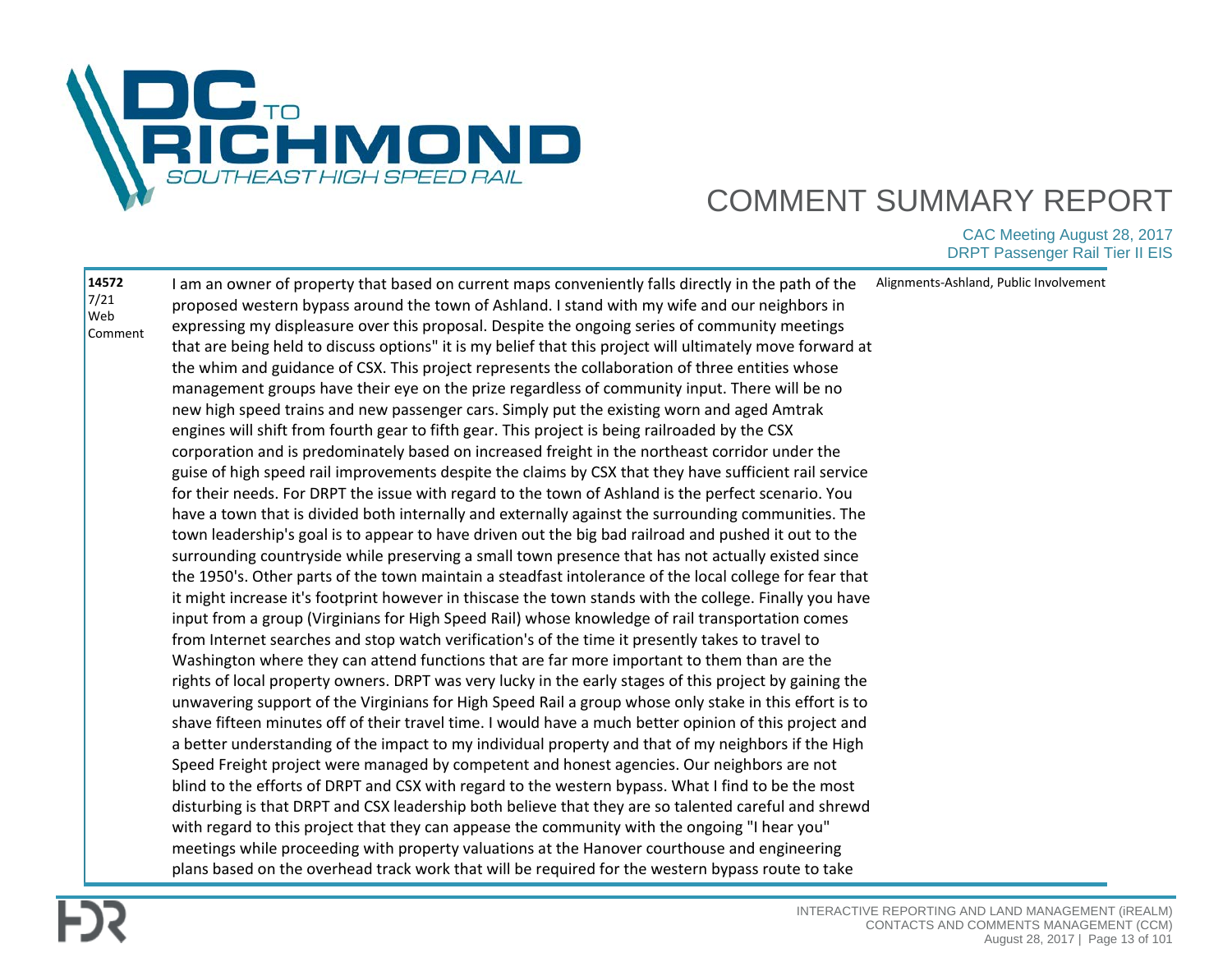

|                                 | shape. Not only will our property be stolen by this project under the auspices of the court system<br>and eminent domain but local taxpayers will ultimately have to pay the price for this failed attempt<br>at improving the rail infrastructure in the north east corridor. Honesty in leadership goes a long way<br>in keeping communities informed.                                                                                                                                             |                                               |
|---------------------------------|------------------------------------------------------------------------------------------------------------------------------------------------------------------------------------------------------------------------------------------------------------------------------------------------------------------------------------------------------------------------------------------------------------------------------------------------------------------------------------------------------|-----------------------------------------------|
| 14573<br>7/21<br>Web<br>Comment | I live in Ashlamd VA and I do not support a third rail. I would prefer an Eastern bypass if possible but<br>feel a 3rd rail would decimate our historic downtown.                                                                                                                                                                                                                                                                                                                                    | Alignments-Ashland                            |
| 14574<br>7/21<br>Web<br>Comment | A third rail through this wonderful town would be devastating on so many levels. Please exhaust all<br>possibilities of utilizing an underground tunnel.                                                                                                                                                                                                                                                                                                                                             | Alignments-Ashland                            |
| 14575<br>7/21<br>Web<br>Comment | I am not available to attend the meeting on July 24. However as I have previously commented (more<br>than a year ago) a third rail through the center of Ashland would destroy the heart of our town both<br>residences and businesses and would have the effect of cutting many homes from frontal access<br>and/or you would have to purchase and destroy those houses. I am in favor of a bypass to Ashland<br>town center if indeed it is necessary to proceed with any update of the rail lines | Alignments-Ashland, Displacements<br>Res/Comm |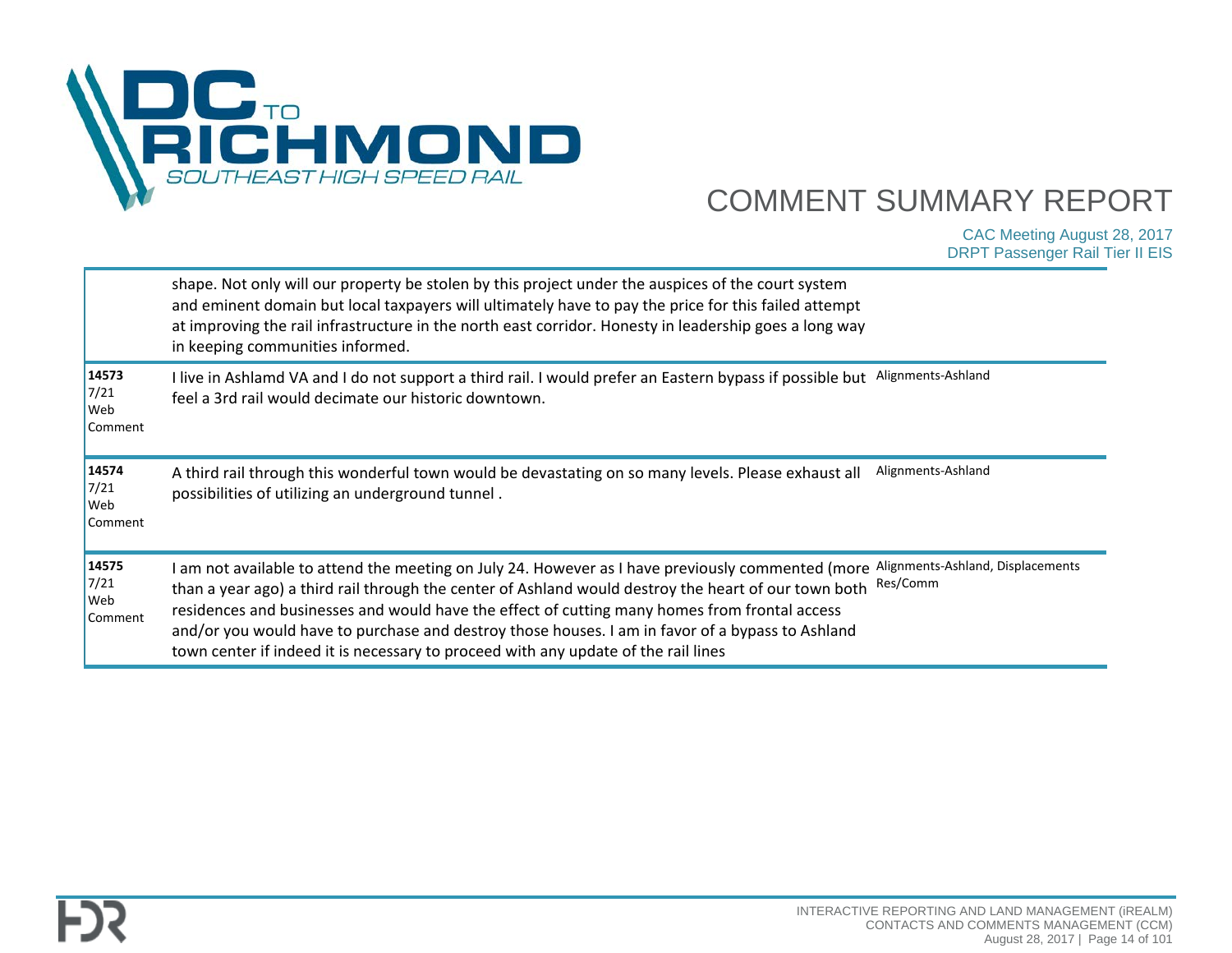

| 14577<br>7/22<br>Web<br>Comment        | As a former Ashland resident and the son brother grandson and nephew of family who live near the<br>railroad tracks adding a 3rd rail is a horrible idea. Enough with the expansion of industry and<br>subsequent environmental problems that would come with this project. Not only would this<br>beautiful historic town be altered but the traffic would be unbearable waiting for train after train to<br>pass through. The pollution would be suffocating and with more train traffic the likelihood of an<br>accident would increase which creates a safety issue for residents of the town and those on the<br>train. Why doesn't this committee consult with Elon Musk / Silicon Valley types and hack a new way<br>to solve whatever problem exists without sending a wrecking ball through a small town? There are<br>always better ways to solve problems (unless it's for political purposes or flat out greed) and I hope<br>you reconsider this project and the implications of it to the community. Find a better solution!<br>Thanks for your consideration. As a former Ashland resident and the son brother grandson and<br>nephew of family who live near the railroad tracks adding a 3rd rail is a horrible idea. Enough with<br>the expansion of industry and subsequent environmental problems that would come with this<br>project. Not only would this beautiful historic town be altered but the traffic would be unbearable<br>waiting for train after train to pass through. The pollution would be suffocating and with more train<br>traffic the likelihood of an accident would increase which creates a safety issue for residents of the<br>town and those on the train. Why doesn't this committee consult with Elon Musk / Silicon Valley<br>types and hack a new way to solve whatever problem exists without sending a wrecking ball through<br>a small town? There are always better ways to solve problems (unless it's for political purposes or<br>flat out greed) and I hope you reconsider this project and the implications of it to the community.<br>Find a better solution! Thanks for your consideration. | Alignments-Ashland, Air Quality,<br>Traffic/Safety |
|----------------------------------------|-----------------------------------------------------------------------------------------------------------------------------------------------------------------------------------------------------------------------------------------------------------------------------------------------------------------------------------------------------------------------------------------------------------------------------------------------------------------------------------------------------------------------------------------------------------------------------------------------------------------------------------------------------------------------------------------------------------------------------------------------------------------------------------------------------------------------------------------------------------------------------------------------------------------------------------------------------------------------------------------------------------------------------------------------------------------------------------------------------------------------------------------------------------------------------------------------------------------------------------------------------------------------------------------------------------------------------------------------------------------------------------------------------------------------------------------------------------------------------------------------------------------------------------------------------------------------------------------------------------------------------------------------------------------------------------------------------------------------------------------------------------------------------------------------------------------------------------------------------------------------------------------------------------------------------------------------------------------------------------------------------------------------------------------------------------------------------------------------------------------------------------------------------------|----------------------------------------------------|
| 14578<br>7/22<br><b>Web</b><br>Comment | Vote NO to Third Rail through Ashland VA! It would be a real pity to destroy the beauty charm and<br>ambiance of this quaint and unusual community. YOU MUST CHOOSE A BYPASS.                                                                                                                                                                                                                                                                                                                                                                                                                                                                                                                                                                                                                                                                                                                                                                                                                                                                                                                                                                                                                                                                                                                                                                                                                                                                                                                                                                                                                                                                                                                                                                                                                                                                                                                                                                                                                                                                                                                                                                             | Alignments-Ashland                                 |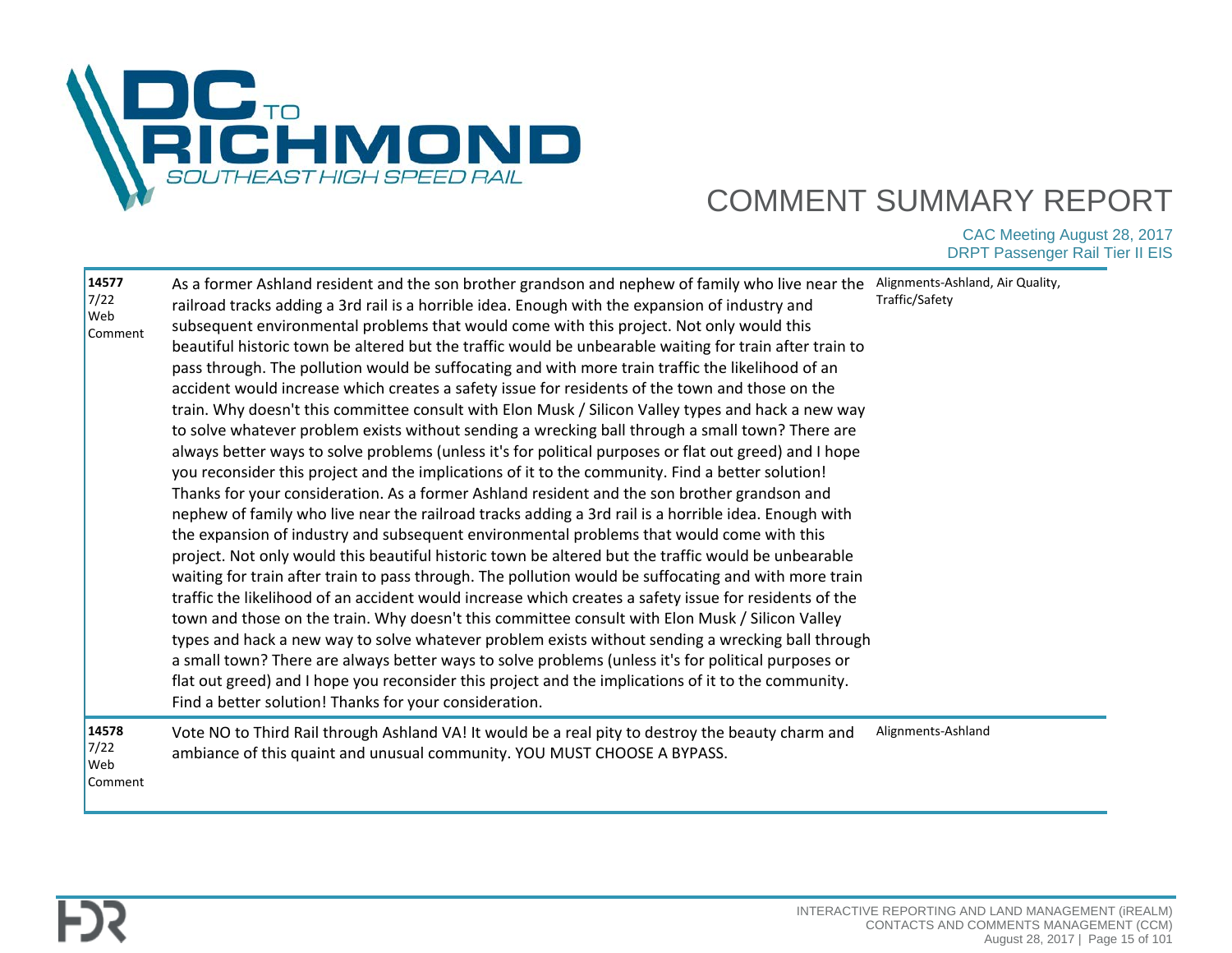

| 14579<br>$7/22$      | Don't destroy the history and the family-friendly aspects of this town. If you must do something go | Alignments-Ashland |
|----------------------|-----------------------------------------------------------------------------------------------------|--------------------|
| $\sqrt{\frac{1}{1}}$ | with the bypass.                                                                                    |                    |
| <b>Comment</b>       |                                                                                                     |                    |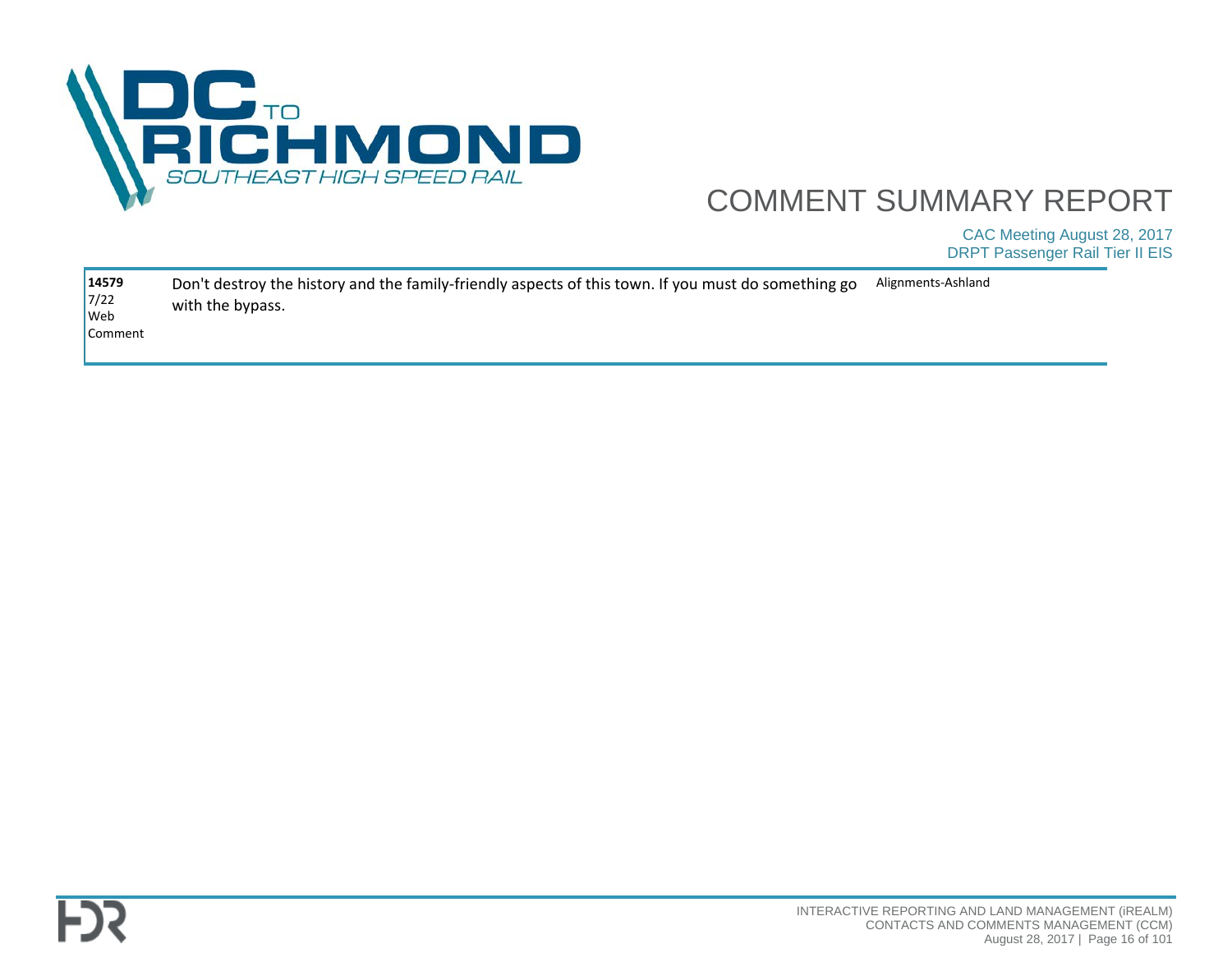

| 14580          | I've been researching best practices for Environmental Impact Assessments. The more I read the          | Alignments-Ashland, |
|----------------|---------------------------------------------------------------------------------------------------------|---------------------|
| 7/22           | more I am amazed that the 3rd rail through Ashland proposal was not eliminate dearly on in the          | <b>EIS Process</b>  |
| Web<br>Comment | process. The International Association for Impact Assessment (IAIA) defines an environmental            |                     |
|                | impact assessment as the process of identifying predicting evaluating and mitigating the biophysical    |                     |
|                | social and other relevant effects of development proposals prior to major decisions being taken and     |                     |
|                | commitments made" (From "Principle of Environmental Impact Assessment Best Practice".                   |                     |
|                | International Association for Impact Assessment. 1999.) Also the concept of Corporate Social            |                     |
|                | Responsibility takes into account the spirit of the law. It has a triple bottom line: Social Economic   |                     |
|                | and Environmental. It includes full cost accounting. I don't see that happening here. The example       |                     |
|                | given in the article I read was this: if a corporation shows a monetary profit but their asbestos mine  |                     |
|                | causes thousands of deaths from asbestosis and their copper mine pollutes a river and the               |                     |
|                | government ends up spending taxpayer money on health care and river clean-up how do we                  |                     |
|                | perform a full societal cost benefit analysis? In our case the FRA the corporation in this case decides |                     |
|                | they cannot afford to go around Ashland using Buckingham Branch right of way or go down I-95 so         |                     |
|                | they must put a third rail through Ashland. But a third rail through Ashland even if they don't have    |                     |
|                | to demolish historic buildings which we think they will would require fences going down Center          |                     |
|                | Street effectively separating east part of town and college from the west. They've been talking about   |                     |
|                | making two small traveling lanes for cars and a tiny 3-foot sidewalk for pedestrians at least on the    |                     |
|                | east side of the tracks if not both and no on-street parking so the downtown businesses would be        |                     |
|                | effectively shut off from commerce. Given the FRA rules we think that it will entail cutting into some  |                     |
|                | buildings like Cross Brothers and some of the residences on Center Street.(DC2RVA refuses to admit      |                     |
|                | that but they also admit that those are engineering studies that will only be done after the decision   |                     |
|                | is made.) RMC campus would also be cut in two. So the impact on Ashland of a third rail through         |                     |
|                | town is that it severely hurts RMC and may put it out of business the downtown businesses go            |                     |
|                | bankrupt and the business and residential real estate market in the town crashes then the town and      |                     |
|                | county government lose revenue and become distressed local governments like Petersburg VA or            |                     |
|                | Detroit MI. The community disintegrates and Ashland loses its community spirit and identity crime       |                     |
|                | rises because the local government does not have the where with all to combat poverty and crime.        |                     |
|                | Its a death spiral. In fact the real estate on Center Street has already been affected just from the    |                     |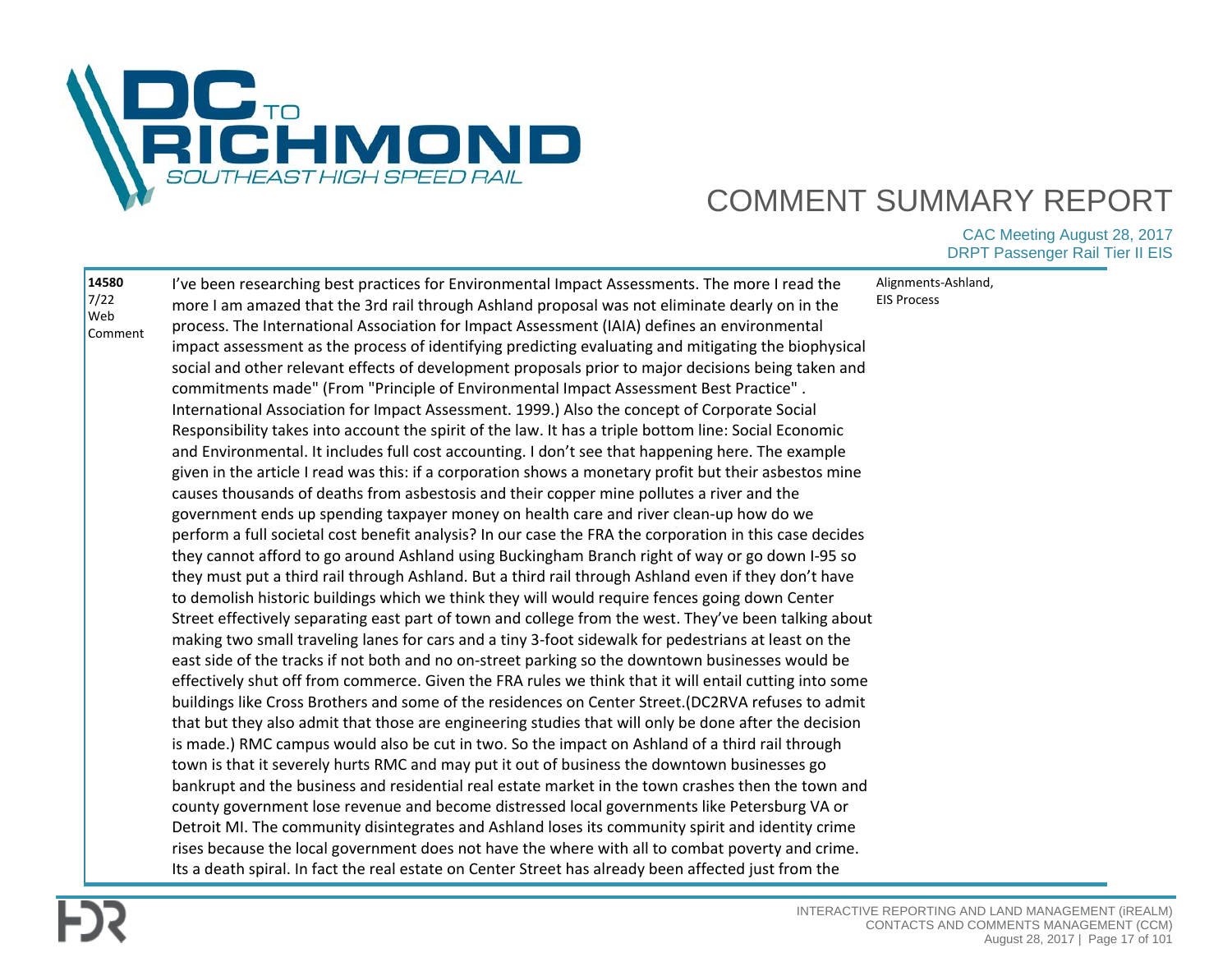

|                                 | discussion of the possibility of a third rail. Residential buyers have been reluctant to put a contract<br>on a historic dwelling along the tracks and businesses are reluctant to relocate here. So it is starting<br>already . In one article that I read the author states: The indirect effects of development can be much<br>higher than the direct effects examined by an EIA. Proposals such as airports or shipyards cause<br>wide-ranging national and international effects which should be covered in EIAs. From Shepherd A.;<br>Ortolano L. (1996). "Strategic environmental assessment for sustainable urban development".<br>Environmental Impact Assessment Review. Elsevier. 16 (4-6): 321†"335His examples included<br>airports and shipyards which can have wide-ranging side effects that 14580 cover more than just the<br>land being developed and he says that those effects of development should be examined by an EIA.<br>What we are talking about in Ashland is the indirect affect of changing the track right of way down<br>the middle of Ashland. Yes you may not be touching the buildings but you are touching the way they<br>are used rendering them unusable and you are touching the social importance of that area the<br>historic nature of the groupings of the buildings changing the interaction of the community with that<br>area. In fact you are destroying the area which is the heart of the town the pride of the town and<br>the economic driver of the town. Those impacts should be part of DC2RVA's deliberations and<br>they are not. Also I might add we've looked at the FRA guidelines and we think that some of the<br>historic buildings both business and residences will have to be demolished. Please consider all of the<br>social environmental and economic impacts of a third rail through Ashland not just the cost of<br>buying rights of way and laying tracks. Please find an alternative route that has less overall impact<br>such as tunneling under I-95 orusing a version of the eastern bypass. Please take the Ashland route<br>off the drawing board |  |
|---------------------------------|------------------------------------------------------------------------------------------------------------------------------------------------------------------------------------------------------------------------------------------------------------------------------------------------------------------------------------------------------------------------------------------------------------------------------------------------------------------------------------------------------------------------------------------------------------------------------------------------------------------------------------------------------------------------------------------------------------------------------------------------------------------------------------------------------------------------------------------------------------------------------------------------------------------------------------------------------------------------------------------------------------------------------------------------------------------------------------------------------------------------------------------------------------------------------------------------------------------------------------------------------------------------------------------------------------------------------------------------------------------------------------------------------------------------------------------------------------------------------------------------------------------------------------------------------------------------------------------------------------------------------------------------------------------------------------------------------------------------------------------------------------------------------------------------------------------------------------------------------------------------------------------------------------------------------------------------------------------------------------------------------------------------------------------------------------------------------------------------------------------------------------|--|
| 14581<br>7/22<br>Web<br>Comment | I lived in Ashland for 10 years and pastored Ashland Christian Church (Disciples of Christ). A third rail Alignments-Ashland, Traffic/Safety<br>would destroy the town and be a safety hazard. Please vote NO!                                                                                                                                                                                                                                                                                                                                                                                                                                                                                                                                                                                                                                                                                                                                                                                                                                                                                                                                                                                                                                                                                                                                                                                                                                                                                                                                                                                                                                                                                                                                                                                                                                                                                                                                                                                                                                                                                                                     |  |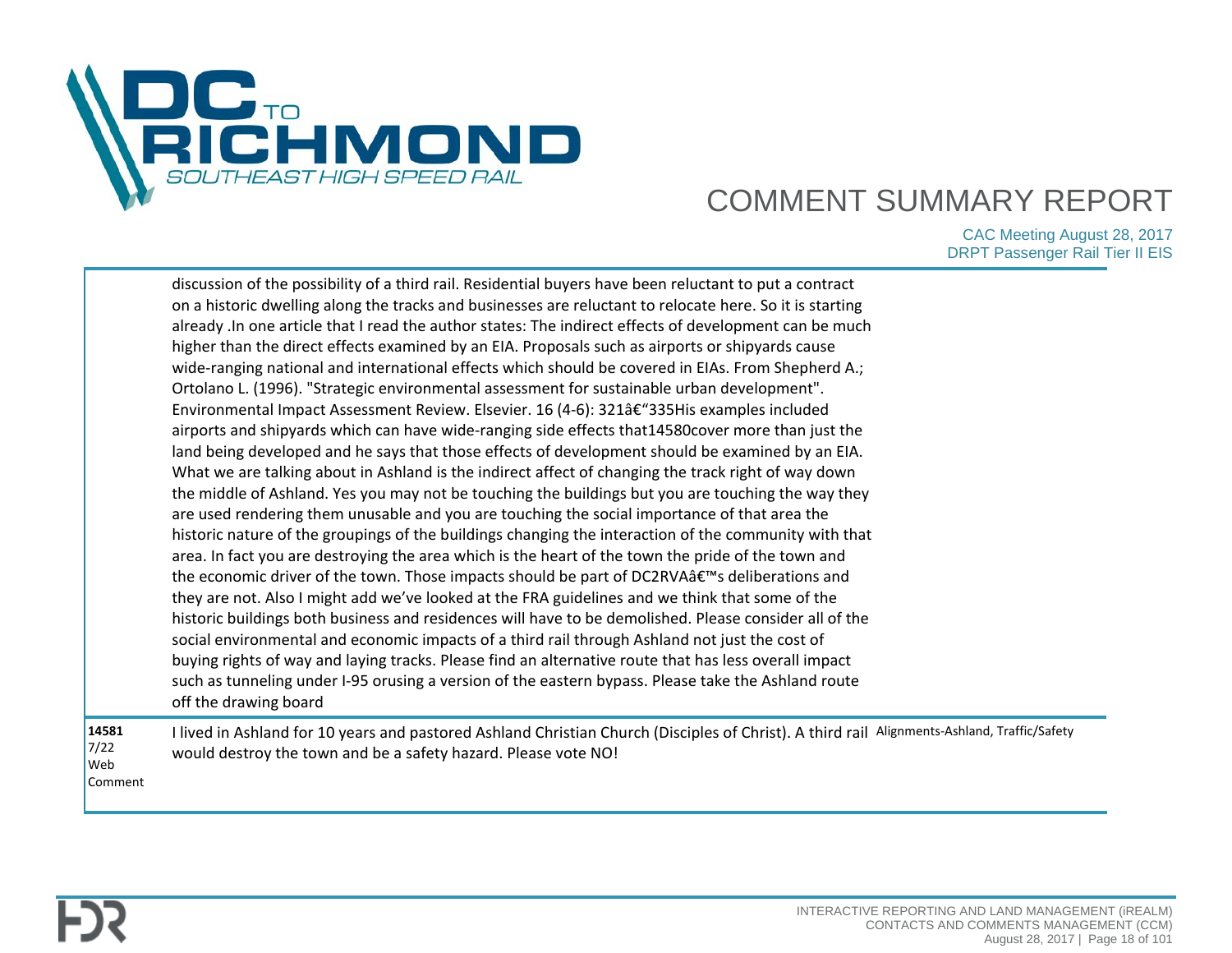

| 14582<br>$7/22$<br>Web<br>Comment | How can you even think about destroying a town ??! Going through farmland with few homes<br>affected is one thing but to destroy homes businesses and a college by running through the middle<br>of Ashland is another matter. There is also history home life and the character of the town at stake.<br>For those of us who have lived here all of our lives this is an outrage Please do not put a 3rd rail<br>through Ashland and destroy what has taken decades to build !!!!                                                                                                                                                                                                                                                                                                                                                                                                                                                                                                                                                                                                                                                                                                                                                                                                                                                                                                                                                                                                                                                                                                                                                                                                                                                                                                                                                                                                                                                                                                                          | Alignments-Ashland, Cultural Resources,<br>Farmland                      |
|-----------------------------------|-------------------------------------------------------------------------------------------------------------------------------------------------------------------------------------------------------------------------------------------------------------------------------------------------------------------------------------------------------------------------------------------------------------------------------------------------------------------------------------------------------------------------------------------------------------------------------------------------------------------------------------------------------------------------------------------------------------------------------------------------------------------------------------------------------------------------------------------------------------------------------------------------------------------------------------------------------------------------------------------------------------------------------------------------------------------------------------------------------------------------------------------------------------------------------------------------------------------------------------------------------------------------------------------------------------------------------------------------------------------------------------------------------------------------------------------------------------------------------------------------------------------------------------------------------------------------------------------------------------------------------------------------------------------------------------------------------------------------------------------------------------------------------------------------------------------------------------------------------------------------------------------------------------------------------------------------------------------------------------------------------------|--------------------------------------------------------------------------|
| 14583<br>$7/22$<br>Web<br>Comment | I am an Ashland resident and strongly oppose a third rail through Ashland. First a third rail would in<br>a short time destroy several businesses on Center Street simply because it would make access to the<br>businesses inconvenient to patrons would make unattractive what is now a very attractive historic<br>small town USA area that draws tourists and shoppers and would cause traffic congestion at the<br>intersection of Hwy 54 and CenterSt. It appears obvious to me that this would greatly decrease the<br>number of shoppers and visitors to the center of town. The destruction of those businesses on<br>Center St would just be the beginning as the decrease in tourists and shoppers visiting Center St<br>would have a ripple effect on businesses in the surrounding area. Second a third rail would greatly<br>reduce the property value of old historic houses on CenterSt houses which help make the town a<br>special attraction. While the third rail would not destroy all these houses it would severely decrease<br>the utility of them. Building an access road to the rear of these homes is highly undesirable $a \in \mathscr{C}$ who<br>wants people driving up to their back door? The property devaluation like the loss of business would<br>also soon spread to nearby neighborhoods. Third the decrease in property value and in commerce<br>would greatly reduce the tax base upon which Ashland and Hanover County depend. This would in<br>turn cause deterioration in infrastructure schools medical and other facilities. Before long the town<br>would be a shell of itself with buildings and houses and citizens disappearing. Therefore YOU MUST<br>CHOOSE A BYPASS else Ashland will be destroyed with undesired ramifications not only to Ashland<br>but to Hanover County and indeed central Virginia. Certainly a Bypass would have less impact on the<br>economy and upon the number of people and businesses. Thank you for your consideration. | Alignments-Ashland, Economics,<br>Real Estate,<br><b>Property Access</b> |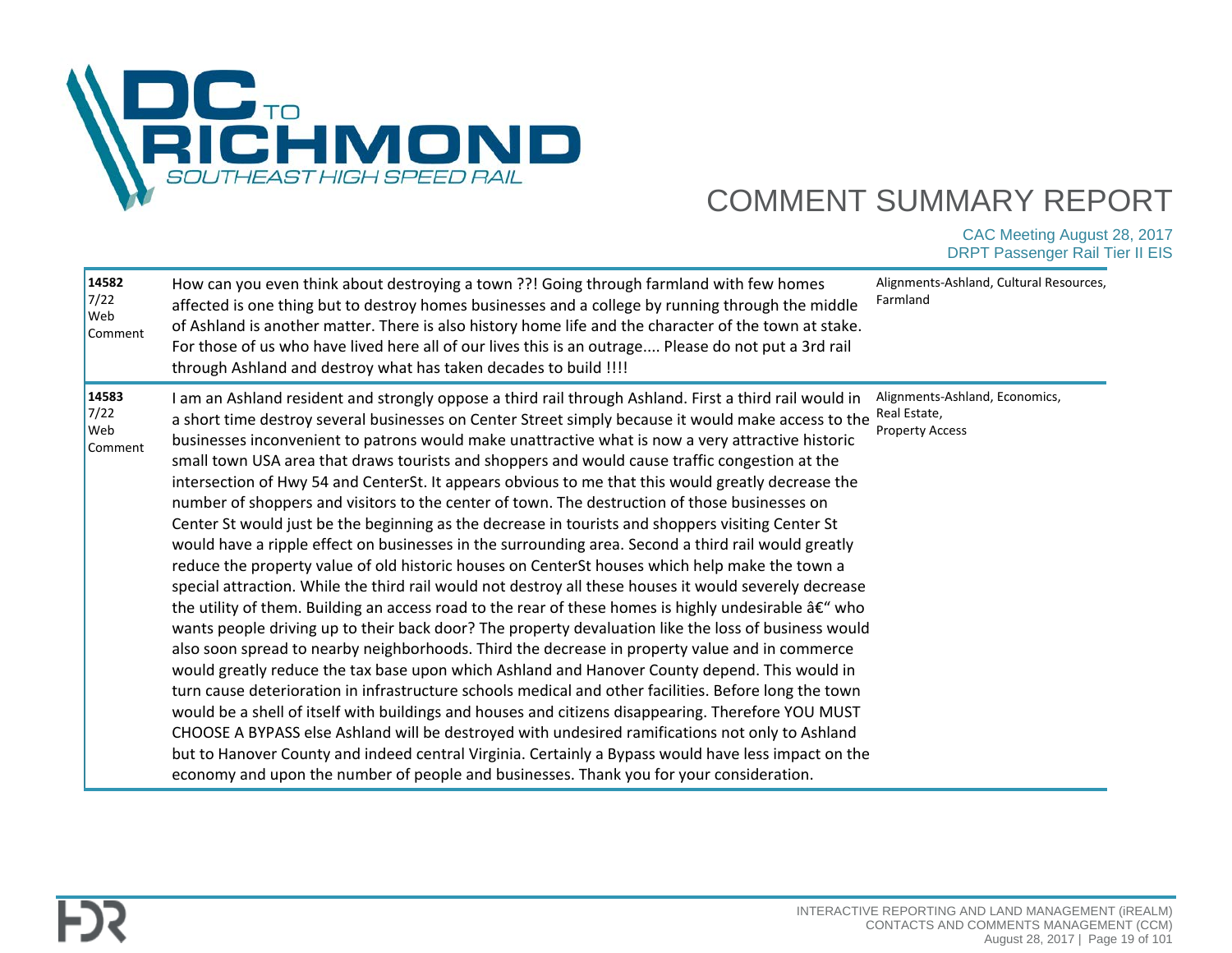

| 14584<br>7/22<br><b>Web</b><br>Comment | Ashland has been my home since 1975 and the charm character history and ambiance of the Town<br>including its businesses historic homes and college would be irreparably damaged by putting a third<br>high speed rail line through the Town. I understand the Eastern and Western proposals are objected<br>to by the people affected by each. However the most damaging route by far would be through the<br>Town. Actually for the cost and advantage of approximately 20 minutes to Wash. D.C. as I<br>understand it this seems a foolish project and an extravagant expenditure of public funds. There are<br>far better public expenditures than this venture. Therefore please abandon your center of Ashland<br>route option for this 3rd rail. Thank you.                                                                                                                               | Alignments-Ashland, Cost,<br><b>General Opposition</b> |
|----------------------------------------|--------------------------------------------------------------------------------------------------------------------------------------------------------------------------------------------------------------------------------------------------------------------------------------------------------------------------------------------------------------------------------------------------------------------------------------------------------------------------------------------------------------------------------------------------------------------------------------------------------------------------------------------------------------------------------------------------------------------------------------------------------------------------------------------------------------------------------------------------------------------------------------------------|--------------------------------------------------------|
| 14585<br>7/22<br><b>Web</b><br>Comment | There probably isn't anything that I might say that hasn't already been said but havingbeen a<br>resident of Ashland for the past 20 years I certainly do not want my town destroyed nor my property<br>nor the inheritance of my children. This may sound as if I am a "selfie" person of the now generation<br>but I am retired and do not have much future elsewhere. This is a unique community that comes<br>together to make it a better place to raise a family own a business and one can't keep starting over<br>to make another community the likes of what we have here. As in most small towns the people<br>work hard to sustain a lifestyle and move it forward to meet the needs of its people and the time. To<br>have it destroyed would be shameful. We are in prayerful hope that you would choose a bypass<br>route and not cause the destruction of a town and its culture. | Alignments-Ashland, Displacements<br>Res/Comm          |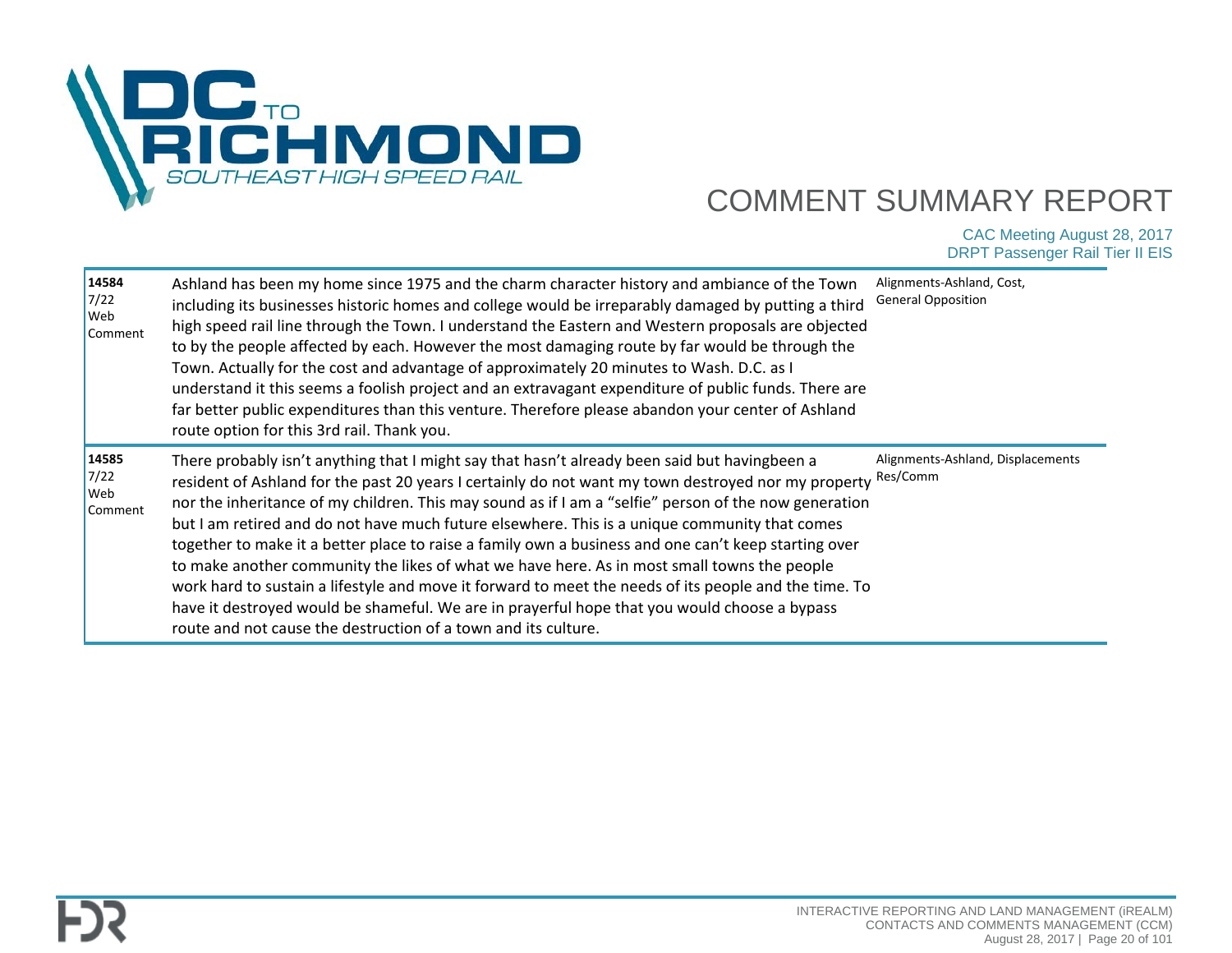

| 14586<br>7/22<br>Web<br>Comment | I am a resident of Ashland and have some questions about the third rail. In the meeting CAC meeting Alignments-Ashland, Wetlands,<br>on 2 June I repeatedly heard concerns about possible damage to endangered species and wetlands.<br>In the EIS was any consideration given to populace considerations? Seems to me from the discussion $\frac{1}{\text{EIS Process}}$<br>that the DRPT is giving more consideration to POSSIBLE species and wetland damage than to<br>CERTAIN populace and economic damage. In the EIS is any consideration given to the economic<br>destruction that would occur to Ashland and the damage to Hanover County if a third rail is built<br>through Ashland? It appears to me from the statements in the meeting that the staff is letting<br>questionable wetlands damage and one historic structure in Doswell take precedence over the<br>destruction of a larger economic entity and populace â€" the Town of Ashland. I live on Center St<br>and see many AMTRAK trains pass by and most appear to be nearly empty. If that is true then why is<br>it so important to add 9 trains per day even if ridership increases ten-fold? It appeared in the CAC<br>meeting on 2 Jun that the process being followed by the DRPT is highly bureaucratic and inflexible<br>certainly in regards to the 4f considerations. It appeared tome that your staff is more concerned<br>about following a process with form over substance little if any concern for the residents of Ashland<br>and that there is very little effort if any being made to critical thinking and innovative solutions. I am<br>still at a loss to understand why the Buckingham and Wye options are not being carried forward. I<br>have not read any report that backs up the staff claim that these options are not feasible or that<br>they would be too expensive. All I have read are statements that this is so but no facts to back it up.<br>Again it appears from the lack of information that the staff is more concerned with POSSIBLE<br>wetland and specie damage than to CERTAIN economic and cultural damage to Ashland and<br>Hanover County. I implore the staff to be more open to be less bureaucratic and less concerned<br>about form than substance and to please please CHOOSE A BYPASS that would impact less people<br>and have less economic impact than would a third rail through Ashland. | Biological Resources,<br>Economics, |
|---------------------------------|-----------------------------------------------------------------------------------------------------------------------------------------------------------------------------------------------------------------------------------------------------------------------------------------------------------------------------------------------------------------------------------------------------------------------------------------------------------------------------------------------------------------------------------------------------------------------------------------------------------------------------------------------------------------------------------------------------------------------------------------------------------------------------------------------------------------------------------------------------------------------------------------------------------------------------------------------------------------------------------------------------------------------------------------------------------------------------------------------------------------------------------------------------------------------------------------------------------------------------------------------------------------------------------------------------------------------------------------------------------------------------------------------------------------------------------------------------------------------------------------------------------------------------------------------------------------------------------------------------------------------------------------------------------------------------------------------------------------------------------------------------------------------------------------------------------------------------------------------------------------------------------------------------------------------------------------------------------------------------------------------------------------------------------------------------------------------------------------------------------------------------------------------------------------------------------------------------------------------------------------------------------------------------------------------------------------------------------------------------------------------------------------------------------------------------|-------------------------------------|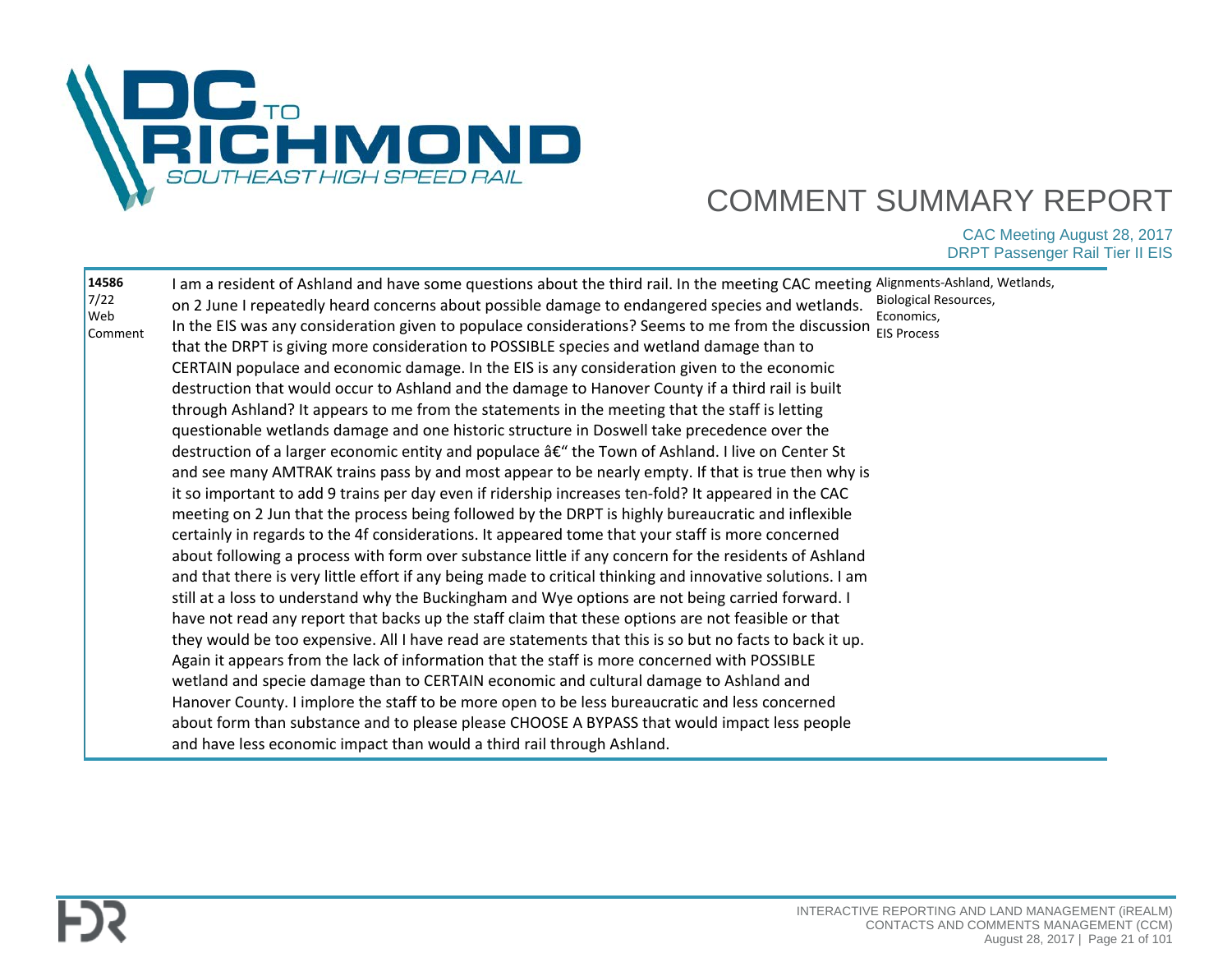

| 14587<br>There is talk of a third rail through the middle of Ashland which would condemn every property on<br>7/23<br>the East side of Center street without an outlet. It would bring the train incredibly close to many of<br>Web<br>the houses that remain condemning them too unless they can beset back. It would close the town<br>Comment<br>crossovers and place a 12 foot high fence on either side to meet safety standards which if<br>mischievous teenagers have their way will be graffiti filled within a few years. You may know our<br>houses on Center Street last year we hosted Halloween again with over750 kids coming to our<br>doors. You may have taken the kids to Train Day and parked beside our houses. If you take the train<br>from Richmond to New York there is no comparable place like Ashland. Next to the track houses<br>from the 1850's and later look out on the train at a very short distance. This historic area will be lost<br>if another track comes through Ashland. The people of Ashland do not want the train to come<br>through the surrounding farmlands but if a line must come then it has to be a bypass. Otherwise the<br>destruction is for nothing because trains will still have to slow through Ashland the bottleneck will<br>remain. In the last meeting the bypass was shown as a shared burden two tracks would remain<br>through Ashland and two tracks bypass it. Ashland stops being a bottleneck for freight and Amtrak<br>that way. For the citizens of Hanover a bypass makes the most common sense | Alignments-Ashland, Traffic/Safety |
|--------------------------------------------------------------------------------------------------------------------------------------------------------------------------------------------------------------------------------------------------------------------------------------------------------------------------------------------------------------------------------------------------------------------------------------------------------------------------------------------------------------------------------------------------------------------------------------------------------------------------------------------------------------------------------------------------------------------------------------------------------------------------------------------------------------------------------------------------------------------------------------------------------------------------------------------------------------------------------------------------------------------------------------------------------------------------------------------------------------------------------------------------------------------------------------------------------------------------------------------------------------------------------------------------------------------------------------------------------------------------------------------------------------------------------------------------------------------------------------------------------------------------------------------------------------------------|------------------------------------|
|--------------------------------------------------------------------------------------------------------------------------------------------------------------------------------------------------------------------------------------------------------------------------------------------------------------------------------------------------------------------------------------------------------------------------------------------------------------------------------------------------------------------------------------------------------------------------------------------------------------------------------------------------------------------------------------------------------------------------------------------------------------------------------------------------------------------------------------------------------------------------------------------------------------------------------------------------------------------------------------------------------------------------------------------------------------------------------------------------------------------------------------------------------------------------------------------------------------------------------------------------------------------------------------------------------------------------------------------------------------------------------------------------------------------------------------------------------------------------------------------------------------------------------------------------------------------------|------------------------------------|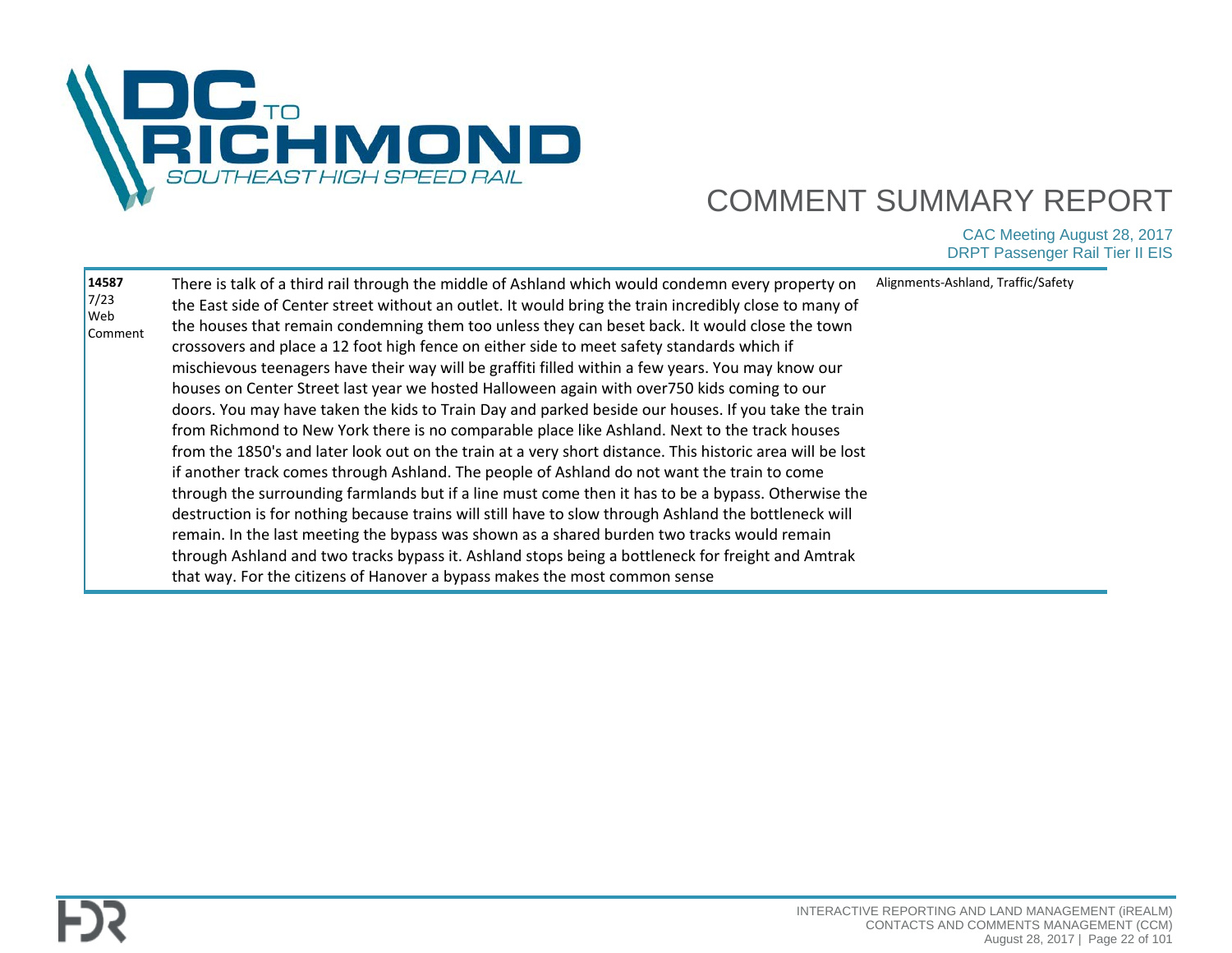

| 14588<br>7/23<br>Web<br>Comment | As I sit down to write a comment for the committee this morning I cannot even think of words<br>persuasive enough to beseech you not to destroy our town. I can only say that it is a town worthy of<br>savingAshland is a town where people of all races and nationalities live together in harmony and<br>genuinely care about their neighbors and community. They deliver meals to the elderly and sick they<br>volunteer in their schools they engage children in healthy outdoor sports they have local food banks<br>and community run programs for those less fortunate they provide programs at the local library for<br>all ages they have a 100 year old grocery store where you can still sign a ticket for your groceries and<br>that still delivers to shut ins they actually know their neighbors and their families by name they have<br>strong churches of all faiths they honor and preserve the history of our town and the significance it<br>has played in different arenas they provide programs for children emphasizing the arts at the 100+<br>year old historic community center they organize parades and variety shows where family members<br>of all ages can participate together they sit on their porches in the evenings and visit. It is a place<br>that provides peace tranquility and a sense of security for its residents. It is a place where children<br>can still ride their bikes and play in the neighborhood without fear. If the third rail comes through<br>town the unity of the town will be destroyed. Neighbors will no longer be able to cross the tracks.<br>The beauty of the town will be desecrated. We will lose our historic train station. Our businesses will<br>close. People's livelihoods will cease to exist. All this to cut 15 minutes off passenger travel. Is not a<br>better option to let CSX move their freight on the existing Buckingham branch? As a Center Street<br>resident who will be displaced with no access I cannot bear the thought of losing my home. However<br>it is not about me and my family. It is about the good of our "home town". In the divided nation in<br>which we live today should we not be trying top reserve small town America and embrace the<br>wholesome values it represents rather than destroying it? YOU MUST CHOOSE A BYPASS. Ashland is<br>a town worthy of saving | Alignments-Ashland, Community<br>Facilitates & Services,<br>Displacements Res/Comm,<br><b>Property Access</b> |
|---------------------------------|------------------------------------------------------------------------------------------------------------------------------------------------------------------------------------------------------------------------------------------------------------------------------------------------------------------------------------------------------------------------------------------------------------------------------------------------------------------------------------------------------------------------------------------------------------------------------------------------------------------------------------------------------------------------------------------------------------------------------------------------------------------------------------------------------------------------------------------------------------------------------------------------------------------------------------------------------------------------------------------------------------------------------------------------------------------------------------------------------------------------------------------------------------------------------------------------------------------------------------------------------------------------------------------------------------------------------------------------------------------------------------------------------------------------------------------------------------------------------------------------------------------------------------------------------------------------------------------------------------------------------------------------------------------------------------------------------------------------------------------------------------------------------------------------------------------------------------------------------------------------------------------------------------------------------------------------------------------------------------------------------------------------------------------------------------------------------------------------------------------------------------------------------------------------------------------------------------------------------------------------------------------------------------------------------------------------------------------------------------------------------------|---------------------------------------------------------------------------------------------------------------|
|---------------------------------|------------------------------------------------------------------------------------------------------------------------------------------------------------------------------------------------------------------------------------------------------------------------------------------------------------------------------------------------------------------------------------------------------------------------------------------------------------------------------------------------------------------------------------------------------------------------------------------------------------------------------------------------------------------------------------------------------------------------------------------------------------------------------------------------------------------------------------------------------------------------------------------------------------------------------------------------------------------------------------------------------------------------------------------------------------------------------------------------------------------------------------------------------------------------------------------------------------------------------------------------------------------------------------------------------------------------------------------------------------------------------------------------------------------------------------------------------------------------------------------------------------------------------------------------------------------------------------------------------------------------------------------------------------------------------------------------------------------------------------------------------------------------------------------------------------------------------------------------------------------------------------------------------------------------------------------------------------------------------------------------------------------------------------------------------------------------------------------------------------------------------------------------------------------------------------------------------------------------------------------------------------------------------------------------------------------------------------------------------------------------------------|---------------------------------------------------------------------------------------------------------------|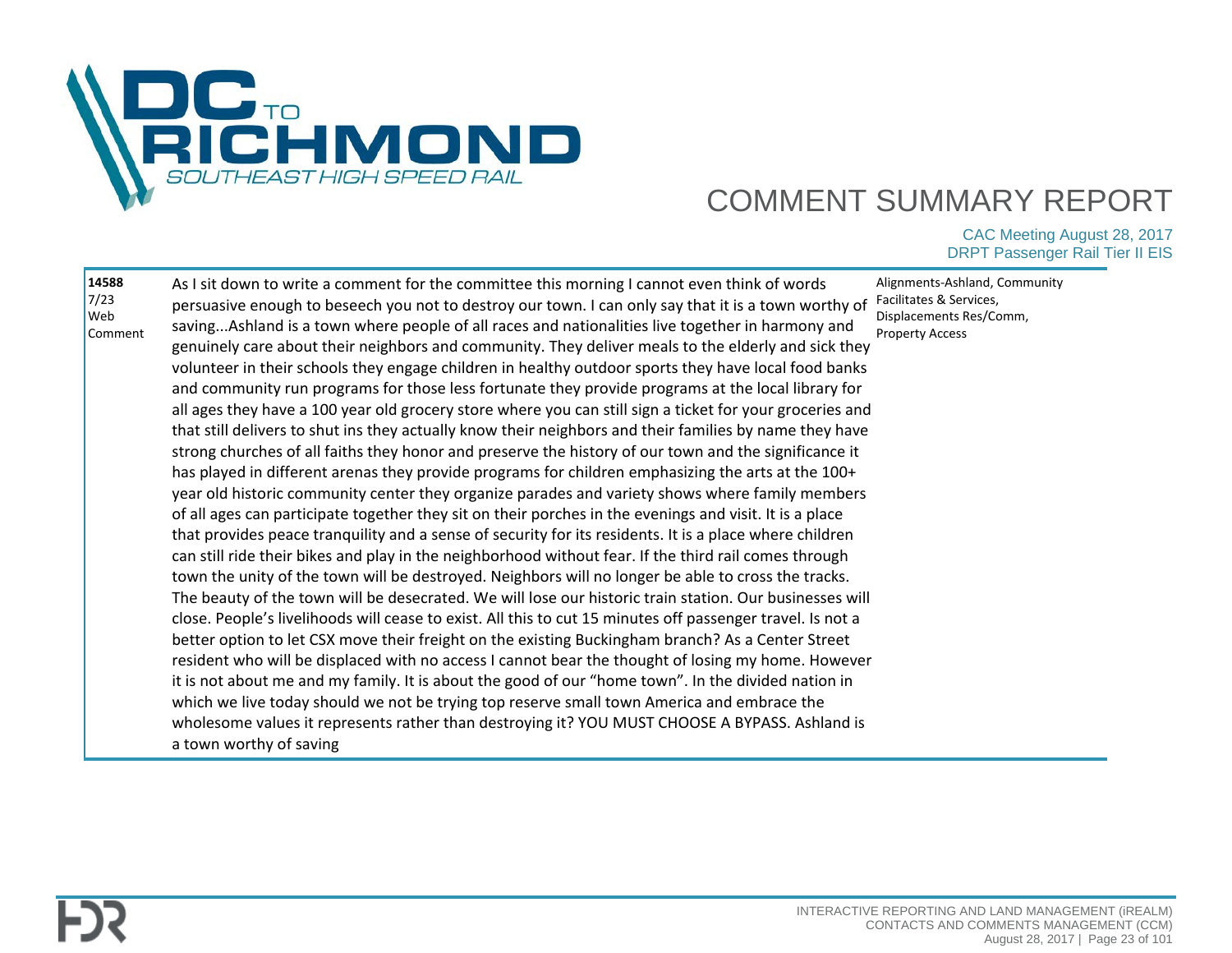

| 14589<br>7/23<br>Web<br>Comment | Does spending billions of dollars along with the associated destruction of our thriving town of<br>Ashland justify the minor gains that this project offers? It concerns me that:-more hazardous<br>materials will be carried through the town of Ashland exposing a significant population to<br>horrendous dangers!-more trains = more accidents more traffic longer waits for rescue personnel to<br>cross tracks.-historical buildings homes a college campus and the culture of a town will be<br>destroyed.-public funds will be used to finance a private business (CSX).-despite all the money time<br>and other fallout from this decision ONLY 15 to 20 minutes travel time will be saved! Vote NO to a<br>third rail through Ashland VA! Thank you! Sandra Lynne | Alignments-Ashland, Cost,<br>HazWaste Transport,<br>Traffic/Safety,<br>Historic Resources,<br>Funding,<br>Purpose and Need |
|---------------------------------|-----------------------------------------------------------------------------------------------------------------------------------------------------------------------------------------------------------------------------------------------------------------------------------------------------------------------------------------------------------------------------------------------------------------------------------------------------------------------------------------------------------------------------------------------------------------------------------------------------------------------------------------------------------------------------------------------------------------------------------------------------------------------------|----------------------------------------------------------------------------------------------------------------------------|
| 14590<br>7/23<br>Web<br>Comment | I soon turn 95. Five generations of my family call Ashland home.Please give future generations the<br>same privilege by voting NO to a third rail through Ashland Virginia. Thank you. Marcyne Jones                                                                                                                                                                                                                                                                                                                                                                                                                                                                                                                                                                        | Alignments-Ashland                                                                                                         |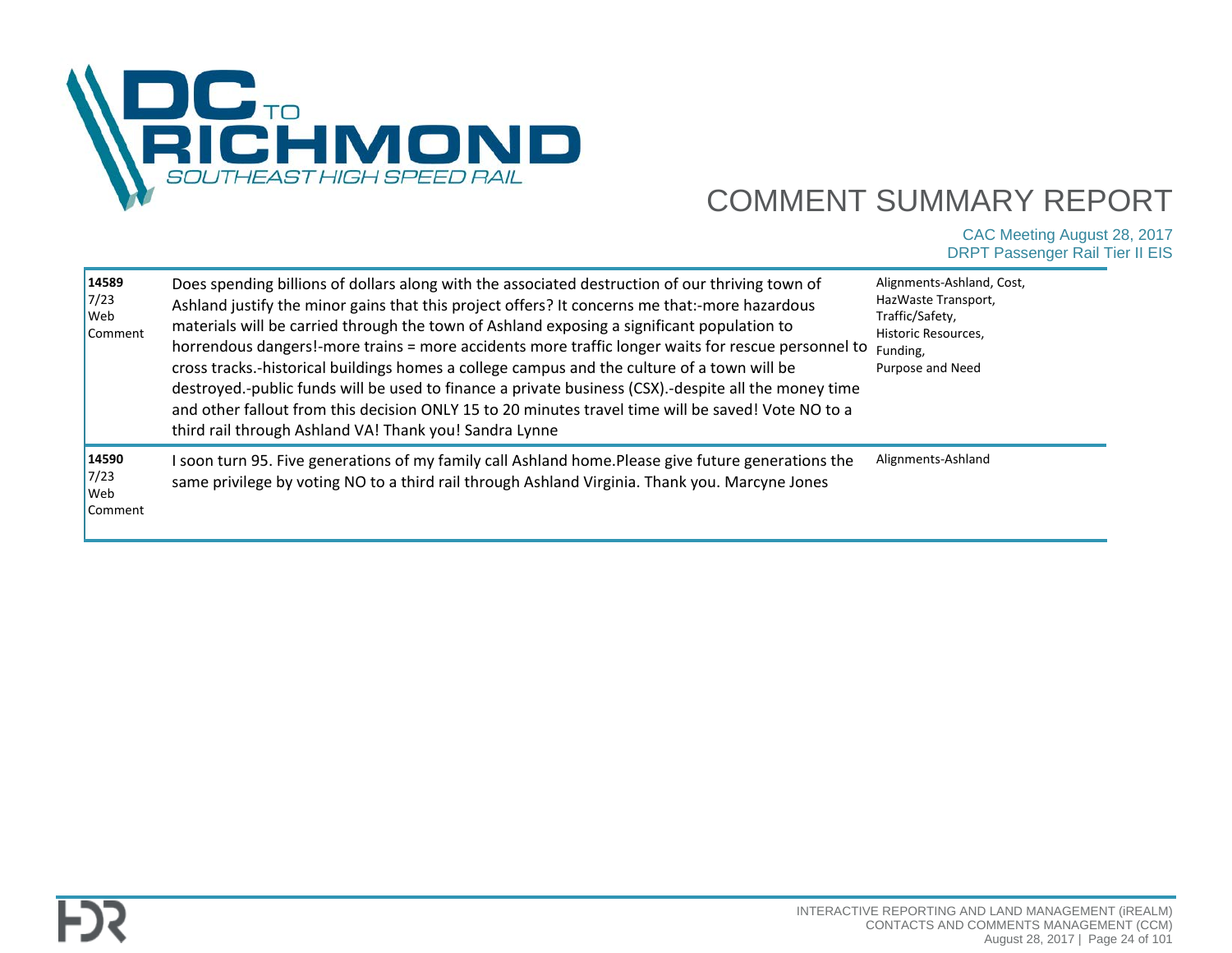

| 14591<br>7/23 | The introduction of a third rail through the town of Ashland will have a devastating and potentially       | Alignments-Ashland, Traffic/Safety |
|---------------|------------------------------------------------------------------------------------------------------------|------------------------------------|
| Web           | deadly effect on the lives of its citizens visitors and travelers on nearby roads. First responders        |                                    |
| Comment       | (Police Fire and EMS personnel) provide vital services to the people of Ashland and surrounding            |                                    |
|               | areas. Currently they are often challenged to respond in an expedient manner because of the                |                                    |
|               | frequency and length of CSX freight trains through the town. Waiting for a 2-mile long train traveling     |                                    |
|               | 35 mph to clear one of the town's at-grade crossings can take upwards of 3 $\hat{A}$ % minutes. If another |                                    |
|               | train happens to be passing in the opposite direction the length of time to traverse the crossing and      |                                    |
|               | respond to an emergency could almost double. Additionally discussions about potentially closing            |                                    |
|               | some of the on grade crossings in Ashland could increase response times even further. In a situation       |                                    |
|               | where seconds literally mean the difference between life and death the addition of a third rail and        |                                    |
|               | the potential for 3 trains to be passing through town at the same time creates a condition where our       |                                    |
|               | first responders will be further delayed from arriving at an emergency scene quickly leading to            |                                    |
|               | increases in property losses serious injuries or loss of life. The National Fire Protection Association    |                                    |
|               | (NFPA) issued NFPA 1710 a standard that sets minimum criteria for the effectiveness and efficiency         |                                    |
|               | of emergency operations to protect the safety of the Public and Fire Department employees. By              |                                    |
|               | responding quickly to a fire a small incident will remain small. When responses take more than a few       |                                    |
|               | minutes losses escalate substantially resulting in a greater loss of life and property. A requirement of   |                                    |
|               | NFPA 1710states that Fire Fighters will arrive at the emergency scene within 4 minutes of the              |                                    |
|               | dispatch center receiving the call. †D Current conditions push the limit of this standard and the          |                                    |
|               | addition of a third rail exacerbates an already difficult situation. Three research papers on the          |                                    |
|               | subject of EMS response times and patient mortality are Blackwell and Kaufman (2002) Pons et al.           |                                    |
|               | (2005) and Blanchard et al. (2012). They all agree that time reductions affecting the initial response     |                                    |
|               | time window have the greatest influence on mortality. Pons states that a survival benefit was              |                                    |
|               | identified for response times =< 4 mins †[21 which Blackwell adds to by saying mortality risk              |                                    |
|               | appeared sensitive to response times less than 5 minutes .â€[2] 2 The Blanchard paper emphasizes           |                                    |
|               | the importance of rapid response times for high-risk patients. 3All three of these authors found that      |                                    |
|               | the first few minutes (4-5 minutes) have a significant impact on mortality. Their studies conclude         |                                    |
|               | that there is a positive correlation between response times and mortality rates. You must select a         |                                    |
|               | Bypass Option to allow our first responders to continue to protect the lives and property of the           |                                    |
|               |                                                                                                            |                                    |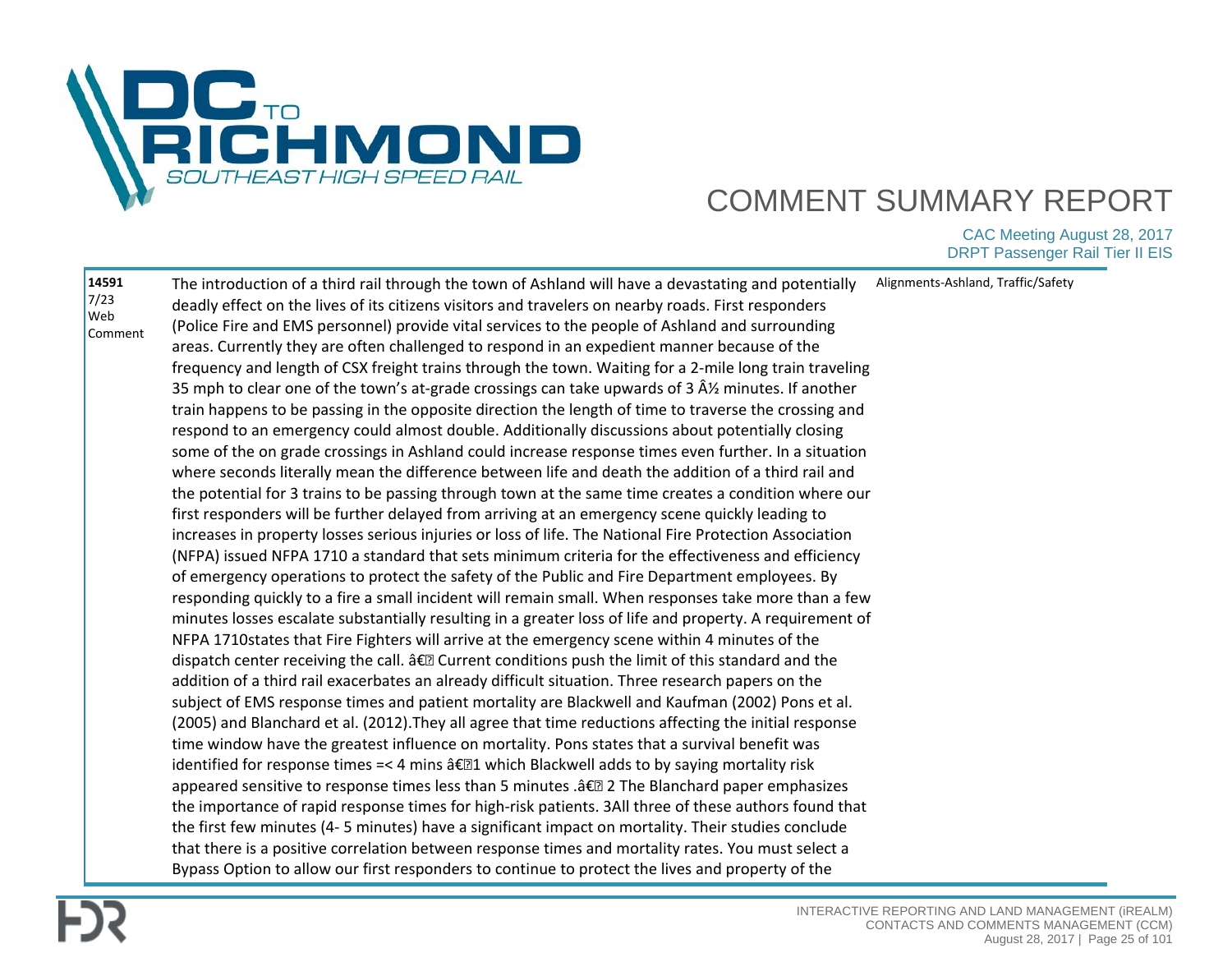

| citizens of Ashland and the surrounding areas visitors to the town and travelers on nearby roadways. |  |
|------------------------------------------------------------------------------------------------------|--|
| When waiting for a first responder minutes can feel like hours. Adding even a few minutes to the     |  |
| response time can be life-changing€¦or life-ending. A third track through Ashland may impact a       |  |
| family forever.1Pons et al. " Paramedic Response Time: Does It Affect Patient Survival? †? pg.       |  |
| 597 2005 Quantifying the Impact of Emergency Response Times2Blackwell and Kaufman "                  |  |
| Response Time Effectiveness: Comparison of Response Time and Survival in an Urban Emergency          |  |
| Medical Services System " pg. 293 20023Blanchard et al. " Emergency Medical Services                 |  |
| Response Time and Mortality in an Urban Setting †?? pg. 142 201                                      |  |
|                                                                                                      |  |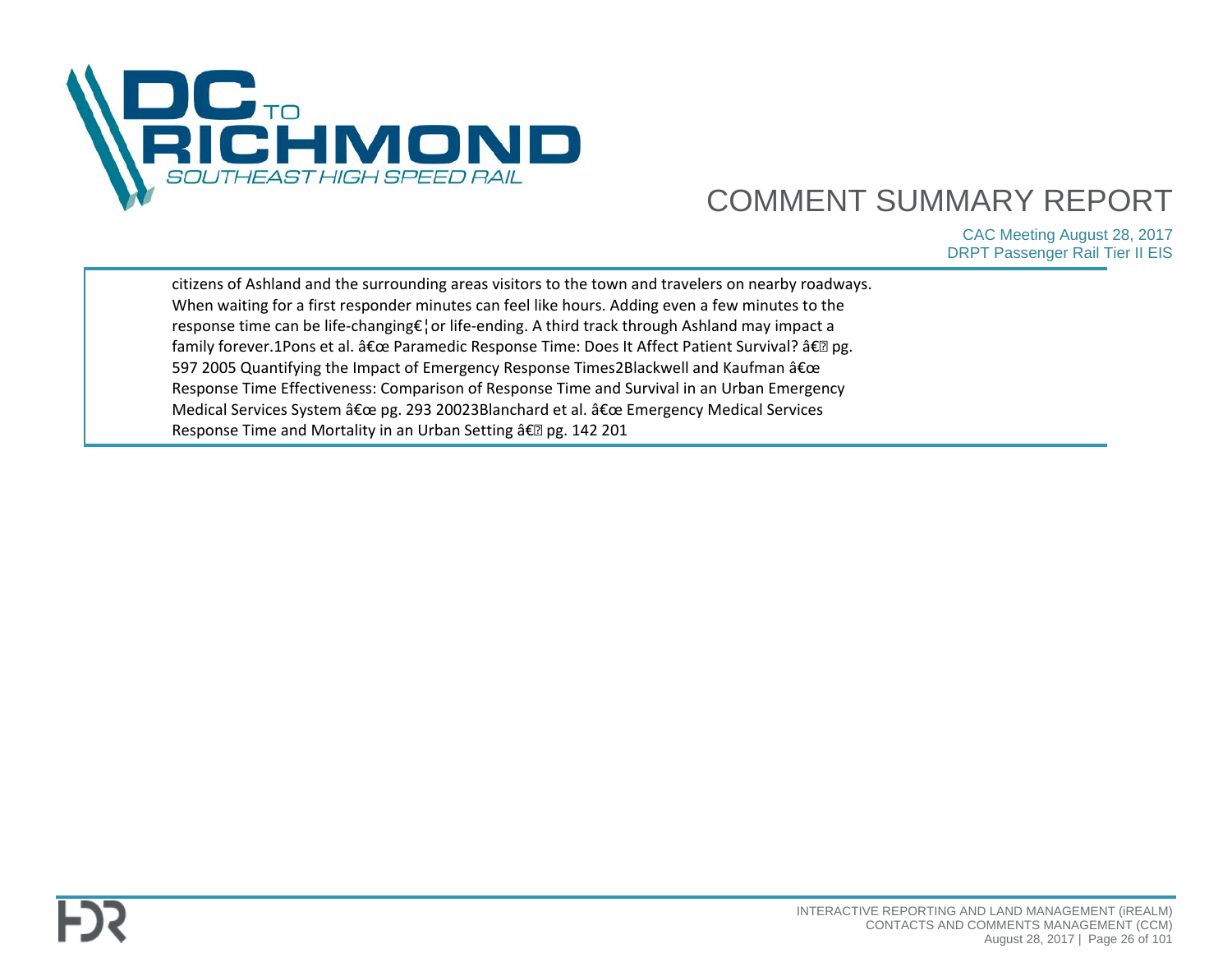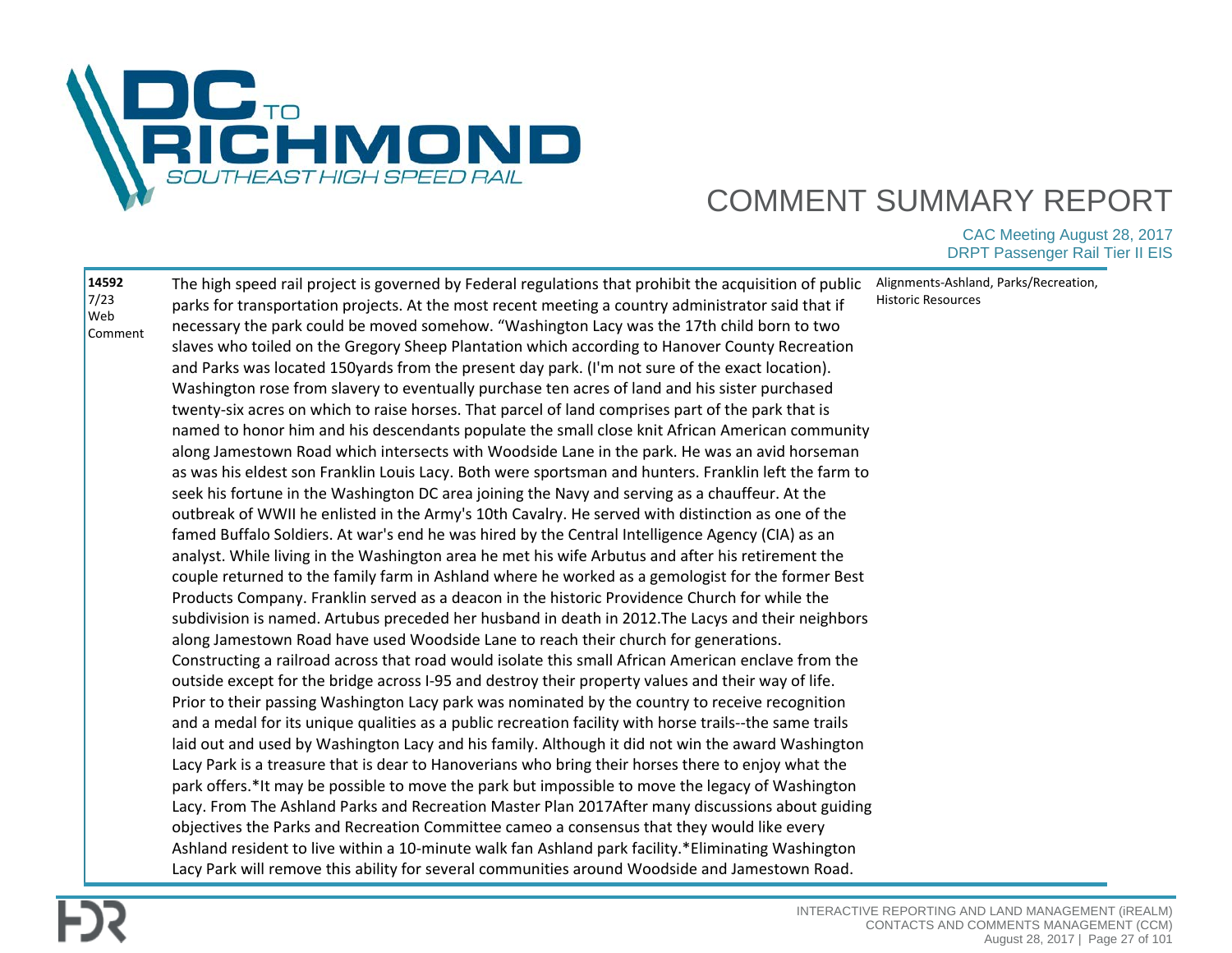

|                                        | According to the Planning District Commission Washington Lacy Park is also a regional park. Regional<br>Parks are intended to draw users from multiple communities and offer unique recreational<br>opportunities that draw from a larger population base. Hanover€™s Washington Lacy Park is an<br>example of a regional park.*Eliminating Washington Lacy Park would affect more than just local<br>residents but also Virginia residents throughout the region."                                                                                                                                                                                                                                                                                                                                                                                                                                                                                                                                                                                                                                                                                                                                                                                                                                                                                                                                                                                      |                                                                     |
|----------------------------------------|----------------------------------------------------------------------------------------------------------------------------------------------------------------------------------------------------------------------------------------------------------------------------------------------------------------------------------------------------------------------------------------------------------------------------------------------------------------------------------------------------------------------------------------------------------------------------------------------------------------------------------------------------------------------------------------------------------------------------------------------------------------------------------------------------------------------------------------------------------------------------------------------------------------------------------------------------------------------------------------------------------------------------------------------------------------------------------------------------------------------------------------------------------------------------------------------------------------------------------------------------------------------------------------------------------------------------------------------------------------------------------------------------------------------------------------------------------|---------------------------------------------------------------------|
| 14593<br>7/23<br><b>Web</b><br>Comment | My family has owned Cross Mill Gallery since 1966 [there had been grist mill on the site for over a<br>100 years]. It makes absolutely no sense to ruin the land streams and ponds [not to count waste the<br>enormous amounts of money] to construct the western bypass. Thank you!David Camden                                                                                                                                                                                                                                                                                                                                                                                                                                                                                                                                                                                                                                                                                                                                                                                                                                                                                                                                                                                                                                                                                                                                                         | Alignments-Ashland, Water Resources,<br>Cost                        |
| 14594<br>7/24<br>Web<br>Comment        | As the sitting President of The United States has requested cuts to major Amtrak services who<br>continue to loose money due to low rider ship it is great to see you still plowing ahead spending tax<br>payers money on this slow speed rail project. The log jam you have created in the town of Ashland<br>has neighbors fighting against neighbors with the outcome the same. Nobody wants this overpriced<br>crap. While clearly money is no object concerning this project and since you have none why not<br>consider a tunnel under Ashland to try to respond to all concerns by the people affected by this<br>project both in town as well as outside of town. How much more could it possibility cost. The sky is<br>clearly the limit on this so why not shoot for the stars. A tunnel stays within the existing CSX right of<br>way and the project now encumbers little to no land which is the major point of contention by<br>people both in town as well as outside of town. Businesses and parking could remain the same and<br>the town would not be cut in half by any fencing. The bypass is a no go for the very same reasons<br>you disqualified the eastern route some 5 years ago. Grade issues environmental historic etc all exist<br>if you go west. The entire 123 mile section less Ashland has all been approved within the existing<br>CSX right of way. Do the study on a tunnel and keep the tracks where they belong | Alignments-Ashland, Ridership,<br>Cost,<br>Funding,<br>Alternatives |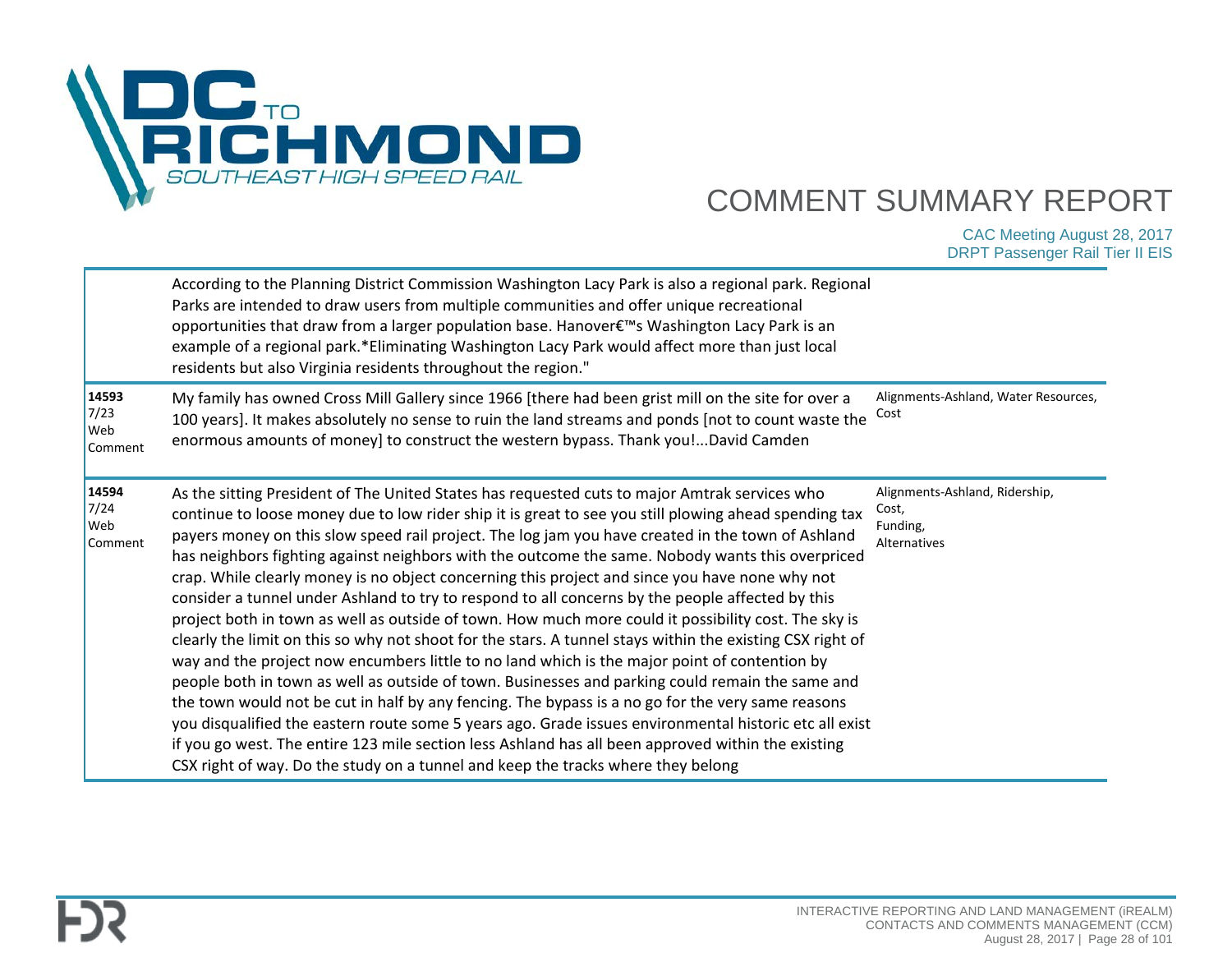

| 14595<br>7/24<br>Web<br>Comment   | If a third rail is added in Ashland VA alongside current two tracks historical downtown core would be<br>devastated and it would have significant financial impact on the town. I also don't think enough<br>marketing research has been done on passenger demand for this service. US citizens are addicted to<br>their cars. Just adding a third rail with somewhat faster service is no guarantee for a significant<br>increase in demand. Rail ticket prices are on par with air prices. You would need to subsidize<br>passenger prices more than now to increase demand. Increased supply (even if it is slightly faster) is<br>not enough to justify the cost of a third rail. | Alignments-Ashland, Economics,<br>Ridership,<br>Revenue |
|-----------------------------------|---------------------------------------------------------------------------------------------------------------------------------------------------------------------------------------------------------------------------------------------------------------------------------------------------------------------------------------------------------------------------------------------------------------------------------------------------------------------------------------------------------------------------------------------------------------------------------------------------------------------------------------------------------------------------------------|---------------------------------------------------------|
| 14596<br>$7/24$<br>Web<br>Comment | Ashland has a wonderful library on the tracks; a busy arts and activities center on the tracks; a<br>college on the tracks; thriving businesses and restaurants on the tracks; beautiful Victorian houses<br>on the tracks; and most importantly residents who live work and shop safely on the tracks. Ashland<br>is truly the quintessential American small town. A third rail would surely ensure the destruction of<br>the safety and character of our wonderful one of a kind hometown. We cannot allow this to happen.<br>YOU MUST CHOOSE A BYPASS.                                                                                                                             | Alignments-Ashland, Community<br>Facilitates & Services |
| 14597<br>7/24<br>Web<br>Comment   | Please don't destroy our beautiful town by adding a third rail in the center of town. Any third rail in<br>town would destroy our history businesses and homes and would be a great economic impact on<br>this beautiful place. You must choose a bypass!                                                                                                                                                                                                                                                                                                                                                                                                                             | Alignments-Ashland, Economics                           |
| 14598<br>7/24<br>Web<br>Comment   | Having the Third Rail go through downtown Ashland would be a disaster to the town of Ashland: the Alignments-Ashland<br>businesses the homes Randolph-Macon College and all of Ashland. You must find a by-pass!!.                                                                                                                                                                                                                                                                                                                                                                                                                                                                    |                                                         |
| 14599<br>7/24<br>Web<br>Comment   | With a third rail Ashland's business will suffer; the safety of our citizens will become a major issue;<br>and the chaaracter of this wonderful town will be in jeopardy. You must put a stop to this totally<br>destructive proposal. YOU MUST CHOOSE A BYPASS.                                                                                                                                                                                                                                                                                                                                                                                                                      | Alignments-Ashland, Traffic/Safety                      |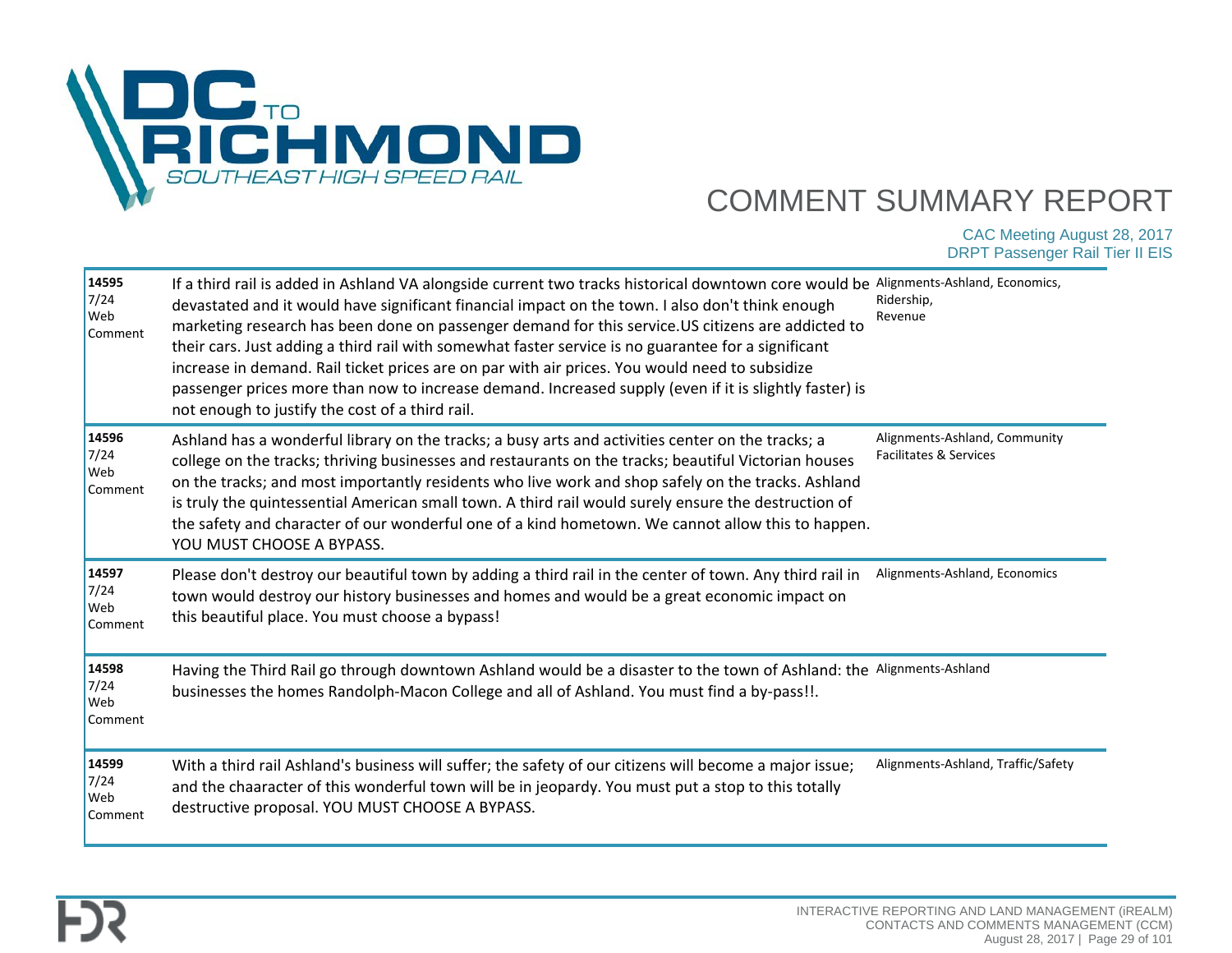

| 14600<br>7/24<br>Web<br>Comment | I vote no to the 3rd rail going through downtown Ashland. I vote to bypass the town of Ashland.                                                                                                                                                                                                                                                                                                                                                                                                                                                                                                                                                                                                                                                                                                                                                                                                                                                                                                                                                                                                                                                                                                                                                                                                                      | Alignments-Ashland                                      |
|---------------------------------|----------------------------------------------------------------------------------------------------------------------------------------------------------------------------------------------------------------------------------------------------------------------------------------------------------------------------------------------------------------------------------------------------------------------------------------------------------------------------------------------------------------------------------------------------------------------------------------------------------------------------------------------------------------------------------------------------------------------------------------------------------------------------------------------------------------------------------------------------------------------------------------------------------------------------------------------------------------------------------------------------------------------------------------------------------------------------------------------------------------------------------------------------------------------------------------------------------------------------------------------------------------------------------------------------------------------|---------------------------------------------------------|
| 14601<br>7/24<br>Web<br>Comment | Generations of Ashlanders have loved the railroad and the trains that run through our town. Even<br>passengers passing through our town know that Ashland is a special place. It is the Center of the<br>Universe to those of us who live and work here. A third rail running through the center of our<br>historic businesses would ruin the experience of visitors and would ruin our livelihoods. Shoppers<br>come to our businesses because Ashland is a place like no other we have been successful on<br>Railroad Ave for 35 years. Please don't destroy the town that we and so many others love .Ashland is<br>irreplaceable there has to be another way to move the freight without destroying this one-of-a-kind<br>place                                                                                                                                                                                                                                                                                                                                                                                                                                                                                                                                                                                  | Alignments-Ashland, Community<br>Facilitates & Services |
| 14602<br>7/24<br>Web<br>Comment | Putting a high speed rail\ 3rd rail through the center of Ashland would sever the main Artery of the<br>town. The business along the tracks would lose all of the business from foot traffic which would be<br>about 50% of may daily food sales. Ashland as been sought out for being used in movies and<br>commercials. We have had many politicians travel through this beautiful town did you ever ask<br>yourself WHY?" We have small town charm that has remained throughout the years we DO NOT<br>what to have an "industrial feel" in the center of our beautiful town. We want to preserve it<br>continue to make a place where families can visit days can be spent walking around the town and<br>parks. Ashland has something special different from other small towns and we need to keep it that<br>way. I have lived in this town my whole life I have seen things come and go. I have seen the vast<br>improvements to center street. I am very proud to own a business in this town. The third rail would<br>destroy all that we have worked for to make Ashland the great town that it is. I am not ready to give<br>that up and I hope that the other people in this town feel the same. Again we do not need to sever<br>the main artery of Ashland to save commuters approximately 20 minutes. | Alignments-Ashland, Economics                           |

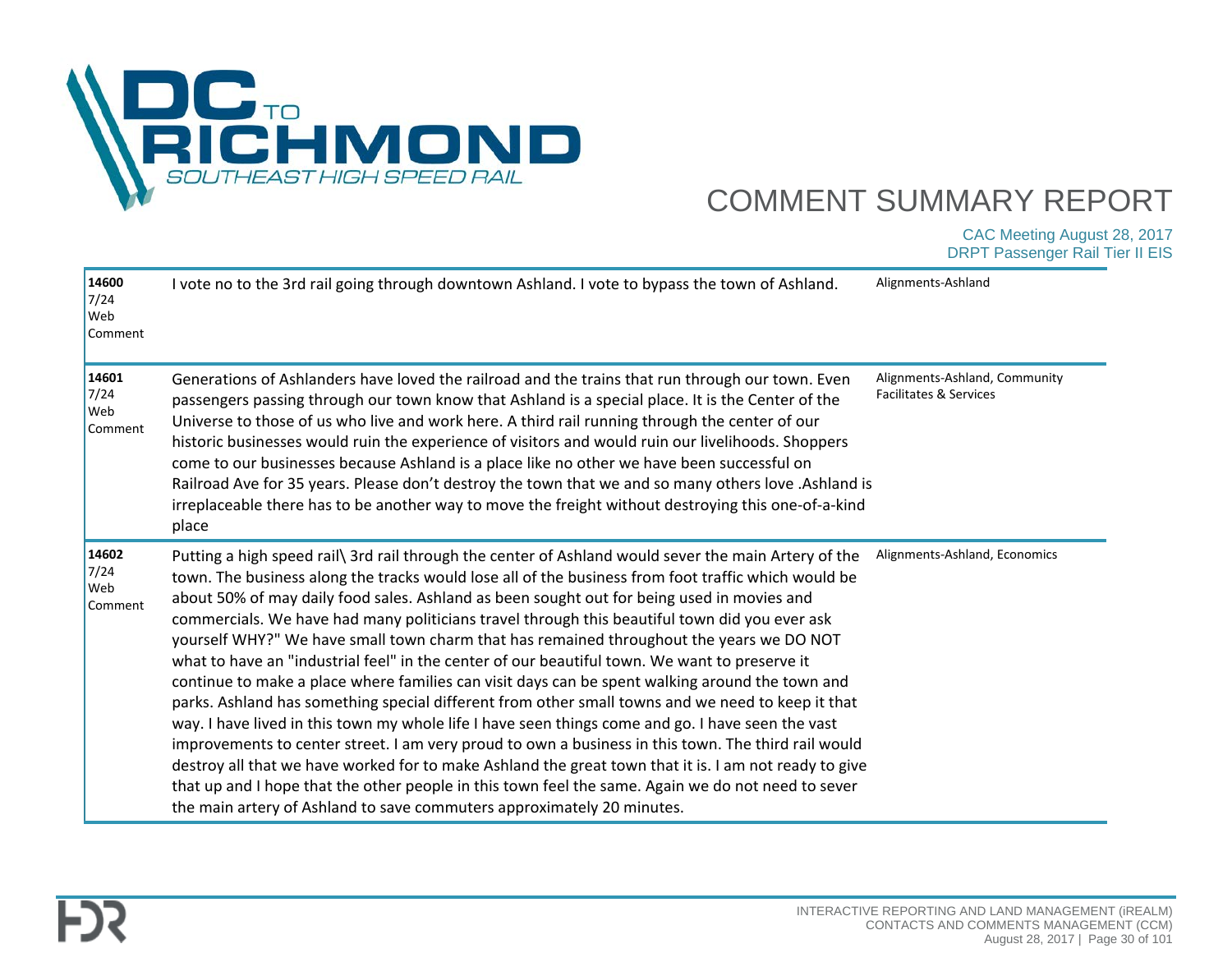

| 14604<br>7/24<br>Web<br>Comment | There is no need for a bypass especially one that would destroy parks and wetlands. Whenever<br>more capacity is needed on roadways we simply expand the roadways (very rarely do we make<br>greenfield roadways) to add the capacity by adding more lanes. The same logic should be applied for<br>the railroads.                                                                                                                                                                                                                                                                                                                                                                                                                   | Alignments-Ashland, Wetlands,<br>Parks/Recreation,<br>Capacity             |
|---------------------------------|--------------------------------------------------------------------------------------------------------------------------------------------------------------------------------------------------------------------------------------------------------------------------------------------------------------------------------------------------------------------------------------------------------------------------------------------------------------------------------------------------------------------------------------------------------------------------------------------------------------------------------------------------------------------------------------------------------------------------------------|----------------------------------------------------------------------------|
| 14605<br>7/24<br>Web<br>Comment | My dad's entire family grew up in Ashland. His dad my grandfather was the mayor for a time. He<br>would not be happy to know that THE center of the universe could be impacted by a third rail. It's<br>absolutely unacceptable and takes away from Ashland's picturesque and unique appeal. You must<br>choose a bypass if this thing is to actually exist. And if it does and isn't rerouted it will bring market<br>values down congestion up and shame upon the builders of this railroad.                                                                                                                                                                                                                                       | Alignments-Ashland, Real Estate,<br>Traffic/Safety                         |
| 14606<br>7/24<br>Web<br>Comment | It would be irresponsible to effectively destroy" the Town of Ashland and the Randolph-Macon<br>campus when there are better options available. The eastern bypass option would seem to make<br>the most sense."                                                                                                                                                                                                                                                                                                                                                                                                                                                                                                                     | Alignments-Ashland                                                         |
| 14607<br>7/24<br>Web<br>Comment | Vote- no third rail in ashland                                                                                                                                                                                                                                                                                                                                                                                                                                                                                                                                                                                                                                                                                                       | Alignments-Ashland                                                         |
| 14608<br>7/24<br>Web<br>Comment | No Third Rail. Absolutely not in favor of an additional track in Town Western or Eastern bypass. Why<br>should the residents and business owners pay the price because CSX wants to save as much money<br>possible on THEIR project? Option 1. Prefer running a rail down I-95 between North & South Lanes<br>constructed at same time as express lane expansion. Shared expense of Express Lanes and Tracks<br>should help with expense. Option 2. Tunnel under Ashland I am sure these 2 options are not the<br>most cost effective options however they have the least impact on our community. We have the<br>most to lose and CSX has the most to gain. Why shouldn't CSX bear the burden of the expense. Mac<br><b>McManus</b> | Alignments-Ashland,<br>Ownership/Trackage Rights,<br>Alternatives,<br>Cost |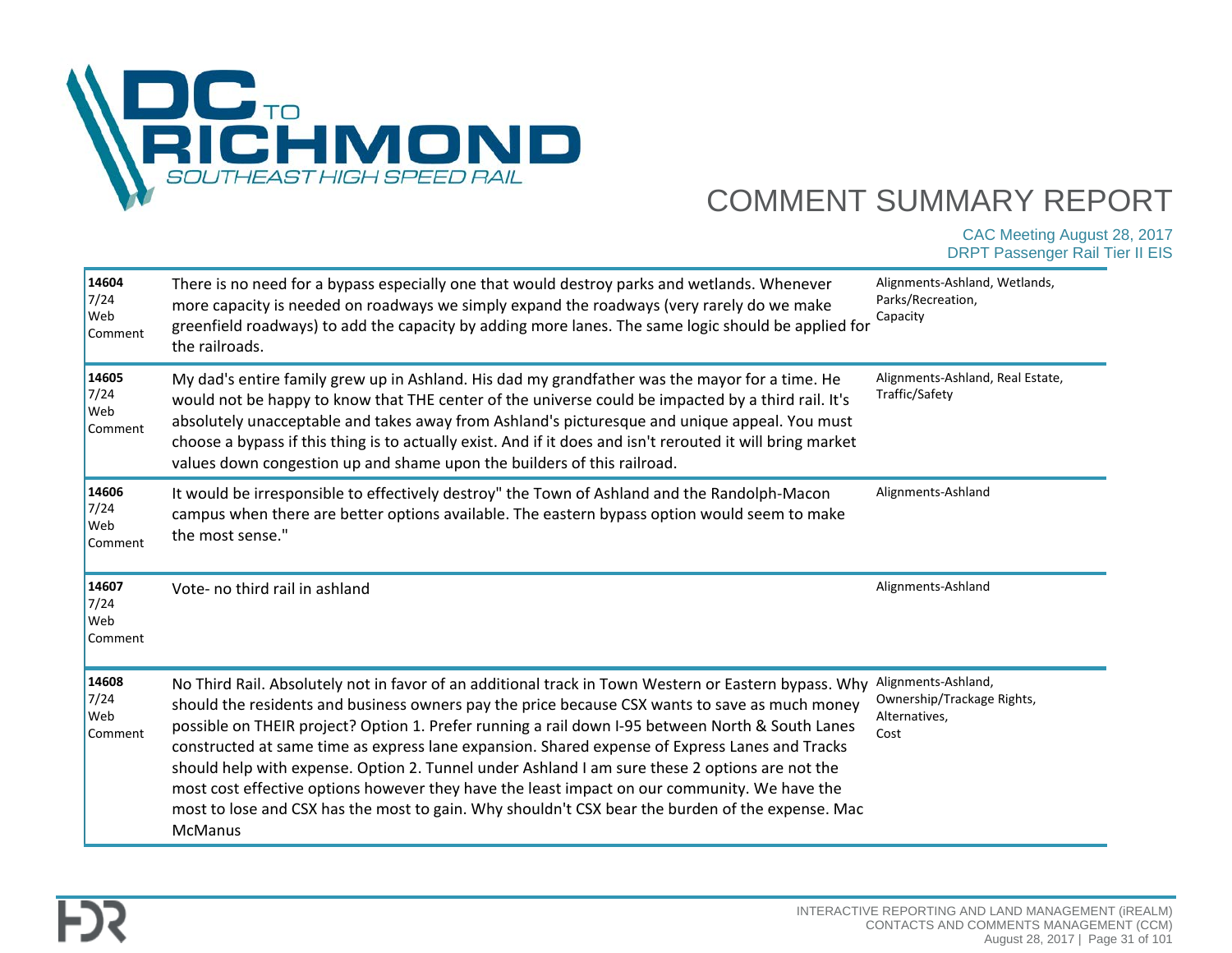

| 14609<br>7/24<br>Web<br>Comment | Vote No to a 3rd rail through Ashland Va. you can not consider having a 3rd rail go through this<br>special historic small town. It would destroy Ashland to have a third rail. You must perserve this<br>town.         | Alignments-Ashland                 |
|---------------------------------|-------------------------------------------------------------------------------------------------------------------------------------------------------------------------------------------------------------------------|------------------------------------|
| 14610<br>7/24<br>Web<br>Comment | Please Vote NO. The Town will be destroyed! Please csse a bypass!!!                                                                                                                                                     | Alignments-Ashland                 |
| 14611<br>7/24<br>Web<br>Comment | It would be a travesty to destroy historic downtown Ashland. A better route would be east of town<br>using CSX property (formerly C& O).                                                                                | Alignments-Ashland, ROW            |
| 14612<br>7/24<br>Web<br>Comment | YOU MUST CHOOSE A BYPASS!! No third rail. Please dont destroy our beautiful historic town.                                                                                                                              | Alignments-Ashland                 |
| 14613<br>7/24<br>Web<br>Comment | YOU MUST CHOOSE A BYPASS! Ashland cannot handle a third rail. It will be too dangerous for our<br>small town and traffic we already have. Please reconsider this option and listen to our town<br>residents. Thank you. | Alignments-Ashland, Traffic/Safety |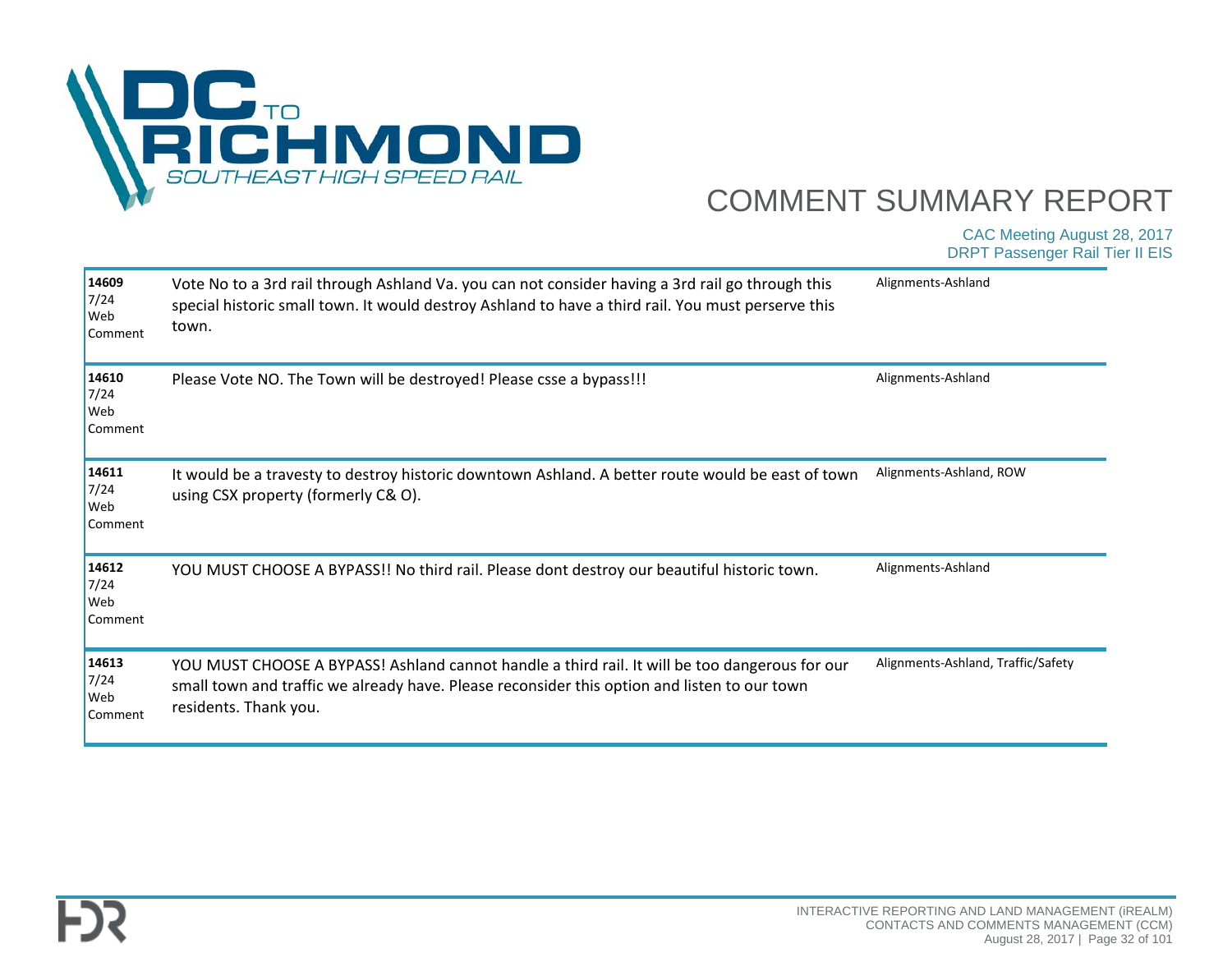

| 14614<br>$7/24$<br>Web<br>Comment | My name is Mitchell Goldstein. I live in the Providence Subdivision on Woodside Lane and am here<br>to speak about the Eastern Bypass option being proposed by this Committee and Hanover County.<br>Until recently I have been silent because the proposals involved another track through the Town of<br>Ashland or a Western Bypass. While I am concerned how the rail will affect the area I watched and<br>listened and learned. I live in an area surrounded by protected lands those being wetlands and a<br>park. Imagine my surprise when I discovered that an Eastern Bypass running through that park and<br>across those wetlands was being considered. Even worse it was proposed by the very people who<br>are charged with being stewards of those lands for the common good of the people of Hanover. Still<br>worse one of those people is supposed to represent us in the County. It gets even worse. No one<br>bothered communicating this proposal to the residents that would be affected by it. We had to find<br>out from social media and the local newspapers. Clearly it's not well known or else a recent<br>Richmond Magazine article would have mentioned an Eastern Bypass when discussing the rail.<br>Contrary to what's been written in the Herald-Progress such a bypass would have a great effect on<br>homes and families. It would affect hundreds of homes and families upwards of 400-500 including<br>newer communities like Providence and Woodside Estates where Hanover County is still granting<br>building permits and older and in some cases historic communities like those on Frances Road Lacy<br>Drive Jamestown Road Woodside Lane and Providence Church Road. Consider this: an Eastern<br>Bypass would Disrupt cultural resources such as the historic Jamestown and Providence Church<br>communities and Washington Lacy Park; Destroy natural resources including wetlands wildlife and<br>Washington Lacy Park a multiuse park for hiking biking and horseback riding a park that comprises<br>what the original survey or called a substantial amount of environmentally sensitive areas; and<br>Come with significant infrastructure costs as it would have to cross I-95 twice as well as Routes 54<br>and 1. We may have been silent up until now but no longer. The people East of I-95 have come<br>together to save our communities and our cultural and natural resources. We have seen that not<br>only are we not represented on this committee but we don't seem to be represented by anyone in<br>the County either. Remember this: Trees and Trails not Tracks and Trains. Save our Wetlands<br>Wildlife and Communities. Thank you | Alignments-Ashland, Biological<br>Resources,<br>Parks/Recreation,<br>Public Involvement.<br>Wetlands,<br>Cultural Resources |
|-----------------------------------|-----------------------------------------------------------------------------------------------------------------------------------------------------------------------------------------------------------------------------------------------------------------------------------------------------------------------------------------------------------------------------------------------------------------------------------------------------------------------------------------------------------------------------------------------------------------------------------------------------------------------------------------------------------------------------------------------------------------------------------------------------------------------------------------------------------------------------------------------------------------------------------------------------------------------------------------------------------------------------------------------------------------------------------------------------------------------------------------------------------------------------------------------------------------------------------------------------------------------------------------------------------------------------------------------------------------------------------------------------------------------------------------------------------------------------------------------------------------------------------------------------------------------------------------------------------------------------------------------------------------------------------------------------------------------------------------------------------------------------------------------------------------------------------------------------------------------------------------------------------------------------------------------------------------------------------------------------------------------------------------------------------------------------------------------------------------------------------------------------------------------------------------------------------------------------------------------------------------------------------------------------------------------------------------------------------------------------------------------------------------------------------------------------------------------------------------------------------------------------------------------------------------------------------------------------------------------------------------------------------------------------------------------------------------------------------------------------------|-----------------------------------------------------------------------------------------------------------------------------|
|-----------------------------------|-----------------------------------------------------------------------------------------------------------------------------------------------------------------------------------------------------------------------------------------------------------------------------------------------------------------------------------------------------------------------------------------------------------------------------------------------------------------------------------------------------------------------------------------------------------------------------------------------------------------------------------------------------------------------------------------------------------------------------------------------------------------------------------------------------------------------------------------------------------------------------------------------------------------------------------------------------------------------------------------------------------------------------------------------------------------------------------------------------------------------------------------------------------------------------------------------------------------------------------------------------------------------------------------------------------------------------------------------------------------------------------------------------------------------------------------------------------------------------------------------------------------------------------------------------------------------------------------------------------------------------------------------------------------------------------------------------------------------------------------------------------------------------------------------------------------------------------------------------------------------------------------------------------------------------------------------------------------------------------------------------------------------------------------------------------------------------------------------------------------------------------------------------------------------------------------------------------------------------------------------------------------------------------------------------------------------------------------------------------------------------------------------------------------------------------------------------------------------------------------------------------------------------------------------------------------------------------------------------------------------------------------------------------------------------------------------------------|-----------------------------------------------------------------------------------------------------------------------------|

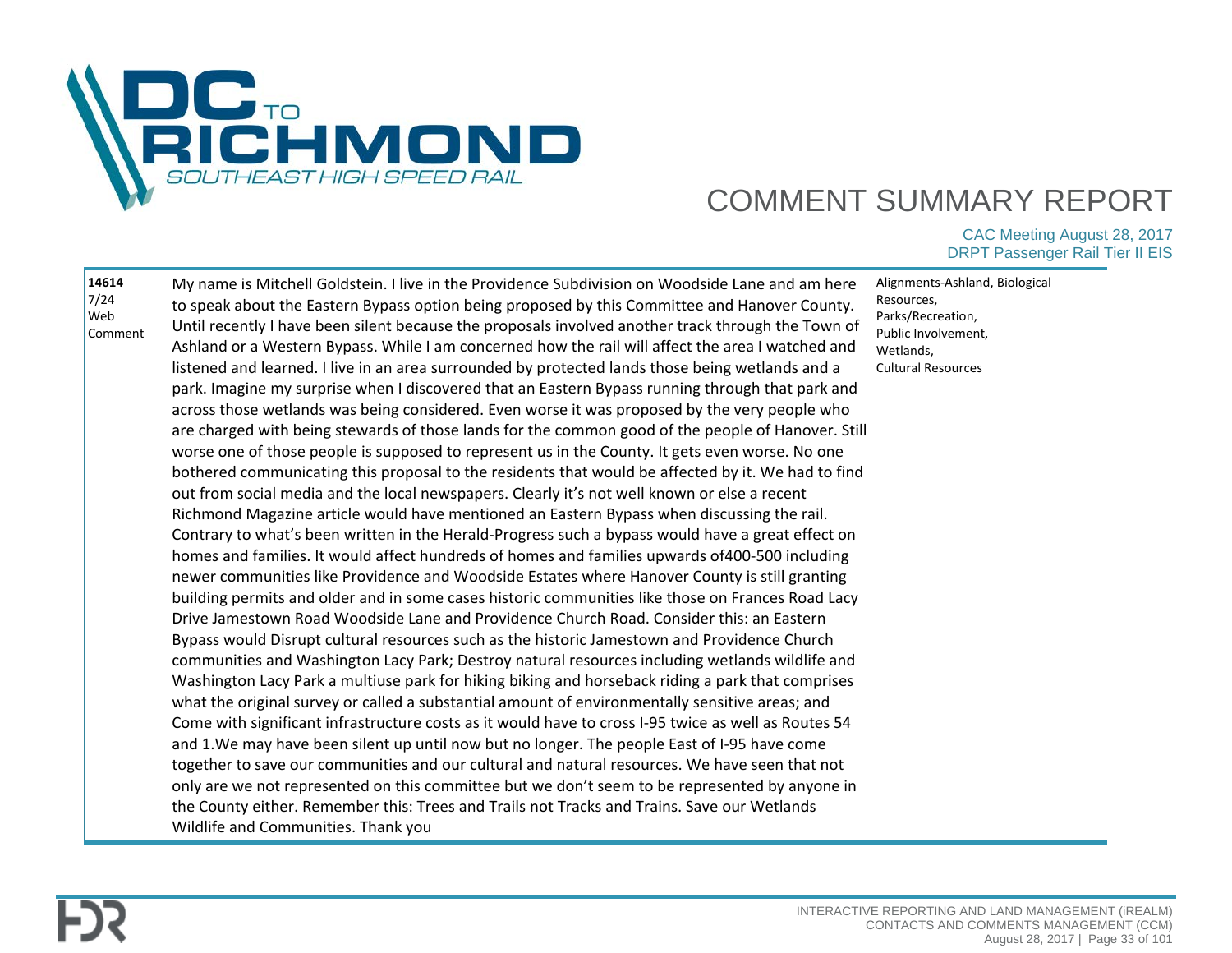

| Providence and the homes along Woodside Lane and Jamestown Rd. represent upwards of \$145<br>million. The eastern bypass would literally stop that tremendous growth in its tracks and<br>immediately devalue our investments in the county and town affecting property values and tax<br>income. Understanding the no new "at-grade" crossings means that we would have the equivalent<br>of the Great Wall of China running just yards from our home to accommodate an elevated rail line as<br>it crossed I-95 and Rte 1 multiple times. The noise and aesthetics associated with this project would<br>destroy these communities. In addition Washington Lacy Park which has significant historic roots<br>and the wetlands around it would be decimated. What a terrible social and environmental effect<br>that would be! No eastern bypass!" | Parks/Recreation,<br>Hundreds of families live in this immediate area. The combined real estate value in this development Historic Resources |
|-----------------------------------------------------------------------------------------------------------------------------------------------------------------------------------------------------------------------------------------------------------------------------------------------------------------------------------------------------------------------------------------------------------------------------------------------------------------------------------------------------------------------------------------------------------------------------------------------------------------------------------------------------------------------------------------------------------------------------------------------------------------------------------------------------------------------------------------------------|----------------------------------------------------------------------------------------------------------------------------------------------|
|-----------------------------------------------------------------------------------------------------------------------------------------------------------------------------------------------------------------------------------------------------------------------------------------------------------------------------------------------------------------------------------------------------------------------------------------------------------------------------------------------------------------------------------------------------------------------------------------------------------------------------------------------------------------------------------------------------------------------------------------------------------------------------------------------------------------------------------------------------|----------------------------------------------------------------------------------------------------------------------------------------------|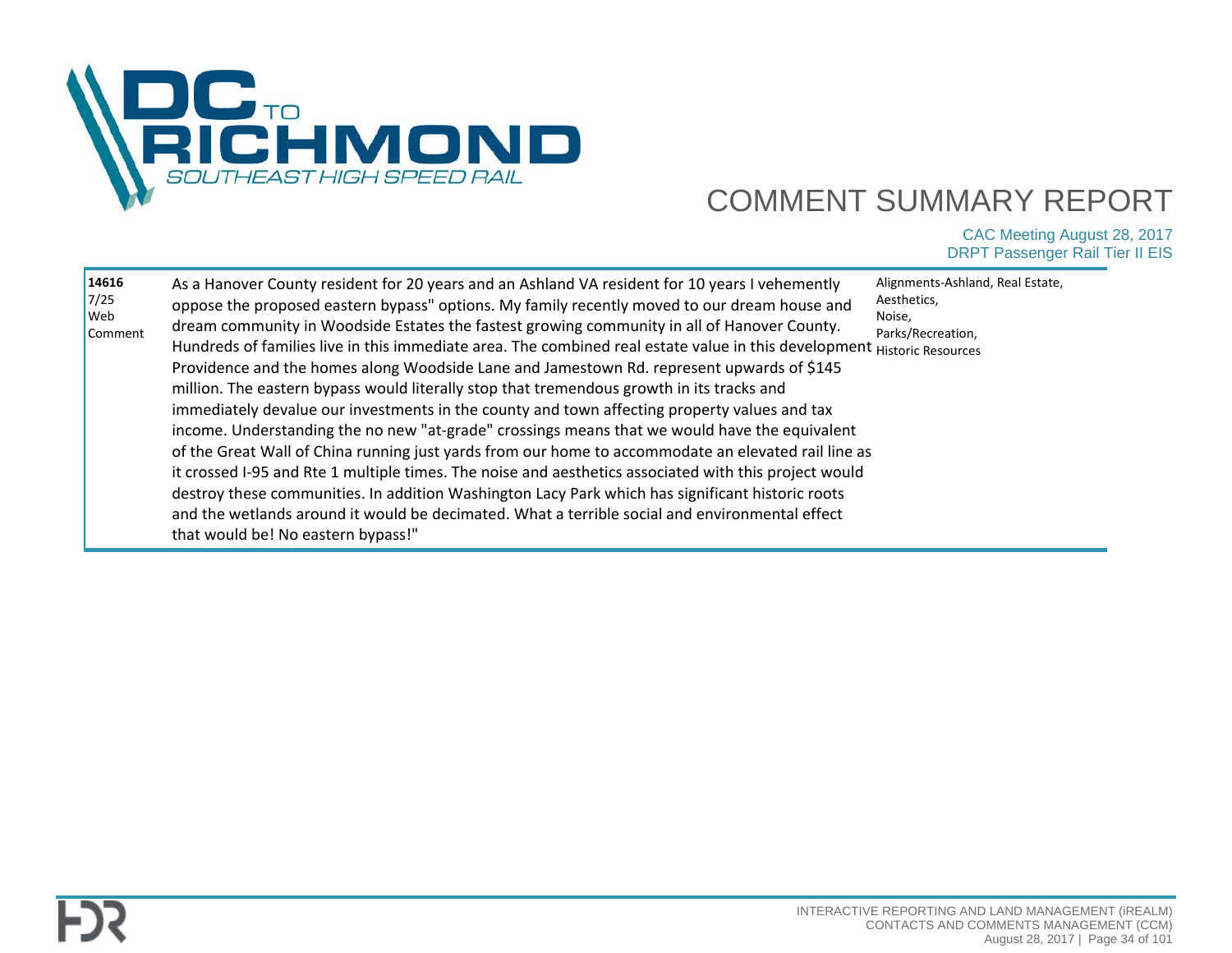

| 14620<br>$7/24$<br>Comment - | I'm sending this letter I wrote on 6/30/17. Please add it to your collection. The whole issue needs to<br>be reevaluated in present day context not in pre 2010 terms. The viability of a whole town is at<br>stake. Is it all really necessary?                                                                                                                                                                                                                                                                                                                                                                                                                                                                                                                                                                                                                                                                                                                                                                                                                                                                                                                                                                                                                                                                                                                                                                                                                                                                                                                                                                                                                                                                                                                                                                                                                                                       | Alignments-Ashland, Historic Resources,<br>Parks/Recreation |
|------------------------------|--------------------------------------------------------------------------------------------------------------------------------------------------------------------------------------------------------------------------------------------------------------------------------------------------------------------------------------------------------------------------------------------------------------------------------------------------------------------------------------------------------------------------------------------------------------------------------------------------------------------------------------------------------------------------------------------------------------------------------------------------------------------------------------------------------------------------------------------------------------------------------------------------------------------------------------------------------------------------------------------------------------------------------------------------------------------------------------------------------------------------------------------------------------------------------------------------------------------------------------------------------------------------------------------------------------------------------------------------------------------------------------------------------------------------------------------------------------------------------------------------------------------------------------------------------------------------------------------------------------------------------------------------------------------------------------------------------------------------------------------------------------------------------------------------------------------------------------------------------------------------------------------------------|-------------------------------------------------------------|
|                              | Hill Carter Jr.Sent from AOL Mobile Mail Get the new AOL app: mail.mobile.aol.comOn Friday June<br>30 2017 Hill Carter <hill.carter@aol.com> wrote</hill.carter@aol.com>                                                                                                                                                                                                                                                                                                                                                                                                                                                                                                                                                                                                                                                                                                                                                                                                                                                                                                                                                                                                                                                                                                                                                                                                                                                                                                                                                                                                                                                                                                                                                                                                                                                                                                                               |                                                             |
|                              | : Jim if you Could pass this on to Kristen Reihl                                                                                                                                                                                                                                                                                                                                                                                                                                                                                                                                                                                                                                                                                                                                                                                                                                                                                                                                                                                                                                                                                                                                                                                                                                                                                                                                                                                                                                                                                                                                                                                                                                                                                                                                                                                                                                                       |                                                             |
|                              | Jim Cox has sent me some info on the meeting at RMC about the rapid rail.                                                                                                                                                                                                                                                                                                                                                                                                                                                                                                                                                                                                                                                                                                                                                                                                                                                                                                                                                                                                                                                                                                                                                                                                                                                                                                                                                                                                                                                                                                                                                                                                                                                                                                                                                                                                                              |                                                             |
|                              | Some thoughts: I am in favor of using the existing right of way for the Piedmont division of CSX now<br>leased by Buckingham Branch Railroad. Back in the winter I expressed this in a letter to the head of<br>the Dept of Transportation of VA Sterling Reeves and Sheila Thopkins. Owing a farm that is bisected<br>by BBR I would be fine with their use of existing ROW and selling more for them to expand to double<br>track. I have since talked to the Wickam's and Todd Rogers and they are willing for the high speed<br>rail to be on the BBR that borders on their property. That is about 3 miles of track. It makes perfect<br>sense to go straight from Doswell to Main Street Station and use existing ROW.CSX could then easily<br>have its double track. Doswell can easily be bypassed without damage to their downtown". What<br>parks would be damaged and how big are they? What historic structures are at risk? And are they<br>any more or less important than the entire town of Ashland? Environmental sensitivities? Give me a<br>break. That is a non issue as evidenced by all the new construction going on in this state (and the<br>entire country). There are many new technologies for preservation of swamps etc. as well as<br>mitigation trades. It is done all the time. This group of people with their leader looked at BBR 16<br>years ago and closed their minds to that route. They need to be MADE to reevaluate it with the<br>destruction of an historic town kept in mind and formally state their reasons for their choice not<br>some vague "well it just won't work" as was told to me at the Patrik Henry meeting. The Town of<br>Ashland has voted heavily Democratic for years. It is time to call in markers and get the heavy hitters<br>in politics to get the Governor of Va involved. If they can build a tunnel under the English Channel |                                                             |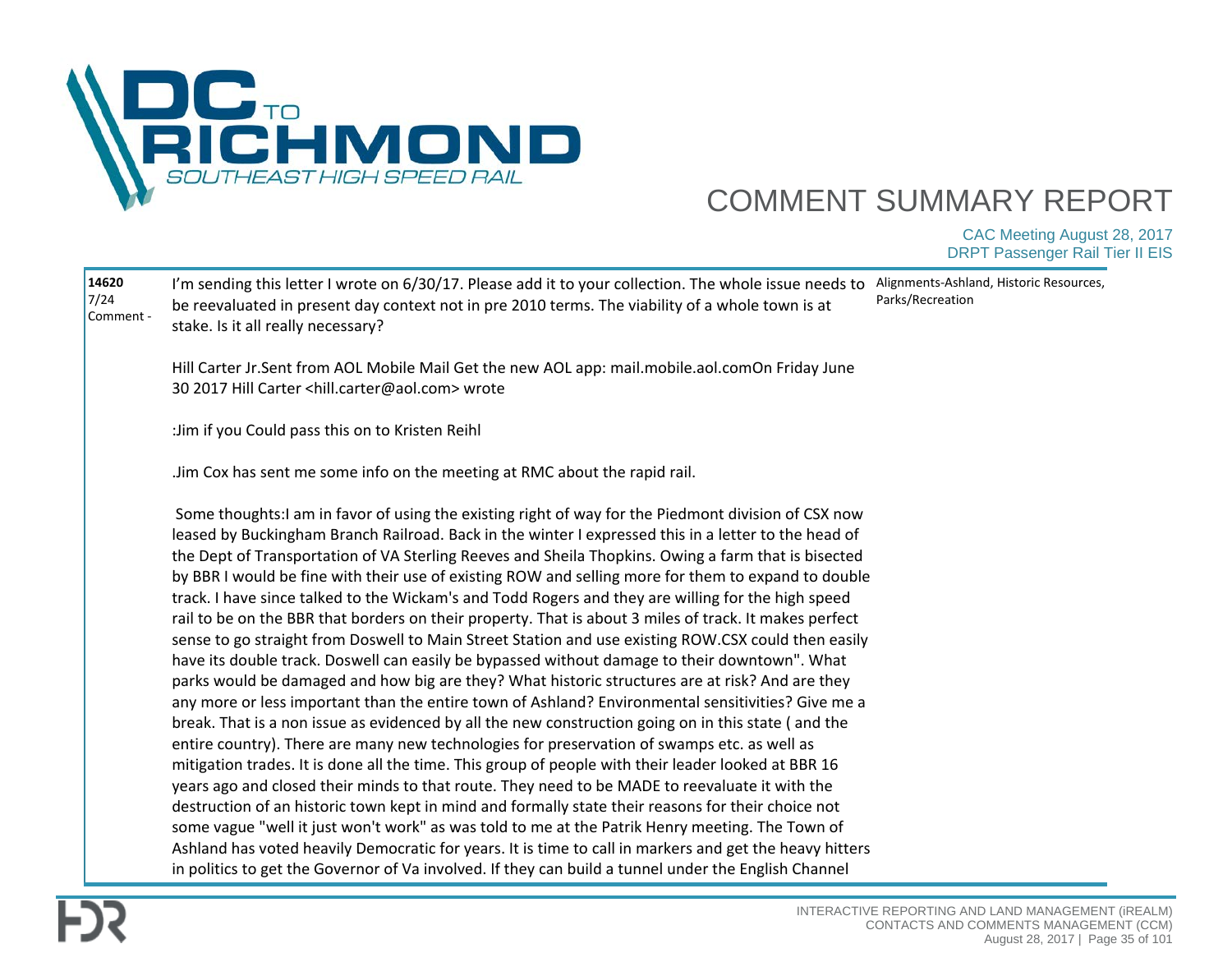

|                                                  | through the Alps and through miles of Italien mountains they can build a cut starting in Elmont<br>slowly grade it down have a short tunnel under Ashland and slowly grade it back up via a cut north<br>of Ashland. Just some thoughts. Please pass this on to Jim Foley and anyone else you want. Good<br>luck. Hill.                                                                                     |                                                            |
|--------------------------------------------------|-------------------------------------------------------------------------------------------------------------------------------------------------------------------------------------------------------------------------------------------------------------------------------------------------------------------------------------------------------------------------------------------------------------|------------------------------------------------------------|
| 14621<br>7/25<br>$\sqrt{\frac{1}{1}}$<br>Comment | Being a horseback rider I can tell you that the land around Lacy Park is swamp. There is a power line<br>on the east/ west corridor of the park. Jamestown Road residents live and own their land for years.<br>Your environmental studies also deal with low unstable land behind Wildwood Ave going through<br>Elmont ruining valuable property the government will pay \$\$\$\$much homes and farm land. | Alignments-Ashland, Displacements<br>Res/Comm,<br>Wetlands |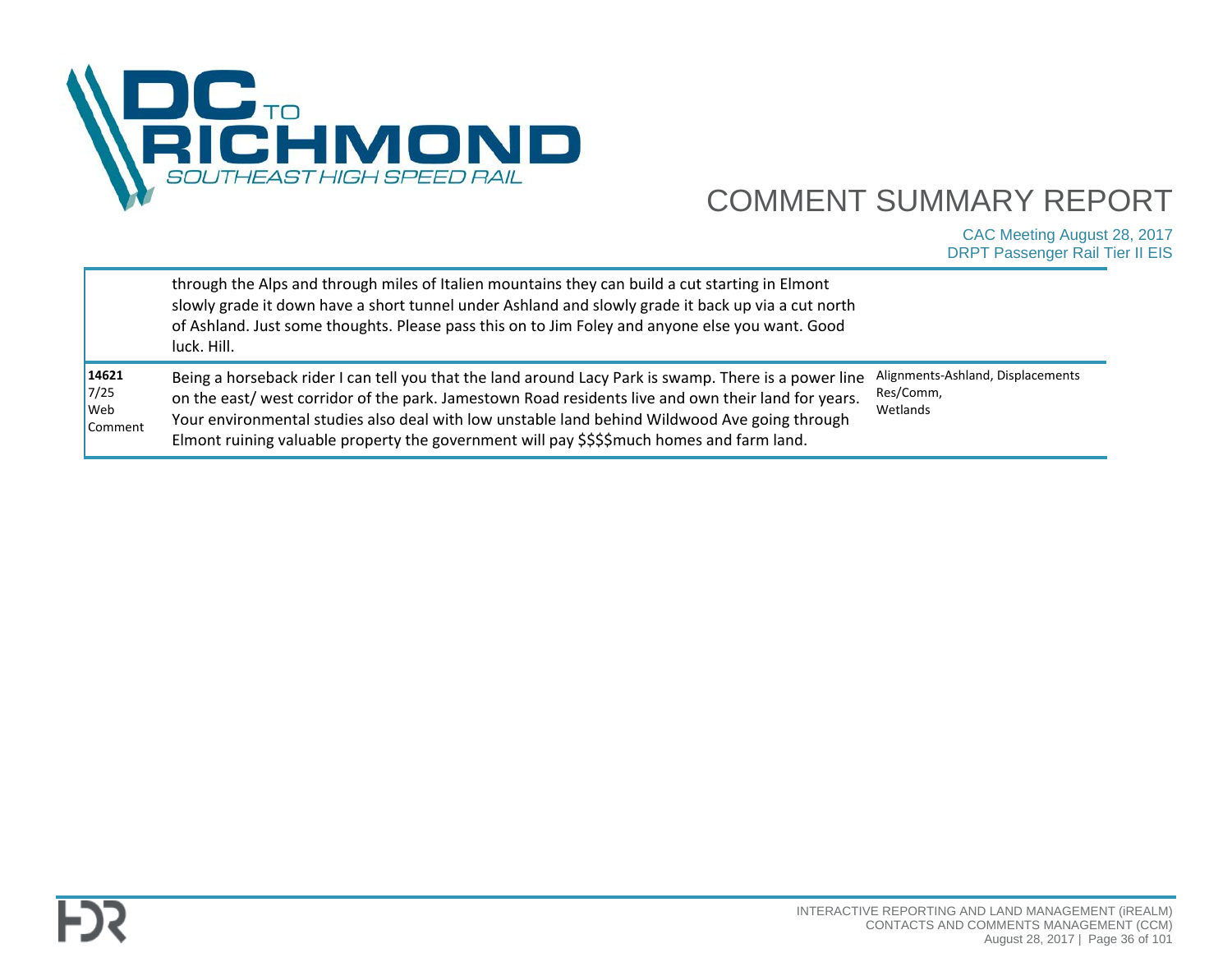

| 14622<br>7/21 | Ashland Citizens, Friends, Neighbors and Community Members,                                            | Alignments-Ashland, Public Involvement |
|---------------|--------------------------------------------------------------------------------------------------------|----------------------------------------|
| Comment -     | I wanted to take a moment to reach out and update you on what the Town has been doing in               |                                        |
| Agency        | reference to the DC2RVA High Speed Rail project. I apologize that it has been so long since my last    |                                        |
| Letter/Email  | outreach on May 1, 2017. I can sense the fear, anxiety and confusion in the community created by       |                                        |
|               | this threat to our Town.                                                                               |                                        |
|               | First, a little background. We are currently in the midst of a six month long community advisory       |                                        |
|               | committee (CAC) review of the project and alternative solutions. Monday, July 24, 2017 will be the     |                                        |
|               | third of six meetings. I would characterize the first meeting held on May 22 as largely informational. |                                        |
|               | The Virginia Department of Rail and Public Transportation (VADRPT) staff explained the federal         |                                        |
|               | process they must use to study the corridor, and we learned a lot about the various engineering        |                                        |
|               | issues associated with operating trains.                                                               |                                        |
|               | The second meeting was held on June 26. VADRPT staff did their best to explain the modeling they       |                                        |
|               | use to determine whether various routes will be able to meet the train capacity needs of CSX and       |                                        |
|               | Amtrak, and then we discussed the various screening mechanisms (parks, wetlands, cultural              |                                        |
|               | resources, etc.) they use to eliminate options. Unfortunately, it was this conversation that led to a  |                                        |
|               | lot of frustration among CAC members and the community. VADRPT staff approach this process in a        |                                        |
|               | very matter of fact way and do a very poor job of conveying understanding and empathy towards          |                                        |
|               | community members so enraged by the process and possible outcomes. They articulated a "check           |                                        |
|               | the box and follow the forms' mentality without demonstrating any critical thinking.                   |                                        |
|               | While the Community Advisory Committee process is advancing, our Town staff are also working           |                                        |
|               | with Town Council in other ways. We have re-engaged with our lobbyists to get their help in            |                                        |
|               | understanding and influencing the process. Town staff are working to gather facts to help support      |                                        |
|               | the community members' heartfelt stories about the destruction various options would reap upon         |                                        |
|               | the Town. Town Council and I will continue to communicate with our state and federal elected           |                                        |
|               | officials so they know our story. We must be diligent, and I can assure you that the Ashland           |                                        |
|               | representatives on the CAC will be diligent, in asking probing questions of VADRPT that help all of us |                                        |
|               | understand what the best alternatives actually are. We will demand of VADRPT information which         |                                        |
|               | has previously been withheld                                                                           |                                        |
|               |                                                                                                        |                                        |

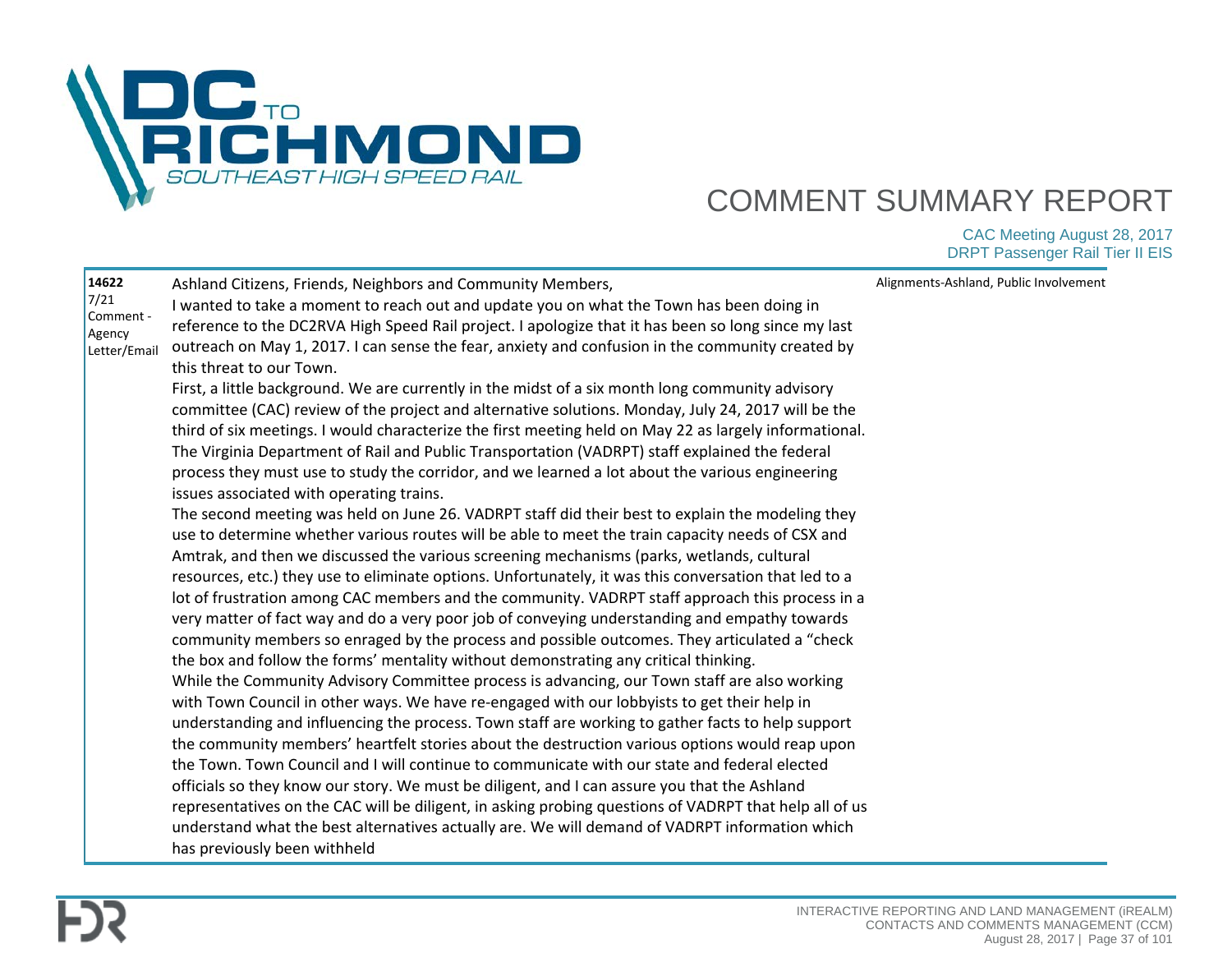

|                                                         | As we move forward as a community my message to you is that we should plan for the worst and<br>hope for the best. Your input is always welcome, appreciated and important, but please keep an eye<br>out for particular opportunities where your input and outreach to VADRPT will have the most impact<br>and carry the most weight. We will do a better job of keeping you informed of these very important<br>strategic opportunities.<br>We have been told the long-awaited release of the draft EIS (Environmental Impact Statement) will<br>occur before August 1. While this document will largely exclude the Ashland area, it will be another<br>important opportunity to provide critical feedback to DRPT and FRA. We will coordinate an<br>informational blitz to take advantage of the 60 day public comment period. More to come on this<br>point. (see pdf for more details) |  |
|---------------------------------------------------------|----------------------------------------------------------------------------------------------------------------------------------------------------------------------------------------------------------------------------------------------------------------------------------------------------------------------------------------------------------------------------------------------------------------------------------------------------------------------------------------------------------------------------------------------------------------------------------------------------------------------------------------------------------------------------------------------------------------------------------------------------------------------------------------------------------------------------------------------------------------------------------------------|--|
| 14638<br><b>Written</b><br><b>Comment</b><br>07/26/2017 | Cross Bros. Grocery Store is one of the oldest continuously operated independent grocery stores in<br>the nation. 105years old. The 3 <sup>rd</sup> rail and its barriers and elimination of parking will impact our store<br>traffic. Grocery store margins are slim and disruption to business could put us out of business.<br>Closing the store would mean another abandoned building in our downtown area. We are 1-28 Main<br>St town in VA.                                                                                                                                                                                                                                                                                                                                                                                                                                           |  |
| 14643<br>Written<br><b>Comment</b><br>07/26/2017        | My husband and I purchased a home in Woodside Estates sold on the fact that we are surrounded<br>by Washington Lacey Park. Putting a train along Woodside Lane would simply devastate our<br>community, by ruining natural wildlife, natural resources such as the wetlands, not to mention the<br>increase in noise level. We also love the quaint, historic town of Ashland that we frequent often and<br>feel that and eastern or even western bypass would cut many of us from Ashland, ruining our sense<br>of community.                                                                                                                                                                                                                                                                                                                                                               |  |
| 14657<br><b>Written</b><br><b>Comment</b><br>07/26/2017 | If you had not rejected the more expensive tunnel option, you could have saved years' worth of your<br>study and days' worth of the valuable time we spend here. Study expenses, salaries, etc.                                                                                                                                                                                                                                                                                                                                                                                                                                                                                                                                                                                                                                                                                              |  |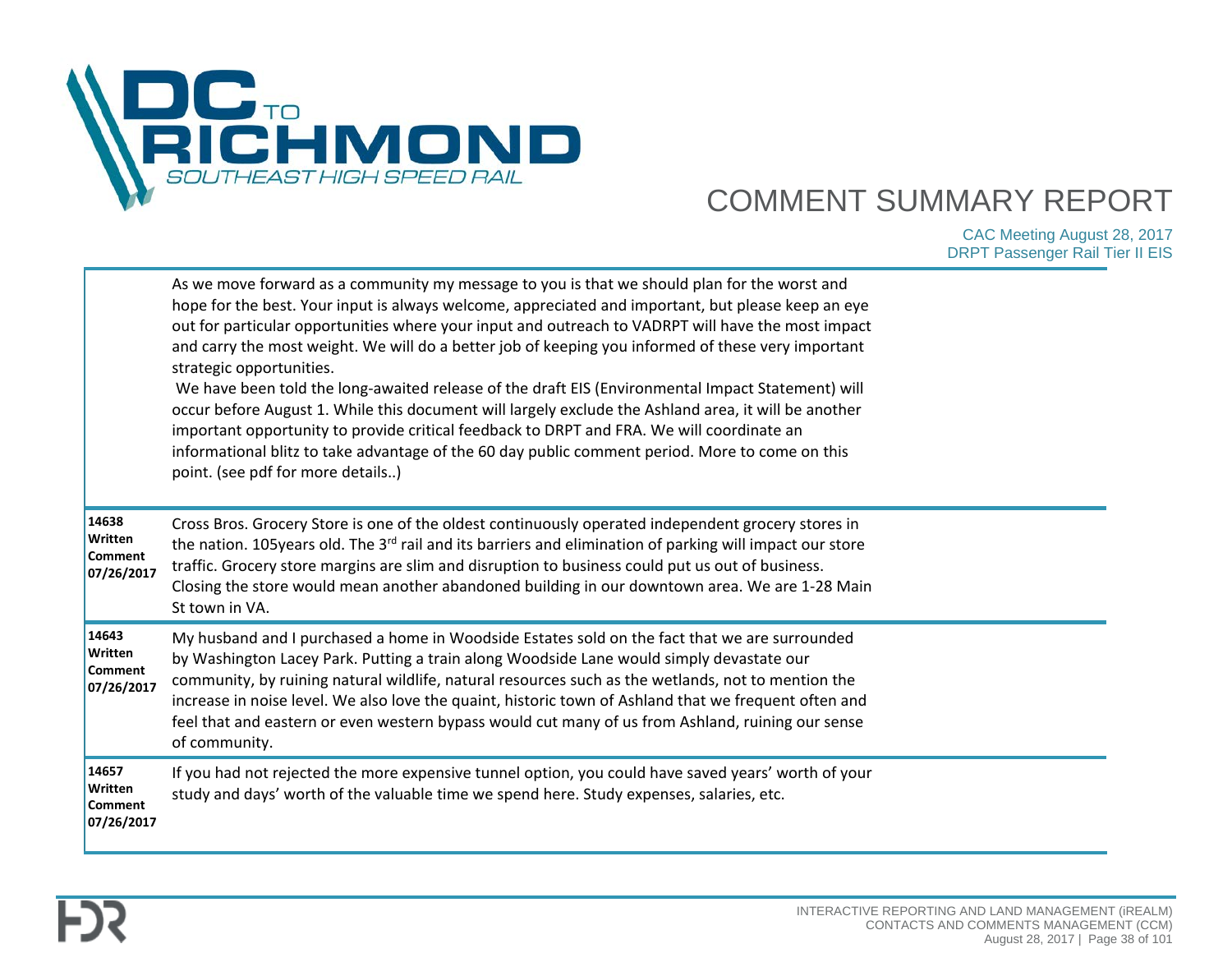

| 14649<br>Written<br><b>Comment</b><br>07/26/2017 | Why not start Dowell to Washington? Through rail was East coast thing. Not sure why this isn't<br>regional effort. This makes most sense.                                                                                                                                                                                                                                                                                                                                                                                                    |  |
|--------------------------------------------------|----------------------------------------------------------------------------------------------------------------------------------------------------------------------------------------------------------------------------------------------------------------------------------------------------------------------------------------------------------------------------------------------------------------------------------------------------------------------------------------------------------------------------------------------|--|
| 14653<br>Written<br><b>Comment</b><br>07/26/2017 | How much right of way will be taken from Center Street properties?<br>What will access to Center St properties look like?<br>Will barriers by required?                                                                                                                                                                                                                                                                                                                                                                                      |  |
|                                                  | What are the real impacts?                                                                                                                                                                                                                                                                                                                                                                                                                                                                                                                   |  |
| 14654<br>Written<br><b>Comment</b><br>07/26/2017 | I respectfully ask that this council not choose a third rail option for the town of Ashland. It would<br>destroy our downtown businesses. It would destroy a number of homes as well. One of the most<br>significant impacts would be to the RMC campus. It would cut the campus, truly be and eyesore to<br>the campus. All of the people involved have enjoyed a working relationship with railroads, but the<br>suggestion of a third rail through town would destroy the relationship. Please take to heart this plea,<br>No third rail. |  |
| 14655<br>Written<br><b>Comment</b><br>07/26/2017 | To save 15 minutes per trip please don't hurt Ashland or the farms and homes to the west! A tunnel<br>beside I-95 would be just fine.                                                                                                                                                                                                                                                                                                                                                                                                        |  |
| 14656<br>Written<br><b>Comment</b><br>07/26/2017 | An Eastern Bypass option will be detrimental to not only wetland and Washington-Lacey Park, but to<br>the people who purchased homes in providence and Woodside Estates. People built homes in this<br>area to be far away from RR track and the noise that comes with living in Ashland Proper. This will<br>cause brand new homes to lose a costly amount in value. It will also cause people to dislike the<br>Hanover area in general.                                                                                                   |  |

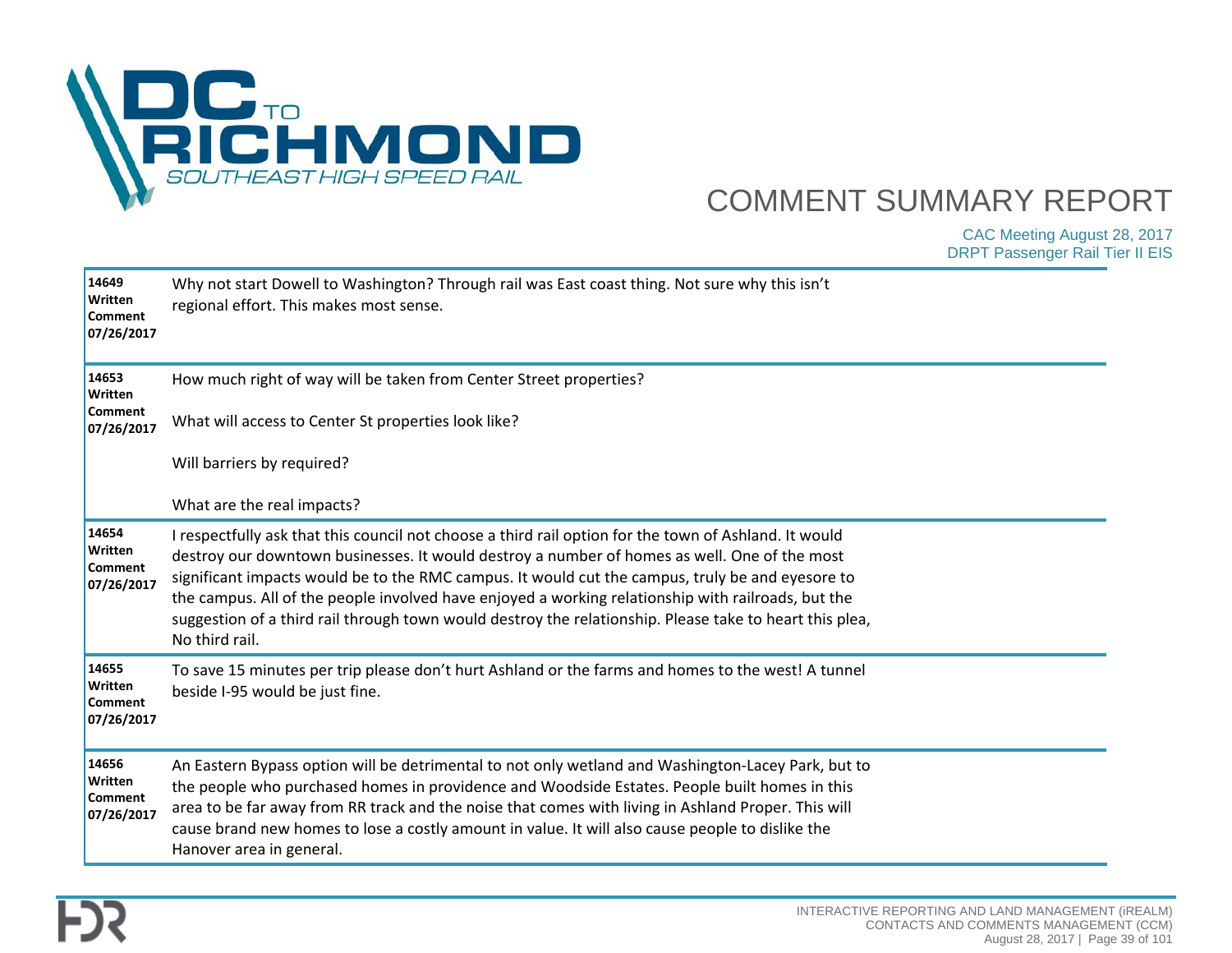

| 14640<br>Written<br><b>Comment</b><br>07/26/2017 | Request consideration of a different eastern bypass option which would we "orange" bypass option<br>west of I-95 and I-95 median in between. This option would be cheaper than a tunnel under Ashland<br>and could likely win community support. Thank you for the opportunity to provide comment.                                                                                                                                                                                                                                                                                                       |  |
|--------------------------------------------------|----------------------------------------------------------------------------------------------------------------------------------------------------------------------------------------------------------------------------------------------------------------------------------------------------------------------------------------------------------------------------------------------------------------------------------------------------------------------------------------------------------------------------------------------------------------------------------------------------------|--|
| 14652<br>Written<br><b>Comment</b><br>07/26/2017 | Impact of rail tunnels- In DC, L'Enfant Plaza area as example, there are many long rail tunnels. In<br>metro too. On the surface, you'd never know they're there. Ashlanders should welcome this option.                                                                                                                                                                                                                                                                                                                                                                                                 |  |
| 14634<br>Written<br><b>Comment</b><br>07/26/2017 | After the CAC reaches agreement on a recommended route, what happens if the state on federal<br>regulatory body rejects the CAC's recommendation? Is there a backup plan?                                                                                                                                                                                                                                                                                                                                                                                                                                |  |
| 14651<br>Written<br><b>Comment</b><br>07/26/2017 | Stay on CSX land and leave the tax payers properties alone.                                                                                                                                                                                                                                                                                                                                                                                                                                                                                                                                              |  |
| 14633<br>Written<br><b>Comment</b><br>07/26/2017 | The Lacy Eastern Bypass option would divide the Woodside corridor. As a resident of Providence,<br>the Eastern Bypass would separate my home form the Ashland community, greatly increase my<br>commute time for work, increase noise and eliminate the ability to enjoy the natural spaces, the<br>wetlands sounds, the trails in the park and the bird and plant life. I am opposed to the Lacy Eastern<br>bypass, but I also wish to not divide the Ashland/Hanover community. Mr. Stanley has committed to<br>preserving the character of the area, this option would destroy the Woodside Corridor. |  |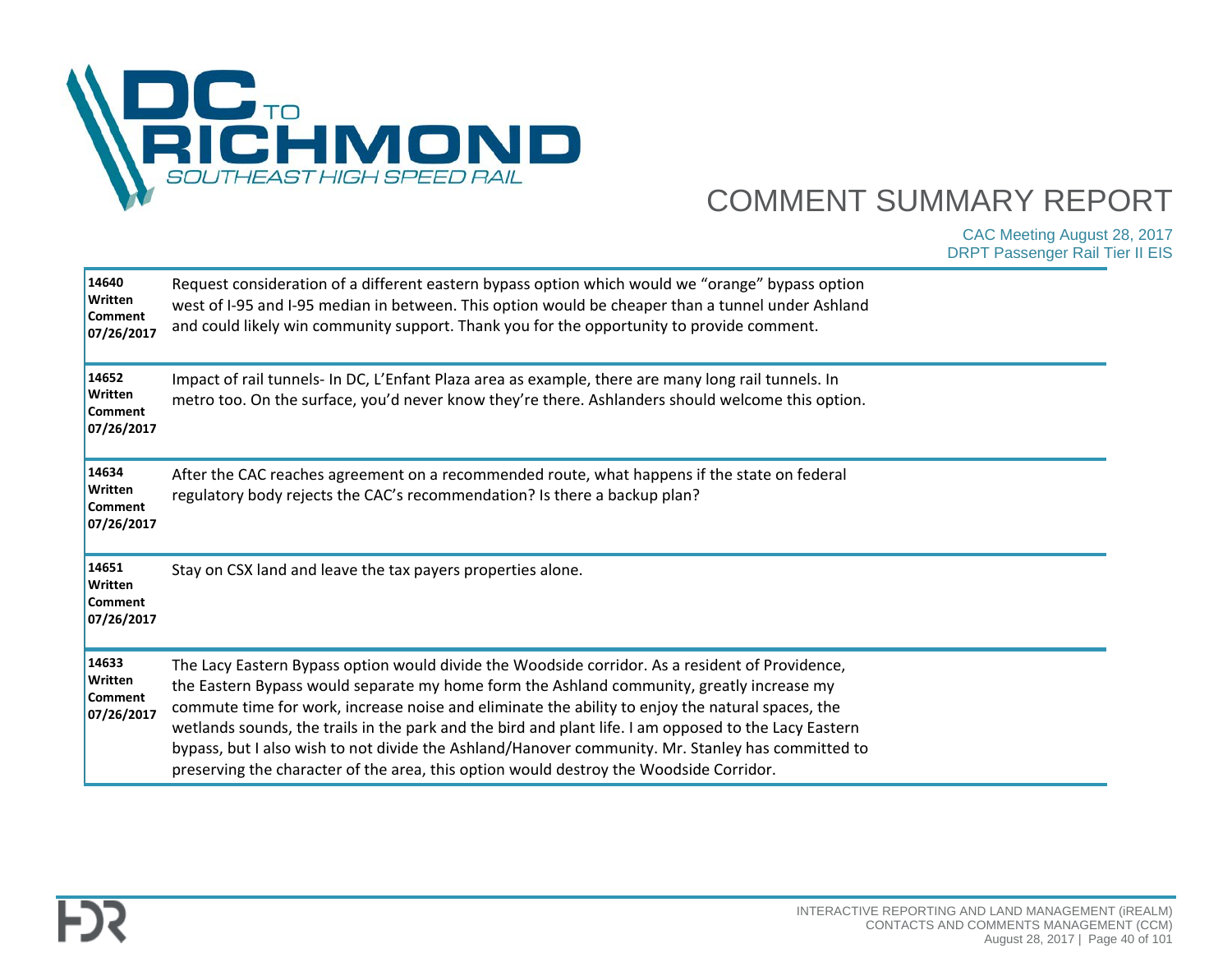

| 14648<br>Written<br><b>Comment</b><br>07/26/2017 | I oppose the Lacy Eastern Bypass. With this bypass, you take away one of the main larger parks in<br>Ashland. Additionally, you would increase commute times for over 500 families and multiple<br>neighborhoods - Providence Woods, Woodside, Jamestown Rd, and Hickory Hill. You would take<br>away the sound barrier from 95 for all of these neighborhoods, you are also taking away the<br>historical context of Washington Lacy Park. Washington Lacy was the 17 <sup>th</sup> child born to 2 slaves who<br>toiled on the Gregory sheep plantation. Washington rose from slavery and purchased land. |  |
|--------------------------------------------------|-------------------------------------------------------------------------------------------------------------------------------------------------------------------------------------------------------------------------------------------------------------------------------------------------------------------------------------------------------------------------------------------------------------------------------------------------------------------------------------------------------------------------------------------------------------------------------------------------------------|--|
| 14650<br>Written<br><b>Comment</b><br>07/26/2017 | Will Buckingham Branch not going through Staples Mill present a problem?                                                                                                                                                                                                                                                                                                                                                                                                                                                                                                                                    |  |
| 14636<br>Written<br><b>Comment</b><br>07/26/2017 | Why not go out to contractors to get budget number on construction costs of each option. I am an<br>estimator and do napkin estimates/budgets all the time. The higher cost options should be removed.<br>Government will not approve higher cost options.                                                                                                                                                                                                                                                                                                                                                  |  |
| 14647<br>Written<br><b>Comment</b><br>07/26/2017 | I would rather have no trains and no station then have my town decimated for the benefit of freight<br>companies. There seems to be no pent-up demand for passenger rail, so I see this as aiming to<br>improve for freight. No third rail, no by pass, 3-2-3, or tunnel.                                                                                                                                                                                                                                                                                                                                   |  |
| 14646<br>Written<br>Comment<br>07/26/2017        | Please do not run a third rail through the Town of Ashland. Such a rail would not only hurt the Town,<br>Its residents, and its business owners. A third rail through Ashland would hurt the surrounding areas<br>as well. If the heart of Ashland is destroyed, it will depress the surrounding areas as well. 3-2-3<br>option is the best one.                                                                                                                                                                                                                                                            |  |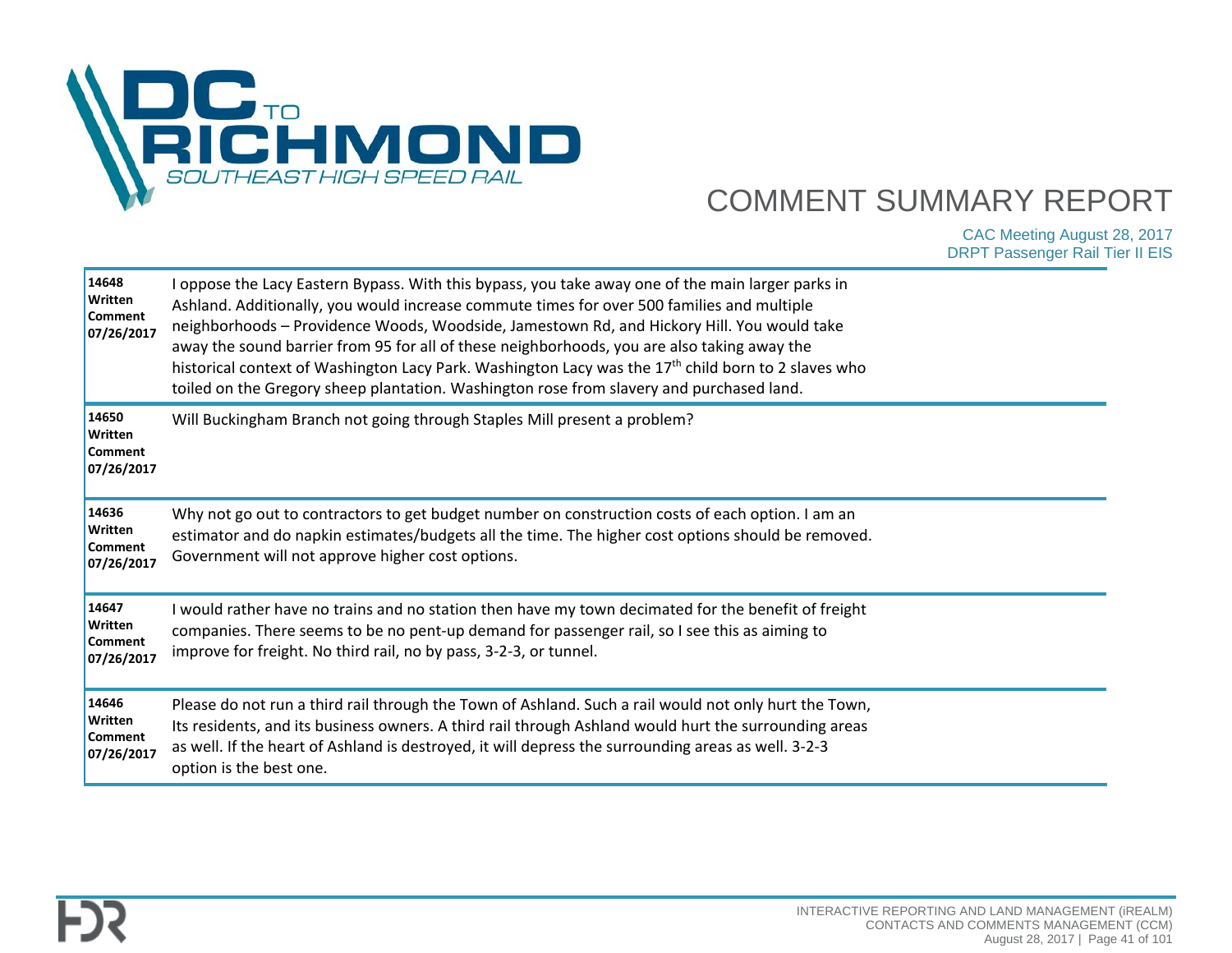

| federal government. But I should not be punished for what anyone else supports. As a business<br>owner, I am opposed to a western bypass. Please, I beg this community to come together and<br>support each other. The town is supported by the east and the west. We would not exist without the<br>community that surrounds the town. We are one! Let's act like it! |
|------------------------------------------------------------------------------------------------------------------------------------------------------------------------------------------------------------------------------------------------------------------------------------------------------------------------------------------------------------------------|
|------------------------------------------------------------------------------------------------------------------------------------------------------------------------------------------------------------------------------------------------------------------------------------------------------------------------------------------------------------------------|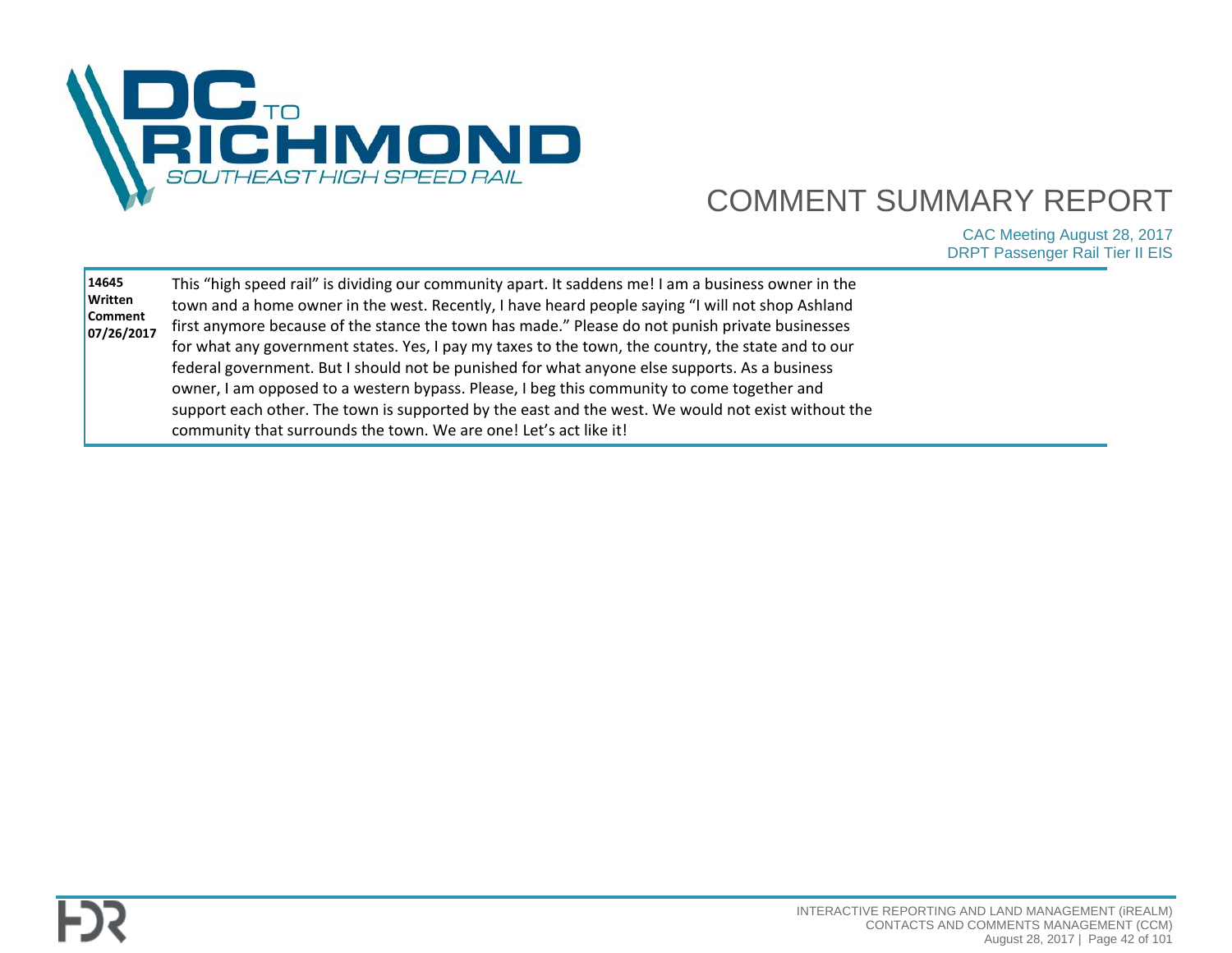

| 14642<br>Spoken<br><b>Comment</b><br>07/26/2017 | My name is Alice Murphey.<br>I live on Blunts Bridge Road and have for more than 39 years. While none of the current<br>alternates cross our property, the western bypass would come within a quarter mile.                                                                                                                                                                                                                                                                                                                                                                                                                                              |  |
|-------------------------------------------------|----------------------------------------------------------------------------------------------------------------------------------------------------------------------------------------------------------------------------------------------------------------------------------------------------------------------------------------------------------------------------------------------------------------------------------------------------------------------------------------------------------------------------------------------------------------------------------------------------------------------------------------------------------|--|
|                                                 | The western bypass alternate would entail the taking of numerous homes and multiple Century<br>Farms. For those of you who may not be familiar with the Century Farm program, it is a National<br>program sponsored by the U.S. Department of Agriculture in all 50 states. In Virginia it is<br>administered by the Virginia Department of Agriculture, Office of Farmland Preservation. To be<br>certified as a Century Farm, a farm must have been owned by the same family for a minimum of<br>100 consecutive years, be lived on or farmed by a descendant of the original owner and gross<br>over \$2,500 annually from the sale of farm products. |  |
|                                                 | To move to the west and build two tracks on new location taking numerous homes and multiple<br>farms; four of which have been certified as Century Farms and two others that I know qualify, but<br>all of which would suffer major takes, total destruction, or severe impacts would be nothing less<br>than the rape of agricultural and timber production in this portion of Hanover County.                                                                                                                                                                                                                                                          |  |
|                                                 | To move east and utilize portions of the Buckingham route would entail wetlands and a 4(f)<br>taking of Legacy Park. These environmental impacts virtually eliminate\$ it as being prudent and<br>feasible.                                                                                                                                                                                                                                                                                                                                                                                                                                              |  |
|                                                 | In conclusion, I believe the most prudent and feasible alternate for this section of the project is to<br>utilize the existing tracks in Ashland and either tunnel, add one track, or adjust three tracks<br>slightly to the center. This is a straight line with little or no grade, and the major "impact" is<br>already there with the two existing tracks. Thank you.                                                                                                                                                                                                                                                                                |  |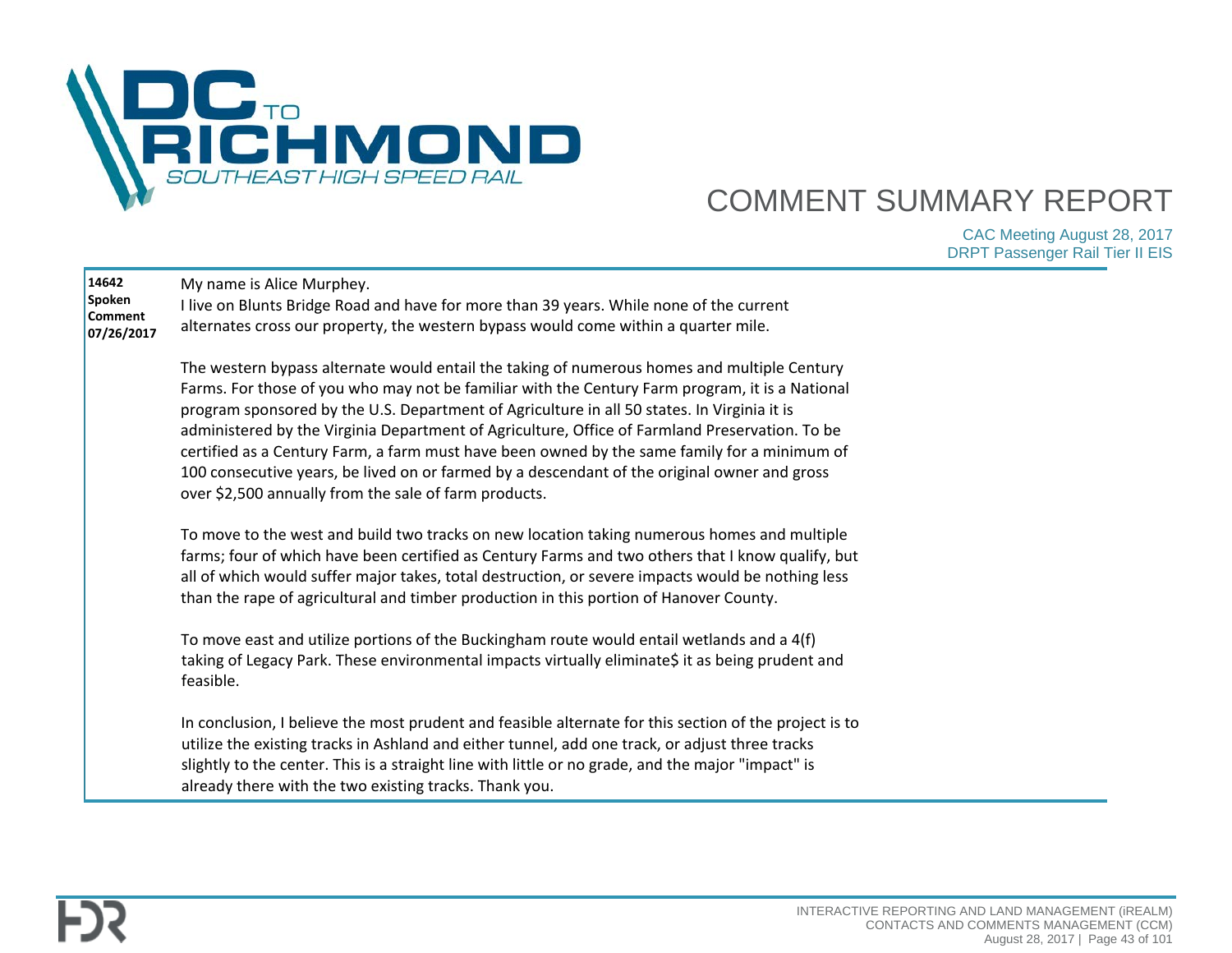

| 14632<br>Spoken<br>Comment<br>07/26/2017 | My name is Doug Riddell, a Hanover resident most of my life, and a home owner in Woodside<br>Estates for the past six years. I retired from Amtrak after nearly 40 years on the railroad, most of it<br>operating passenger trains through Ashland.                                                                                                                                                                                                                                                                                                                                                                                                              |  |
|------------------------------------------|------------------------------------------------------------------------------------------------------------------------------------------------------------------------------------------------------------------------------------------------------------------------------------------------------------------------------------------------------------------------------------------------------------------------------------------------------------------------------------------------------------------------------------------------------------------------------------------------------------------------------------------------------------------|--|
|                                          | I watched in awe from the cab of my locomotive once as a human chain transferred the contents of<br>the old library, on one side of the tracks, to the new Richard Gillis facility, on the other by hand, one<br>book at a time. It symbolized what's good about our community-people of all stripes, coming<br>together to help each other.                                                                                                                                                                                                                                                                                                                     |  |
|                                          | With this in mind, I purchased one of the first homes in Woodside Estates in 2011. Two years ago,<br>my son and his wife built a home in Providence.                                                                                                                                                                                                                                                                                                                                                                                                                                                                                                             |  |
|                                          | Nearly 500 new homes have sprung up along the Woodside Lane corridor in just six years. They're<br>occupied by well educated, professional families, with above average incomes. Together with other<br>nearby neighborhoods, we generate millions of dollars in tax revenue, while supporting local<br>businesses. And we vote!                                                                                                                                                                                                                                                                                                                                 |  |
|                                          | Washington Lacy Park, the centerpiece of this residential development, provides a sound barrier,<br>protecting it from the noise ofl-95, while its trees and wetlands cleanse the air of pollution and<br>fumes. The park's pristine hiking and walking trails have made Woodside Estates-and now<br>Providence-the largest and most popular planned residential developments in Hanover County.                                                                                                                                                                                                                                                                 |  |
|                                          | It appears however, there are those attempting to persuade the Virginia Department of Rail and<br>Public Transportation, to build an elevated, high speed rail by- pass, on an eastern route, that would<br>create an eight mile long, three story-tall, earthen berm-a virtual replica of the Great Wall of China.<br>It would form an ugly scar, stretching between Elmont and Ellett's Crossing-directly through, and<br>eliminating Washington Lacy Park. Even if there is an alternative park site offered, it would violate<br>the intent, if not the letter, of a 1969 federal law prohibiting the use of public parkland for<br>transportation projects. |  |

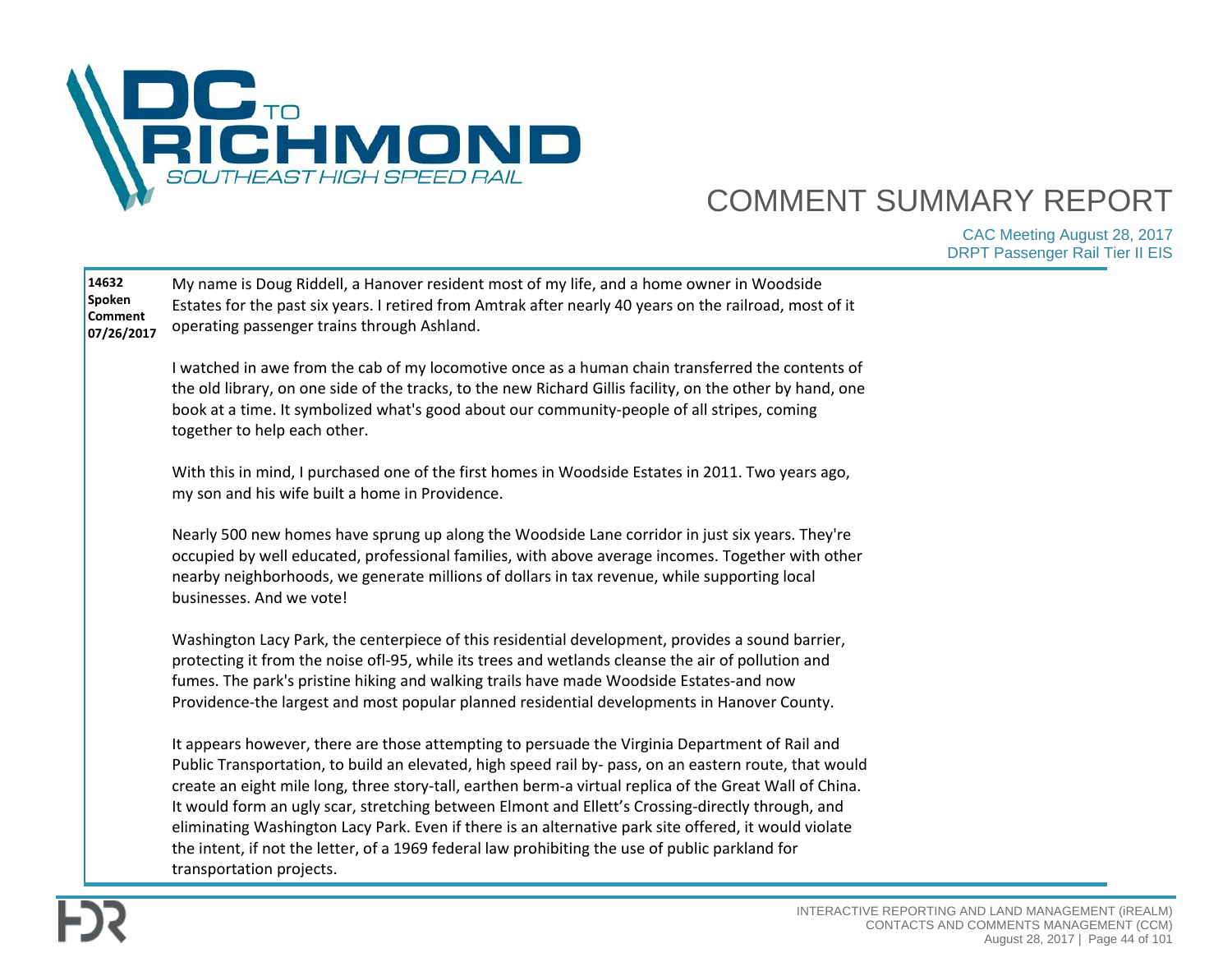

| It also violates Ashland's Master Plan, adopted just a couple of months ago, which includes a<br>provision to have parklands evenly spread throughout the entire town, available to everyone.<br>It ignores regulations protecting wetlands that comprise a good part of the park.                                                                                                                                                                                                             |  |
|------------------------------------------------------------------------------------------------------------------------------------------------------------------------------------------------------------------------------------------------------------------------------------------------------------------------------------------------------------------------------------------------------------------------------------------------------------------------------------------------|--|
| It would destroy the Colesville Nursery, a very successful private business.                                                                                                                                                                                                                                                                                                                                                                                                                   |  |
| It violates an agreement between the county and the descendants of Washington Lacy, for whom<br>the park is named, the17th child born to two slaves who toiled in servitude on the Gregory<br>Plantation. Washington's eldest son, the late Franklin Lacy, serve in the US Navy and enlisted in<br>the US Army's 10th Cavalry during WWII. He was one of the famed Buffalo Soldiers. He later<br>served his country as an analyst for the Central Intelligence Agency-a true American patriot. |  |
| Franklin ceded some of the family land for used as a public park. In exchange, Woodside Lane was<br>improved and lengthen to connect with Jamestown Road, to enable the Lacys and other<br>parishioners of the historic Providence Baptist Church, greater access to their house of worship.                                                                                                                                                                                                   |  |
| The proposed eastern bypass would isolate this small African American enclave, decimate their<br>homes, devalue their property and desecrate the Lacy family legacy.                                                                                                                                                                                                                                                                                                                           |  |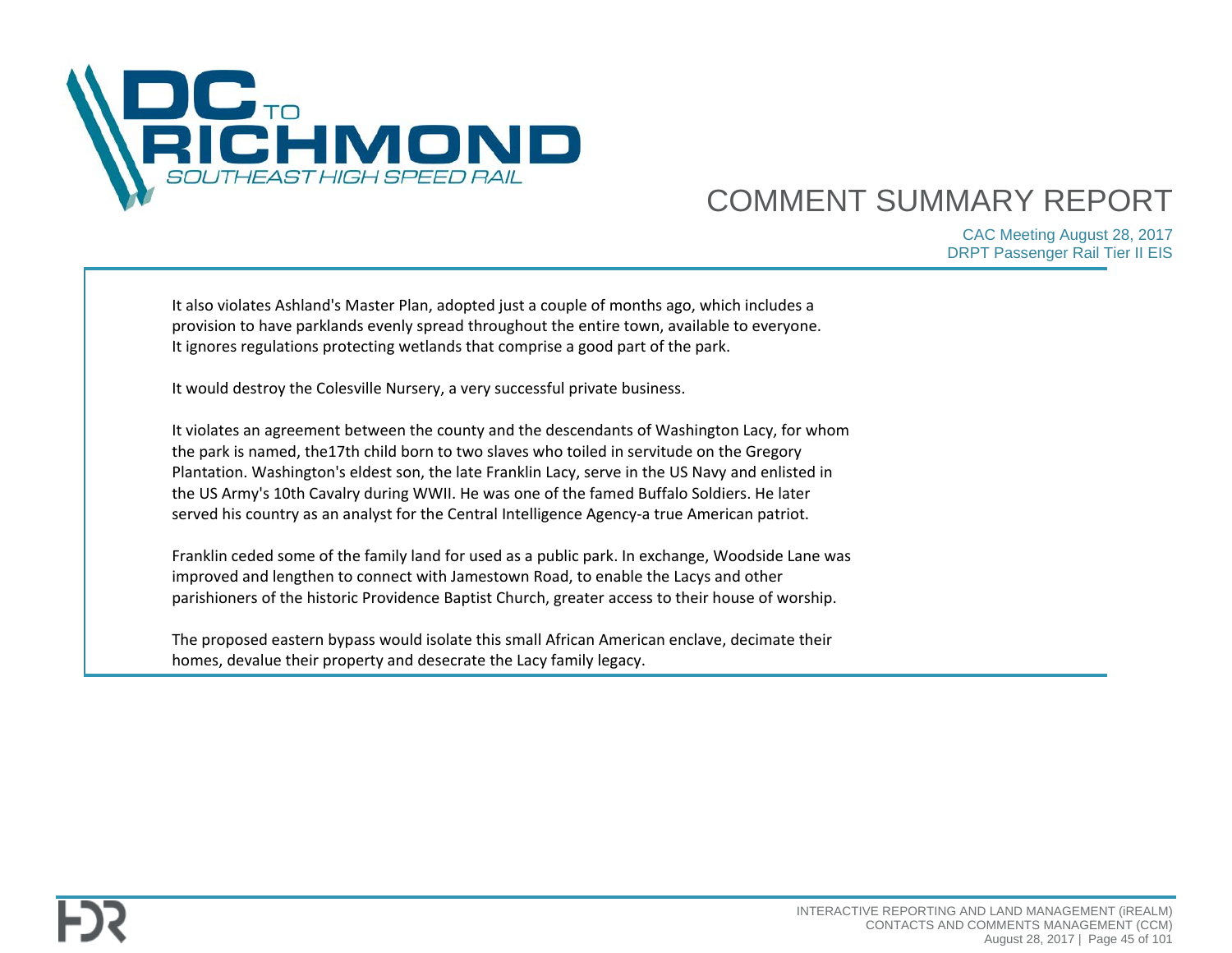

| 14639<br>Spoken<br>Comment | My view is that all of the alternatives under consideration are flawed because they are based<br>on unwarranted assumptions.                                                                                                                                                                                                                                                                              |  |
|----------------------------|-----------------------------------------------------------------------------------------------------------------------------------------------------------------------------------------------------------------------------------------------------------------------------------------------------------------------------------------------------------------------------------------------------------|--|
| 07/26/2017                 | This is a very long lead time capital project. The critical horizon for planning purposes is the period<br>between ten and thirty years from now. Whether the project is needed and whether the benefits<br>will exceed the costs will be determined in large part by the conditions that exist during that<br>window of time.                                                                            |  |
|                            | The two most critical assumptions underlying the determination of need for this project are the<br>projected demand for rail freight service and for passenger service. Any model of future needs is<br>necessarily sensitive to those factors, among others.                                                                                                                                             |  |
|                            | What DRPT has done is simply extrapolated recent trends 30 years into the future.                                                                                                                                                                                                                                                                                                                         |  |
|                            | Based on my experience with large, long lead time capital projects, this is not a<br>defensible approach.                                                                                                                                                                                                                                                                                                 |  |
|                            | what DRPT should have done is assembled the most complete possible information about what the<br>transportation sector may look like 10 to 30 years from now, established ranges of possible<br>outcomes, assigned probabilities to different points within those ranges, and plugged that<br>information into its model.                                                                                 |  |
|                            | Which brings us to what I will call the "elephant on the tracks."<br>When this project originated 20 years ago autonomous vehicles were pie in the sky stuff. That is<br>no longer the case.                                                                                                                                                                                                              |  |
|                            | The largest corporations in the world, and all of the auto companies, are making huge investments<br>in autonomous vehicles. They are not doing so in order to get 5% of some future market for<br>passenger cars. They believe that transportation will be transformed by these vehicles, beginning in<br>the next 3 to 5 years. VDOT has a report on its website entitled the future is now: autonomous |  |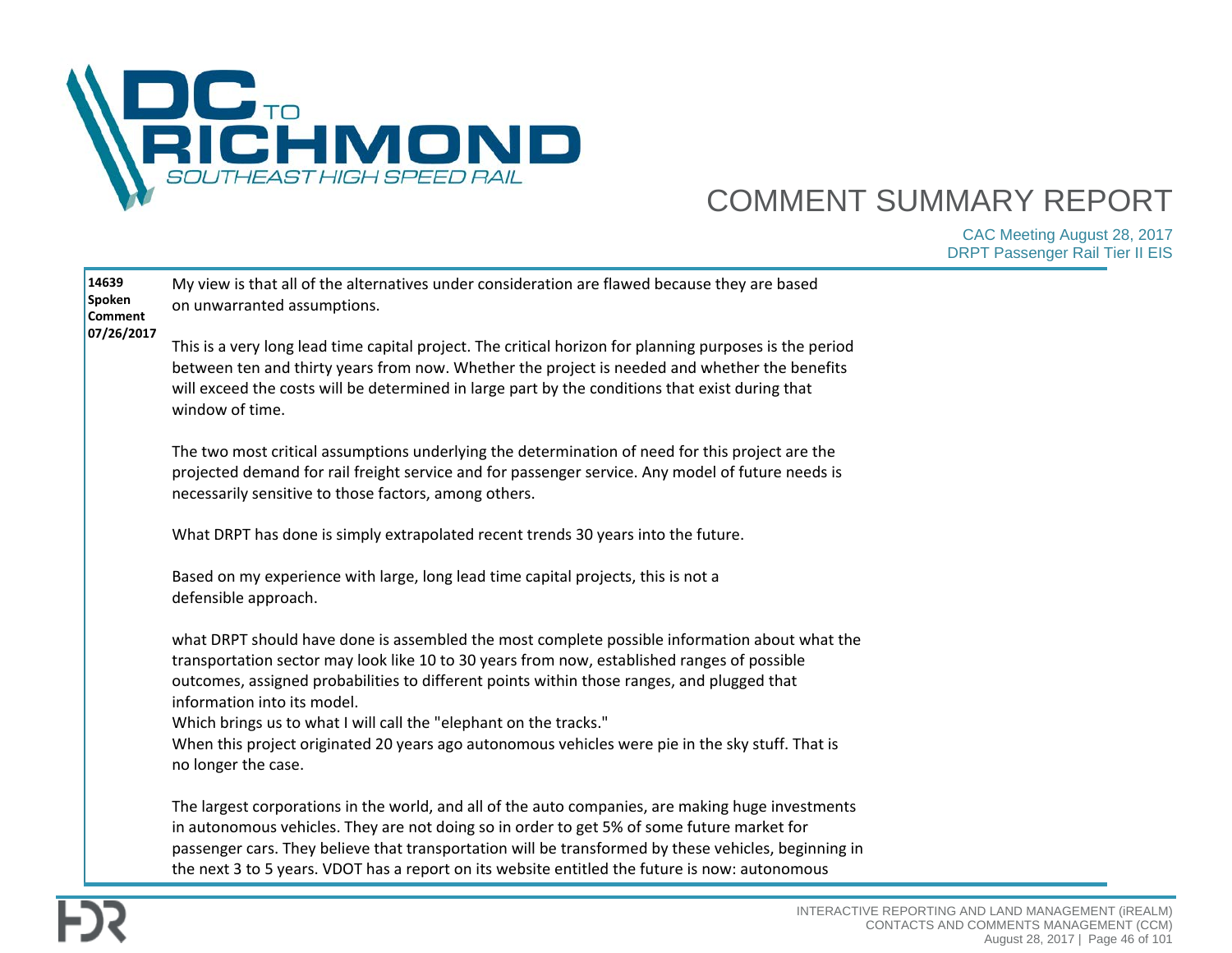

| vehicles have arrived. Just last week the commonwealth transportation board authorized the<br>testing of autonomous vehicles on interstate 95.                                                                                                                                                                                                                                                                                                                                                                                                               |  |
|--------------------------------------------------------------------------------------------------------------------------------------------------------------------------------------------------------------------------------------------------------------------------------------------------------------------------------------------------------------------------------------------------------------------------------------------------------------------------------------------------------------------------------------------------------------|--|
| How could the advent of autonomous vehicles affect the high speed rail project? The EIS assumes<br>a steady increase in demand for rail freight service for the next 30 years. But a back of the<br>envelope calculation indicates that self-driving trucks could reduce trucking costs by 30-40%.<br>Trucks are CSX's main competition. What would this do to demand for rail service? That is the<br>kind of question DRPT should be asking. The same question should be asked about the potential<br>impacts of autonomous vehicles on passenger service. |  |
| So what should DRPT do now? i suggest, at a minimum, that the EIS be put on hold, and that one or<br>more transportation consultants with expertise in autonomous vehicles and no axe to grind be<br>retained to analyze the potential effects of autonomous vehicles and other technological changes<br>upon the project.                                                                                                                                                                                                                                   |  |
| I realize that this is an unappealing course of action, but it would, I submit, be preferable to<br>being told by a federal judge a couple of years down the road to redo the environmental impact<br>statement.                                                                                                                                                                                                                                                                                                                                             |  |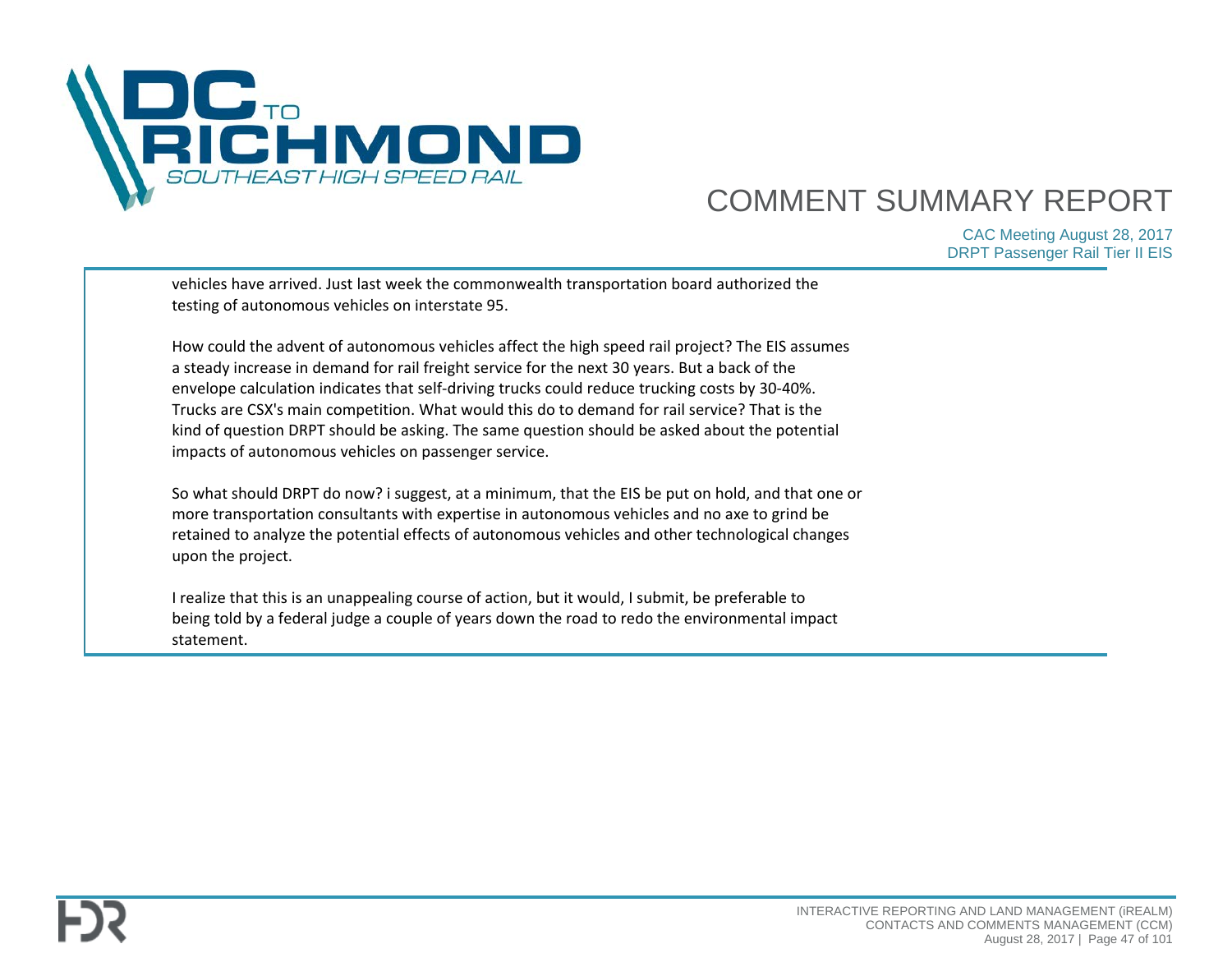

| 14631<br>Spoken<br>Comment<br>07/26/2017 | want to thank Ms. Mitchell and the others on the Community Advisory Committee for giving us<br>the opportunity to speak. Many of us are here this evening not because we oppose the expansion<br>of the rail network but because we are surprised that consideration of a potential eastern bypass<br>through the Washington Lacy Park is being promoted. As I have watched this play out, it has<br>always seemed that the practical solution for a third rail is a western bypass that would have the<br>least impact on the town of Ashland and residents of Hanover County. I couldn't comprehend an<br>eastern route through a densely developed area that would need to cross 1-95 twice, Route 1 at<br>least once, high voltage power lines, and then run through a park system and wetlands area. All<br>which will certainly result in a higher construction cost and longer construction period. I couldn't<br>understand this current effort to push for an eastern bypass. However, it was explained to me<br>that the opposition to a western bypass was not necessarily based on practical considerations but<br>on the potential economic impact. The concern is that a western bypass will decrease the<br>property value and loss of revenue for large tracts of land that could be sold in the future as<br>development expands westward in the county. I would like to point out to the CAC and our local<br>officials that there is a large group of families along one of the proposed eastern bypass routes<br>that will also suffer economic loss due to a reduction in property values. I would urge the CAC to<br>listen to the collective voices of the families whose homes an eastern bypass would affect. Those<br>voices come from the more than 400 families in the Woodside Estates and Providence<br>subdivisions. They come from the families who live off of Jamestown Road, Lacy Drive, Woodside<br>Lane, Providence Church Road, and Frances Road. |  |
|------------------------------------------|-----------------------------------------------------------------------------------------------------------------------------------------------------------------------------------------------------------------------------------------------------------------------------------------------------------------------------------------------------------------------------------------------------------------------------------------------------------------------------------------------------------------------------------------------------------------------------------------------------------------------------------------------------------------------------------------------------------------------------------------------------------------------------------------------------------------------------------------------------------------------------------------------------------------------------------------------------------------------------------------------------------------------------------------------------------------------------------------------------------------------------------------------------------------------------------------------------------------------------------------------------------------------------------------------------------------------------------------------------------------------------------------------------------------------------------------------------------------------------------------------------------------------------------------------------------------------------------------------------------------------------------------------------------------------------------------------------------------------------------------------------------------------------------------------------------------------------------------------------------------------------------------------------------------------------------------------------------------------------------------|--|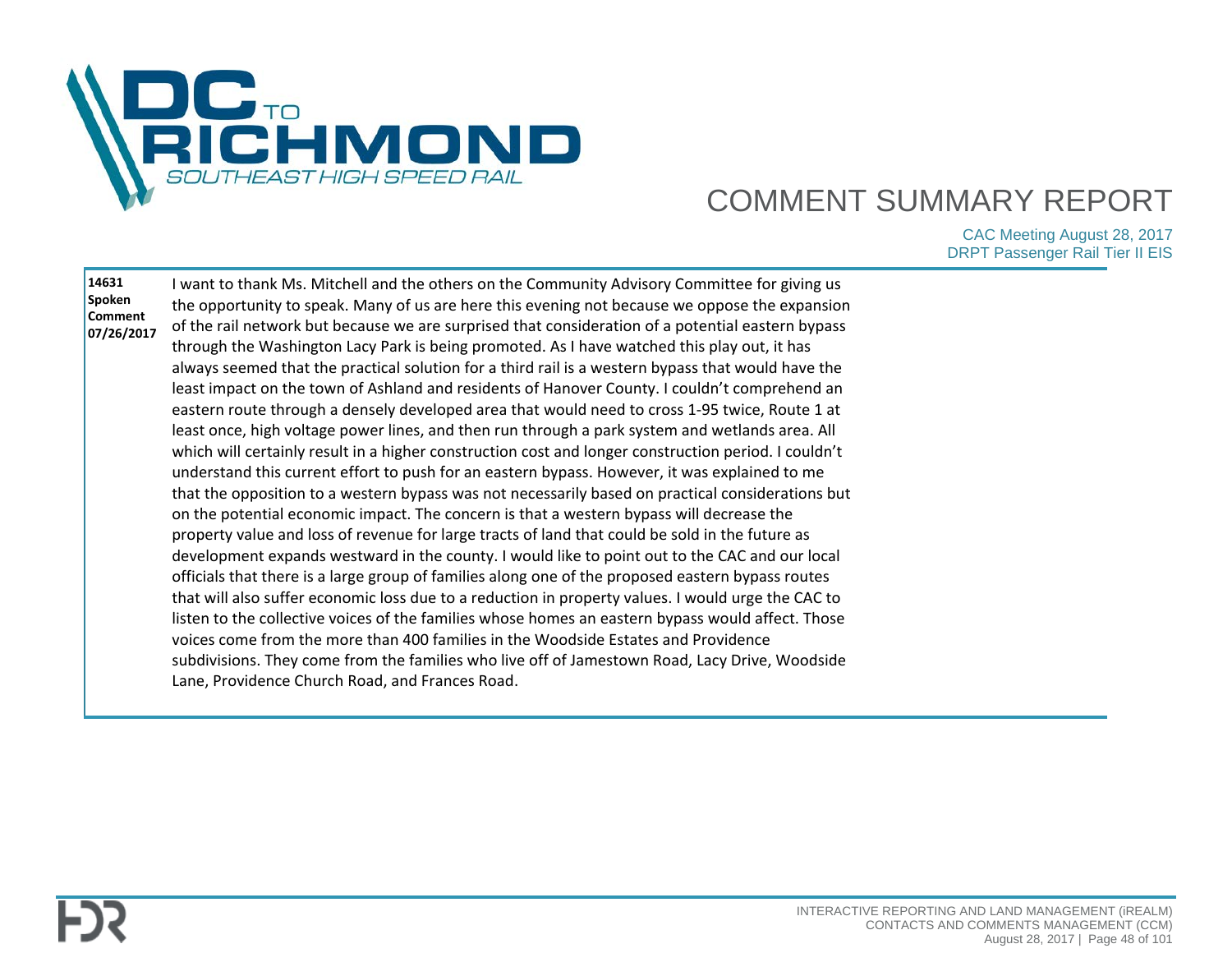

| 14635<br>Spoken<br><b>Comment</b><br>07/26/2017 | Good evening. My name is Les Cook and I live at 402 Virginia Street in Ashland. I am here<br>tonight as a concerned Ashland resident and community member. I live one block from the<br>tracks, and I am very worried about what a third rail would do to our town.                                                                                                                                                                                                                                             |  |
|-------------------------------------------------|-----------------------------------------------------------------------------------------------------------------------------------------------------------------------------------------------------------------------------------------------------------------------------------------------------------------------------------------------------------------------------------------------------------------------------------------------------------------------------------------------------------------|--|
|                                                 | My family moved to Ashland 19 years ago. We instantly fell in love with this small town with the<br>train tracks running through its center. Our kids, like all Ashland kids, learned how to safely cross the<br>tracks, and they enjoyed walking up to Cross Brother's Grocery for a snack or to the Hanover Arts<br>and Activity Center for an event. We walk to fin and feather for our pet supplies, and take our<br>grandkids to Tiny Tim's Toys.                                                          |  |
|                                                 | Frequently, my wife and I enjoy dinner at the Iron Horse, The Caboose, or the Trackside Grill. We<br>also enjoy meeting up with friends at the Origin Beer Lab. However, if the High Speed Rail plan<br>chosen runs through town, I fear that these businesses will suffer great financial hardship, or<br>even be forced to close their doors. These businesses are part of what makes Ashland such a<br>wonderful place to live.                                                                              |  |
|                                                 | I also fear what will happen to our property values if the High Speed Rail runs through town. When<br>we moved to Ashland, we were comfortable with the current level of train traffic. However, a third<br>rail, raised racks, or additional fences or walls would greatly change the town's look and feel. The<br>destruction of the local businesses, increase in train traffic, and additional new railroad structures<br>would destroy this town-property values would plummet.                            |  |
|                                                 | I am opposed to a third rail or raised rail option that runs through the center of Ashland.<br>In closing, I would like to request some clarification of the process once the high speed rail option is<br>selected. How will public comment be collected at that point? How long will the comment period<br>last? Can public comments actually influence the outcome? Also, do comments or resolutions made<br>by an elected body during the public comment period carry more weight than a citizen's comment? |  |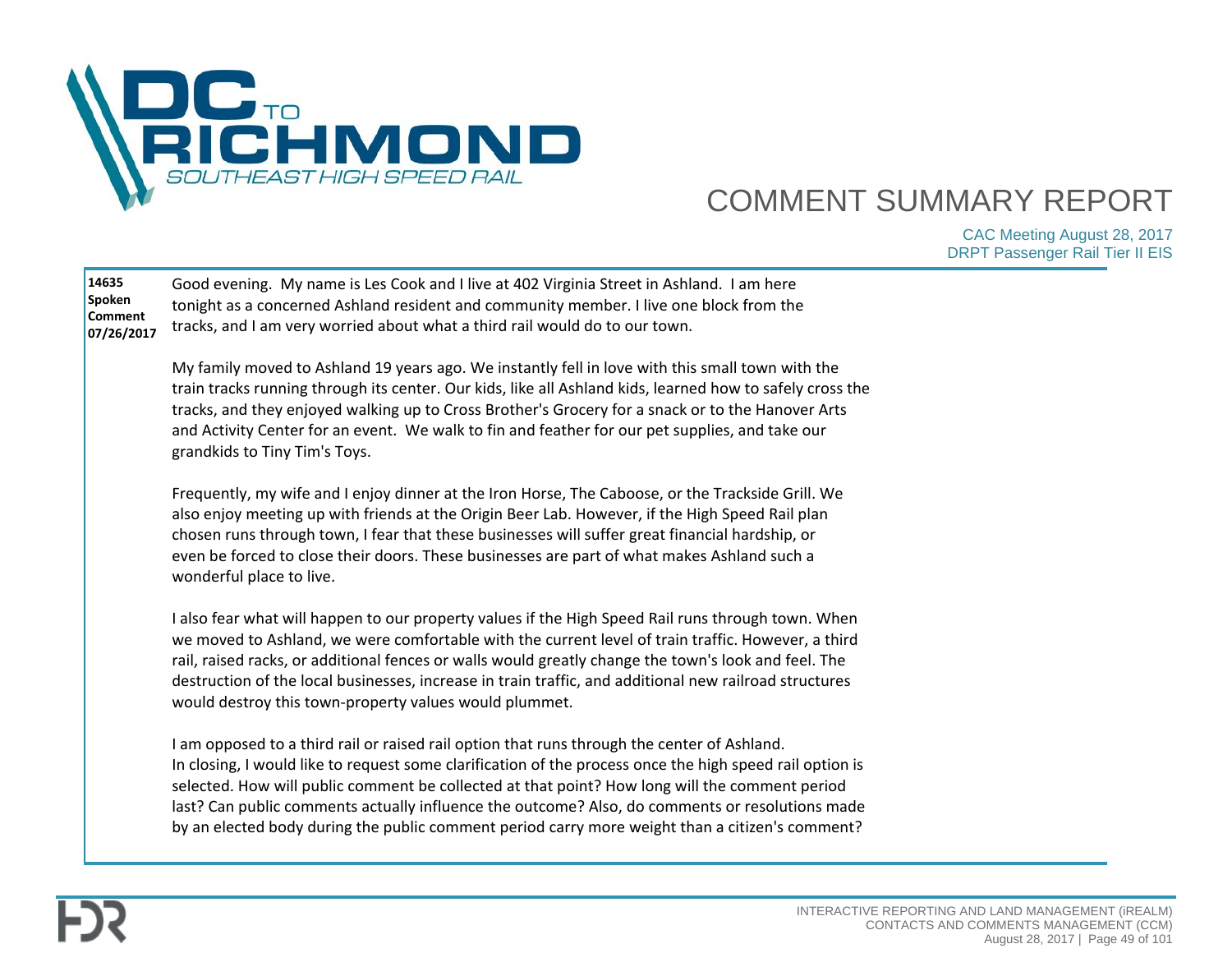

| 14629<br>Spoken<br><b>Comment</b><br>07/26/2017 | My name is Rosanne Groat Shalf. I am a local historian, the author of Ashland, Ashland, the history<br>of our town, and a co-founder and the past president of Ashland Museum. My husband and I live in<br>the historic district. My focus with these comments is on the third rail through Ashland.                                                                                                                                                                                                     |  |
|-------------------------------------------------|----------------------------------------------------------------------------------------------------------------------------------------------------------------------------------------------------------------------------------------------------------------------------------------------------------------------------------------------------------------------------------------------------------------------------------------------------------------------------------------------------------|--|
|                                                 | Ashland's Historic District and that of the College, are considered important by state and national<br>historians. I quote the DHR:                                                                                                                                                                                                                                                                                                                                                                      |  |
|                                                 | "Ashland Historic District displays a sense of historic continuity and evolution. The district<br>is unique in its abundance and quality of late 19th-century frame construction. Virtually<br>every architectural style from the mid-19th century to the mid-20th century is expressed."                                                                                                                                                                                                                |  |
|                                                 | My question is this: in this process, as you evaluate the impact on the town and the historic district,<br>are you counting in the significance of historic downtown Ashland to the larger Ashland<br>community? It's not only about economic loss, but it is also about the heart of a community. Is<br>there a means by which citizens and community members can share this sentiment that will<br>" (actually carry weight in the final decision making process? If so, how much weight does it carry |  |
|                                                 | Is it possible that in your analyses, you are only considering those buildings that would have to be<br>destroyed and not the greater impact on the community. Also, when you say the Buckingham<br>branch option is eliminated because one building might have to be moved seems odd when you are<br>contemplating destroying the entire heart of the Ashland Historic District and the livelihood of most<br>people in Ashland.                                                                        |  |
|                                                 | A third rail through Ashland, means fences down Center Street effectively separating east part of<br>town and college from the west, a tiny 3-foot sidewalk for pedestrians, and no on- street parking, so<br>the downtown businesses would be effectively shut off from commerce.                                                                                                                                                                                                                       |  |
|                                                 | Please understand, you may not be touching the buildings in the historic district, but you are<br>touching the way they are used individually and as a group, rendering them unusable. And you are                                                                                                                                                                                                                                                                                                       |  |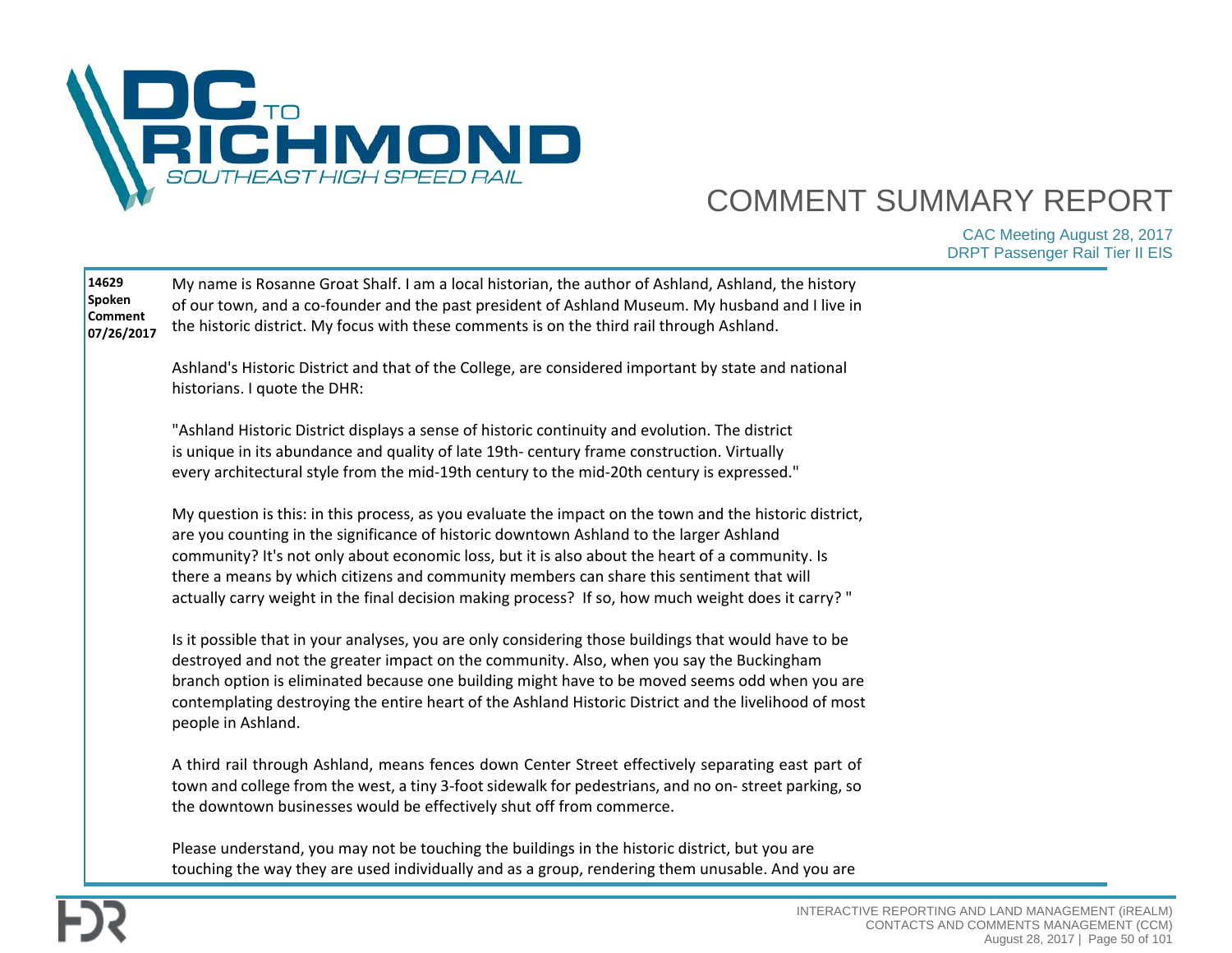

| touching the social and historical importance of the neighborhoods, and changing the interaction<br>of the community with that area. The primary focus of our historic district is the part that is along<br>Railroad Avenue and Center Street. It is the heart of the community. It is the pride of the town,<br>and the economic driver of the town.                                                                                                                                                                              |  |
|-------------------------------------------------------------------------------------------------------------------------------------------------------------------------------------------------------------------------------------------------------------------------------------------------------------------------------------------------------------------------------------------------------------------------------------------------------------------------------------------------------------------------------------|--|
| The actual long-term impact on Ashland of a third rail is that the solvency of the college is<br>impaired, the downtown businesses risk bankruptcy, and the real estate market crashes. The<br>community loses its focus and identity. It's a death spiral. In fact, it is already happening. Just with<br>the prospect of a third rail, there have been buyers declining to put a contract on a house along the<br>tracks and businesses who are reluctant to relocate to the heart of our historic downtown business<br>district. |  |
| I am pretty sure that EIS cost benefit analyses are supposed to look beyond the narrow, direct<br>costs to the broader community impact. Can you demonstrate that you are doing that?                                                                                                                                                                                                                                                                                                                                               |  |
| I also ask you to give us real and detailed numbers instead of lump sums for the costs of the<br>eliminated alternatives. We want to know exactly what you are including in your estimates and<br>what you are not. We want to explore ways that perhaps the Hanover and Ashland community<br>might make a different alternative work for you-maybe changing park boundaries, mitigating<br>wetlands, among other solutions--but without those details, we can't.                                                                   |  |
| Thank you.                                                                                                                                                                                                                                                                                                                                                                                                                                                                                                                          |  |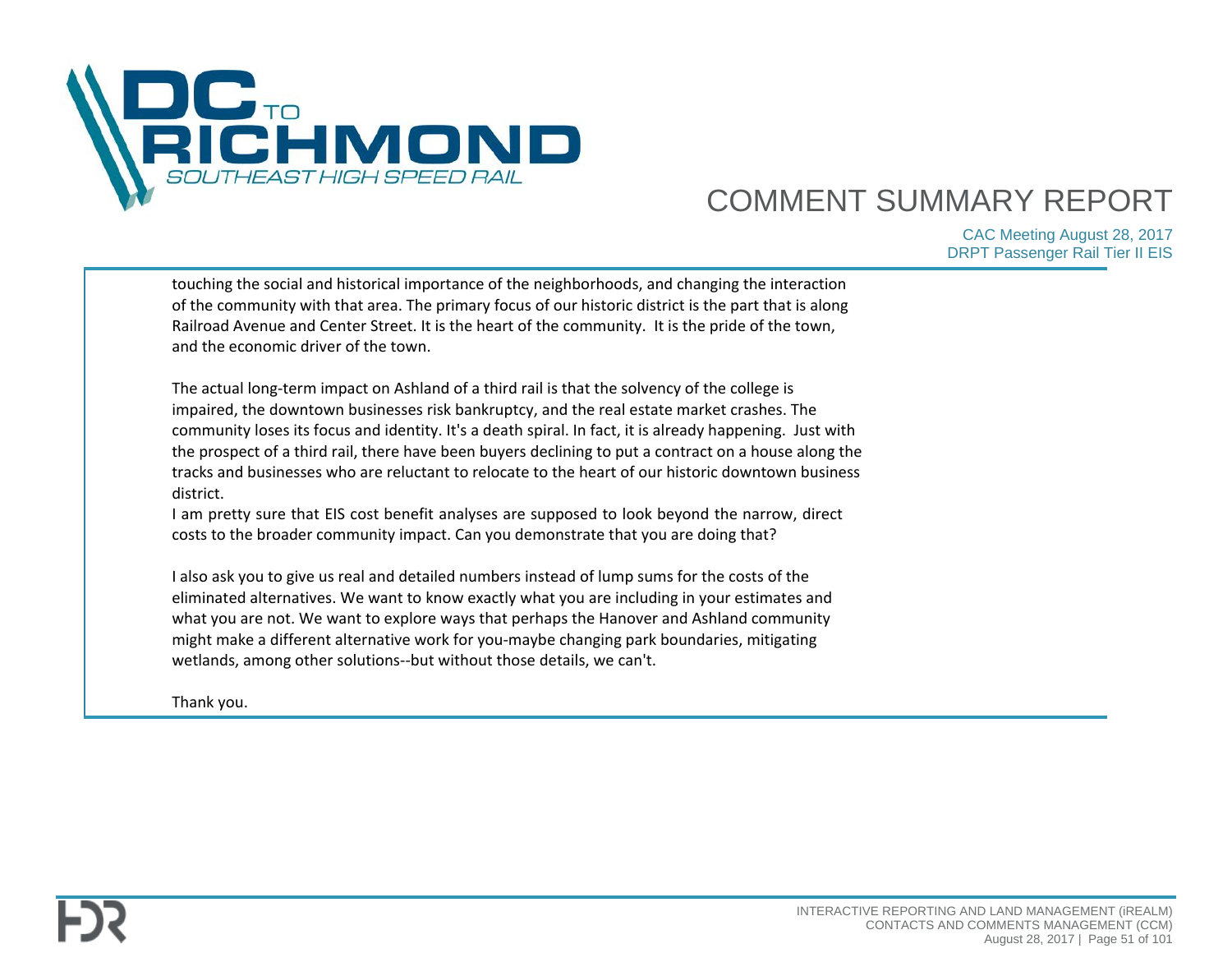

| 14637<br>Spoken<br><b>Comment</b><br>07/26/2017 | Good evening. My name is Sue Watson and I live at 317 South James Street, Ashland, in the Historic<br>District-where we have lived for 47 years. I value the notion of the common good, especially quality<br>public schools (which we have here in Ashland/Hanover) and I was privileged to serve as the<br>Ashland representative on the Hanover County School Board for 36 years. I also volunteer as co-<br>director of the Ashland Musical Variety Show which brings together a cast of over 400 citizens to<br>sing and dance together to support the Hanover Arts and Activities Center an historical community<br>Center, located on the railroad tracks, that supports many important events and programs.                                                                                                                                                                                                                                                                                                                                                            |  |
|-------------------------------------------------|--------------------------------------------------------------------------------------------------------------------------------------------------------------------------------------------------------------------------------------------------------------------------------------------------------------------------------------------------------------------------------------------------------------------------------------------------------------------------------------------------------------------------------------------------------------------------------------------------------------------------------------------------------------------------------------------------------------------------------------------------------------------------------------------------------------------------------------------------------------------------------------------------------------------------------------------------------------------------------------------------------------------------------------------------------------------------------|--|
|                                                 | In our Ashland show, we talk about Community building through the arts, and our program's<br>musical finale includes our town song (which most of us here could stand up and sing right now). In<br>this song, we a boast about Ashland, our town, where "the best people live on both sides of the<br>tracks." We do not let the tracks divide us. Our show and other community programs bring us<br>together from both sides of the tracks, in powerful and effective ways, We are not just joking when<br>we call our town, "the Center of the Universe."                                                                                                                                                                                                                                                                                                                                                                                                                                                                                                                   |  |
|                                                 | It is critical for the people who are making railroad decisions to understand and value the<br>importance of our quality of life, our strong town spirit, and the very special way that we value the<br>diverse residents who live, work, and go to our schools and our college here in Ashland. People want<br>to live, retire, work, and stay here (snapping up any available house), especially those on the tracks.<br>Putting a third rail right through the middle of town would do incalculable damage to this<br>community we love and that is so special to us. My husband has observed-and I don't think it's a<br>great exaggeration-that running a third high-speed rail through the historic heart of our town would<br>be an outrage akin to the building of the ugly Berlin wall that for decades inhumanly isolated one<br>half of a vibrant community from its other half. This third track ironically would destroy the unique<br>synergy between the town and its railroad tracks that has from the beginning been an essential part<br>of Ashland's charm. |  |
|                                                 | At the last committee meeting, when asked about the home owners who would not be able to get<br>to their houses because of the 3rd rail, your staff spokesman explained, "We will buy their houses" -                                                                                                                                                                                                                                                                                                                                                                                                                                                                                                                                                                                                                                                                                                                                                                                                                                                                          |  |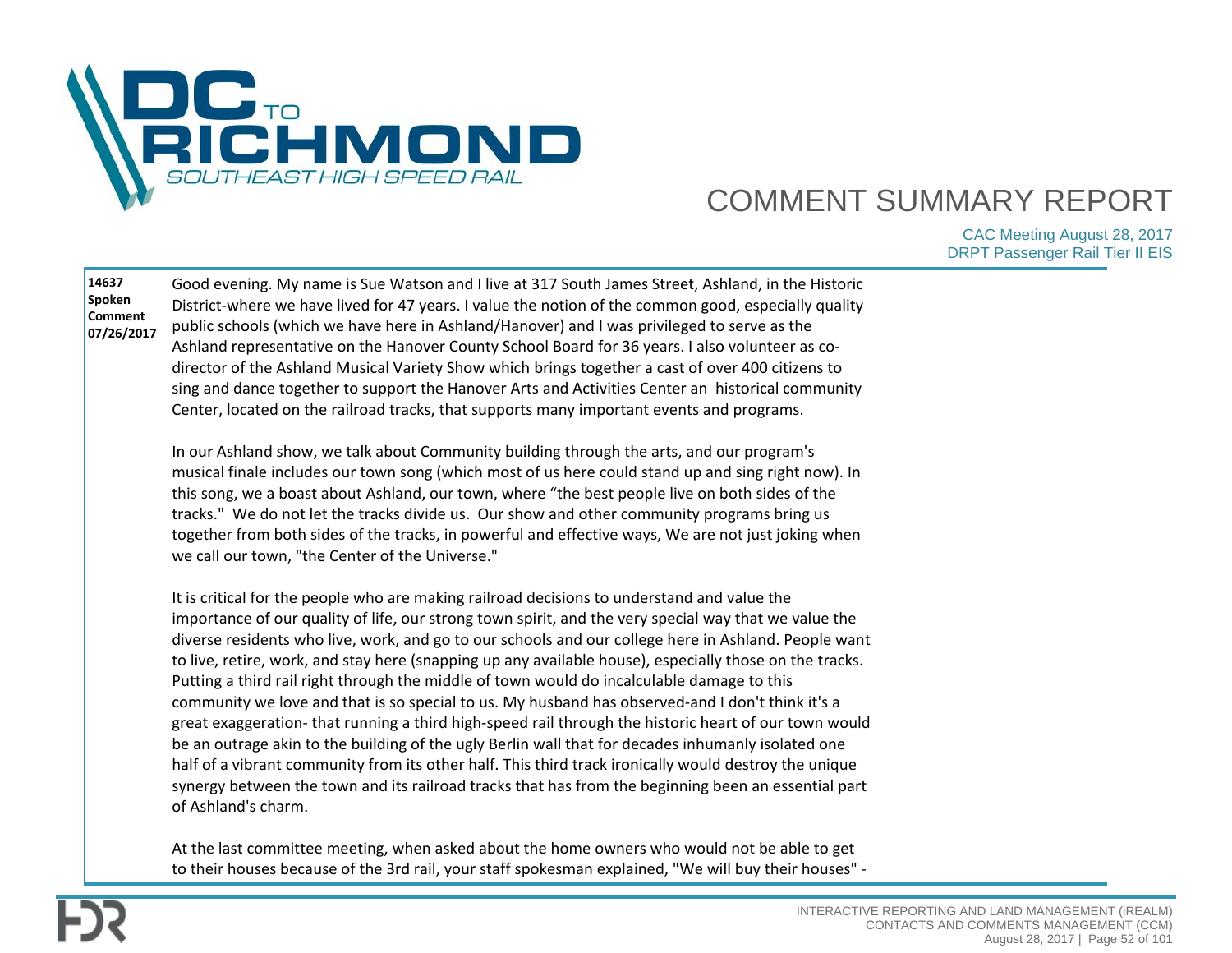

|                          | as if he were saying, "Oh we will pay someone for the damage that our wreck has caused his or her<br>car. "An historic home, a historical and beautiful neighborhood, a historic college campus-builders of<br>a third rail through Ashland could never provide adequate recompense for what would be<br>Our town's charm is priceless.<br>destroyed.<br>Let me end with a specific question. I understand that the Federal Railroad Administration has an<br>Acting Administrator--not one appointed by the new administration. So we need to know the<br>process after your recommendation is made. To whom is the recommended alternative<br>presented and who makes the final decision to accept the recommendation or to go with<br>something else entirely?<br>Finally, I find it important that the mission statement of the Federal Railroad Administration<br>includes the guiding principles of excellence and integrity to guide "our stewardship of the public's<br>trust and resources," and to uphold the values of "transparency and accountability"-thus<br>supporting, "robust dialogue and constructive communication," supporting open decision making<br>and engaging stakeholders in creative problem solving-thus supporting health and safety. May this<br>important process that we all care and worry about follow these same guiding principles and<br>values! |  |
|--------------------------|------------------------------------------------------------------------------------------------------------------------------------------------------------------------------------------------------------------------------------------------------------------------------------------------------------------------------------------------------------------------------------------------------------------------------------------------------------------------------------------------------------------------------------------------------------------------------------------------------------------------------------------------------------------------------------------------------------------------------------------------------------------------------------------------------------------------------------------------------------------------------------------------------------------------------------------------------------------------------------------------------------------------------------------------------------------------------------------------------------------------------------------------------------------------------------------------------------------------------------------------------------------------------------------------------------------------------------------------------------------------------------------|--|
| <b>CAC Meeting</b><br>#3 | I appreciate the diligence this committee is giving this process, but I think you are now suffering<br>"paralysis of analysis". Just go ahead and make a decision. And why are options still being shown on<br>slides if a "higher up authority" has already expressed concerns about the viability of said options.<br>Whatever you recommend will likely be over-ridden anyway. For what it is worth (nothing) I oppose<br>the western bypass.                                                                                                                                                                                                                                                                                                                                                                                                                                                                                                                                                                                                                                                                                                                                                                                                                                                                                                                                         |  |

**#3**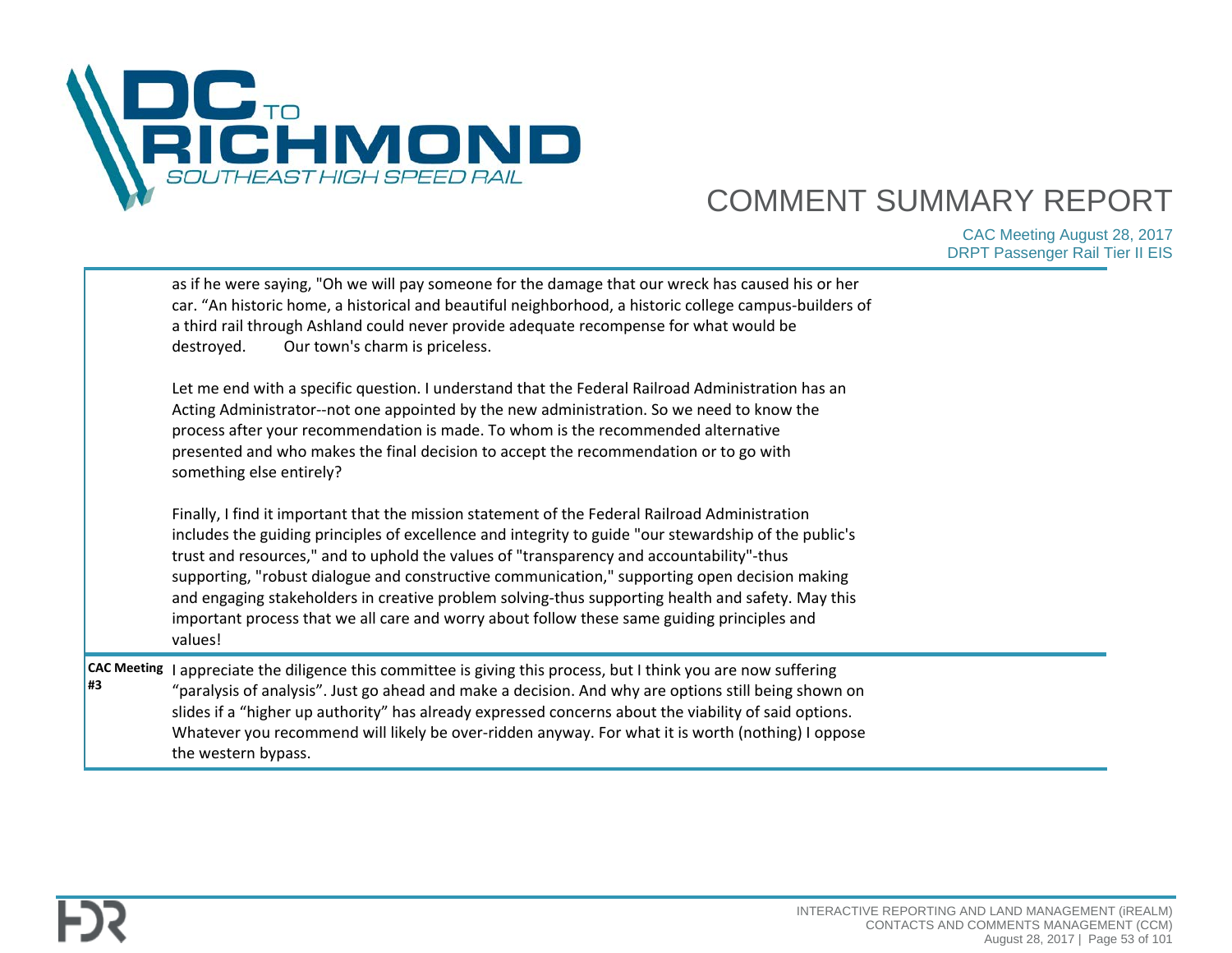

| #3 | <b>CAC Meeting</b> Greetings to friends and constituents.] At the general assembly we have to deal with a lot of thorny<br>issues sometimes. And a lot of times there is disagreement on what the best option is. And I think on<br>those issues my good friends have found that a lot of times both sides have to give a bit, and we<br>usually come up with some good legislation. I think in that case we're looking at that type of<br>situation here. I would just like to say that in the interest, of course, money, that's always an<br>important issue, and to reduce the impact to greatest extent possible on our landowners, I really<br>think we need to look at the option that has the least amount of impact and confines itself to the<br>existing right of way, to the greatest extent possible. And then finally, I noticed on one of the bullet<br>points, that there is a possibility of revising the existing passenger VRE schedules and things like that<br>in order to make some of the other options a little more workable. And I think that is something we<br>also need to pursue. So anyway that is about all I wanted to say. I think is very important that we |  |
|----|------------------------------------------------------------------------------------------------------------------------------------------------------------------------------------------------------------------------------------------------------------------------------------------------------------------------------------------------------------------------------------------------------------------------------------------------------------------------------------------------------------------------------------------------------------------------------------------------------------------------------------------------------------------------------------------------------------------------------------------------------------------------------------------------------------------------------------------------------------------------------------------------------------------------------------------------------------------------------------------------------------------------------------------------------------------------------------------------------------------------------------------------------------------------------------------------|--|
|    | hear from the people.                                                                                                                                                                                                                                                                                                                                                                                                                                                                                                                                                                                                                                                                                                                                                                                                                                                                                                                                                                                                                                                                                                                                                                          |  |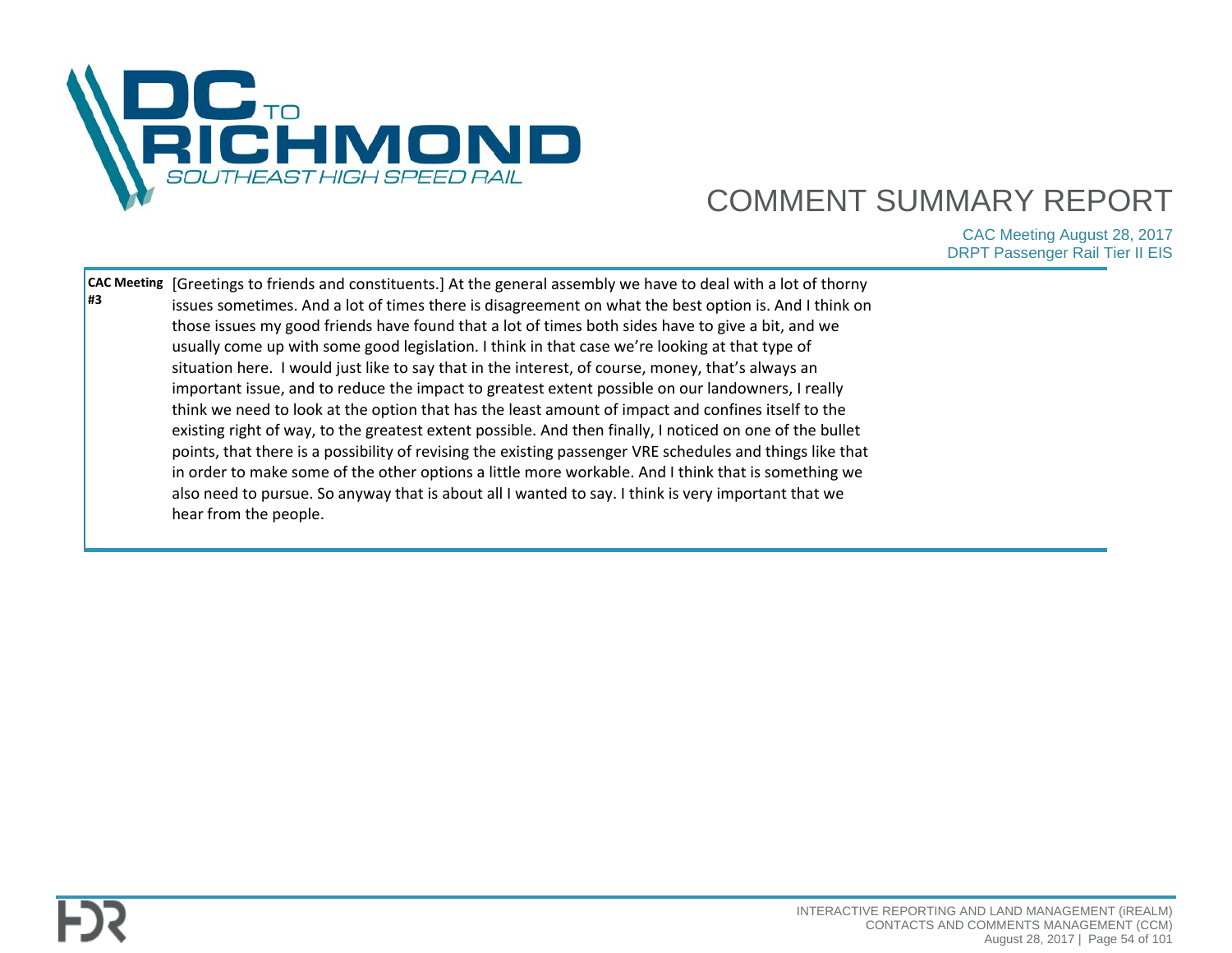

| <b>H3</b> | CAC Meeting  I'm a local historian. I wrote the history of the town. I'm co-founder and past president of Ashland<br>Museum. My husband and I live in the historic district. My question is this: in the process, as you<br>evaluate the impact in/on the town and in the historic district, are you counting in the significance of<br>downtown Ashland to the larger Ashland community? It is not only about economic loss, it is about<br>the heart of the community. Is there a means by which citizens and community members can share<br>this sentiment that will actually carry weight in the final decision making process? If so, how much<br>weight does it carry? Is it possible that in your analysis you are only considering those buildings that<br>would have to be destroyed, and not the greater impact on the community? Also, when you say that<br>the Buckingham Branch option is eliminated, because one building might have to be moved, it<br>seems odd that you are contemplating destroying the entire heart of the Ashland historic district,<br>and the livelihood of most Ashlanders. A third rail through town means fences down Center Street<br>separating the east part of the town, and the college from the west, a tiny three foot sidewalk for<br>pedestrians, and no on-street parking so that downtown businesses would be effectively shut off<br>from commerce. Please understand, you may not be touching the buildings in the historic district,<br>but you are touching the way they are used, individually and as a group, rendering them unusable.<br>And you are touching the social and historical importance of the neighborhoods, and changing the<br>interaction of the community with that area. The primary focus of the historic district is the part that<br>is along Railroad Avenue and Center Street. It is the heart of the community and it's the pride of the |  |
|-----------|----------------------------------------------------------------------------------------------------------------------------------------------------------------------------------------------------------------------------------------------------------------------------------------------------------------------------------------------------------------------------------------------------------------------------------------------------------------------------------------------------------------------------------------------------------------------------------------------------------------------------------------------------------------------------------------------------------------------------------------------------------------------------------------------------------------------------------------------------------------------------------------------------------------------------------------------------------------------------------------------------------------------------------------------------------------------------------------------------------------------------------------------------------------------------------------------------------------------------------------------------------------------------------------------------------------------------------------------------------------------------------------------------------------------------------------------------------------------------------------------------------------------------------------------------------------------------------------------------------------------------------------------------------------------------------------------------------------------------------------------------------------------------------------------------------------------------------------------------------------------------------------------------------------------------|--|
|           | town, and the economic driver.                                                                                                                                                                                                                                                                                                                                                                                                                                                                                                                                                                                                                                                                                                                                                                                                                                                                                                                                                                                                                                                                                                                                                                                                                                                                                                                                                                                                                                                                                                                                                                                                                                                                                                                                                                                                                                                                                             |  |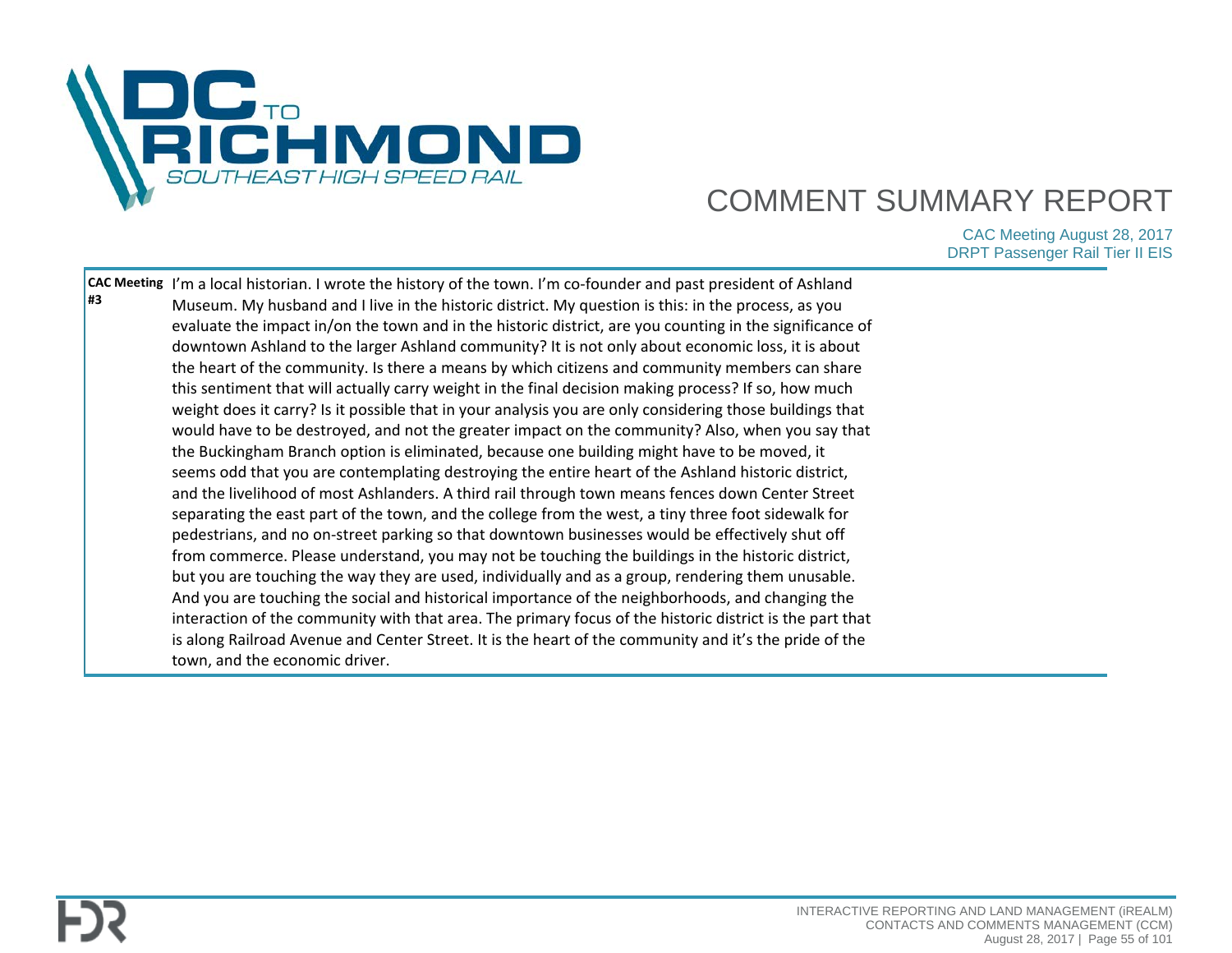

| l#3 | CAC Meeting I'm director of the Ashland Main Street Association. I want to talk a little bit about the economic<br>impact of a third rail coming through the middle of town. The whole purpose of the national main<br>street initiative is to drive economic vitality back into historic small towns. The addition of a third rail<br>down Center Street would have exactly the opposite impact on Ashland's economic activity. A third<br>rail with its requisite fencing and/or solid barriers would divide our downtown shopping district in<br>half, making it difficult to get from one store to another. The 92 properties on Center Street now<br>worth 30-million dollars would lose significant value. These properties reside in not one, but two<br>nation register historic districts. A third rail will ruin our recently completed multi-million dollar<br>streetscape project, one that has received many awards for its environmental design. The<br>businesses and the 14 historic buildings along the tracks employ more than 200 workers who<br>depend on a thriving downtown for their livelihood. The construction of a third rail could potentially<br>put downtown Ashland into an economic death spiral. Lower business activity and declining<br>property values mean lower tax revenues for the town and the county. Lower tax revenues translate<br>into deteriorating town and county services, and makes Ashland a less attractive place to live, shop,<br>work, play and invest. The demise of economic activity in the downtown is what led to the exodus of<br>businesses from other Virginia communities like; Petersburg, Bedford, Blackstone, Luray, Saint Paul,<br>South Boston, Orange, Cape Charles, Danville and yes, Doswell. Please don't turn our historic<br>downtown into a ghost town. We hope that the committee can reach consensus on an alternative |  |
|-----|-------------------------------------------------------------------------------------------------------------------------------------------------------------------------------------------------------------------------------------------------------------------------------------------------------------------------------------------------------------------------------------------------------------------------------------------------------------------------------------------------------------------------------------------------------------------------------------------------------------------------------------------------------------------------------------------------------------------------------------------------------------------------------------------------------------------------------------------------------------------------------------------------------------------------------------------------------------------------------------------------------------------------------------------------------------------------------------------------------------------------------------------------------------------------------------------------------------------------------------------------------------------------------------------------------------------------------------------------------------------------------------------------------------------------------------------------------------------------------------------------------------------------------------------------------------------------------------------------------------------------------------------------------------------------------------------------------------------------------------------------------------------------------------------------------------------------------------------------------------------------------------------------------|--|
|     | solution on the third rail. One that as Mayor Foley said, does the least harm.                                                                                                                                                                                                                                                                                                                                                                                                                                                                                                                                                                                                                                                                                                                                                                                                                                                                                                                                                                                                                                                                                                                                                                                                                                                                                                                                                                                                                                                                                                                                                                                                                                                                                                                                                                                                                        |  |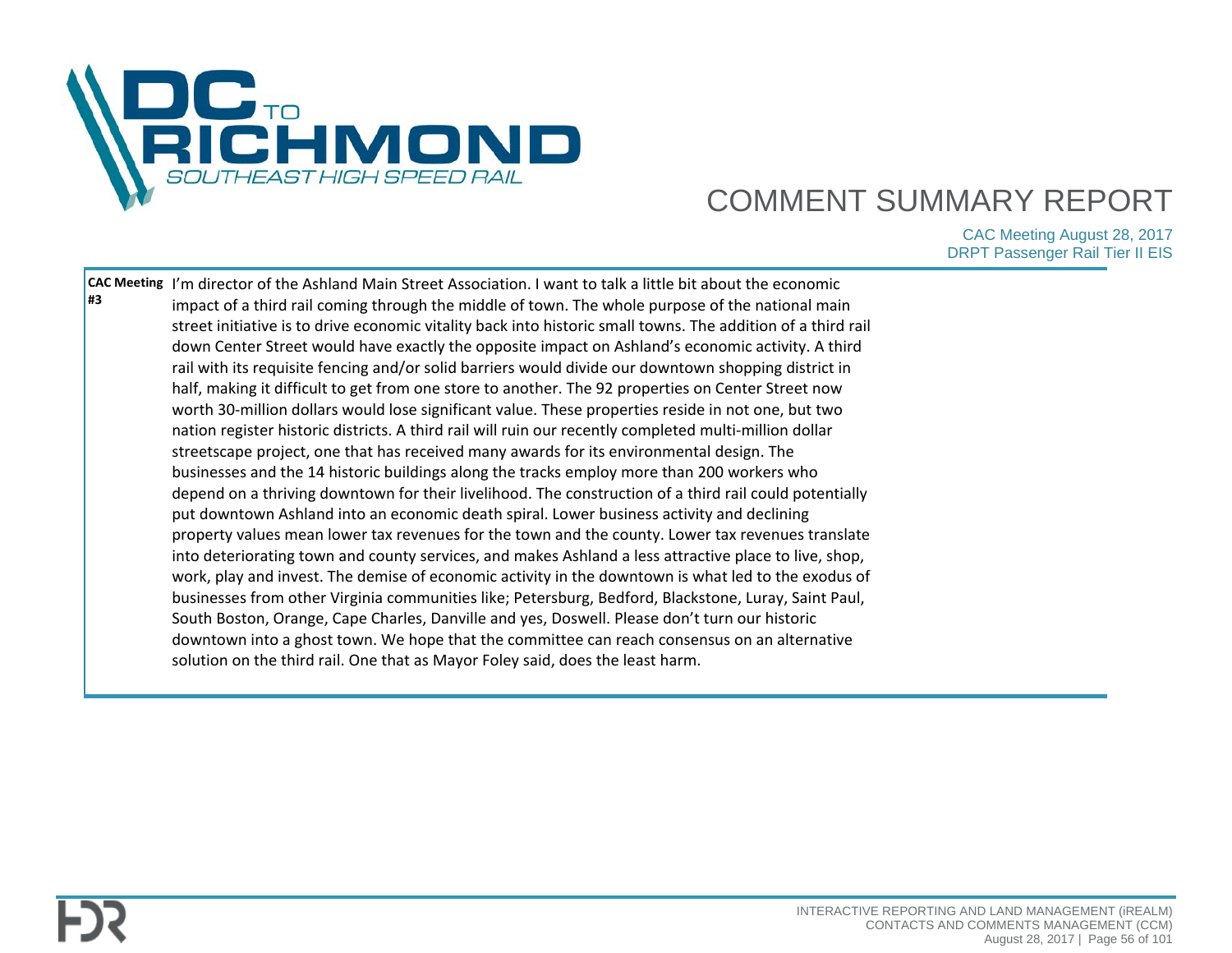

| l#3 | <b>CAC Meeting</b> [Thanks for opportunity to speak.] Many of us are here this evening not because we oppose the |  |
|-----|------------------------------------------------------------------------------------------------------------------|--|
|     | expansion of the rail network, but because we are surprised that the consideration of a potential                |  |
|     | eastern bypass, through Washington Lacy Park, is even being promoted. As I watch this play out, it               |  |
|     | has always seemed that the practical solution for a third rail is a western bypass that would have the           |  |
|     | least impact on the town of Ashland and the residents to Hanover County. I couldn't comprehend an                |  |
|     | eastern route through a densely developed area that would need to cross I-95 twice, Route 1 at                   |  |
|     | least once, high voltage power lines, and then run through a park system and wetlands area - all                 |  |
|     | which would certainly result in a higher construction cost and a longer construction period. I                   |  |
|     | couldn't understand this current effort to push for an eastern bypass. However, it was explained to              |  |
|     | me that the opposition to a western bypass was not necessarily based on practical considerations                 |  |
|     | but on the potential economic impact. The concern is the western bypass will decrease the property               |  |
|     | value and loss of revenue for large tracts of land that could be sold in the future as development               |  |
|     | expands westward in the county. I'd like to point out to the community advisory committee and our                |  |
|     | local officials, that there is a large group of families along one of the proposed eastern bypass routes         |  |
|     | that will also suffer economic loss due to a reduction in property values. I would urge the                      |  |
|     | community advisory council to listen to the collective voices of the families whose homes an eastern             |  |
|     | bypass would affect. Those voices come from the more than 400 families in the Woodside Estates                   |  |
|     | and Providence subdivisions. They come from the families who live off Jamestown Road, Lacey                      |  |
|     | Drive, Woodside Lane, Providence Church Road and Francis Road.                                                   |  |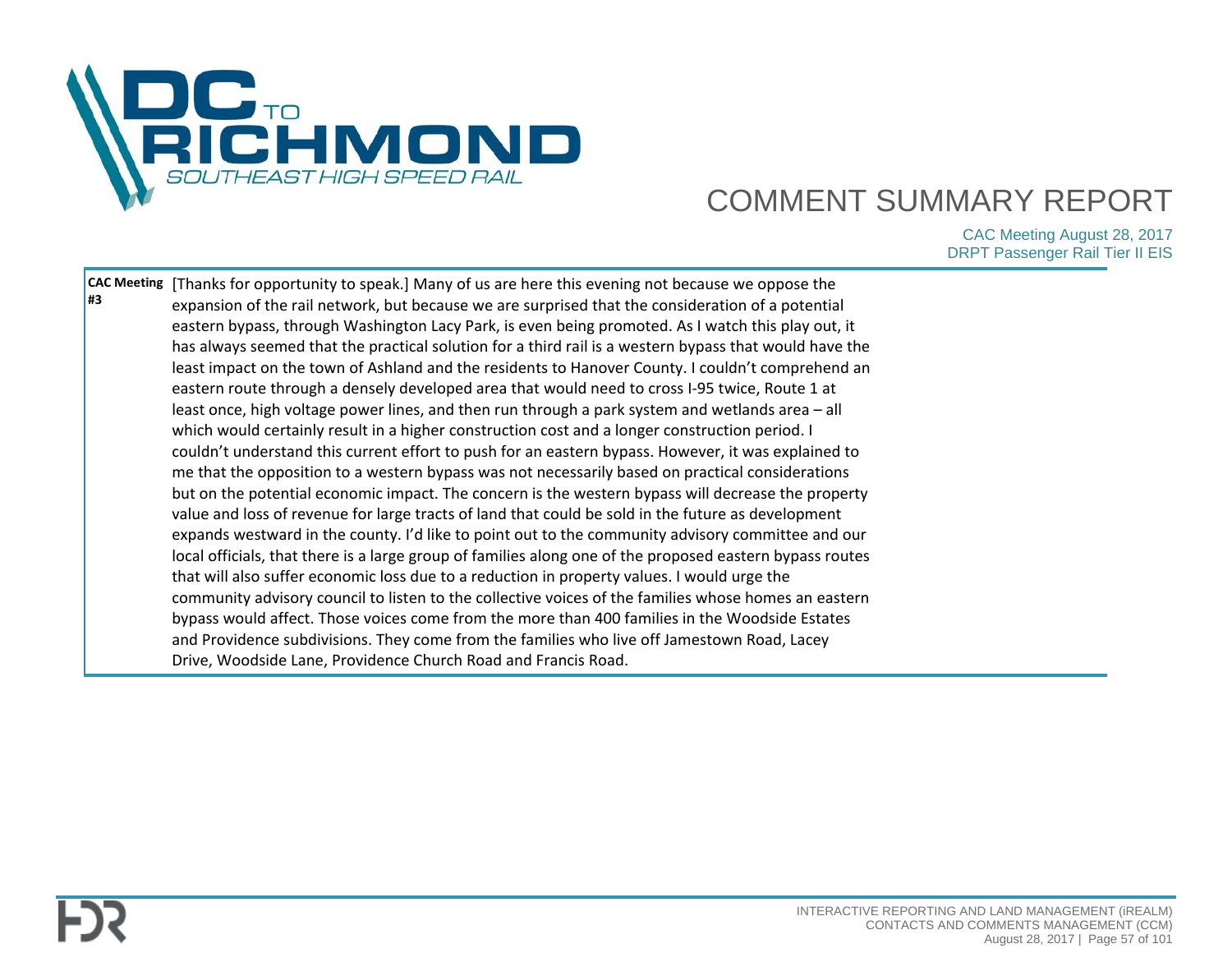

**CAC Meeting**  May I answer a question that was asked outside of my two minutes? You want to know why you **#3** can't run freight trains down the Buckingham Branch. When you get downtown south of main street station there's a C&O viaduct. The clearance on that is 16'-10". I know, I run trains through there – for forty years. It takes a twenty foot clearance to run a freight train under there. So any thoughts you've got of running a freight train down the Buckingham Branch are purely – unless you want to replace the entire James River viaduct out of Tredegar Iron Works to Fulton Yard then you can forget about running freight trains through the Buckingham Branch. [But there are freight trains under Buckingham Branch.] Yes, there are but not double stack trains. There are hopper trains. You can run flat trains down there. But the future of railroading is double stack railroading. And you can't run them the east route – is what we call them. Is there anyone besides me that's ever run a train? Oh, well I just wanted to answer your question. You wanted the answer so I thought I would give it to you. I live in Woodside Estates. I bought a home there when there was nothing there but us. That Washington Lacy Park provides us with a buffer between the traffic on interstate 95 and our neighborhood. Not only sound-wise but the wetlands – and I'm sorry you don't like horses, Mayor. But the wetlands, the trees, cleanse the air so we don't have to smell the odors/the fumes from interstate 95. We got anybody from Blue here that lives on the east side. I will say this and I agree with the lady right here and I'll take my time doing this because it has torn our community apart. I sat on a train/locomotive in Ashland one day and looked up and watched a chain of people from one side to the other transferring the books from the old Ashland Library to the new one. It made me want to come to Ashland and I bought a home in the Ashland area because I wanted to be a part of this community. But there were people there that didn't know each other, there were old people, young, tall, black, white... So, let's put down the signs. Let's put down the animosity and work for a solution that's going to benefit everybody. Nobody's going to get everything they want. We're going to have to compromise. And whether it's a tunnel or whatever you've got – let's be reasonable.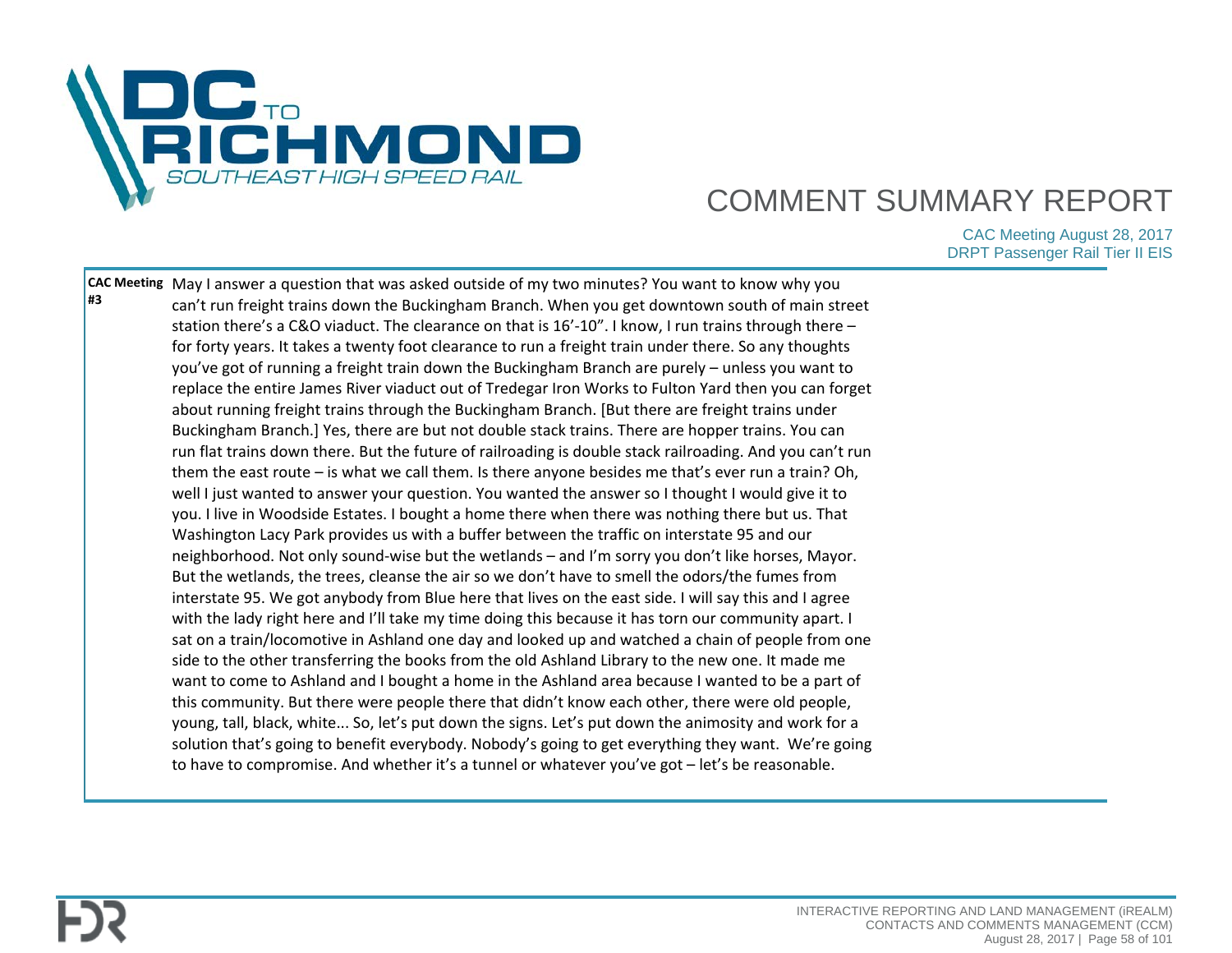

| #3 | CAC Meeting   [Thanks for allowing me to speak.] I live east of I-95 near Ashland. Three years ago, we bought a<br>house in the Providence subdivision because it had everything we were looking for. We were |  |
|----|---------------------------------------------------------------------------------------------------------------------------------------------------------------------------------------------------------------|--|
|    |                                                                                                                                                                                                               |  |
|    | attracted to the area because Providence is a planned community with controlled growth and many                                                                                                               |  |
|    | amenities. Only subdivisions around Woodside Lane have the abundance of trees, providing a                                                                                                                    |  |
|    | beautiful rustic setting. We are surrounding by the pristine wetlands so the woods and natural                                                                                                                |  |
|    | settings remain undisturbed. Our home is within walking distance of Washington Lacy park and                                                                                                                  |  |
|    | although we are close to I-95, the trees along Woodside Lane provide a barrier not only to the noise                                                                                                          |  |
|    | of the interstate, but also are a natural air filter. When we moved here we knew about the plans for                                                                                                          |  |
|    | the high-speed rail but understood the eastern bypass was discarded due to the major infrastructure                                                                                                           |  |
|    | cost, the preservation of the wetlands, the higher population density in the east, and the park. An                                                                                                           |  |
|    | eastern bypass through the Woodside Lane area (what is called the Lacey Park bypass). An eastern                                                                                                              |  |
|    | bypass there cannot be built at ground level, it requires a massive land bridge from near Glen Allen                                                                                                          |  |
|    | to all the way to Doswell. Gone would be the Washington Lacy Park. Gone would be the trees                                                                                                                    |  |
|    | around Woodside Lane. Gone would be the peace and quiet of our neighborhood.                                                                                                                                  |  |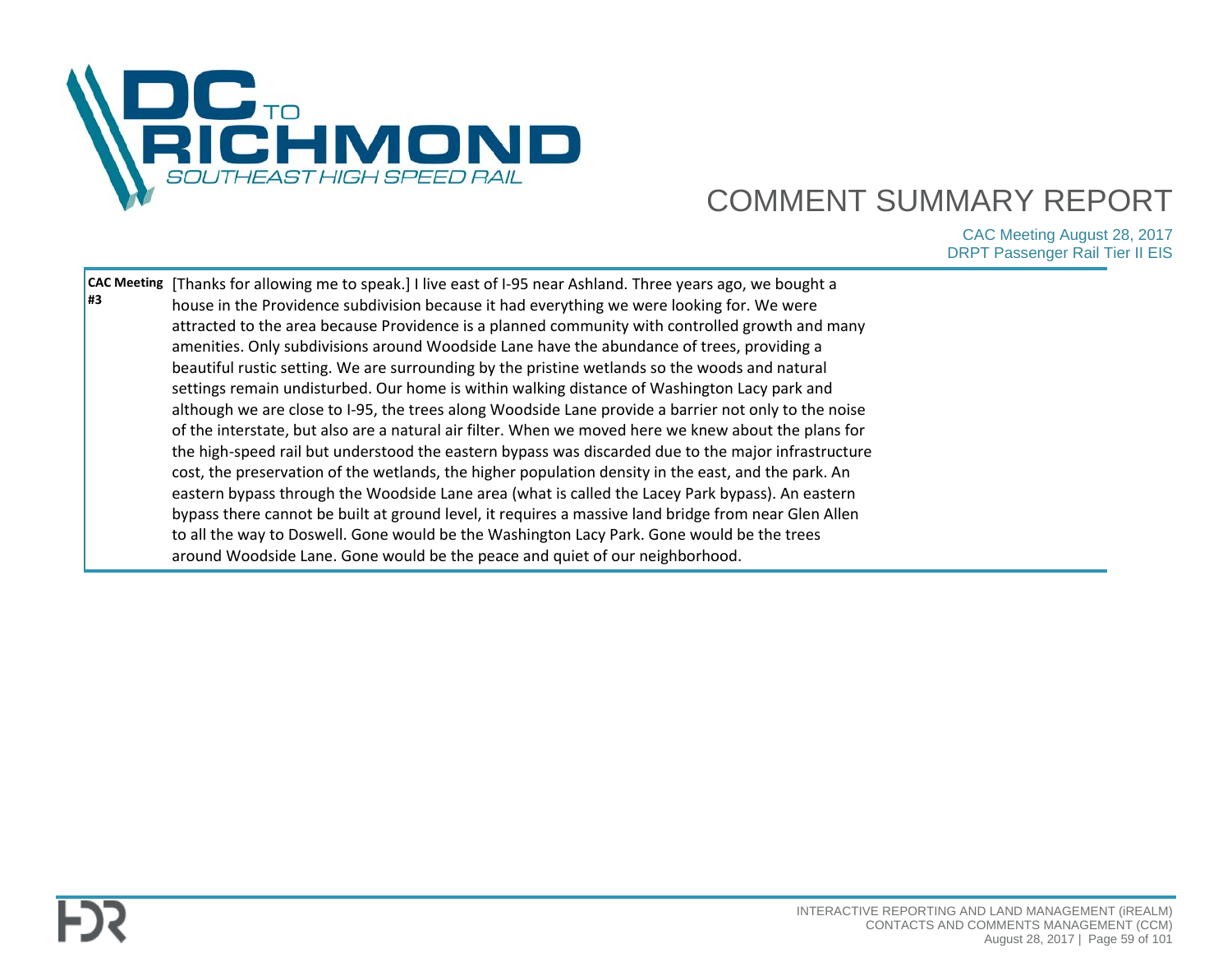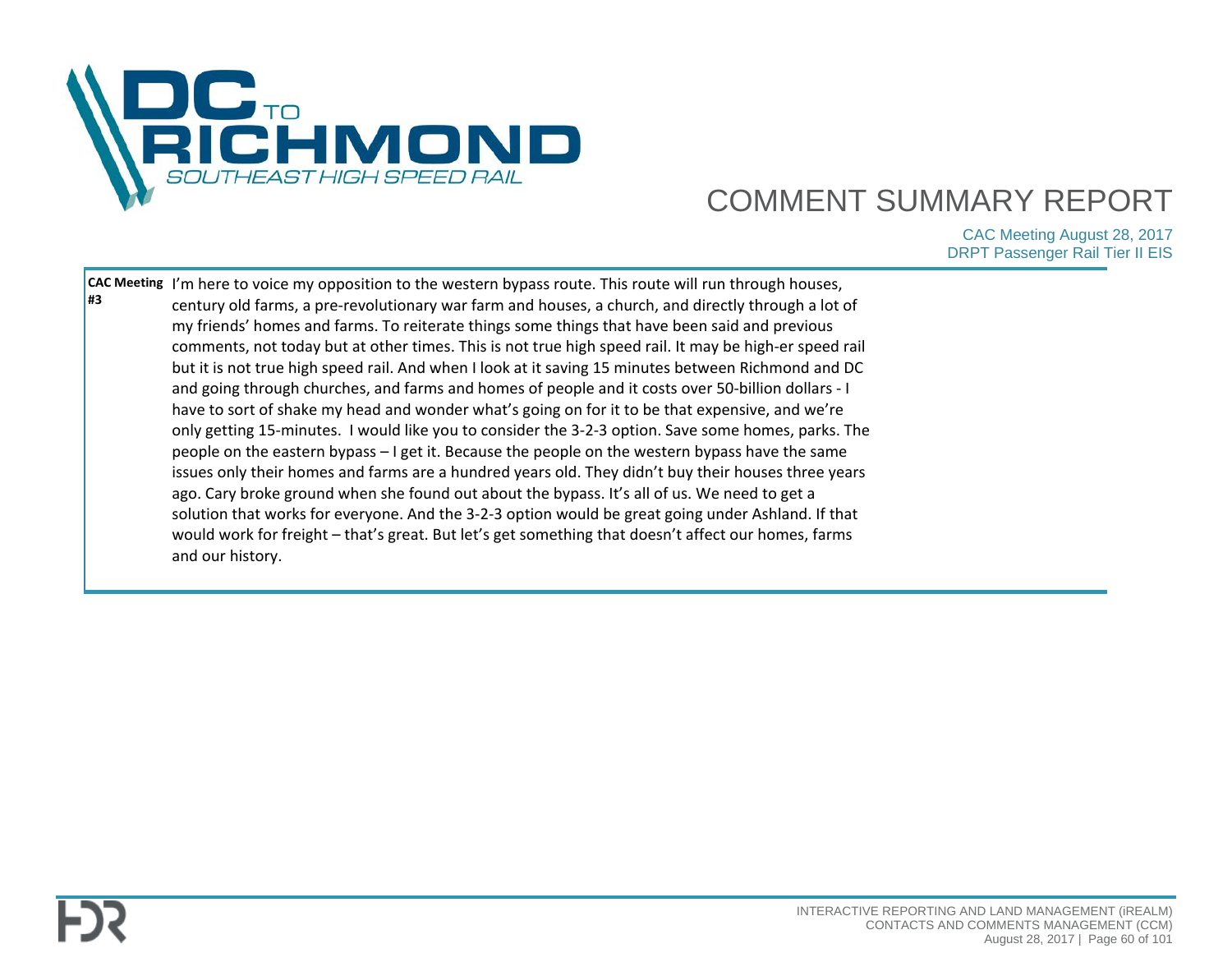

| #3 | CAC Meeting   [What I wrote this it was under three minutes - I was told I had three minutes. I've been sitting<br>there marking it up so if I go over, I'm sorry. I'll do my best. Thanks for the opportunity.] My husband<br>and I live on Center Street and ever since the possibility of a third rail became known we have felt<br>threatened - as if by death. This is a strong term so I actually looked it up. (By definition; distinction,<br>destruction and end of life). Because I do not want this to happen to my home, my town, I urge you<br>to not put a third rail through Ashland. Barring a safety hazard – which is a major concern, no one is<br>going to keel over and die because of a third rail. But there is going to be an end of life. You see,<br>Ashland has a life of its own, which is now threatened. Life on Center Street includes numerous runs<br>and walks, like the famous Railroad run. Ashland street parties hold 3-4 street parties right in the<br>heart of town. The strawberry fair is held every June with an estimated 30 - 40,000 people that<br>attend, enjoy the fair, and they park along Center Street. We have a 4th of July parade, and huge<br>holiday parade to kick off the holiday season. The residents of Center street decorate their homes<br>with lights for the Light Up the Tracks event held at Christmas-time. Maybe one of the most<br>impressive turnouts is at Halloween, when our children come out to Trick or Treat. The police close<br>down some streets (including a big section of Center Street) and children dressed in their costumes,<br>accompanied by their parents, crisscross the tracks to say "trick or treat" and receive a piece of<br>candy. Last year my husband and I gave out 800 pieces of candy - that's 800 children. This is the life<br>of Ashland - of Center Street. In general, on any given day Center Street has walkers, joggers, baby |  |
|----|-------------------------------------------------------------------------------------------------------------------------------------------------------------------------------------------------------------------------------------------------------------------------------------------------------------------------------------------------------------------------------------------------------------------------------------------------------------------------------------------------------------------------------------------------------------------------------------------------------------------------------------------------------------------------------------------------------------------------------------------------------------------------------------------------------------------------------------------------------------------------------------------------------------------------------------------------------------------------------------------------------------------------------------------------------------------------------------------------------------------------------------------------------------------------------------------------------------------------------------------------------------------------------------------------------------------------------------------------------------------------------------------------------------------------------------------------------------------------------------------------------------------------------------------------------------------------------------------------------------------------------------------------------------------------------------------------------------------------------------------------------------------------------------------------------------------------------------------------------------------------------------------------------------------------------------------------|--|
|    | stroller-ers, front porch sitters, children and adults on bikes, kids walking to the pool – all of this is<br>the life of our town and it is for this reason there should be no third rail through Ashland.                                                                                                                                                                                                                                                                                                                                                                                                                                                                                                                                                                                                                                                                                                                                                                                                                                                                                                                                                                                                                                                                                                                                                                                                                                                                                                                                                                                                                                                                                                                                                                                                                                                                                                                                     |  |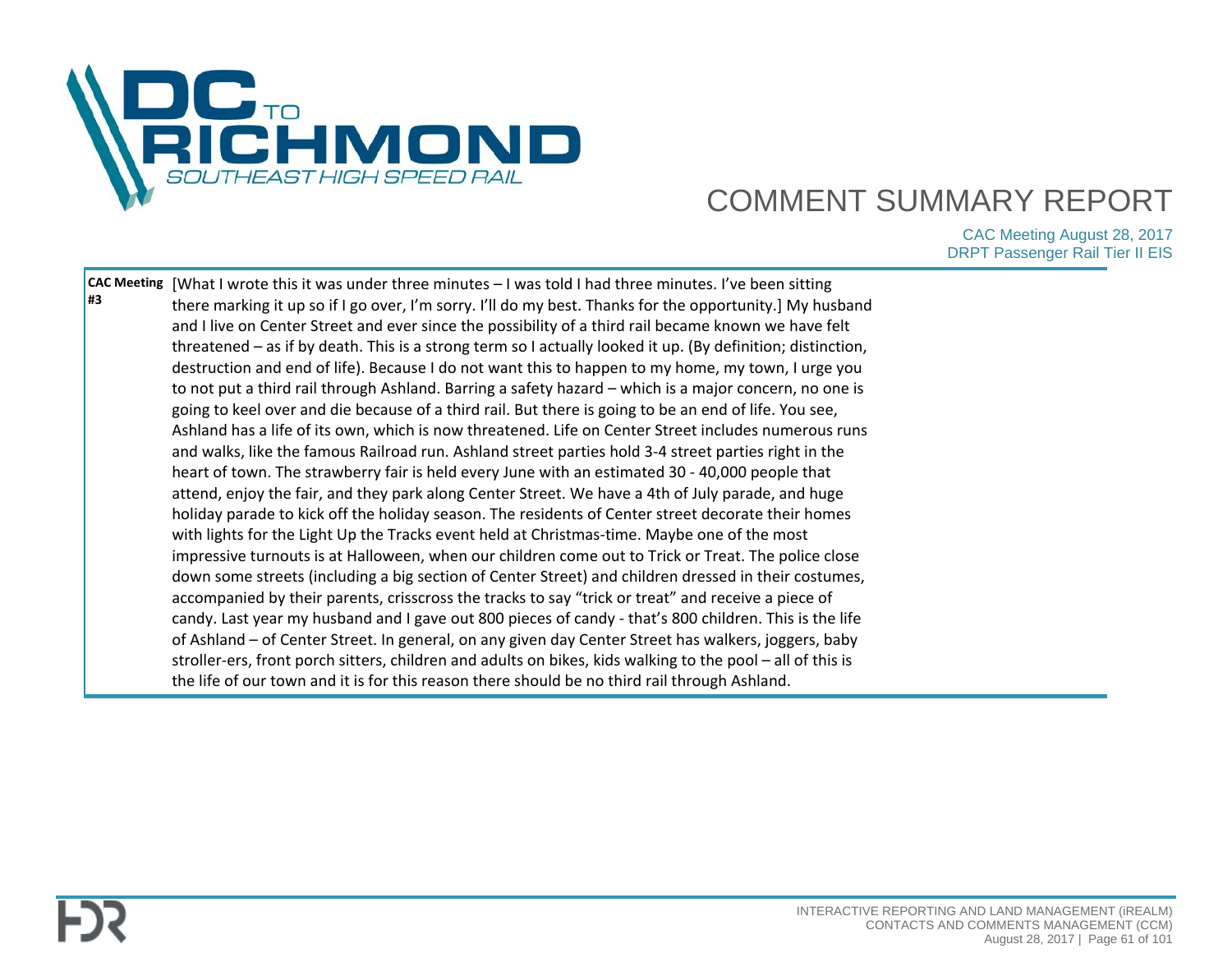

| <b>CAC Meeting</b><br>#3 | community torn apart is a difficult thing. Just as we are trying to join that community. We did want<br>to take the opportunity to say that as we were looking, one of the major considerations was<br>proximity to our work and my work in particular. I work in the Northern Neck and worked in<br>Fredericksburg. And so trying to connect to where [my wife] grew up, so that we could be close to<br>family as we start our family and be connected with our community. It was a difficult decision, but<br>we wanted to be sure we were close enough, so that I was close enough, that I could get to my job<br>and not miss out on those family times. So we chose Providence because it offered us all those<br>things. When we heard about the third rail and the eastern bypass we became very concerned<br>because the impacts to my commute changes everything. So now I'm looking at my commute and<br>thinking I'm not going to be getting to my job in a timely manner. I'm not going to be able to get<br>home to my children in a time frame that allows me to invest in them as people. So this debate is<br>very difficult - we're very concerned about being divided from Ashland and having that opportunity<br>to be connected with our neighbors - eastern, western and in Ashland.<br>[Thanks to the committee.] Mine is just a procedural question. I live in Ashland two streets from the |  |
|--------------------------|---------------------------------------------------------------------------------------------------------------------------------------------------------------------------------------------------------------------------------------------------------------------------------------------------------------------------------------------------------------------------------------------------------------------------------------------------------------------------------------------------------------------------------------------------------------------------------------------------------------------------------------------------------------------------------------------------------------------------------------------------------------------------------------------------------------------------------------------------------------------------------------------------------------------------------------------------------------------------------------------------------------------------------------------------------------------------------------------------------------------------------------------------------------------------------------------------------------------------------------------------------------------------------------------------------------------------------------------------------------------------------------------------------------------|--|
|                          | existing tracks. Once you all reach consensus with the recommendation that will go on up to the<br>Feds, if, as the Mayor referenced, it is rejected, then what happens? What's the fall back position,<br>does the selection decision making process revert back to this committee, or is it wrenched away<br>from you and that big decision will be made at a higher place? Answer: Tonight we will not be able<br>to do a lot of Q&A back and forth but I will say that this question did come up earlier about process<br>and we'll get back some information at the next meeting about that.                                                                                                                                                                                                                                                                                                                                                                                                                                                                                                                                                                                                                                                                                                                                                                                                                   |  |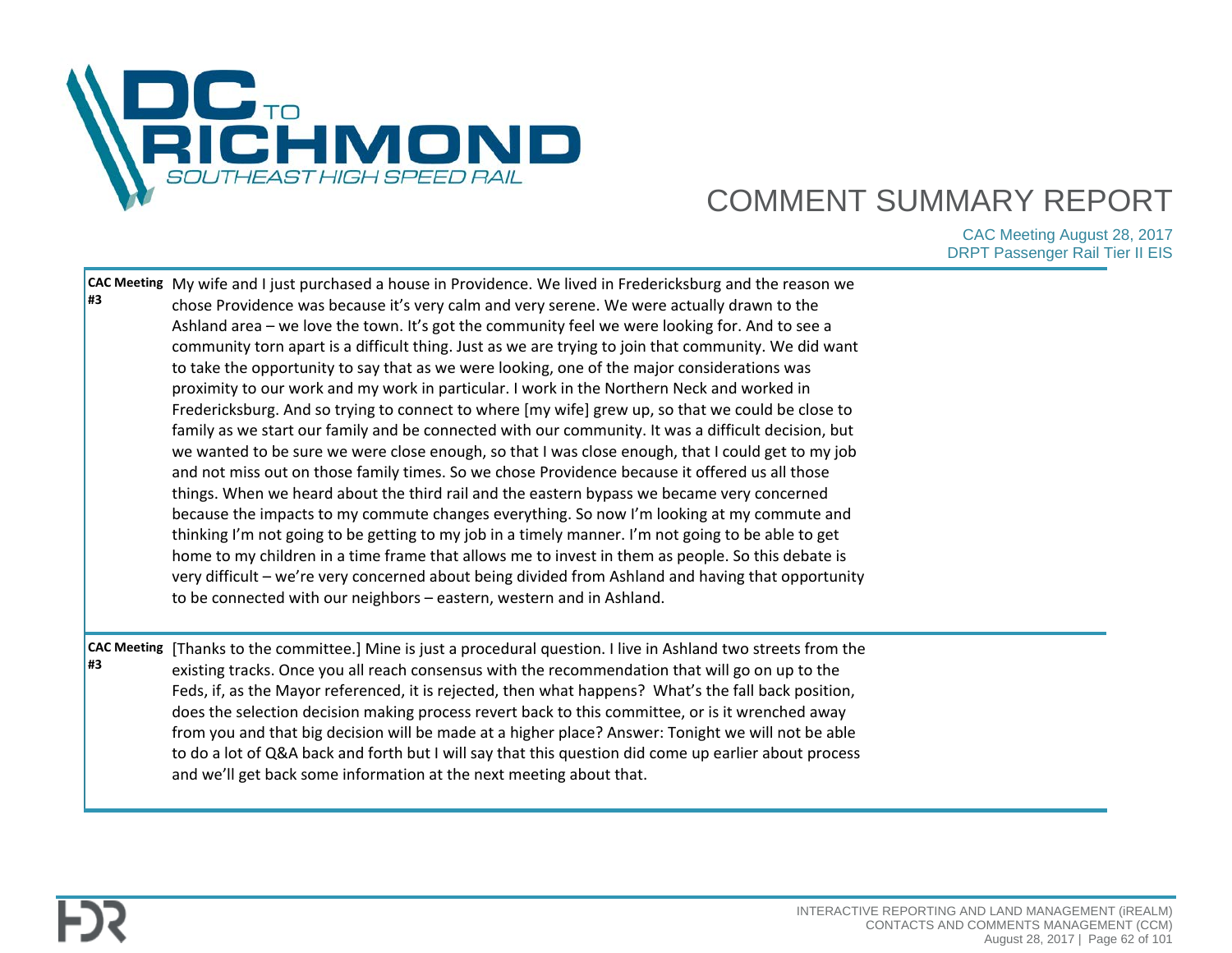

| #3 | CAC Meeting  I'm here as a concerned Ashland resident and community member. I live one block from the tracks<br>and I'm worried about what the third rail will do to the town. We moved to Ashland 19 years ago<br>and we fell in love with the town. We had small kids that learned how to cross the tracks just like<br>other people's kids in town have. And we enjoy going downtown to (listed many businesses and<br>events) with our children and now with grandchildren. If the high speed rail that we choose runs<br>through the town, I fear that these businesses will suffer great financial hardship and will even be<br>forced to close their doors. These businesses are what makes Ashland such a wonderful place to live.<br>I also fear what will happen to our property values if the high speed rail runs through town. When<br>we moved to Ashland we were comfortable with the level of train traffic, however a third rail, raised<br>tracks, additional fences and walls will greatly change the town's look and feel. Destruction of local<br>businesses, increase in train traffic and additional rail and structures will eventually destroy this<br>town and property values will plummet. I'm opposed to a third rail or a raised rail option that runs<br>through town. I agree with other people that have talked about a tunnel or different other options<br>that use some of the existing lines. I have some questions and don't expect and answers now, but<br>will turn these in. I'd like some information on the process once an option is selected. How will the<br>public comment be collected at that point? How long will public comment period last? Can public<br>comments actually influence the outcome? Do comments made by an elected body during the<br>public comment period carry more weight than the citizen's comments? I will leave a comment in<br>comment box too. |  |
|----|-----------------------------------------------------------------------------------------------------------------------------------------------------------------------------------------------------------------------------------------------------------------------------------------------------------------------------------------------------------------------------------------------------------------------------------------------------------------------------------------------------------------------------------------------------------------------------------------------------------------------------------------------------------------------------------------------------------------------------------------------------------------------------------------------------------------------------------------------------------------------------------------------------------------------------------------------------------------------------------------------------------------------------------------------------------------------------------------------------------------------------------------------------------------------------------------------------------------------------------------------------------------------------------------------------------------------------------------------------------------------------------------------------------------------------------------------------------------------------------------------------------------------------------------------------------------------------------------------------------------------------------------------------------------------------------------------------------------------------------------------------------------------------------------------------------------------------------------------------------------------------------------------------------------------------|--|
| #3 | CAC Meeting I live at Center Street. The CAC has covered most of my thoughts this evening. My question is<br>directly for the DRPT. At the last meeting, Mr. Burch indicated the Center Street properties with no<br>side street access would have to be taken by imminent domain. I'd like to know why that is - since<br>many of these properties have big front yards?                                                                                                                                                                                                                                                                                                                                                                                                                                                                                                                                                                                                                                                                                                                                                                                                                                                                                                                                                                                                                                                                                                                                                                                                                                                                                                                                                                                                                                                                                                                                                   |  |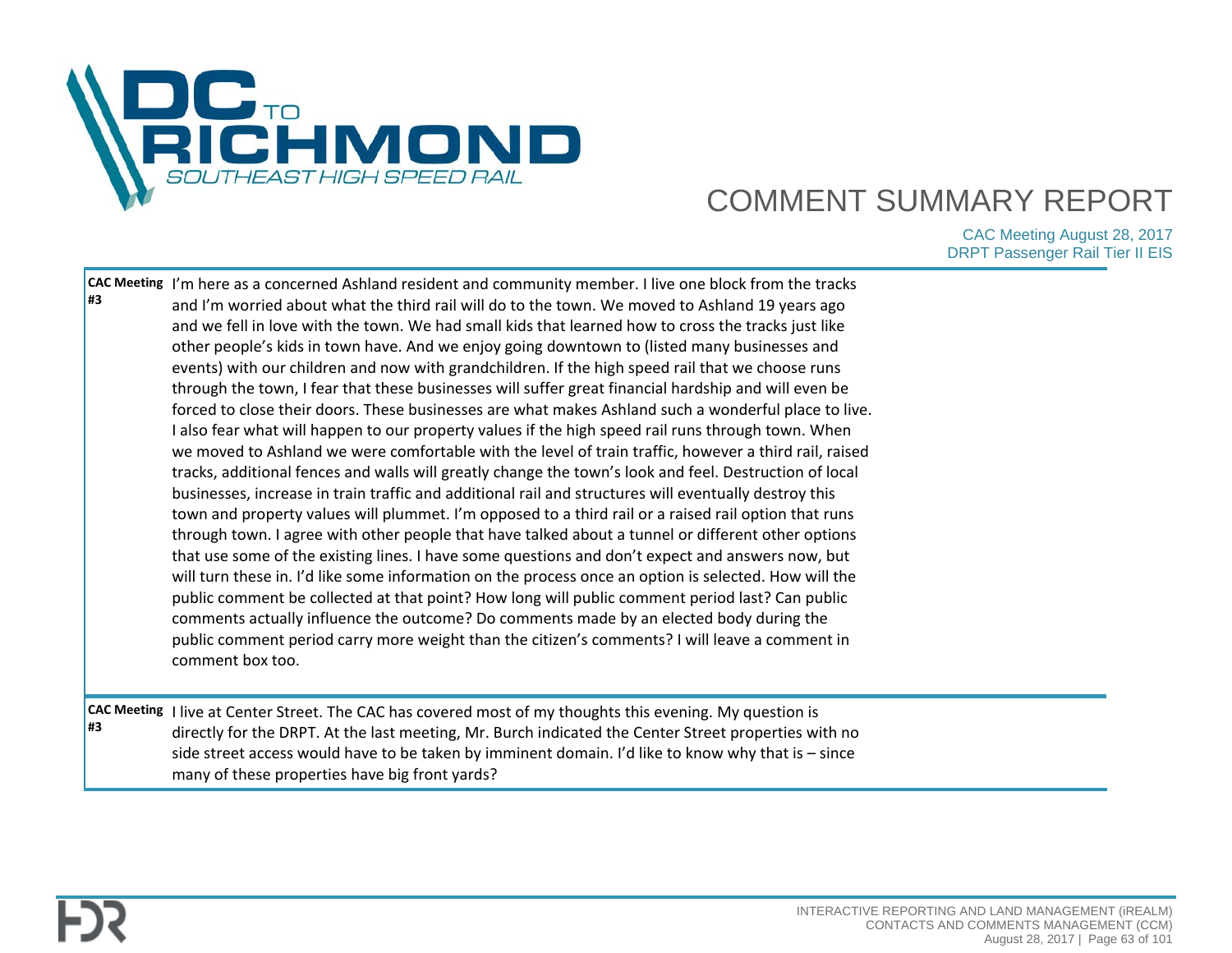

| #3 | CAC Meeting I live at 203 Myrtle Street in Ashland. And I'm also the executive director of the Hanover Arts and<br>Activities Center at 500 South Center Street in Ashland. The Hanover Arts and Activities Center was<br>finished in 1859 and as the Ashland Baptist Church was the second permanent church structures in<br>Ashland. It's one of the few remaining buildings built before the Civil War and our site is not only<br>historically significant, but has been fundamentally woven into the fabric of the community for over<br>158 years. Its walls have witnessed christenings, weddings and caring for and the memorialization of<br>those who have passed. For the past 50 years we have been the site of countless community events;<br>education of the town's children, a place for music, art, dancing, history, and perhaps more<br>importantly a place for communing with family and friends and fostering a sense of togetherness<br>that often gets lost in today's fast passed society. Something vital to our community would be lost if<br>the town is divided with the 3rd rail. Not only are homes and businesses of our neighbors at risk, but<br>the very setting in which we gather and celebrate the traditions this town as a whole. As a non-profit<br>we are dependent on the generosity of individuals that appreciate our programming and we depend<br>upon its use as a wedding venue. The building of a 3rd rail would negatively impact our ability to<br>host the events we've become known for, from a logistical and safety standpoint. Festivals (listed<br>three) we host would likely not be able to continue. A third rail would impede access to our site and<br>seriously limit the ease to which families, seniors, and children that use our building on a daily basis<br>currently enjoy. A third rail would bisect the town and force a division, visually and physically, in the<br>form of an industrial wall. It would intrinsically change how the town functions; from travel,<br>emergency services and safe routes to school. My fear is not just the loss of practicalities to a third<br>rail but to the very real loss of a tightly knit community and the loss of vital business and family |  |
|----|----------------------------------------------------------------------------------------------------------------------------------------------------------------------------------------------------------------------------------------------------------------------------------------------------------------------------------------------------------------------------------------------------------------------------------------------------------------------------------------------------------------------------------------------------------------------------------------------------------------------------------------------------------------------------------------------------------------------------------------------------------------------------------------------------------------------------------------------------------------------------------------------------------------------------------------------------------------------------------------------------------------------------------------------------------------------------------------------------------------------------------------------------------------------------------------------------------------------------------------------------------------------------------------------------------------------------------------------------------------------------------------------------------------------------------------------------------------------------------------------------------------------------------------------------------------------------------------------------------------------------------------------------------------------------------------------------------------------------------------------------------------------------------------------------------------------------------------------------------------------------------------------------------------------------------------------------------------------------------------------------------------------------------------------------------------------------------------------------------------------------------------------------------------------------------------------------------------------------------------------------------------|--|
|    | homes in return for more shipping and passenger rails.                                                                                                                                                                                                                                                                                                                                                                                                                                                                                                                                                                                                                                                                                                                                                                                                                                                                                                                                                                                                                                                                                                                                                                                                                                                                                                                                                                                                                                                                                                                                                                                                                                                                                                                                                                                                                                                                                                                                                                                                                                                                                                                                                                                                         |  |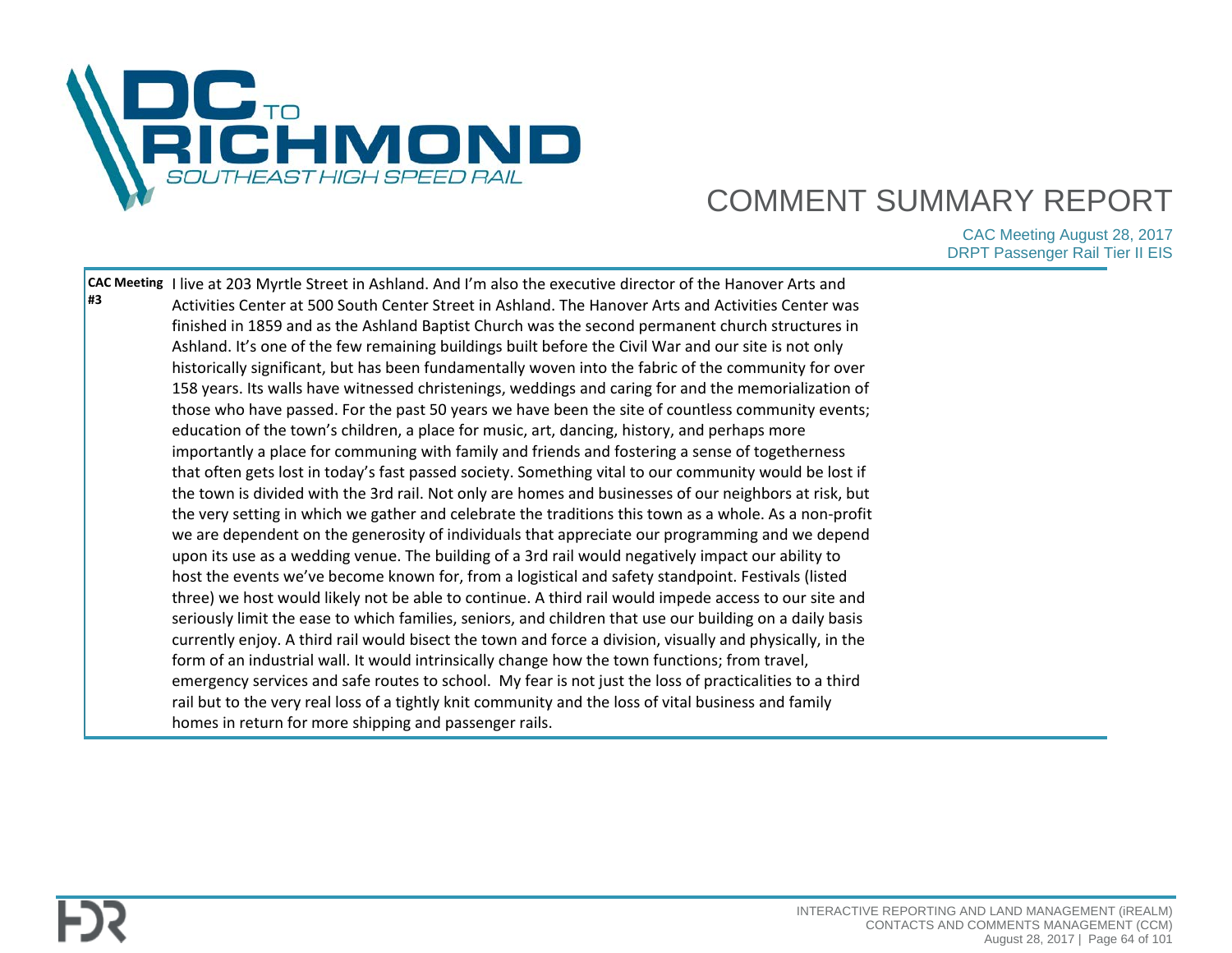

| <b>CAC Meeting</b><br>l#3 | My husband and I live on Henry Clay Road, a short half block from the railroad tracks. My family<br>moved from Richmond over 30 years ago. And one of the significant reasons we moved was because<br>this presented a little bit of Mayberry - and we wanted to be a part of it. I hope you have heard<br>tonight how special Ashland is. As one who crosses the tracks several times a day, I have noted the<br>increase in wait time due to the length of the trains. What are the impacts on wait times, and traffic,<br>and safety, and pedestrians, should the third rail be built? I still cannot fathom why the third track<br>option is in the proposal because implementation would be devastating to the town - economically,<br>visually, culturally and historically. I ask you to step into our shoes and imagine what it would be like<br>if you lived here and that third rail was built - is that be something you'd really want to see. All<br>options involve change but the other options are not as detrimental to the life of the entire town as<br>the third track. I ask you bring closure to this option and take it off the table so that we can get<br>about our lives. |  |
|---------------------------|----------------------------------------------------------------------------------------------------------------------------------------------------------------------------------------------------------------------------------------------------------------------------------------------------------------------------------------------------------------------------------------------------------------------------------------------------------------------------------------------------------------------------------------------------------------------------------------------------------------------------------------------------------------------------------------------------------------------------------------------------------------------------------------------------------------------------------------------------------------------------------------------------------------------------------------------------------------------------------------------------------------------------------------------------------------------------------------------------------------------------------------------------------------------------------------------------|--|
| <b>CAC Meeting</b><br>l#3 | I live in Woodside Estates and am a commercial concrete estimator. You all need to think about cost.<br>I bid jobs all the time; government, private, commercial - everything. You know what everybody<br>says? It's over budget. Tunnels, west, east, are all expensive. What about the 3-2-3 options? Are<br>there going to be barriers, sound walls like on the highway through the town so that you cannot get<br>back and forth? Because it's all about money and cuts and the government doesn't have any.                                                                                                                                                                                                                                                                                                                                                                                                                                                                                                                                                                                                                                                                                   |  |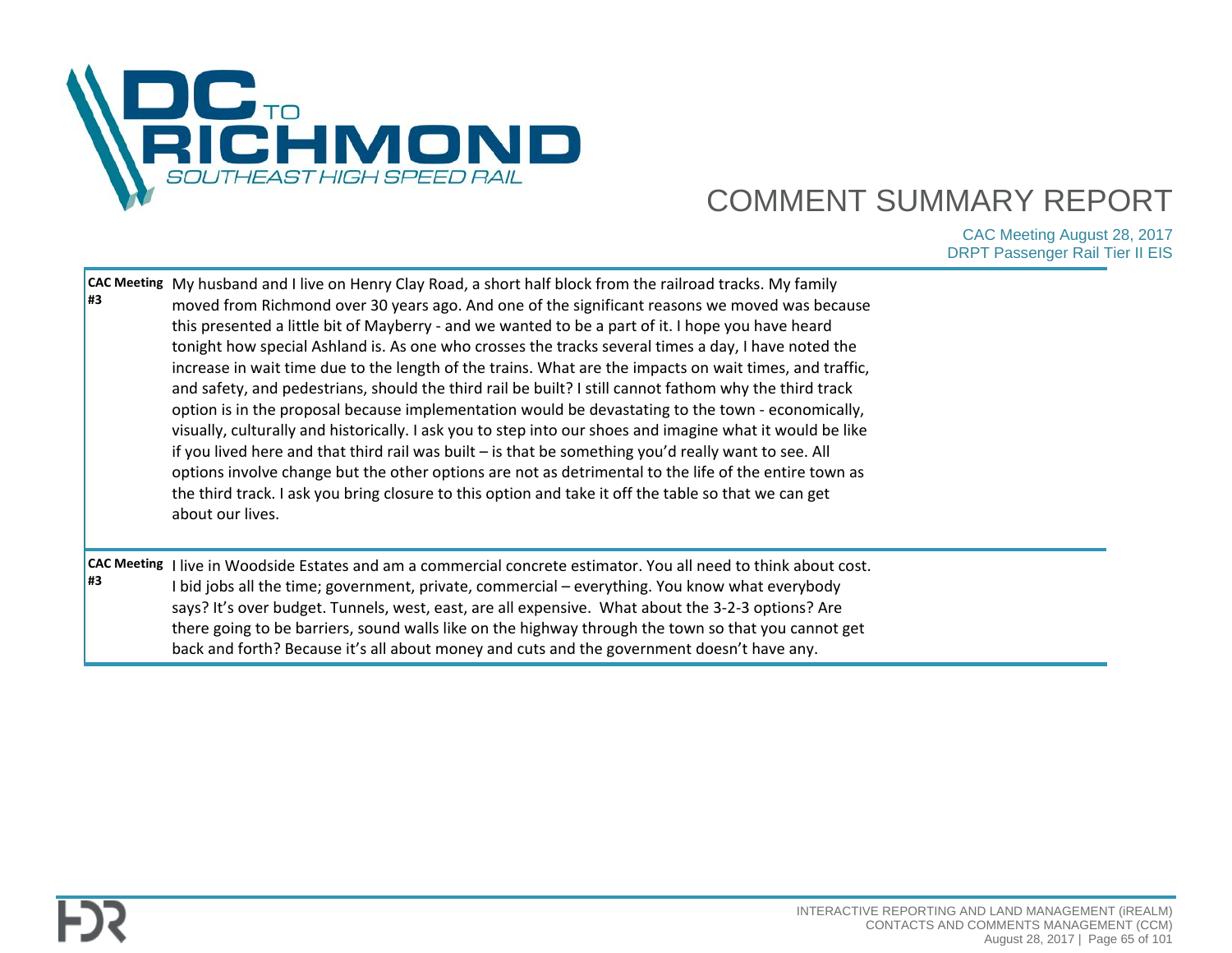

| <b>CAC Meeting</b> | I want to take the third rail option off the table. I live at South James Street in Ashland in the historic |  |
|--------------------|-------------------------------------------------------------------------------------------------------------|--|
| l#3                | district where we've lived together for 47 years. I value the common good - especially our quality          |  |
|                    | public schools. Outstanding schools. I also volunteer as co-director of the Ashland Musical Variety         |  |
|                    | show, which brings together a diverse cast of over 400 people who sing together and dance                   |  |
|                    | together, to bring people together. In our Ashland Musical Variety show we talk about community             |  |
|                    | building through the arts and our finale is a song in which we sing the line, "The best people live on      |  |
|                    | both sides of the tracks," we do not let the tracks divide us - tone and county. Our show our               |  |
|                    | programs bring our community together from both sides of the track in powerful and effective ways.          |  |
|                    | It is critical for the people making these rail decisions to understand and value the importance of our     |  |
|                    | quality of life, our strong town spirit, the special way we value the diverse residents who live, work,     |  |
|                    | go to our schools, go to our college here in Ashland. People want to live, work, retire here, stay here,    |  |
|                    | snapping up any available home, including those on the tracks. Putting a third rail through this town       |  |
|                    | would do significant damage to the community we love that is special to us. Putting a third rail            |  |
|                    | through town would be an outrage akin to the building of an ugly Berlin wall which for decades              |  |
|                    | inhumanely isolated half of a vibrant community from its other half. It would destroy the unique            |  |
|                    | synergy of the town.                                                                                        |  |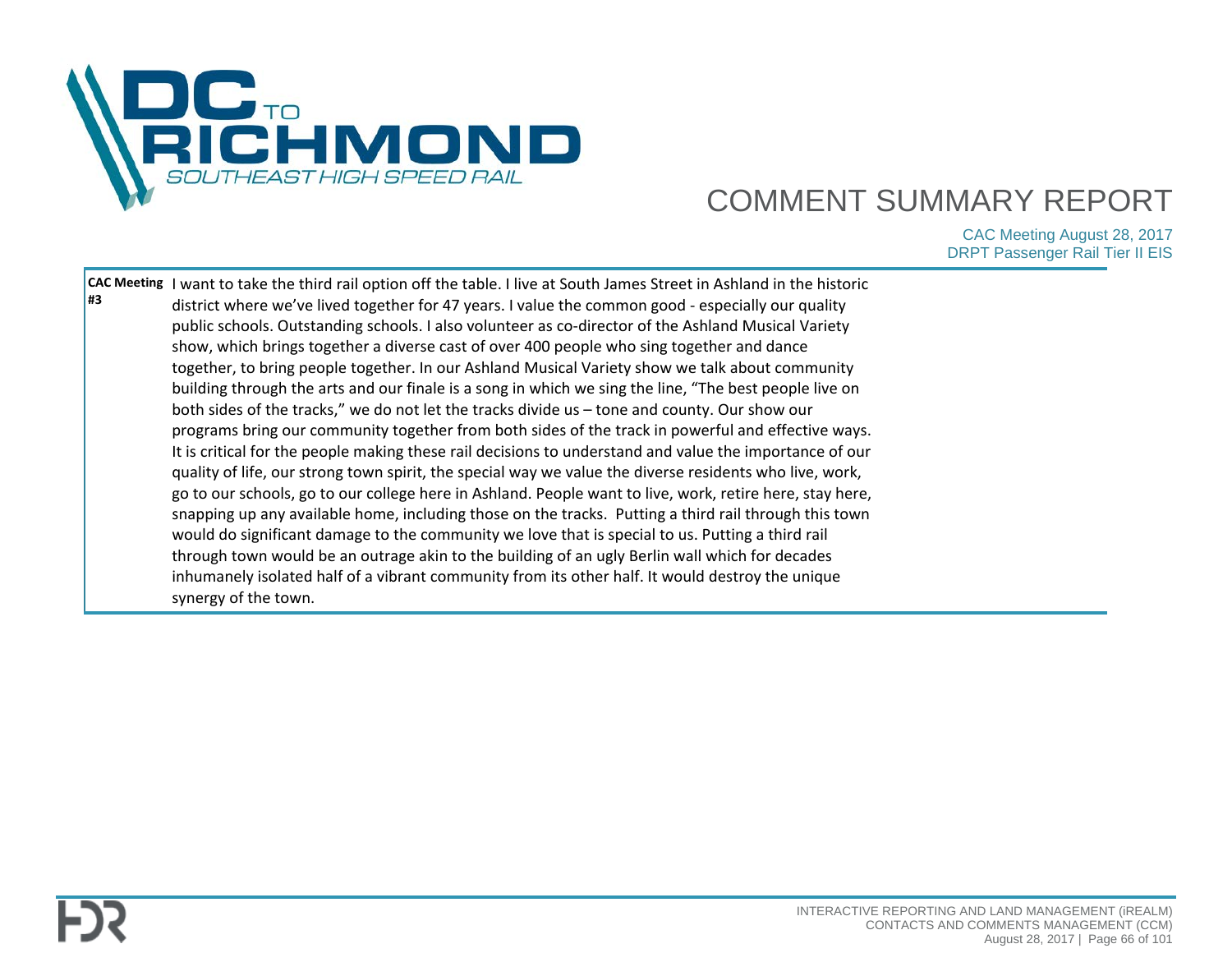

| #3 | CAC Meeting We moved here because of all the historic properties and the Mayberry feel. I'm a current member<br>of the Ashland Theater foundation. And it was my dream when I moved here that the theater would<br>open up. The theater and historic properties are near the track and what is being described will<br>affect the town especially the track side. We have been working to open up the historic theater,<br>what is currently Trackside Grille, is the old historic theater, the Cab Theater - from 1948. The state<br>is giving us \$500,000 to renovate the theater which we are working on right now. This will be a huge<br>economic boost for the town, it's a performing arts center, and it will serve a lot of people and have<br>a lot of full time employees. The idea of this third track is completely affecting the economic<br>development of the town. Twelve of my neighbors on Railroad Avenue would lose access to their<br>homes. The community itself – that's the key thing. Please explain how the negative effects on<br>economic repercussions like I'm referring to with the theater, of the town is weighed in the decision<br>making process of the third set of tracks going through town - how is this weighed in the process<br>specifically? With the loss of the business activity downtown and the loss of property values both<br>residential and commercial, the associated loss throughout the community, if you destroy this |  |
|----|----------------------------------------------------------------------------------------------------------------------------------------------------------------------------------------------------------------------------------------------------------------------------------------------------------------------------------------------------------------------------------------------------------------------------------------------------------------------------------------------------------------------------------------------------------------------------------------------------------------------------------------------------------------------------------------------------------------------------------------------------------------------------------------------------------------------------------------------------------------------------------------------------------------------------------------------------------------------------------------------------------------------------------------------------------------------------------------------------------------------------------------------------------------------------------------------------------------------------------------------------------------------------------------------------------------------------------------------------------------------------------------------------------------------------------------------------------------------------------|--|
| #3 | commercial center of town - how do you weigh that?<br>CAC Meeting Yve lived for 20 years on West Francis Street in the town of Ashland. I am a retired Architect and<br>urban designer and have done plans for many small towns, downtowns and neighborhoods that<br>have been hugely successful - downtown Winston Salem for example. As a result of this background<br>I was asked to chair the planning commission and be the leader of the design comprehensive plan<br>for Ashland. I hope you've read it - it expresses our values. I am also the chair of the design<br>committee for Ashland Main Street. I have great concerns for the survival of our thriving and historic<br>downtown. I am specifically concerned and confused about the addition of a third track downtown<br>right next to the doors of the buildings. Would we ever put a railroad against the storefront of<br>Walmart or the shops next to it - of course not - because shoppers wouldn't be able to access<br>businesses? My professional business experience tells me that retail businesses in this situation<br>would not succeed and if they do not succeed the buildings have no value. Can you share with us<br>how the negative impacts of the third rail as close to this historic downtown as it is will be weighed<br>in your process?                                                                                                                                              |  |

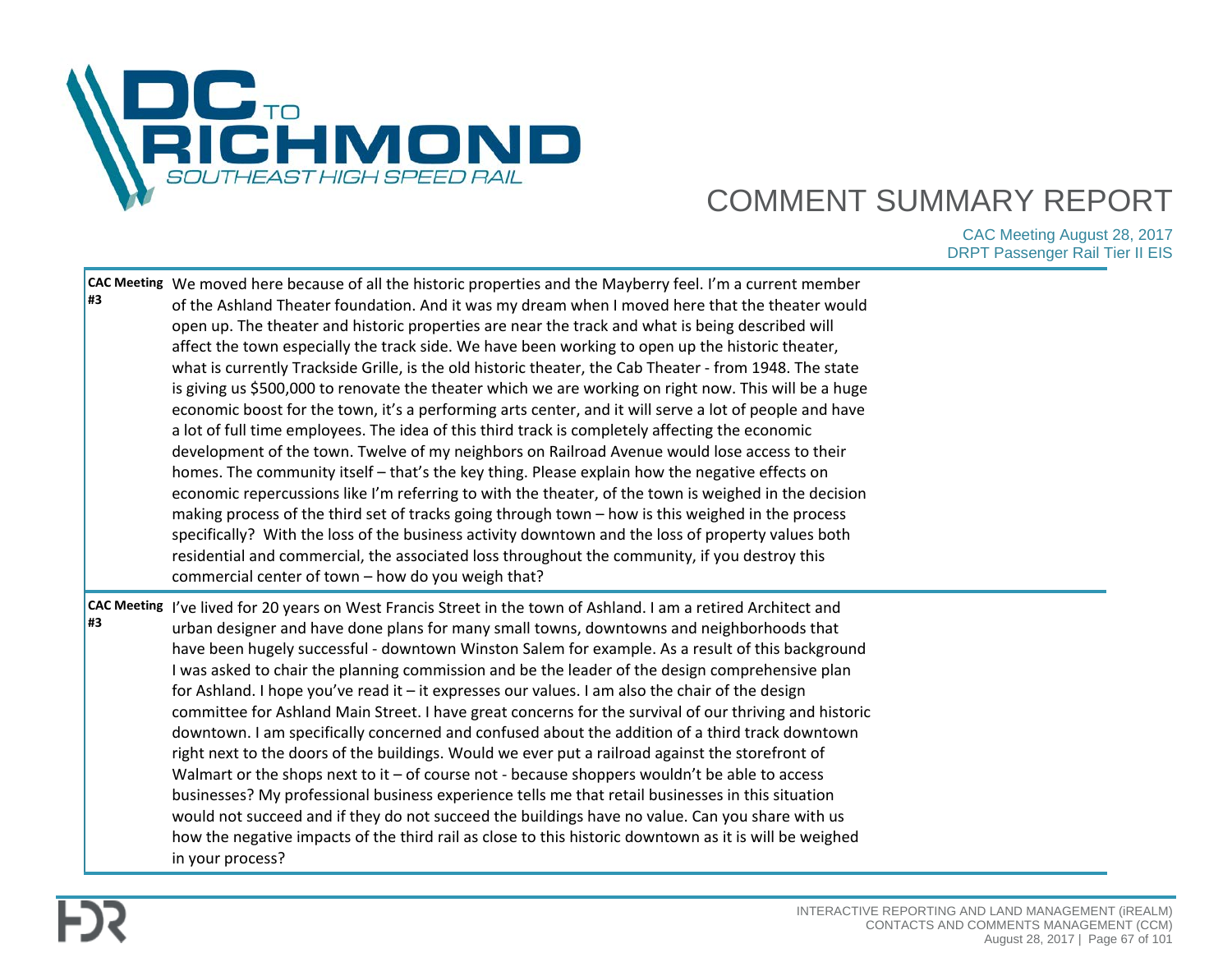

| #3 | CAC Meeting <i>I've been an Ashland resident for 22 years and have worked for Hanover schools for just as many.</i><br>Third rail through town and both the western and eastern bypasses should be removed from the<br>options without question. The simple facts are families will lose their homes, family owned<br>businesses will close - none of these facts are acceptable.                                                                                                                                                                                                                                                                                                                                                                                                                                                                                                                                                                                                                                                                                                                                                                                                                                                                                                                                   |  |
|----|---------------------------------------------------------------------------------------------------------------------------------------------------------------------------------------------------------------------------------------------------------------------------------------------------------------------------------------------------------------------------------------------------------------------------------------------------------------------------------------------------------------------------------------------------------------------------------------------------------------------------------------------------------------------------------------------------------------------------------------------------------------------------------------------------------------------------------------------------------------------------------------------------------------------------------------------------------------------------------------------------------------------------------------------------------------------------------------------------------------------------------------------------------------------------------------------------------------------------------------------------------------------------------------------------------------------|--|
| #3 | CAC Meeting   I am representing Cross Brothers Grocery Store. We are one of the oldest continuously operated<br>grocery stores in the nation. We are 105 years old and are right on the tracks. A third rail and its<br>required barriers and elimination of parking will significantly impact our store traffic and parking as<br>well as all businesses on the track. Grocery stores operate on a very thin margin and any disruption<br>in our current business would put us out of business. Closing Cross Brothers would be a loss to the<br>community, to the staff and people in the neighborhoods that depend on us for their food and other<br>businesses and staff members that depend on us for their livelihood. It would impact our local<br>farmers and producers that provide us with their farm fresh vegetables, produce and meats and<br>would have an impact on our local agricultural community. Closing the store might mean there<br>would be another abandoned building in the downtown. And I know that we are one of the 28 main<br>Main Streets in Virginia.                                                                                                                                                                                                                              |  |
| #3 | CAC Meeting  I am seventeen and young but my opinion matters. If the third rail is built it will be just about the<br>time when I'm thinking about settling down and deciding where in Ashland to raise my family. I live<br>directly in the path of the bypass. I've always dreamed about building a home on the land that my<br>family has owned for several (eight) generations. I work and shop in town. I grew up going to the<br>library and Cross's and am a decedent of the Crosses. What the DRPT wants to do with this area<br>makes me sick. All of this to save a few minutes to go to DC. If people need to go to D.C. that fast, I<br>say that they should probably move closer - that way they don't destroy what I know and what I<br>love. It is one thing to say that you live on the same town that you grew up in, but how many of you<br>can say you live on the same land that your family has since the 1700s. I can. Please decide against<br>the Western Bypass. You're not only going to destroy homes, but families and a way of life as well.<br>And before you decide the fate of where I raise my children, I would like cold hard facts on how<br>many people will this benefit on a daily basis versus how many homes and farms you will destroy<br>lives will be affected forever? |  |

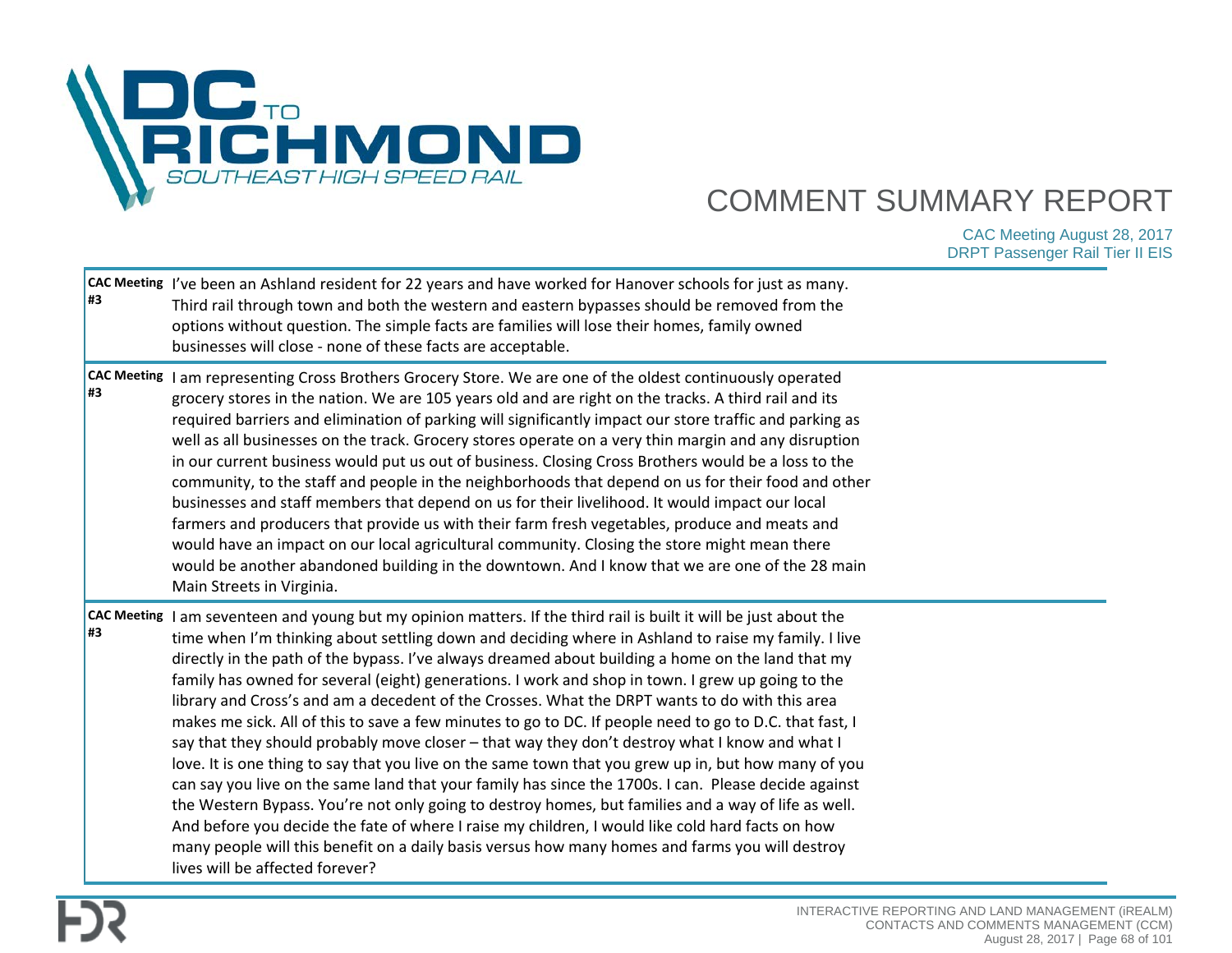

| destroying Ashland or building a bypass until Long Bridge is changed. It appears from the DC2RVA<br>website that Northern VA will still be mostly 3 tracks except for about six miles from Alexandria to<br>Long Bridge (don't know if the website is up to date). So if three tracks can accommodate traffic<br>from Fredericksburg to Alexandria, all of the new trains, plus eight VRE trains, it defies logic that two<br>tracks cannot accommodate traffic minus VRE trains in Ashland. Also, if there are heat restrictions -<br>there will not be significant time - I haven't seen anything about improving the speed of the tracks.<br>domain |
|--------------------------------------------------------------------------------------------------------------------------------------------------------------------------------------------------------------------------------------------------------------------------------------------------------------------------------------------------------------------------------------------------------------------------------------------------------------------------------------------------------------------------------------------------------------------------------------------------------------------------------------------------------|
|--------------------------------------------------------------------------------------------------------------------------------------------------------------------------------------------------------------------------------------------------------------------------------------------------------------------------------------------------------------------------------------------------------------------------------------------------------------------------------------------------------------------------------------------------------------------------------------------------------------------------------------------------------|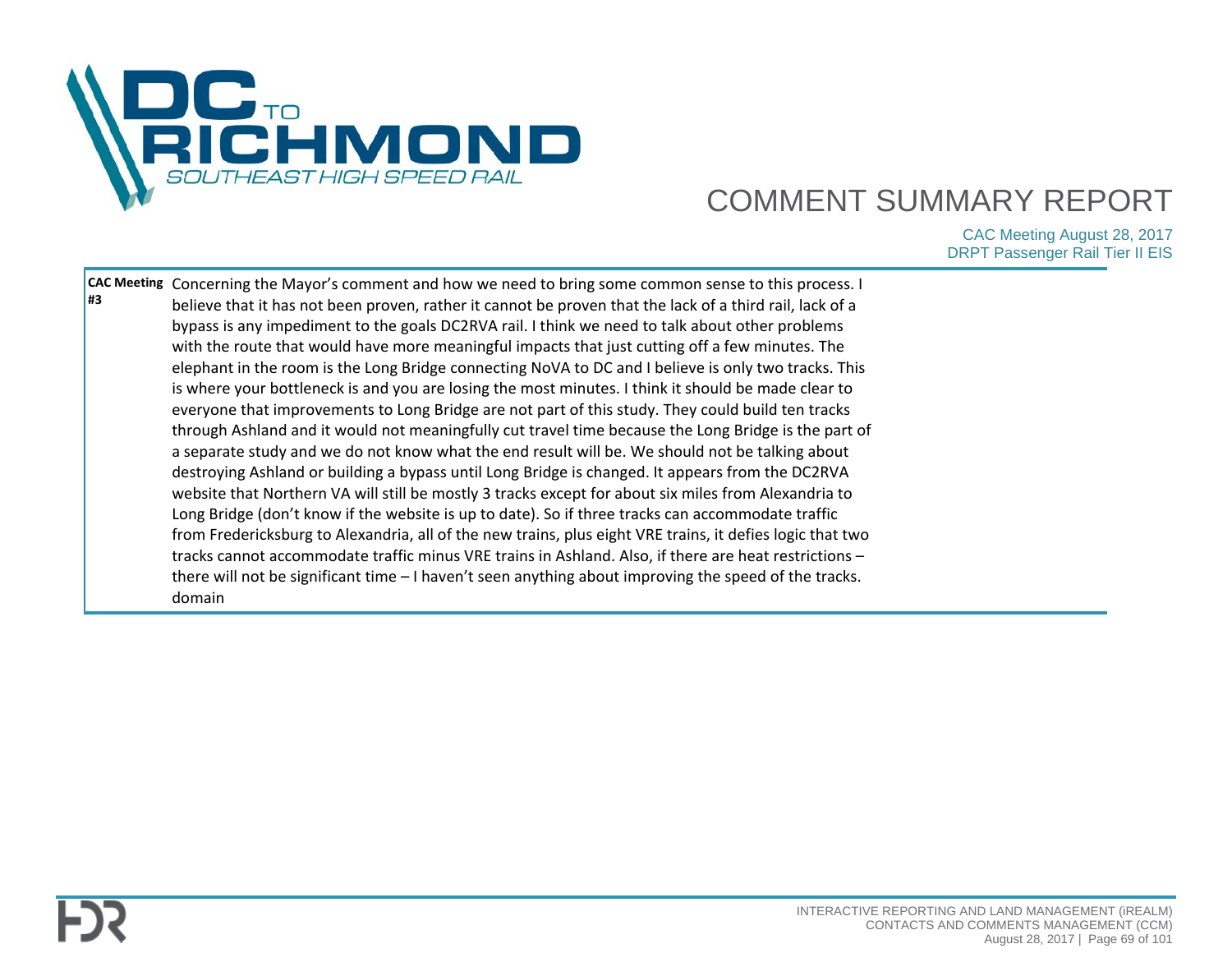

| #3 | CAC Meeting  'm concerned about eastern bypass. Until recently, I've been silent since the options involved<br>another bypass - the western bypass. I live in an area surrounded by protected lands, those being<br>wetlands and a park. Imagine my surprise when I discovered that an eastern bypass was proposed<br>running through the park and across the wetlands was being considered. Even worse it was<br>proposed by the very people who are charged with being stewards of those lands for the common<br>good of the people of Hanover. No one bothered communicating this proposal to the residents that<br>would be affected by it. We had to find out from social media and local newspapers-clearly it<br>wasn't well known or else a recent Richmond magazine article would have mentioned there was an<br>eastern bypass being proposed. Contrary to what is being written and what's been said the bypass<br>would have a great effect on homes and families - upwards of 400 - 500, including newer homes in<br>the newer communities of Providence and Woodside Estates where Hanover is still granting building<br>permits and in the older historic communities like those on Francis Road, Lacey Drive, Jamestown<br>Road, Woodside Lane and Providence Church Road. Consider this, an eastern bypass would disrupt<br>cultural resources, such as the historic Jamestown and Providence church communities and<br>Washington and Lacey Park. It would destroy natural resources including wetlands, wildlife in<br>Washington and Lacy Park which, Mayor, it's a multiuse park, it's for hiking, biking, we can send our<br>kids and families, and not just for horseback riding, it's for that as well. It's a park that comprises |  |
|----|------------------------------------------------------------------------------------------------------------------------------------------------------------------------------------------------------------------------------------------------------------------------------------------------------------------------------------------------------------------------------------------------------------------------------------------------------------------------------------------------------------------------------------------------------------------------------------------------------------------------------------------------------------------------------------------------------------------------------------------------------------------------------------------------------------------------------------------------------------------------------------------------------------------------------------------------------------------------------------------------------------------------------------------------------------------------------------------------------------------------------------------------------------------------------------------------------------------------------------------------------------------------------------------------------------------------------------------------------------------------------------------------------------------------------------------------------------------------------------------------------------------------------------------------------------------------------------------------------------------------------------------------------------------------------------------------------------------------------------------------------------|--|
|    | what the surveyor called a substantial amount of environmentally sensitive areas, and would also<br>come with significant infrastructure costs, as it would require two crossings over I-95, crossings over<br>54, crossings over 1, and would cut us off from the areas to which we commute. We may have been<br>silent up until now but no longer. The people east of I-95 have come together to save our<br>communities and our cultural and natural resources. We've seen that not only are we not<br>represented on this committee but we don't seem to be represented in this county either.<br>Remember this - trees and trails, not tracks and trains. Save our wetlands, wildlife and communities.                                                                                                                                                                                                                                                                                                                                                                                                                                                                                                                                                                                                                                                                                                                                                                                                                                                                                                                                                                                                                                                |  |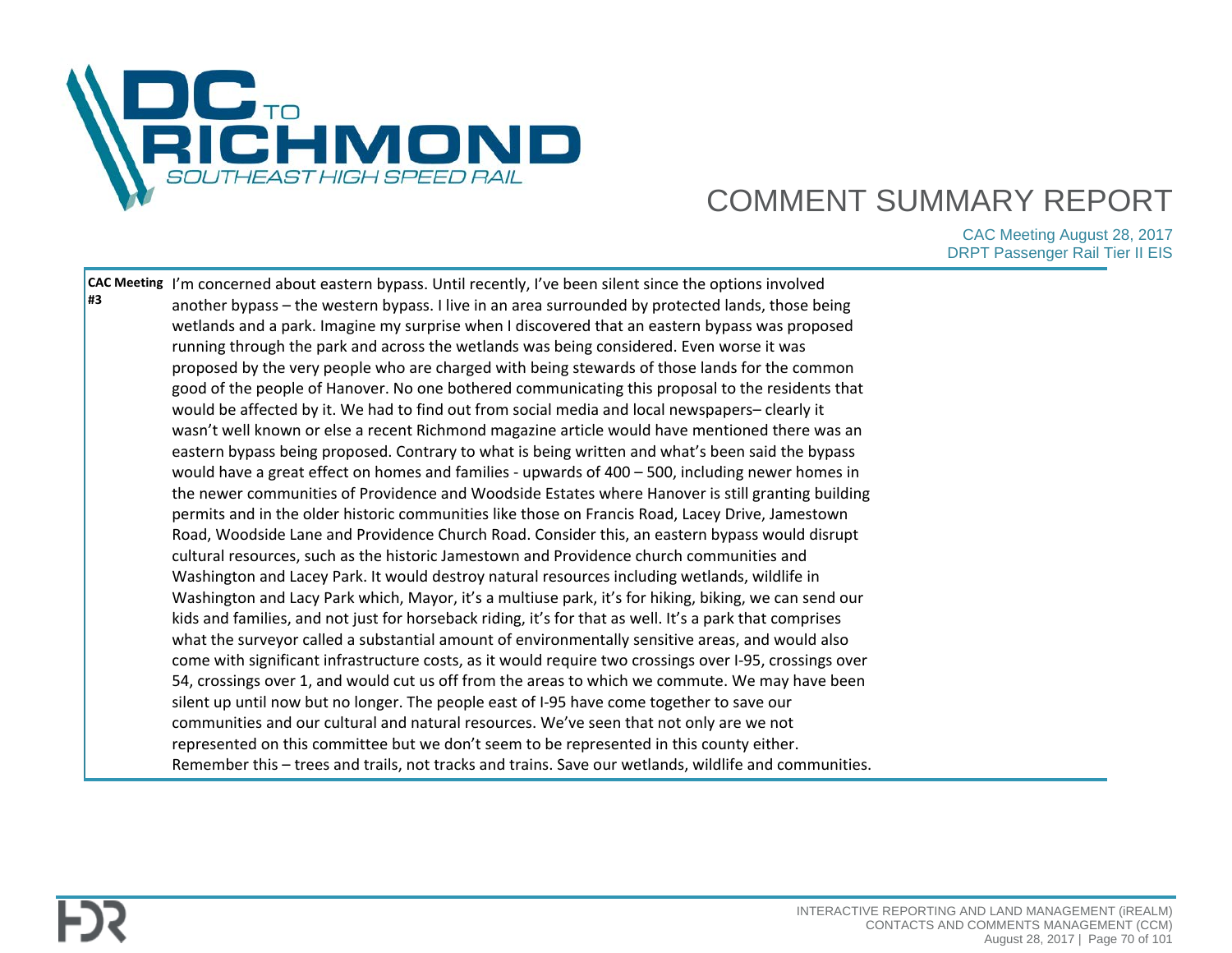

|    | CAC Meeting I live on Center Street about 100 feet from the tracks. My view is that all of the alternatives under |  |
|----|-------------------------------------------------------------------------------------------------------------------|--|
| #3 | consideration are flawed because they are based on unwarranted assumptions about the future. I                    |  |
|    | urge this committee not to endorse any of the alternatives. This is a very long lead-time capital                 |  |
|    | project. The critical horizon for planning purposes is the period between 10 and 30 years from now.               |  |
|    | Whether the project is needed and whether the benefits exceed the cost will be determined in large                |  |
|    | part by the conditions that exist during that window of time. The two most critical assumptions                   |  |
|    | underlying the determination of need for the project are the projected demand for rail service and                |  |
|    | for passenger service. Any model of future needs is necessarily sensitive to those factors among                  |  |
|    | others. What DRPT has done is simply extrapolated recent trends 30 years into the future, based on                |  |
|    | my experience with large, long lead-time capital projects that is not a defensible approach. But what             |  |
|    | DRPT should have done is assembled the most complete possible information about what the                          |  |
|    | transportation sector may look like 10 - 30 years from now, establish ranges of possible outcomes,                |  |
|    | assign probabilities to the different points within those ranges and use that information in its model.           |  |
|    | When the project originated 20 years ago, autonomous vehicles were pie in the sky stuff. That is no               |  |
|    | longer the case. The largest corporations in the world and the auto companies making huge                         |  |
|    | investments in autonomous vehicles. Not doing so in order to get a small percentage in the                        |  |
|    | automobile market they believe that transportation will be transformed beginning in the next 3 to 5               |  |
|    | years. VDOTI will submit the remainder of my comments for the record. But again, I don't think it                 |  |
|    | was a very good idea to announce ahead of time that people would have 3 minutes, and then limit                   |  |
|    | them to two after they prepared their comments.                                                                   |  |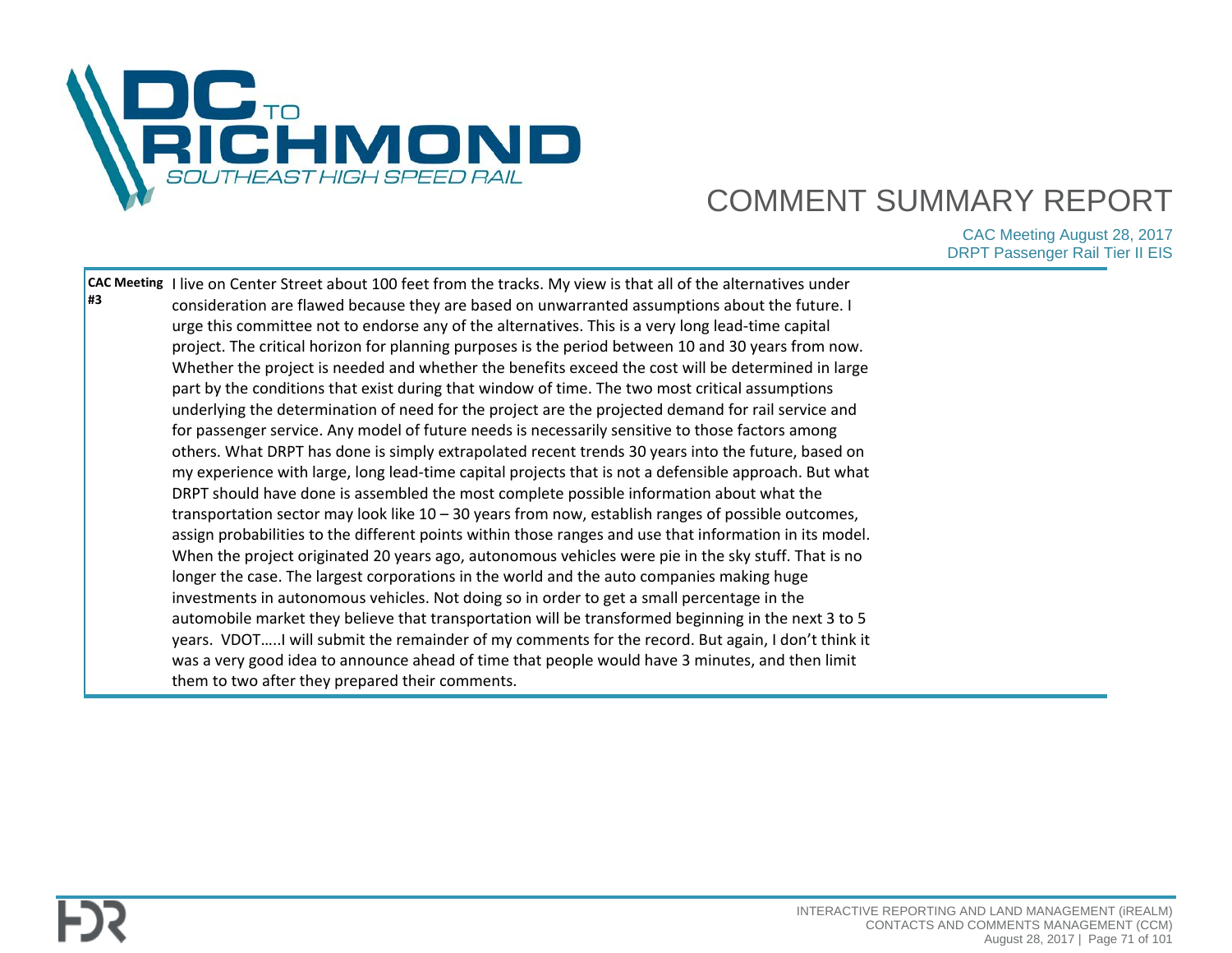

| <b>CAC Meeting</b><br>1#3 | I live in the Providence subdivision off of Woodside Lane. Closely impacted and affected by the<br>Washington-Lacey proposed eastern bypass. Politics is a pain isn't it - this is really tough. But yet<br>here we are. Three representatives from the Town of Ashland supporting their view, Randolph-<br>Macon with three representatives at the dais, a very well organized group from the Western bypass<br>which got consideration early on in the process. When we first moved here we did not think the<br>eastern bypass was going to be considered, but now here we are and do need to speak and talk<br>about our concerns in this sometimes bickering and sometimes partisan process. I do believe what<br>Del. Fowler said - that we need to be smart about what we are doing. The thing that makes the<br>most common sense and use the most economic sense is to use existing right of ways, wherever<br>they may be, rather than trying to build through and cost the expense and cost of those things that<br>we have to run through. Cost has to be a consideration and I would hope this committee would use<br>common sense. Smart planning ideas and being attune to what this thing is going to cost us. Change<br>is coming. We may not all like it, but it's coming nonetheless so let's use the smart decisions that<br>make the most financial sense for us. |  |
|---------------------------|----------------------------------------------------------------------------------------------------------------------------------------------------------------------------------------------------------------------------------------------------------------------------------------------------------------------------------------------------------------------------------------------------------------------------------------------------------------------------------------------------------------------------------------------------------------------------------------------------------------------------------------------------------------------------------------------------------------------------------------------------------------------------------------------------------------------------------------------------------------------------------------------------------------------------------------------------------------------------------------------------------------------------------------------------------------------------------------------------------------------------------------------------------------------------------------------------------------------------------------------------------------------------------------------------------------------------------------------------------------------------------------|--|
| l#3                       | CAC Meeting The town of Ashland wouldn't be if it weren't for the railroad. This whole process has pitted<br>neighbor against neighbor, east against west, the town against everybody else on both sides. We all<br>moved here for our various reasons and we all have invested in our properties. I would prefer using<br>existing right of way – be it through town, under town – not a third rail per se but the 3-2-3 option, a<br>deep bore, something that doesn't affect virgin land, be it the park, be it people's property out west,<br>or other's property. I'd just ask you all to consider what would cause the least amount of impact to<br>all the residents of Ashland and the county.                                                                                                                                                                                                                                                                                                                                                                                                                                                                                                                                                                                                                                                                                 |  |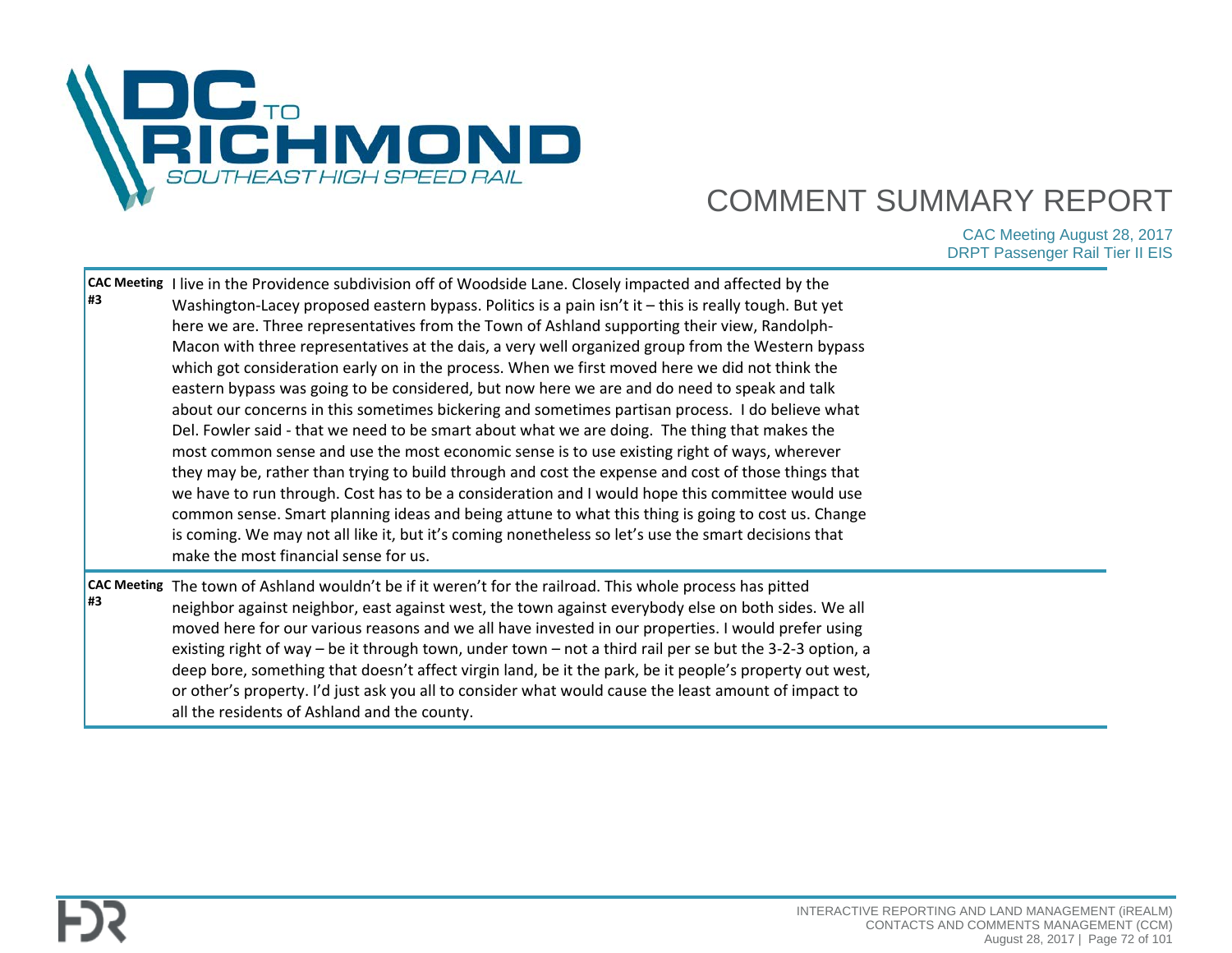

| l#3                      | CAC Meeting We moved to Providence because we loved the rural character. We love the trees and the park.<br>When they sell property in Providence they are selling that park. I go mountain biking and my local<br>trails go right into the park. I want to let you know what I see in that park and why it is so special. It<br>is a sound and pollution barrier - no doubt. It's very important - it drowns out the sound from I-95. I<br>can't even imagine a raised train track across the street, a wall across the street from four hundred<br>homes. The newest and most expensive homes in Hanover county - dense, real dense. So, when you<br>go down in that park on the trails you feel like you are in a national forest. When you go down the<br>northern part it feels like you're in the mountains because the land rolls and there are tress bigger<br>than you can put your arms around. There's a reason we live here. And I also want to say I love<br>Ashland. I'm a big huge fan of Ashland and to feel like we're separated from our community – being<br>literally on the wrong side of the tracks. Emotionally, that's too much for me. I love Ashland, but I<br>also love living practically living in a park. Not many people get to go outside their garage and get to<br>go into what looks like a national park and then they can take that bike and get a beer on Center<br>Street. This is amazing. I could not fathom what it's going to look like to have a raised rail where a<br>stand of trees was, across the street from 400 of the newest, most expensive houses in Hanover.<br>Unbelievable. |  |
|--------------------------|--------------------------------------------------------------------------------------------------------------------------------------------------------------------------------------------------------------------------------------------------------------------------------------------------------------------------------------------------------------------------------------------------------------------------------------------------------------------------------------------------------------------------------------------------------------------------------------------------------------------------------------------------------------------------------------------------------------------------------------------------------------------------------------------------------------------------------------------------------------------------------------------------------------------------------------------------------------------------------------------------------------------------------------------------------------------------------------------------------------------------------------------------------------------------------------------------------------------------------------------------------------------------------------------------------------------------------------------------------------------------------------------------------------------------------------------------------------------------------------------------------------------------------------------------------------------------------------------------------------------------------------|--|
| <b>CAC Meeting</b><br>#3 | I'm a local architect. I own property in on Lacy Drive. I'm here opposing the eastern bypass simply<br>because it blocks off that very vibrant community to the city of Ashland. It's going to introduce noise<br>where there was none before. Over time there will be safety issues when the people, the children<br>want to cross those tracks to get to the stores in the city of Ashland. Why can't we unite this city and<br>look more into the future. I've heard comments from the center of the town that's been affected by<br>the three rails or the two rails but think about Ashland fifty years from now. The forces so great.<br>Being the center of the universe has consequences. We'll have to begin to think about things to have<br>a modern town with respect to the historical aspects.                                                                                                                                                                                                                                                                                                                                                                                                                                                                                                                                                                                                                                                                                                                                                                                                                         |  |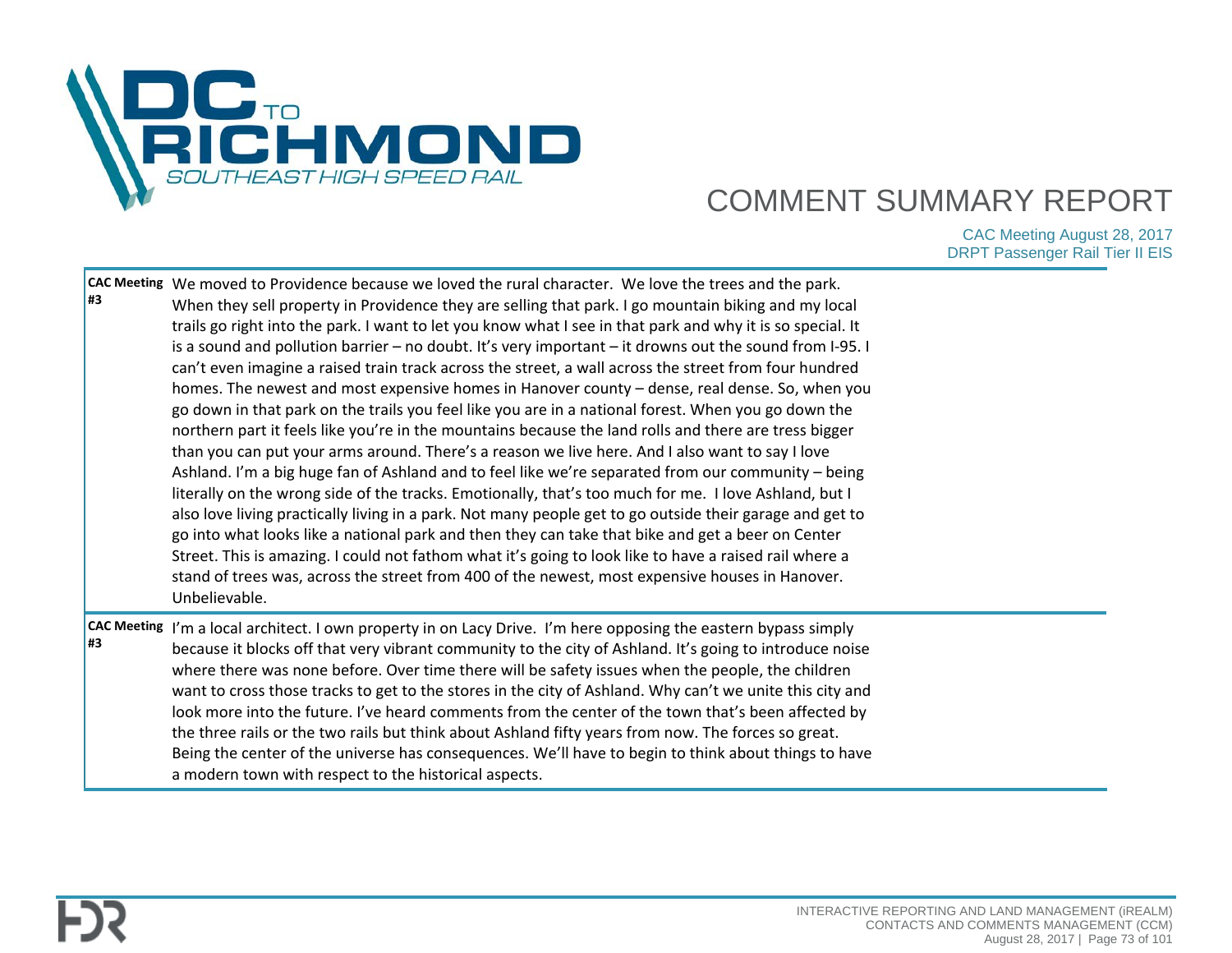

| l#3 | CAC Meeting I reside in Hanover County. This is my first meeting and I'm very disappointed. I stand in opposition<br>to the rails. I don't think I've received sound proposals from the committee. I hope at our next<br>meeting you will have additional information that will help us make decisions. The PowerPoint I<br>hope that you would provide us a copy as well as any additional information, handouts that you<br>might have that we can make a logical decision and have input. My major concern is the potential<br>impact it may have on the Washington Lacy Park, Providence Baptist Church, and the Jamestown<br>community. Washington Lacy family, many of us knew him and knew his family. Could you just raise<br>your hand? I know that he would be gravely upset that we are thinking about putting so much noise<br>near that park. Again, I stand in opposition to it. And I hope in our next meeting that we will have a<br>room that's conducive. It's hot in here. We were not able to see the speakers and we should have<br>more space so that people are not standing.                                                                                                                                      |  |
|-----|-------------------------------------------------------------------------------------------------------------------------------------------------------------------------------------------------------------------------------------------------------------------------------------------------------------------------------------------------------------------------------------------------------------------------------------------------------------------------------------------------------------------------------------------------------------------------------------------------------------------------------------------------------------------------------------------------------------------------------------------------------------------------------------------------------------------------------------------------------------------------------------------------------------------------------------------------------------------------------------------------------------------------------------------------------------------------------------------------------------------------------------------------------------------------------------------------------------------------------------------|--|
| l#3 | CAC Meeting I live near the western bypass and I don't think it's going to affect me. But one of my questions is<br>about this environmental impact statement. You've talked about the parks, historical buildings and<br>districts, our water resources - but I haven't heard anything about the human impacts. And in the<br>mission statement of the EPA it saysand I tried to get the definition from them which was very<br>difficult. It has to do with the environment and the first thing they mention is humans and you don't<br>seem to be taking this into consideration. And I'm also opposed to any of the alternatives, not<br>because it's not needed - I think it probably is and everything. But last year Amtrak lost \$227M. I<br>think you need to try to make it profitable before you try to expand it. As a taxpayer, that's<br>ridiculous. CSX says they don't need this third rail and I don't think we do. I think you guys made a<br>billion dollars last year in profit. Correct me if I'm wrong. So if CSX doesn't need it I come from<br>Long Island and I'm one of them damn Yankees. I came down here and stayed. And the Long Island<br>railroad hasn't added track since 67 years that I've been alive. |  |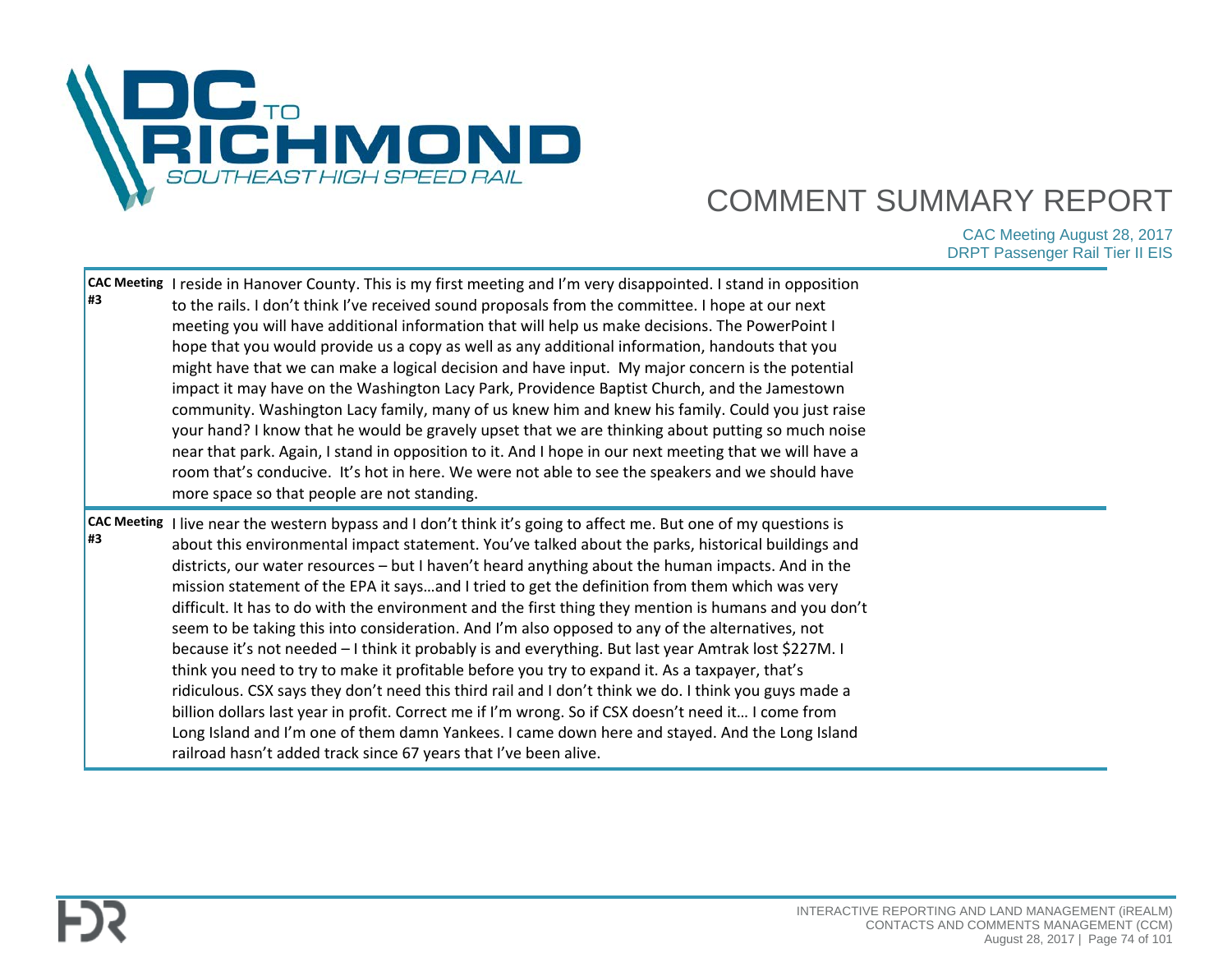

**CAC Meeting**  Me, my wife, my brother-in-law, father-in-law took two and a half years working every night and **#3** weekend to build a log home on a 150 acre state and family farm. We may not mean very much to anyone else but our forever home means the world to me, my wife and my boys. So as a family we are not bracing ourselves to losing a part of our land for something worthwhile. We're not talking about a new park, a war memorial or bike path, we're talking about western bypass with three sets of rails, two sixteen foot tall fences, and 80 trains a day that ride through the middle of our existence. My family will not benefit from this rail and neither will anyone else in this room. The only ones who will bear benefit from this is CSX. Selling this project as high speed rail is a marketing ploy. Amtrak is a 45 year old company with 80 year old technology that loses hundreds of millions of dollars every year and is subsides by the federal government. I've read Amtrak referred to as, "a mobile money burning machine." Here's how imminent domain works. The government will take what it wants and pay market value for those lost acres. Market value is a funny thing because the instant someone decides to draw a line through your farm for a railroad, the land automatically becomes remarkably less valuable. By the time the new rails are added all of the land underneath them is blighted, worthless. It's a pretty slick way to pay pennies on the dollar for a tremendous amount of land against their wills. The primary responsibility of government is to defend out land and defend our rights. That does not seem to be working here yet. At times the leadership and residents of Ashland and Hanover County have had to band together to fight this initiative. At times it has come between us and torn us apart. I do not blame the residents of Ashland for not wanting an additional track – it would devastate downtown Ashland. And there isn't much to spare. I don't blame anyone who lives on any of the bypasses for not wanting to have their homes, farms and churches gutted like fish by the railroad. We've all been so fixated on this issue… In 1991 my wife and I were fortunate enough to move to Hanover County. In 1998 we landed in Ashland. Our home is not located on the tracks. It's not at risk like some of the other buildings and businesses. But what is at risk is a building and a business that I own on the tracks. I own a business on South Center Street, lovingly known as railroad avenue. We bought the building in 2001 and I opened Fin and Feather Pets Center of Ashland. It's a local pet store serving the Ashland and surrounding communities. And as much as I love the local patronage that I get from the citizens of Ashland and the surrounding communities, I could not survive without the support of other areas. I have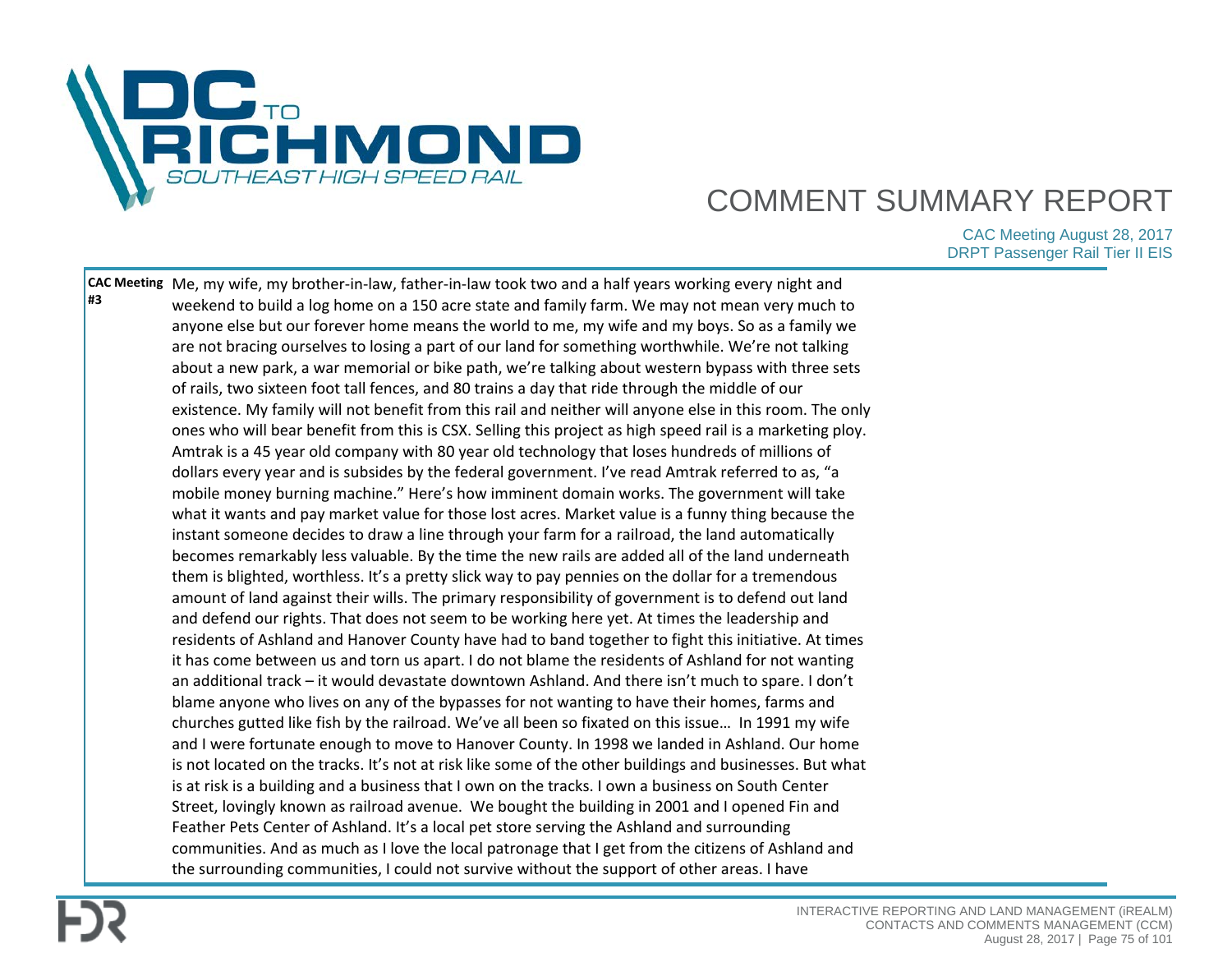

|                          | customers that drive to my business from as far away as Chesterfield and Fredericksburg. And they<br>come to shop at the store. They come to eat in our restaurants. They enjoy the lure of a wonderful<br>railroad town of Ashland. The addition of a third track gives me cause for great concern. Aside from<br>the impact it would have on our town, and more specifically our downtown area. I'm confident that<br>my business is the most threatened by that third rail. Currently our front door is less than thirty-five<br>feet from the railroad track. It seems unlikely there would be enough room for a real sidewalk. And<br>that is in the front of our store. I'm concerned about the possibility of losing some of our property<br>and even our building in order to accommodate that rail. Our frontage, its façade, the wide<br>sidewalk, are one of the most important parts of our business as it attracts and welcomes shoppers<br>through our front door. Your decision to place a third rail down the middle of town would destroy<br>and quite possibly put an end to the Ashland historic district.                                                                                                                                                                                                                                                                                                                                                                                                                                                                                                                                                                                                                                               |  |
|--------------------------|-----------------------------------------------------------------------------------------------------------------------------------------------------------------------------------------------------------------------------------------------------------------------------------------------------------------------------------------------------------------------------------------------------------------------------------------------------------------------------------------------------------------------------------------------------------------------------------------------------------------------------------------------------------------------------------------------------------------------------------------------------------------------------------------------------------------------------------------------------------------------------------------------------------------------------------------------------------------------------------------------------------------------------------------------------------------------------------------------------------------------------------------------------------------------------------------------------------------------------------------------------------------------------------------------------------------------------------------------------------------------------------------------------------------------------------------------------------------------------------------------------------------------------------------------------------------------------------------------------------------------------------------------------------------------------------------------------------------------------------------------------------------------------|--|
| <b>CAC Meeting</b><br>#3 | I love Hanover County love Hanover County. I've lived in various counties since my husband and I<br>have been married, 17 years, and we have probably moved 13 times - which is crazy. We have three<br>kids so the two oldest have floated around from school to school. But when we moved to Ashland,<br>we found our forever home. I've heard some people talk about that. I am here to speak against the<br>eastern bypass. I'm against really all the options. If it ain't broke, don't fix it. I don't really have a<br>speech prepared but I will read from a post that I made on social media when I was made aware of<br>this proposal. Some individuals in the Providence area have started a Facebook group. So, I'll just<br>read what I wrote. I live on Jamestown but frequent the two communities on Woodside almost<br>daily. My two oldest children, sixteen and thirteen have friends in both of those communities. And<br>about four to six times a week we cycle with my sixteen month old on the back of my bike through<br>both neighborhoods. As I'm sure you've seen on Woodside people fly down Jamestown Road and<br>many times it is used as a cut-thru to 54. Because this is unsafe for runners, walkers and cyclists we<br>ride our bikes along Jamestown just so we can cruise around in those two communities. We ride the<br>trails, we ride the streets, I get about 5-6 miles in, everybody says hi to us, and then we head back<br>home. It's safe, I get my kids off the main roads but if you put that rail line in you cut me off. I cannot<br>get my kids on their bikes down those roads. I can't get to Ashland because then I'd have to cross<br>over Route 1. And that's a suicide mission. So, I'm against the eastern bypass. |  |

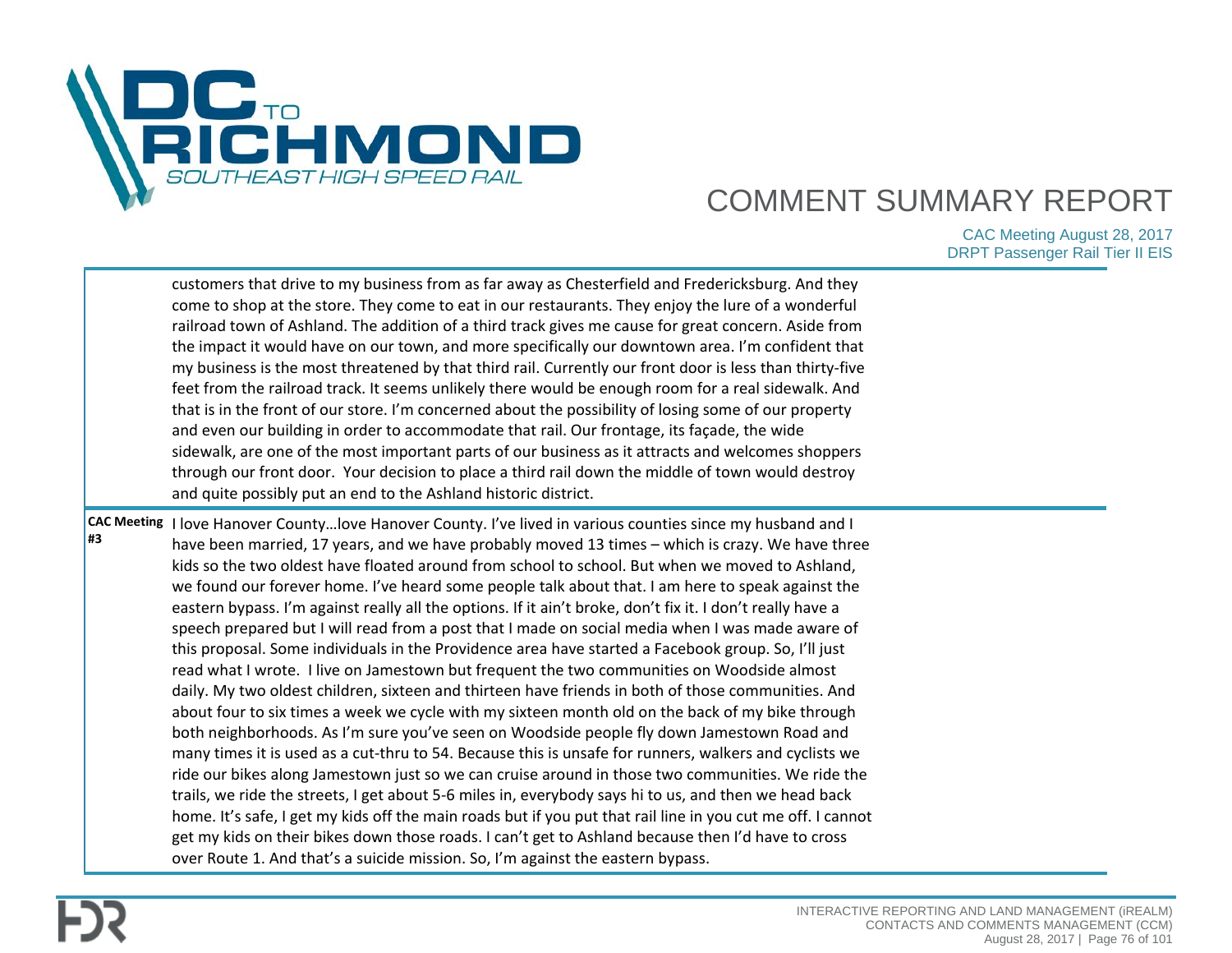

| <b>CAC Meeting</b><br>l#3 | I own the Ironhorse Restaurant. We have sent some comments to the DC2RVA website. We feel it is<br>important to be here to represent our business and town at this public meeting. In brief, we are<br>very much against the third rail coming through the middle of downtown Ashland- as we have only<br>heard of negative issues as it relates to our town. We agree that this would be devastating to<br>historic downtown Ashland and our business. We are hopeful that the committee will come up with<br>a plan that best suits our town as well as our surrounding communities.                                                                                                                                                                                                                                                                                                                                                                                                                                                                                                                                                 |  |
|---------------------------|----------------------------------------------------------------------------------------------------------------------------------------------------------------------------------------------------------------------------------------------------------------------------------------------------------------------------------------------------------------------------------------------------------------------------------------------------------------------------------------------------------------------------------------------------------------------------------------------------------------------------------------------------------------------------------------------------------------------------------------------------------------------------------------------------------------------------------------------------------------------------------------------------------------------------------------------------------------------------------------------------------------------------------------------------------------------------------------------------------------------------------------|--|
| <b>CAC Meeting</b><br>l#3 | I am the branch manager of the Ashland Library also known as the Richard S. Gillis Library. And he is<br>the one who penned the phrase, "the center of the universe." As Doug Riddell pointed out earlier,<br>we are the very heart of the community. I am very concerned about a third rail going through the<br>town of Ashland. The library is located at 201 S. Railroad Avenue, and that is the side where the<br>proposed third rail would be located. It would have a negative impact on our town library because it<br>would reduce access for many of our patrons who come to use our library's services - including the<br>use of our meeting room. We have 13,458 active borrowers and we had 92,622 visits this past fiscal<br>year, with 274 programs offered to the public. The space in front of our library would be significantly<br>reduced, which would eliminate the front library parking, the plaza sitting area, and the street<br>access to the library. We are Ashland's public library and we are very much a vital part of the<br>community and I would encourage you to keep us in mind as you go forward. |  |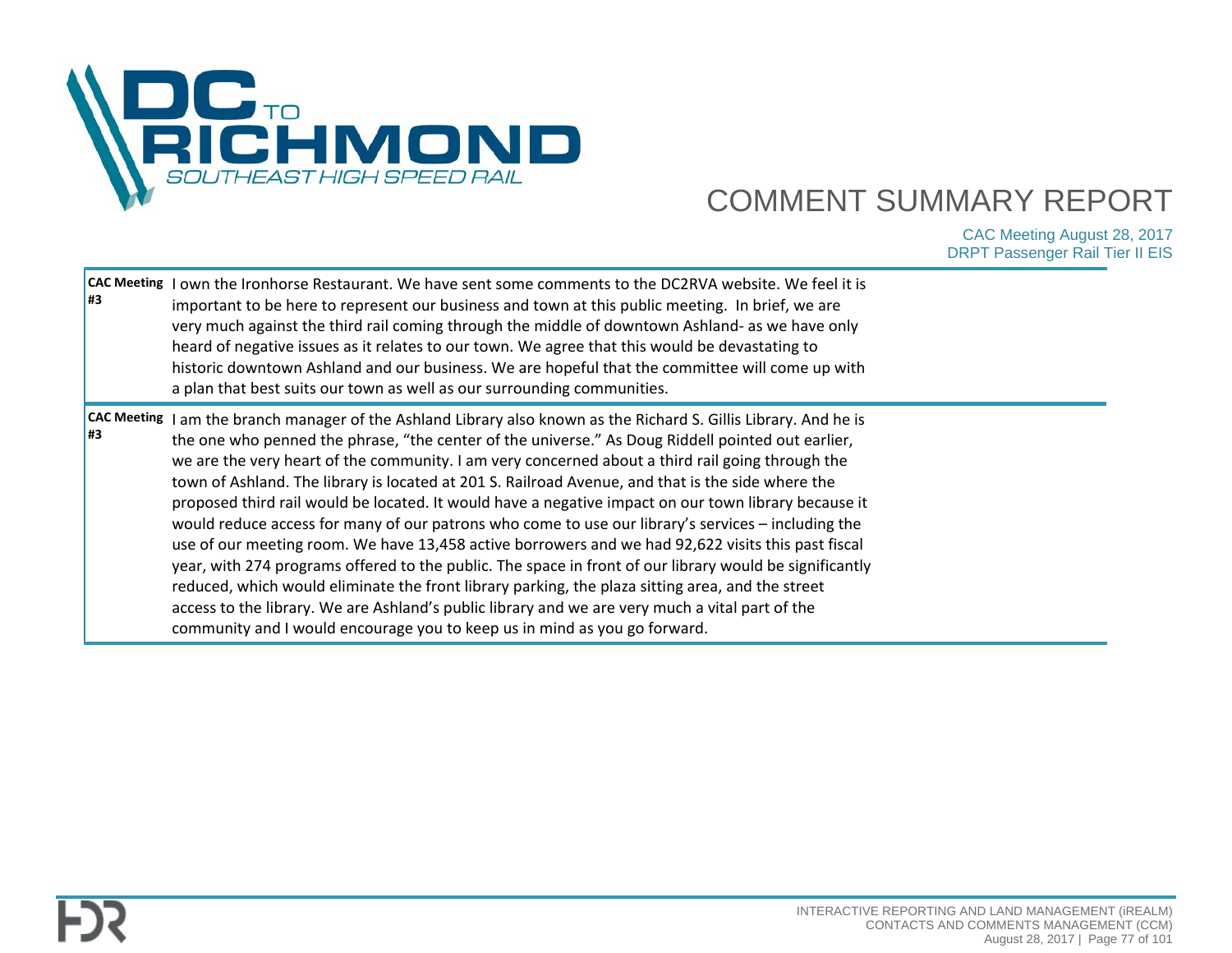

| freight tunnel is 4 miles and the run in and run out of the passenger tunnel is 1 mile. The diameter of<br>the passenger tunnel is 2/3 the size of the freight tunnel. So the only thing I can tell you is that a<br>single tunnel for passenger trains makes sense. |
|----------------------------------------------------------------------------------------------------------------------------------------------------------------------------------------------------------------------------------------------------------------------|
|----------------------------------------------------------------------------------------------------------------------------------------------------------------------------------------------------------------------------------------------------------------------|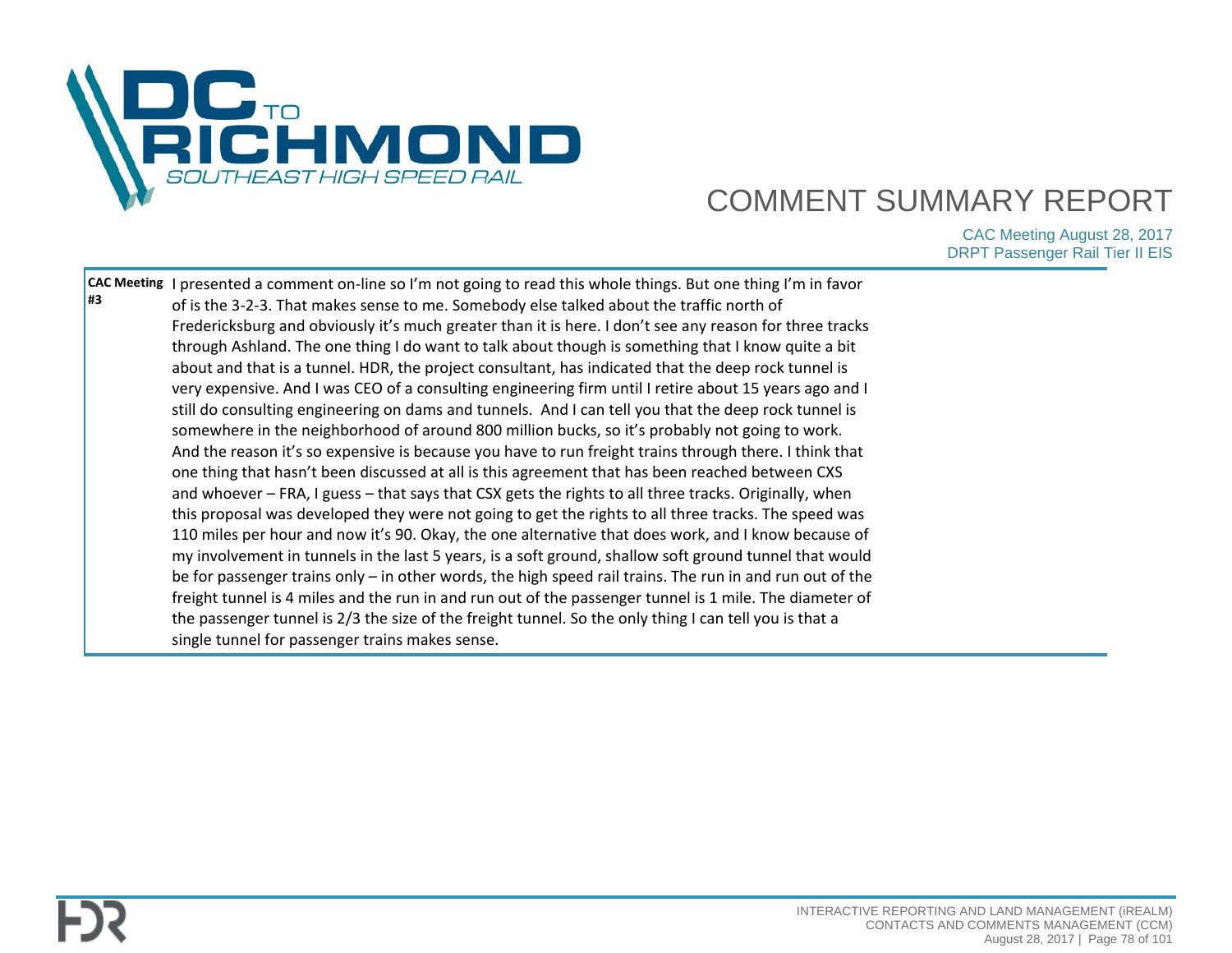

| <b>H3</b> | CAC Meeting Take a deep breath – it's hot. I live at South Center Street. I had a Hanover tomato sandwich for<br>lunch. I went to Fin and Feather to buy some cat food this afternoon for my kitty cat. I took my<br>grandson to look at the fishes on South Center Street. And I feel like my husband and I live in the<br>middle of a quirky, thoughtful, warm, wonderful town. I think I want to put my conclusion out there<br>before I lose it. And that is that I'm opposed most of all, to any sort of wall, train track that goes<br>through the middle of the town. When my husband and I moved to Ashland almost a year and a half<br>ago, we moved before Halloween. The neighbors across the street came and said we just wanted<br>you to have a heads us about this. Something extraordinary is about to happened and indeed we<br>had about 800 kids for Halloween. I don't know if this is some kind of record but I think it might be.<br>And I thinks is a kind of record in that it tells us about the quality of life in this town in this county<br>and in this area. I have a couple of questions that I may not have time to ask but I've given them to |  |
|-----------|--------------------------------------------------------------------------------------------------------------------------------------------------------------------------------------------------------------------------------------------------------------------------------------------------------------------------------------------------------------------------------------------------------------------------------------------------------------------------------------------------------------------------------------------------------------------------------------------------------------------------------------------------------------------------------------------------------------------------------------------------------------------------------------------------------------------------------------------------------------------------------------------------------------------------------------------------------------------------------------------------------------------------------------------------------------------------------------------------------------------------------------------------------------------------------|--|
|           | the people out there. I want to know about this wall? Will there be a wall through the middle of<br>town? Is it going to divide us? I live in a house that was built in 1858 and it has blood under the floor<br>boards                                                                                                                                                                                                                                                                                                                                                                                                                                                                                                                                                                                                                                                                                                                                                                                                                                                                                                                                                        |  |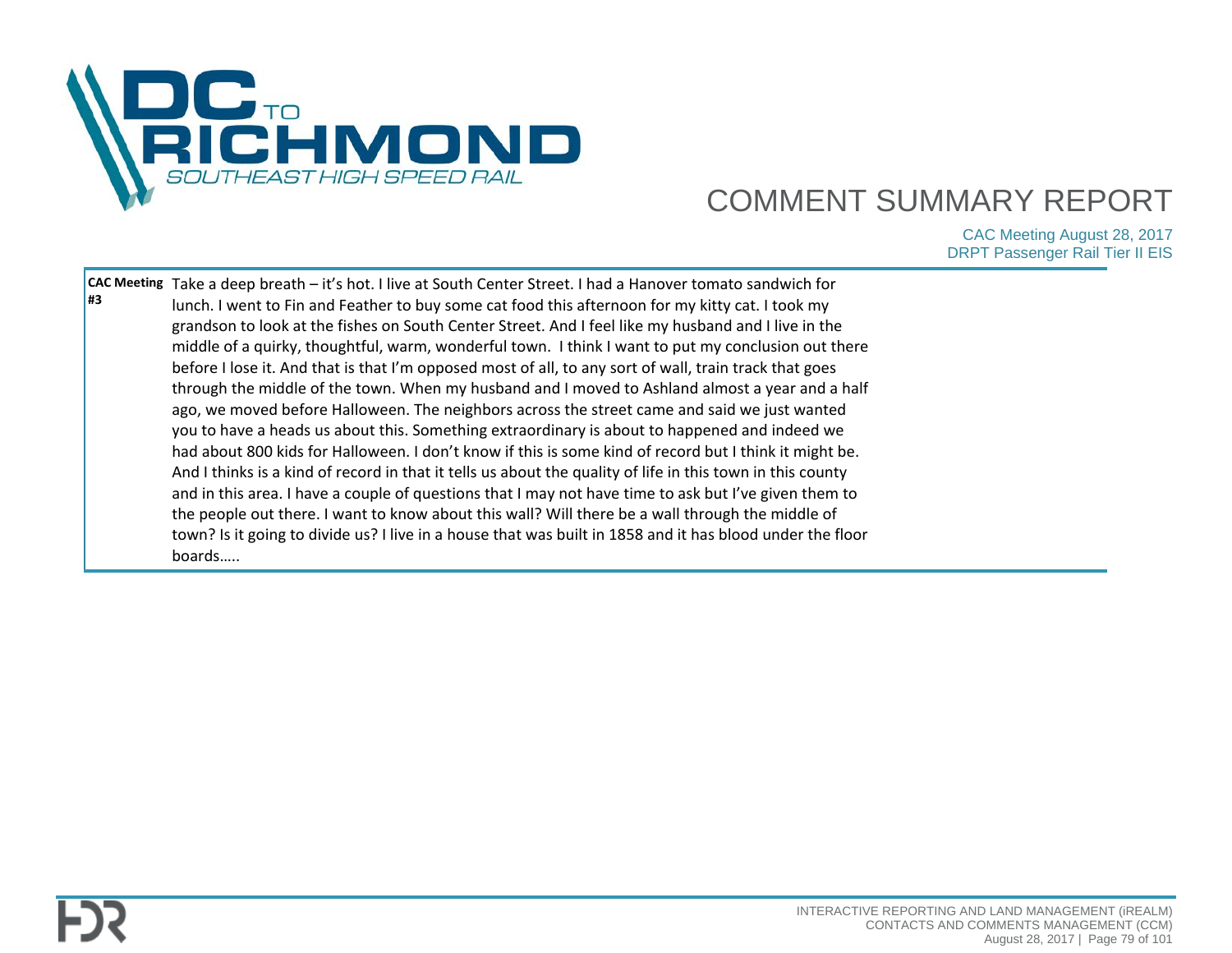

| #3 | CAC Meeting  I don't have a lot to add to what has been said so I'll be brief, but I want to go on record. I live on<br>Center Street, in a house that is 140 years old on give or take. And I want to go on record as being |  |
|----|------------------------------------------------------------------------------------------------------------------------------------------------------------------------------------------------------------------------------|--|
|    | vehemently opposed to a third rail with a wall. The impact that would have on the town $-1$ don't                                                                                                                            |  |
|    | know how you could think that wouldn't be fatal for the town. I do want to bring up one aspect to                                                                                                                            |  |
|    | the town that hasn't really been mentioned, at least directly. This town is a very caring town. There                                                                                                                        |  |
|    | are people in town an around greater Ashland that are hurting and in need of help. This town helps.                                                                                                                          |  |
|    | The churches and other organizations really give a hand out. So, what happens with those people                                                                                                                              |  |
|    | when the town evaporates and fails? And I'll close with this $-1$ was speaking with a friend of mine                                                                                                                         |  |
|    | who is in the business development, economic development business in Richmond. And he said                                                                                                                                   |  |
|    | they've been instructed not to call it high speed rail but to call it high-er speed rail when they are                                                                                                                       |  |
|    | speaking with companies they are trying to attract to the community. And because of that and the                                                                                                                             |  |
|    | nature of it, he thinks that, and this is just his option, that the economic impact on the greater                                                                                                                           |  |
|    | Richmond area will be limited - the positive impact. So if you balance the limited greater impact for                                                                                                                        |  |
|    | greater Richmond and the devastating impact for Ashland of putting a third rack through, it just                                                                                                                             |  |
|    | doesn't add up for to me. I'm an accountant by trade. Anyway - I'm done.                                                                                                                                                     |  |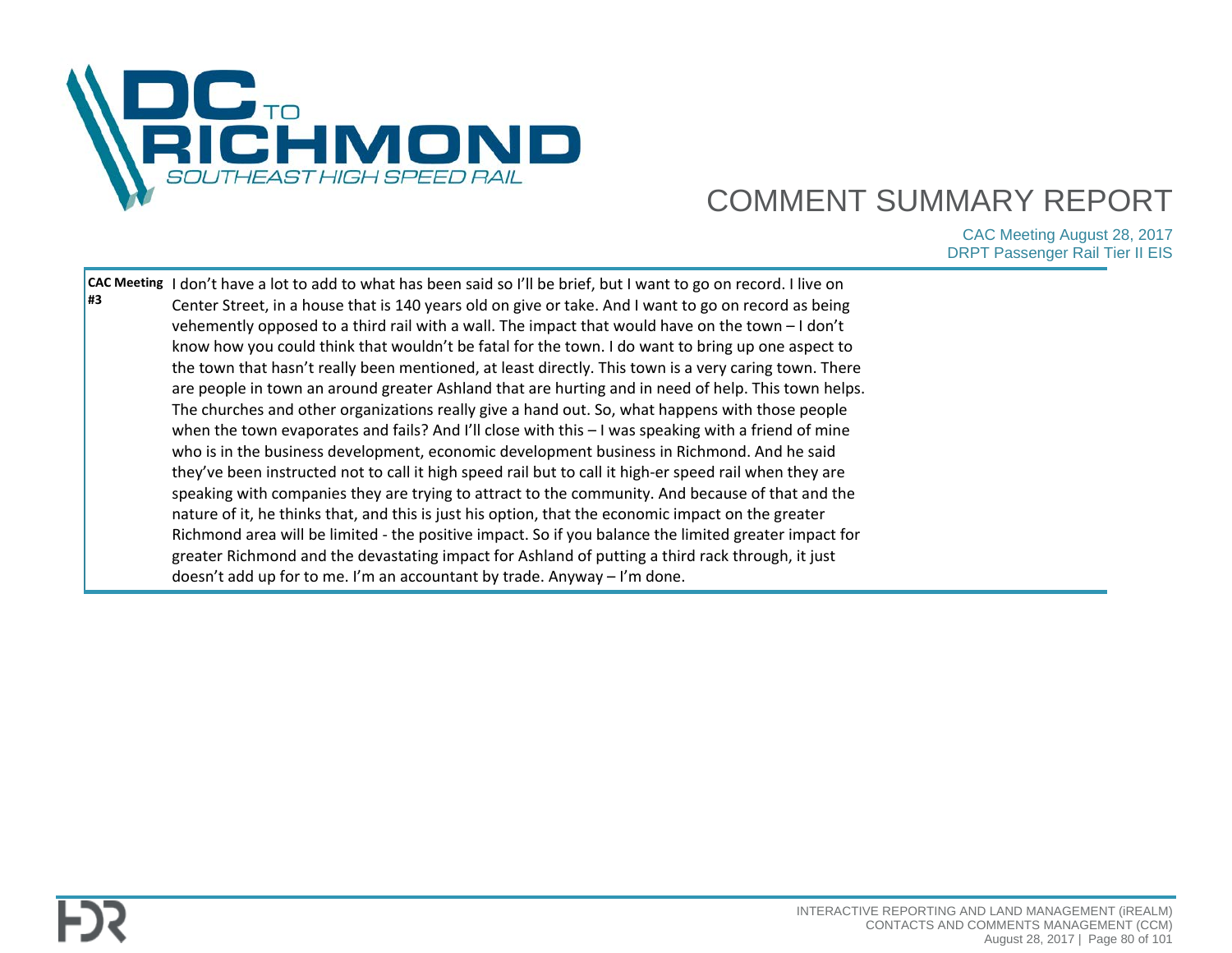

| #3 | CAC Meeting I'm not a public speaker and I'm not very well versed on the proposed rail project. But like many<br>other people I am confused by what I read, disappointed by the politics, and disgusted by the<br>double-talk citizens have been fed throughout this entire project. Along with my two grown sons<br>and my husband I live at White Oak Farm, and we are a century farm. Decedents of my husband's<br>family have farmed their land for over a hundred years. And we make our living farming it today.<br>White Oak Farm is directly in the path of the proposed western bypass which would effectively run<br>through the middle of our farm. On the surface, one could believe that rail service through a farm<br>and the disturbance to the crops, animals, pastures, wetlands, and homes, would be less disruptive<br>than a third rail in town. I cannot speak to the cost, the safety issues or even the feasibility of any of<br>the options but I will say this. One person's home, business or farm is no more or no less valuable<br>than another's. I could speak about the destruction the bypass would mean to us, our business, and<br>most importantly, our children's futures as farmers in Hanover. But to say that the proposed rail<br>service should go here and not there, because this property is more or less important, historic or<br>valuable than that property, would be self-serving. Therefore, unlike the Ashland Main Street<br>Association's recent divisive email, I will not ask that citizens demand the third rail option over a |  |
|----|-----------------------------------------------------------------------------------------------------------------------------------------------------------------------------------------------------------------------------------------------------------------------------------------------------------------------------------------------------------------------------------------------------------------------------------------------------------------------------------------------------------------------------------------------------------------------------------------------------------------------------------------------------------------------------------------------------------------------------------------------------------------------------------------------------------------------------------------------------------------------------------------------------------------------------------------------------------------------------------------------------------------------------------------------------------------------------------------------------------------------------------------------------------------------------------------------------------------------------------------------------------------------------------------------------------------------------------------------------------------------------------------------------------------------------------------------------------------------------------------------------------------------------------------------------------------------------------------|--|
|    | bypass or vice versa. I understood that citizens of Ashland and the proposed western bypass were to<br>pull work together and find an agreement. I leave you with this thought - Ashland is a train town. It<br>has built its businesses, its highly sought after homes, and even its reputation on the tracks. It<br>celebrates trains and those of us to the west celebrate with it by shopping, spending and supporting<br>the town. This lifestyle is Ashland's and its people's choice. We to the west live differently. We<br>choose cows rather than trains as our business                                                                                                                                                                                                                                                                                                                                                                                                                                                                                                                                                                                                                                                                                                                                                                                                                                                                                                                                                                                                      |  |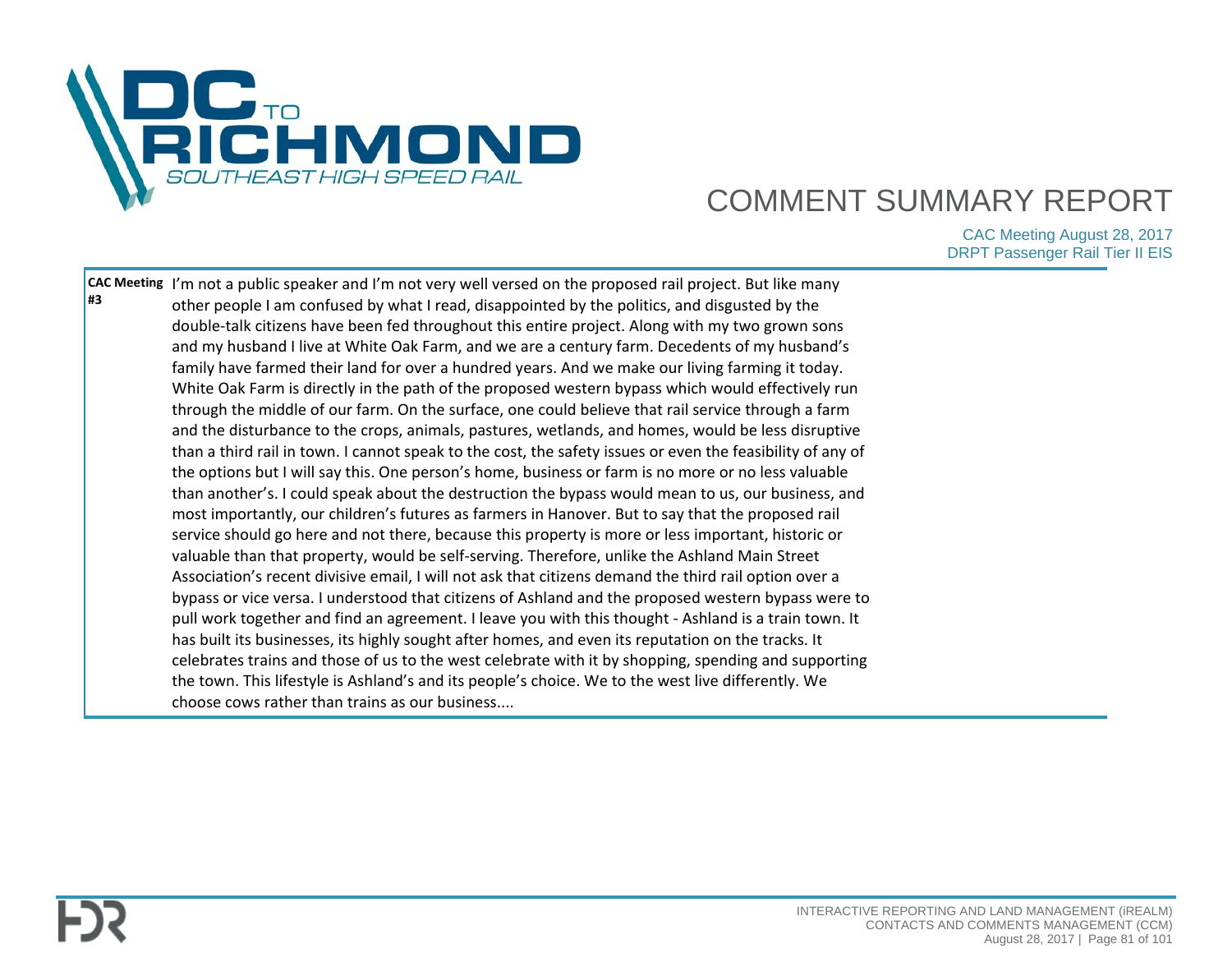

|           | <b>CAC Meeting I'd like to voice my opposition to the third rail through the town of Ashland. I think we have</b> |  |
|-----------|-------------------------------------------------------------------------------------------------------------------|--|
| <b>H3</b> | described over and over the devastating impacts it would have to the town. And I would like to also               |  |
|           | say as a former elected official of the town. I've been around this process for eight or ten years and            |  |
|           | it has been difficult for the residents of Ashland to really participate in this process because it has           |  |
|           | been difficult to get into the specifics of the design. To understand when we talk about a third rail             |  |
|           | what does that actually look like, what happens to businesses, what happens to properties. We're                  |  |
|           | just now starting to see some of that and this might have made this less contentious because there                |  |
|           | is so much conjecture. Finally, I think the tunnel represents a tempting, false choice. I don't think it is       |  |
|           | viable as a real option. I think we need to explore whether it is or not. But I think it's a choice lets us       |  |
|           | walk away pretending we don't have to make a hard decision when we actually do.                                   |  |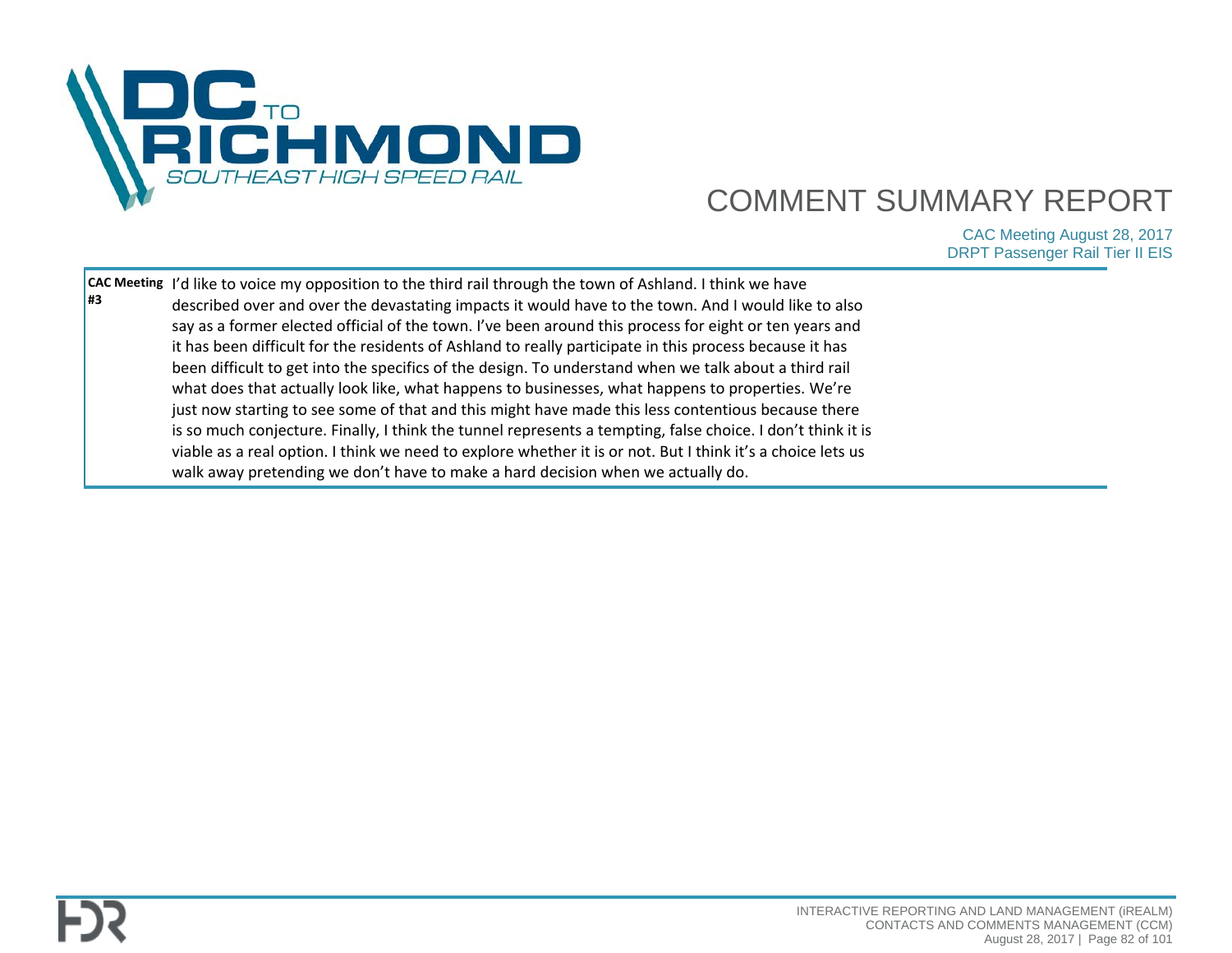

| sidewalks. If that wasn't considered - it should be. And if not, then the public ought to be informed | #3 | CAC Meeting We purchased a home one block west of the railroad tracks two years ago. We made a significant<br>investment in our futures. We spend twelve months renovating the home - putting in a large sum of<br>money renovating it. We moved in it about a year ago this month. Living one block from the<br>southbound side of Center Street, we are concerned that most of the existing southbound vehicle<br>traffic will end up being diverted and end up on Duncan Street - that will have a significant impact<br>on the future value of our investment. We're both adamantly opposed to the construction of a third<br>rail. The key factor for our move into town was to locate a home that allows us to age in place, in an<br>area where restaurants, shopping, health care, many services are in walking distance or at the very<br>least at a low speed drive. Something particularly, even if we don't get autonomous cars, will be<br>important to me when I'm fumbling around at age eighty. Adding a third rail through the town of<br>Ashland is going to eliminate virtually all of the retail services that attracted us here initially and may<br>ultimately lead to the death spiral that [another member] referred to earlier. There are alternatives<br>that have been presented, including some that have already been screened, and should be<br>reexamined. A few that have fewer negative social and economic impacts, again, on humans. I'm<br>also concerned about the fact that the original/last presentation we saw had a lot of federal<br>standards that had been reviewed - nothing about Americans with Disabilities Act. Seems to me<br>that the ADA compliance on the third rail may affect the 4 foot width that is required on your |  |
|-------------------------------------------------------------------------------------------------------|----|---------------------------------------------------------------------------------------------------------------------------------------------------------------------------------------------------------------------------------------------------------------------------------------------------------------------------------------------------------------------------------------------------------------------------------------------------------------------------------------------------------------------------------------------------------------------------------------------------------------------------------------------------------------------------------------------------------------------------------------------------------------------------------------------------------------------------------------------------------------------------------------------------------------------------------------------------------------------------------------------------------------------------------------------------------------------------------------------------------------------------------------------------------------------------------------------------------------------------------------------------------------------------------------------------------------------------------------------------------------------------------------------------------------------------------------------------------------------------------------------------------------------------------------------------------------------------------------------------------------------------------------------------------------------------------------------------------------------------------------------------------------------------------|--|
|                                                                                                       |    | to entertain a new station is been based solely on keeping the third track out of town. As part of<br>this, can you confirm the new station will not pave the way for the third rail?                                                                                                                                                                                                                                                                                                                                                                                                                                                                                                                                                                                                                                                                                                                                                                                                                                                                                                                                                                                                                                                                                                                                                                                                                                                                                                                                                                                                                                                                                                                                                                                           |  |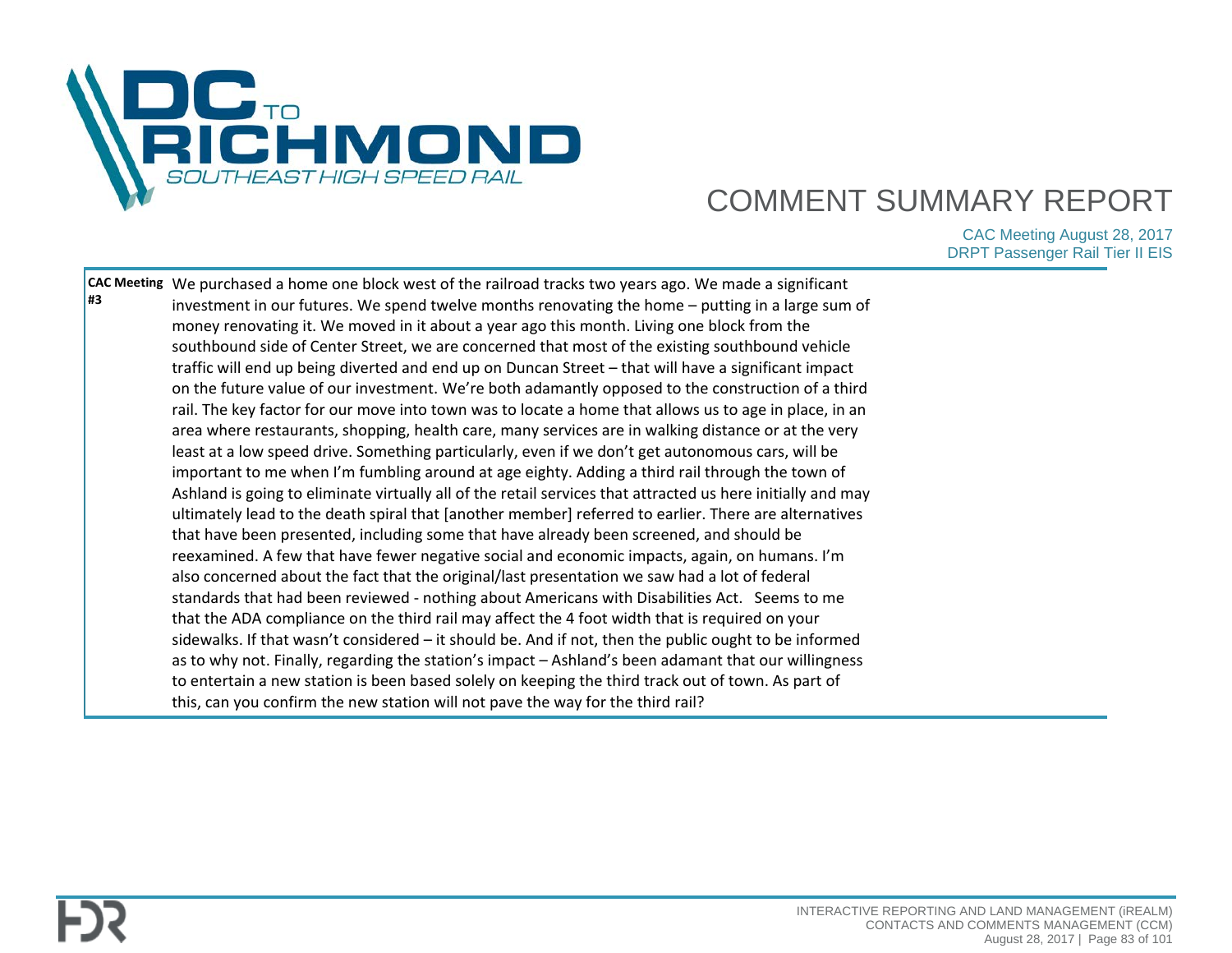

| #3 | <b>CAC Meeting</b> I am a resident of the Providence subdivision in Hanover County. I have three points. One is I want<br>to voice my opposition to the Eastern Bypass through Washington Lacey Park and also opposition to |  |
|----|-----------------------------------------------------------------------------------------------------------------------------------------------------------------------------------------------------------------------------|--|
|    | the third rail Ashland. Two, I want to voice support for additional research into the Buckingham                                                                                                                            |  |
|    | Branch option. Third, I want to propose a new option for an eastern bypass that has not been                                                                                                                                |  |
|    | considered which I think that could maybe could gain community support. There's an orange option.                                                                                                                           |  |
|    | The opposition to that orange option is on the east of 95. But what if this committee would consider                                                                                                                        |  |
|    | the orange option on the west of I-95, and then use the I-95 median to connect the two pieces. I                                                                                                                            |  |
|    | think that maybe that option may gain community support and would be cheaper than a tunnel.                                                                                                                                 |  |
|    |                                                                                                                                                                                                                             |  |
|    |                                                                                                                                                                                                                             |  |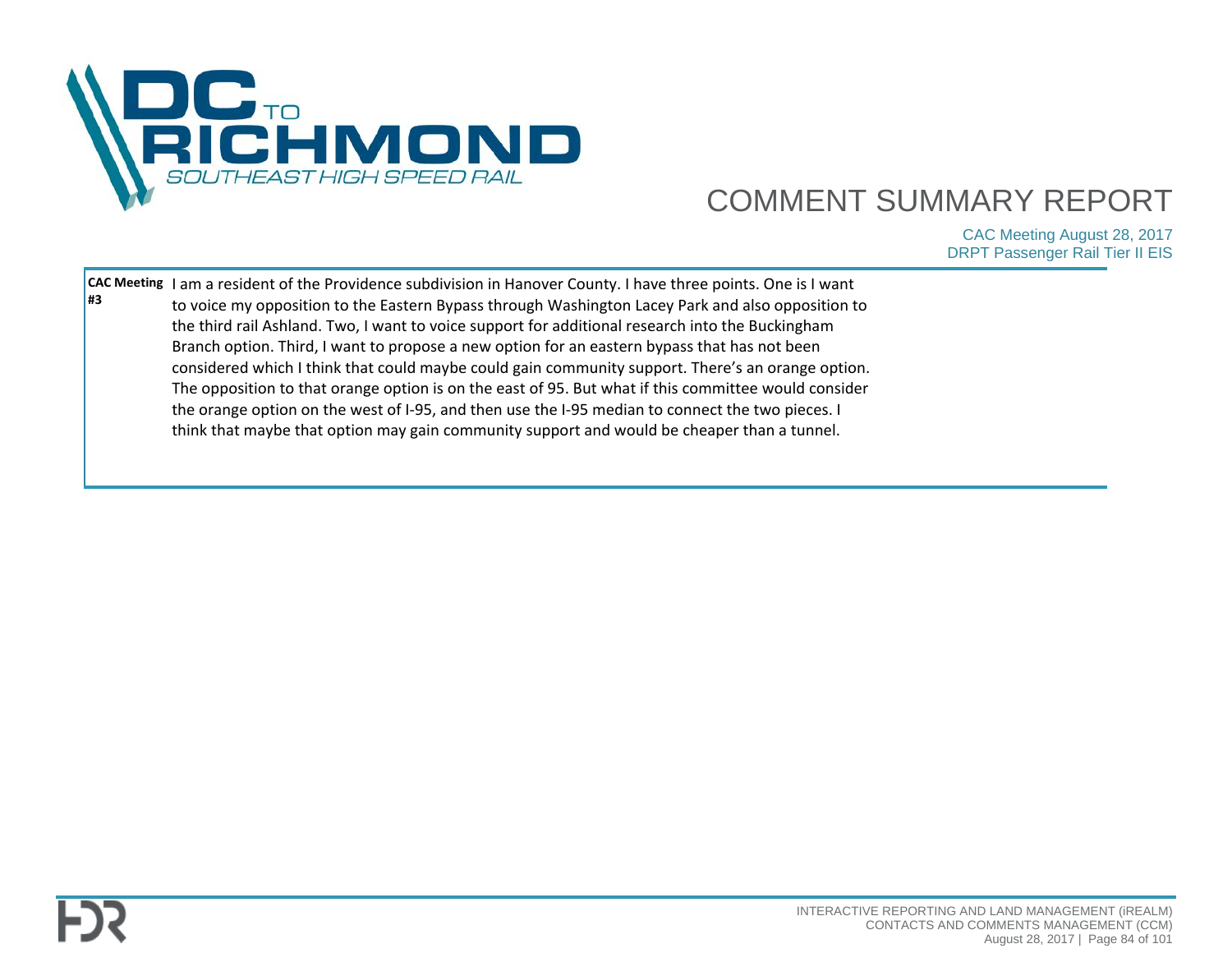

| year and a half ago that this is what was going to be what would happen - didn't I. I take offense<br>when I'm told that we shouldn't put personal feelings in on this decision on what happens to my<br>home town, because this is personal as you've heard tonight. So I thought I would just leave it to<br>facts. I think everybody's done a good job on that part. I want to bring up a gentleman's name - his<br>name is Ralph Vartabedian, he's a Los Angeles Times reporter. And since 2009 he has worked very<br>hard at following the same problem that is going on in LA. So, I'm going to read something that he<br>wrote January 13 and I'd be happy to post all this for you. In January 2012 the rail authority said it<br>would start construction in Fresno, California by June of 2012. But it hadn't purchased a single piece<br>by June of 2012. Farmer had protested from the start of 2009 saying that the route would cut<br>diagonally through some of best nation's fertile acreage, devastating their operations. I think I've<br>heard that here too. Actual construction did not start until mid-2014. These are facts - I think that is<br>what I was asked to give so I'm giving you those. And at a much slower pace in 2014 than is<br>sustainable to reach any goals that the FRA and the Federal Rails Ports says they can possibly meet<br>as of January 2017. February 2016 the rail authority had expected to hand over 100% of the parcels<br>in Fresno, California segment by June of 2018. They pushed that back to 2019 and they don't think<br>that is going to happen. I think I've heard this before. Delays cost money. Even after 5 years of<br>efforts to buy property the authority still lacks 25% of the parcels. This is what I want to get to. Even<br>after 5 years of efforts to buy property the authority still lacks 25% of the parcels for the 29-mile<br>section for Madera to Fresno and 50 % of the parcels needed So I repeat the story – it's in Texas,<br>it's in Florida. CSX, stay on to your property and leave us of those that love our land alone. Put it<br>underground. I think this is a great report. And I will say this - time is money. You're going to hit |                                                                                                                   |
|------------------------------------------------------------------------------------------------------------------------------------------------------------------------------------------------------------------------------------------------------------------------------------------------------------------------------------------------------------------------------------------------------------------------------------------------------------------------------------------------------------------------------------------------------------------------------------------------------------------------------------------------------------------------------------------------------------------------------------------------------------------------------------------------------------------------------------------------------------------------------------------------------------------------------------------------------------------------------------------------------------------------------------------------------------------------------------------------------------------------------------------------------------------------------------------------------------------------------------------------------------------------------------------------------------------------------------------------------------------------------------------------------------------------------------------------------------------------------------------------------------------------------------------------------------------------------------------------------------------------------------------------------------------------------------------------------------------------------------------------------------------------------------------------------------------------------------------------------------------------------------------------------------------------------------------------------------------------------------------------------------------------------------------------------------------------------------------------------------------------------------------------------------------------------------------------------------------------------------------|-------------------------------------------------------------------------------------------------------------------|
| overruns with everybody suing you. I'm saying this is too expensive                                                                                                                                                                                                                                                                                                                                                                                                                                                                                                                                                                                                                                                                                                                                                                                                                                                                                                                                                                                                                                                                                                                                                                                                                                                                                                                                                                                                                                                                                                                                                                                                                                                                                                                                                                                                                                                                                                                                                                                                                                                                                                                                                                      |                                                                                                                   |
|                                                                                                                                                                                                                                                                                                                                                                                                                                                                                                                                                                                                                                                                                                                                                                                                                                                                                                                                                                                                                                                                                                                                                                                                                                                                                                                                                                                                                                                                                                                                                                                                                                                                                                                                                                                                                                                                                                                                                                                                                                                                                                                                                                                                                                          | CAC Meeting I was born and raised here in Ashland more decades that I care to admit to. Mayor Foley, I told you a |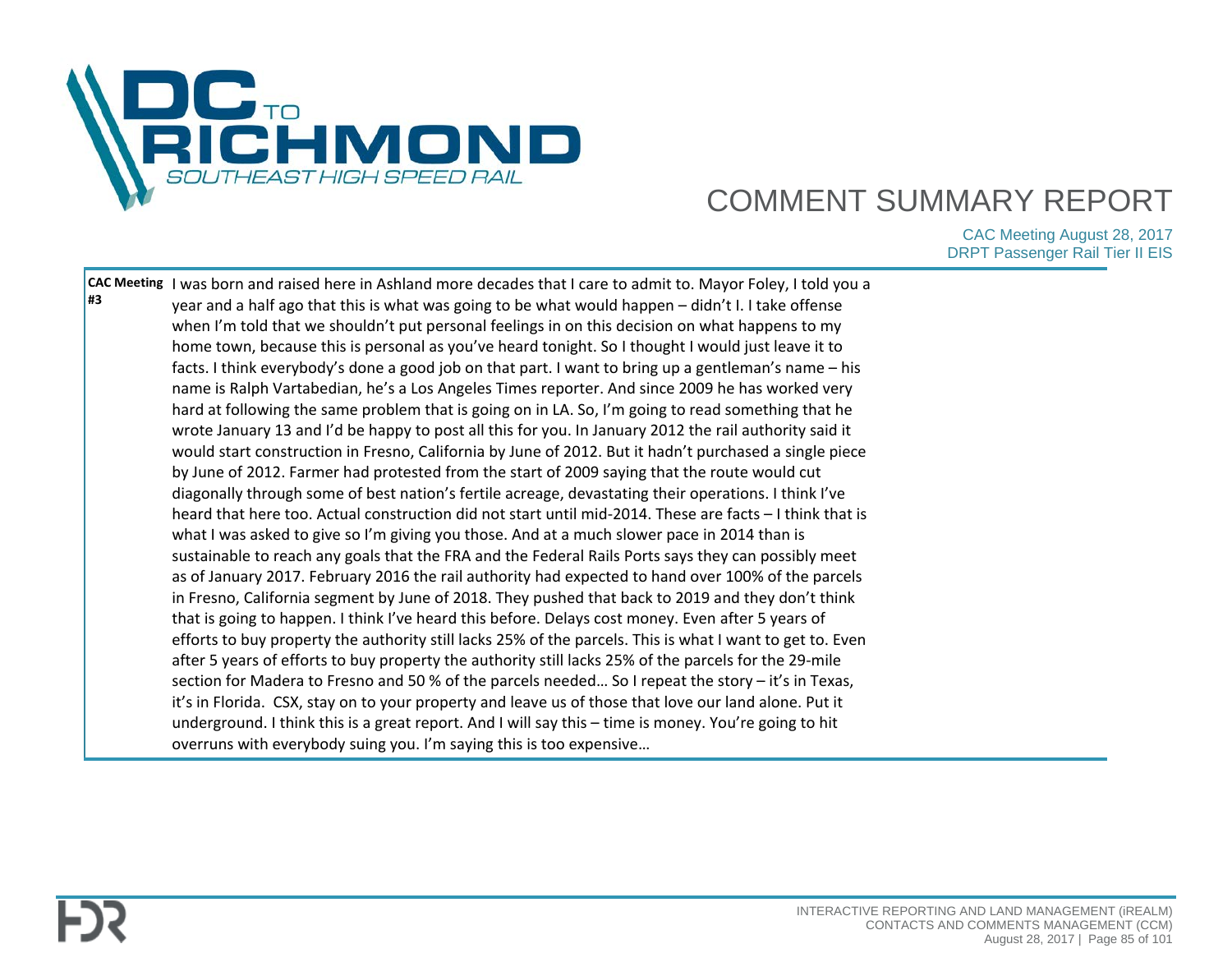

| #3  | CAC Meeting This whole process started with letters to people living in Western Hanover. My sister did not get a<br>letter though she lives 300 feet from the rail. Since the initial notice we've calmed down because<br>you've come to listen to us from D.C. but there is still a lot we do not understand. I know everyone<br>will work together to make a decision. I've been working with Amtrak and the station to organize a<br>Santa day trip to Williamsburg. We need to make the track ADA compliant because without it the<br>Santa trip is delayed at least 25 minutes. Hopefully this will be addressed.                                                                                                                                                                                                                                                                                                                                                                                                                                                                                                                                                                                                                                                                                                                                                                                                                                                                                                                                                                                                                                                                                                                                                                                                                                                                |  |
|-----|---------------------------------------------------------------------------------------------------------------------------------------------------------------------------------------------------------------------------------------------------------------------------------------------------------------------------------------------------------------------------------------------------------------------------------------------------------------------------------------------------------------------------------------------------------------------------------------------------------------------------------------------------------------------------------------------------------------------------------------------------------------------------------------------------------------------------------------------------------------------------------------------------------------------------------------------------------------------------------------------------------------------------------------------------------------------------------------------------------------------------------------------------------------------------------------------------------------------------------------------------------------------------------------------------------------------------------------------------------------------------------------------------------------------------------------------------------------------------------------------------------------------------------------------------------------------------------------------------------------------------------------------------------------------------------------------------------------------------------------------------------------------------------------------------------------------------------------------------------------------------------------|--|
| l#3 | CAC Meeting Thanks to everyone who actually stayed to the end with us. I can't tell you how much I've learned<br>tonight. I also want to share with you, and my friend, Doug Riddell started earlier with history. This<br>whole process started with letters that came to people that lived in western Hanover. My sister did<br>not get one. Yet my sister's property was going to be 300 feet from a proposed rail line that was<br>planned on Google Earth. We were all ready to shoot the messenger. The opposite has actually<br>happened. You have come down from DC and you have listened to us. The first meeting was at the<br>theater. We calmed down. Everyone calmed down. There are still a lot more things that we don't<br>understand. I live at 315 Myrtle Street and I own Tiny Tim's Trains and Toys on the tracks. I am so<br>thrilled to be in Ashland. I know that everyone will work to come out with the right decision. But I<br>want to look more to the near future than the far future. Our streetscape is wonderful, but we still<br>have a problem with our station. I am the proud person that has, for the past three years, working<br>with Amtrak and starting to try and recreate something very, very special. In Richmond, we used to<br>have the Santa-trains. This year, if all goes well, I will have two trips and 244 people who will be<br>riding with Santa and Virginia's legendary Snow Queen to Williamsburg on a day trip in December.<br>Last year, we had someone afraid to climb two steps - they had to roll out the ADA lift. That delayed<br>our departure for 25 minutes from the station. I understand that we have a local concrete<br>manufacturer and folks who might be able to solve that problem with the minimum of costs and a<br>ramp that will go up two steps. So this year, none of my passengers will be afraid. |  |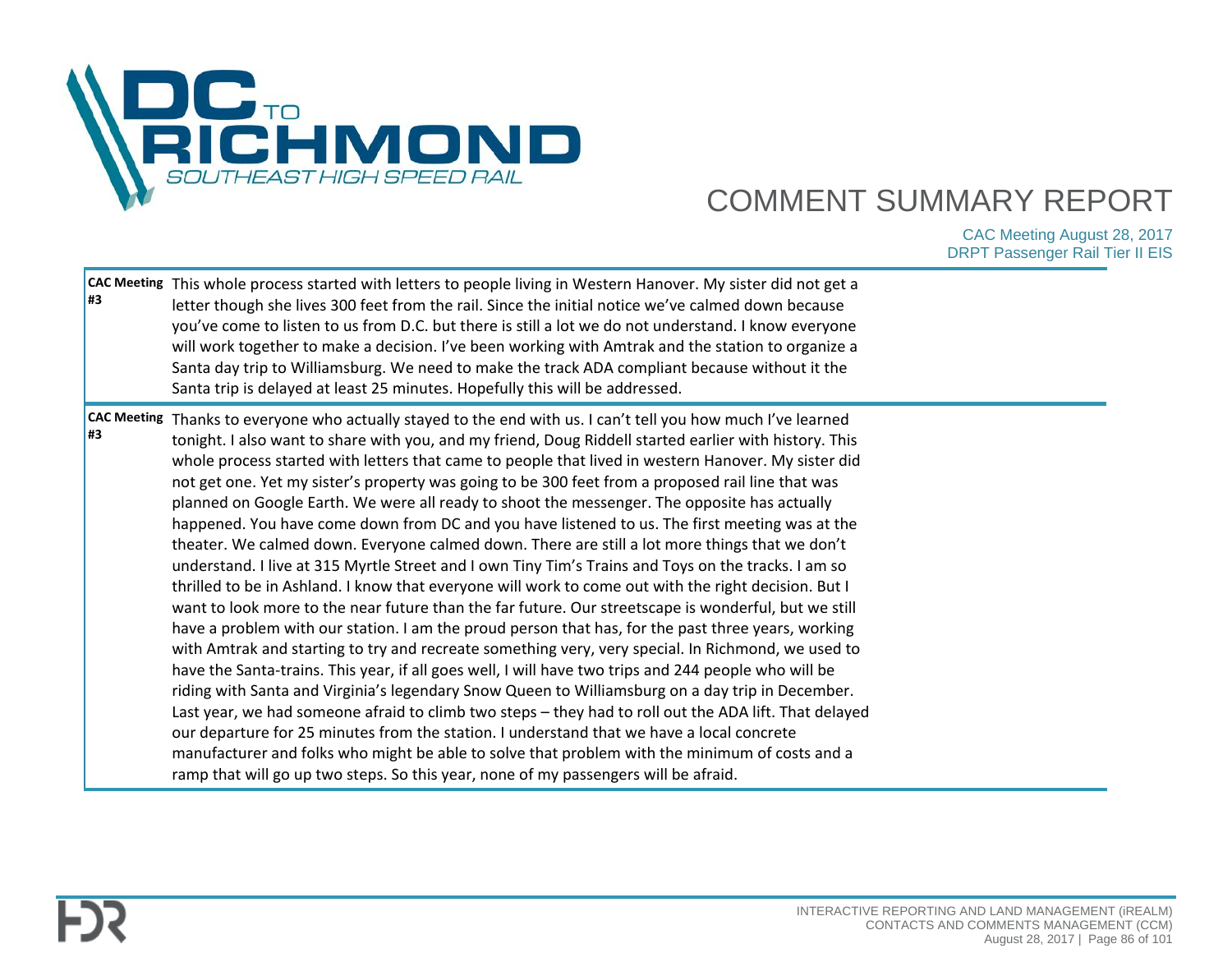

| l#3                       | CAC Meeting I'm from Beaver Dam and I've spoken to some people here and I've heard what you've said tonight.<br>And I've got a question about the Buckingham Branch. Did I hear you say that it could be built so<br>that it could handle a double decker freight trains? I think that that is a good situation for everyone<br>in the community. I think that the high speed rail is important but I'd like to see it go into<br>Buckingham Branch. And that's away from Ashland and a long ways away from Ashland.                                                                                                                                                                                                                                                                                                                                                                                       |  |
|---------------------------|------------------------------------------------------------------------------------------------------------------------------------------------------------------------------------------------------------------------------------------------------------------------------------------------------------------------------------------------------------------------------------------------------------------------------------------------------------------------------------------------------------------------------------------------------------------------------------------------------------------------------------------------------------------------------------------------------------------------------------------------------------------------------------------------------------------------------------------------------------------------------------------------------------|--|
| <b>CAC Meeting</b><br>l#3 | I own property at 106 Railroad Avenue which is the historic Hughes Drug Store, which was built in<br>1898. I am opposed, of course, to the Center Street rail and third rail and all those things. But, I'm<br>also thinking, we've got 16 billion and Amtrak that loses money every year. What would it look like if<br>we spent that 16 billion and spent it on schools and nice places for people to live? Might that be a<br>better use of 60 billion dollars?                                                                                                                                                                                                                                                                                                                                                                                                                                         |  |
| <b>CAC Meeting</b><br>l#3 | I'm from Montpelier. I used to be from Ashland. We moved down here from DC. We lived here for<br>about a year and fell in love with the town. We still love the town and still come to visit the town<br>every weekend, every day that we have an opportunity to - we love it. We love that our kids have a<br>town they can call home, and be in love with and everything. I think this town is worth protecting.<br>And even though I'm from the west I don't want anyone from the east to lose their houses. I don't<br>want you to lose your park. I don't want anybody in the middle of town to lose. I think, all of us<br>together, east, west and center can come together and say our town is worth something and we<br>should all protect it. And not say, do it to them or, do it to them or to the middle. But I think we<br>should all stand together, because Ashland is worth fighting for. |  |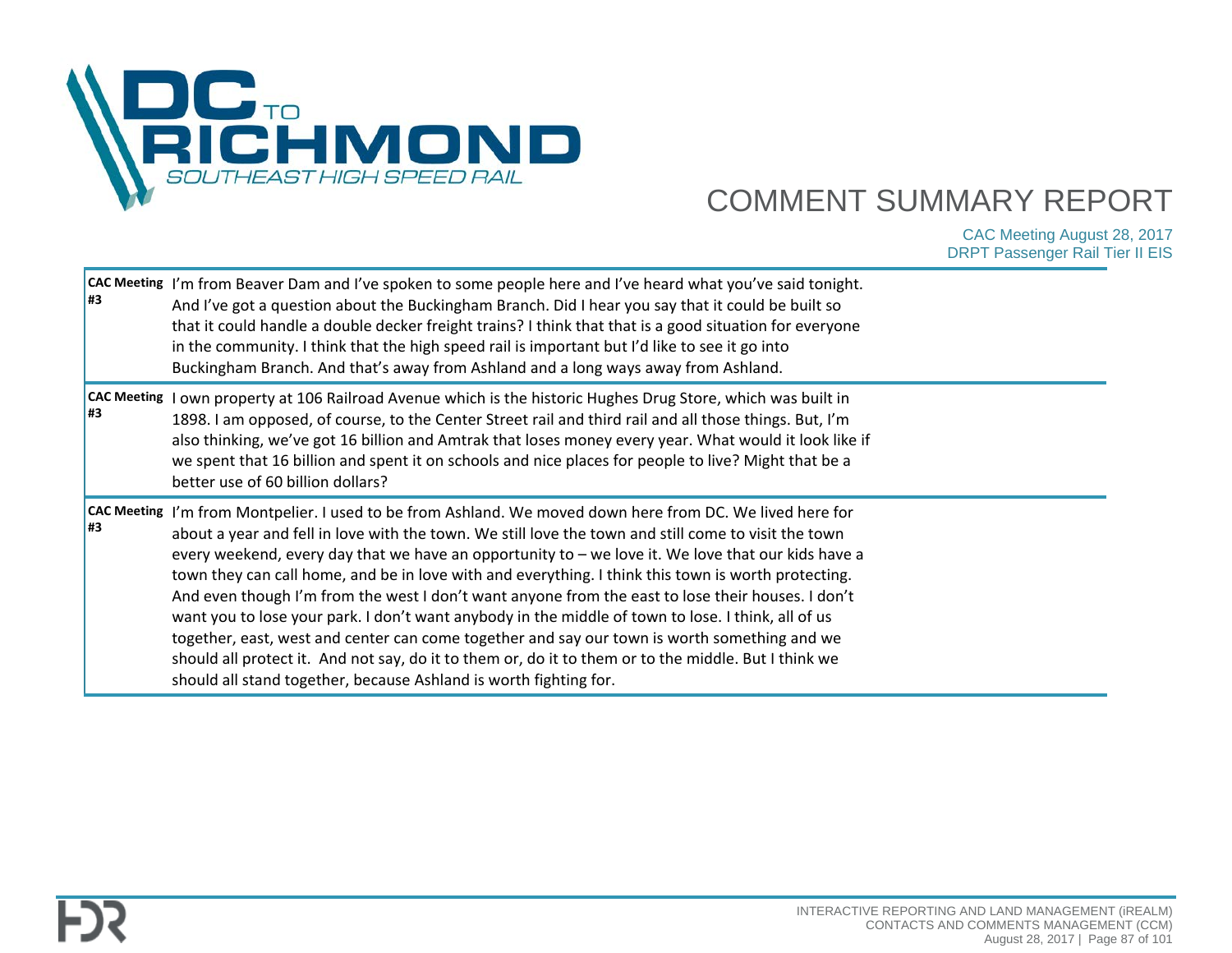

| #3                              | CAC Meeting There's two things, as I sat and listened to everybody speak today, that came to mind. One is<br>integrity - it's what you do when no one's watching. You guys are going to make all these decisions<br>behind closed doors with none of us watching. And two is legacy. What will be your legacy from the<br>decision you chose to make. There's a lot of people that have lived in this town longer than I have<br>been alive. I want a hundred year old home. I don't want anybody's again, the gentlemen who<br>spoke before me I don't want anybody's property to be damaged, hurt or anything like that.<br>Please just remember the decision that you make - you will be gone. Your children, if you have<br>them, my children, that live in this area, will have to deal with this, and a lot of other people's<br>children. Just please think about it before you make a rash decision.                                                                                                                                                                                                                                                                                                                                                   |                                                      |
|---------------------------------|----------------------------------------------------------------------------------------------------------------------------------------------------------------------------------------------------------------------------------------------------------------------------------------------------------------------------------------------------------------------------------------------------------------------------------------------------------------------------------------------------------------------------------------------------------------------------------------------------------------------------------------------------------------------------------------------------------------------------------------------------------------------------------------------------------------------------------------------------------------------------------------------------------------------------------------------------------------------------------------------------------------------------------------------------------------------------------------------------------------------------------------------------------------------------------------------------------------------------------------------------------------|------------------------------------------------------|
| 14623<br>7/25<br>Web<br>Comment | I am greatly disturbed that the DRPT is continuing to pursue a third rail through the Town of<br>Ashland. Because of the long-term financial impact on housing values next to the rail lines, tourism<br>and the Main Street Program as well as convenience of crossing the tracks in town (when a train<br>isn't coming), and just every day living in the community (I am not addressing the by-pass since that<br>apparently is no longer on the table)--I strongly support the option of building a tunnel in the granite<br>below the town. Yes, I understand that this is probably the most costly option financially, but it<br>would have the least impact on lives and culture than any other alternatives. DPRT needs to place a<br>higher value on the effects on community overall instead of forcing an issue that is not wanted and<br>will further create ill will.<br>The tunnel, in spite of cost, has many advantages in that you could actually create a tunnel large<br>enough to accommodate two rail lines, there would be no issue with rail crossings, nor would there<br>be any issue of train speed. Therefore, the rail companies could easily accommodate faster and<br>longer freight trains and possibly express commuter trains | Alignments-Ashland, Rail Operations,<br>Alternatives |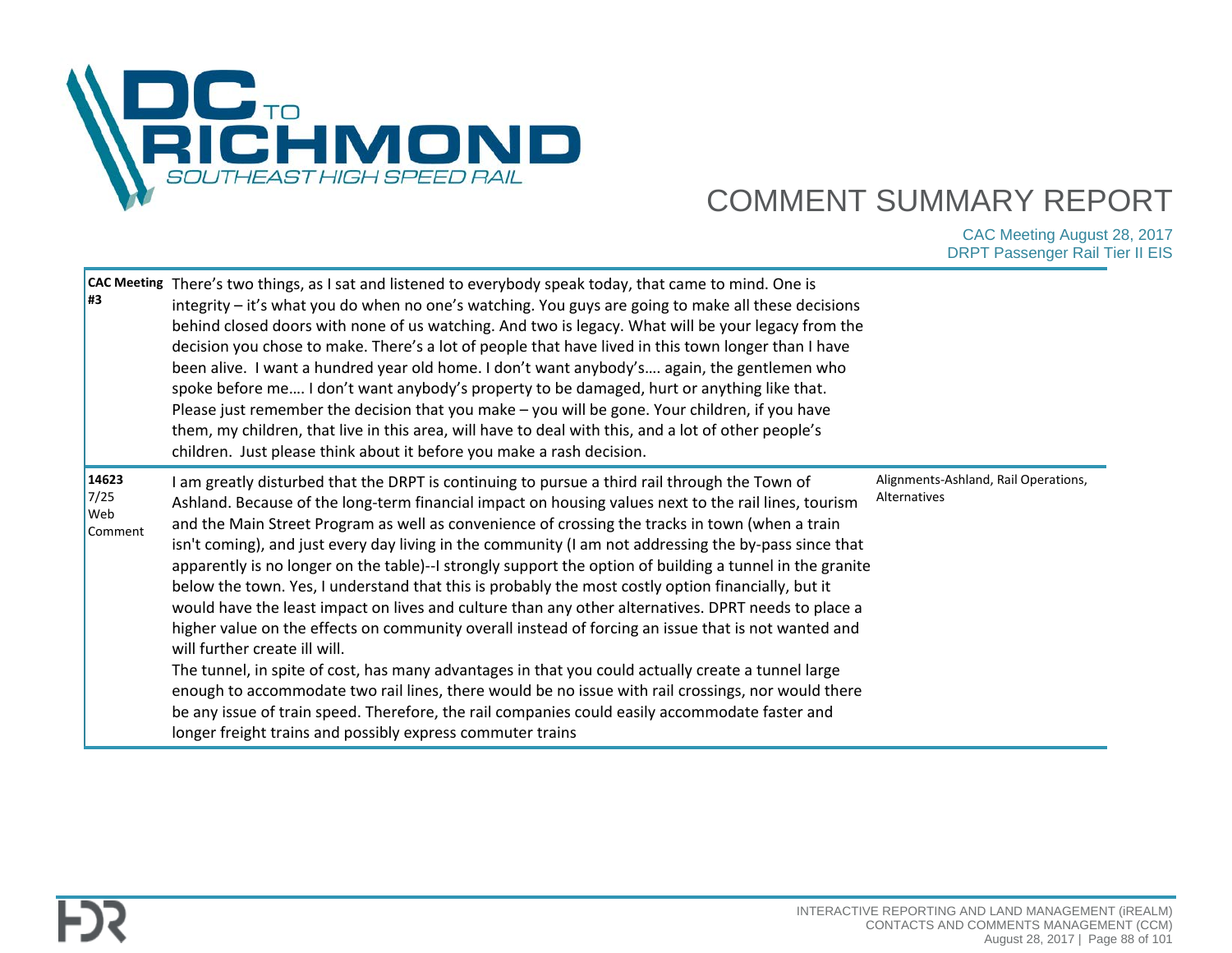

| 14624<br>7/25<br>Web<br>Comment | I am a resident of Woodside Estates on Woodside Lane. Just recently, I was made aware of the<br>proposal for an eastern bypass to accommodate a third Ashland rail and was appalled that I am just<br>now being informed about this matter as this would literally be in my backyard. My husband and<br>two kids recently moved from the Glen Allen area to Woodside Estates two years ago. We were<br>drawn to the serene location of Woodside Estates that is offered by Washington Lacy Park that<br>surrounds our community. We love that we are able to just walk out our doors and explore the trails<br>that the park offers whether on foot or bike. Often times, we will see horses along the trail and even<br>walking down Woodside Lane, of which the back of our home faces. This neighborhood provides the<br>many amenities we were looking for without the hustle and bustle of the short pump area. I love to<br>sit out on my porch and listen to the wildlife that is provided by the forest and pristine wetlands and<br>the trees of Washington Lacy Park create a natural barrier to the noise of I-95. With an eastern<br>bypass, all of this serenity would be lost and as I sit out on my porch, I would no longer have the<br>view of endless trees, but instead of concrete walls. I am sure you understand my concern as no one<br>would want such a view. Please do not allow our community to be devastated in such a manner.<br>Woodside Lane is home to two fast growing communities (Providence and Woodside Estates - about<br>400 homes) that are providing a significant amount of tax revenue for the county. If this eastern<br>bypass were approved, the values of our homes would take a devastating hit and reduce the amount<br>of county revenue.<br>Additionally, Washington-Lacy Park has a huge historical significance. Washington Lacy was the 17th<br>child born to two slaves. Washington rose from slavery and eventually purchased ten acres of land<br>and his sister purchased 26 acres on which to raise horses. That parcel of land comprises part of the<br>park that is named to honor him and his descendants populate the small, close knit African<br>American community along Jamestown Road, which intersects with Woodside Lane in the park.<br>What a devastation this would be to the community if this park were moved to accommodate a<br>train.<br>Ideally, I support no third rail as I feel it would tear the Ashland community apart and dampen the<br>revitalization of the city of Ashland, but I implore you in ensuring that an eastern bypass option is<br>taken off the table. I appreciate your time. | Alignments - Ashland,<br>Parks/Recreation, Historic Resources,<br>Economics |
|---------------------------------|--------------------------------------------------------------------------------------------------------------------------------------------------------------------------------------------------------------------------------------------------------------------------------------------------------------------------------------------------------------------------------------------------------------------------------------------------------------------------------------------------------------------------------------------------------------------------------------------------------------------------------------------------------------------------------------------------------------------------------------------------------------------------------------------------------------------------------------------------------------------------------------------------------------------------------------------------------------------------------------------------------------------------------------------------------------------------------------------------------------------------------------------------------------------------------------------------------------------------------------------------------------------------------------------------------------------------------------------------------------------------------------------------------------------------------------------------------------------------------------------------------------------------------------------------------------------------------------------------------------------------------------------------------------------------------------------------------------------------------------------------------------------------------------------------------------------------------------------------------------------------------------------------------------------------------------------------------------------------------------------------------------------------------------------------------------------------------------------------------------------------------------------------------------------------------------------------------------------------------------------------------------------------------------------------------------------------------------------------------------------------------------------------------------------------------------------------------------------------------------------------------------------------------------------------------------------------------------------------------------------------------------------------------------------------------------|-----------------------------------------------------------------------------|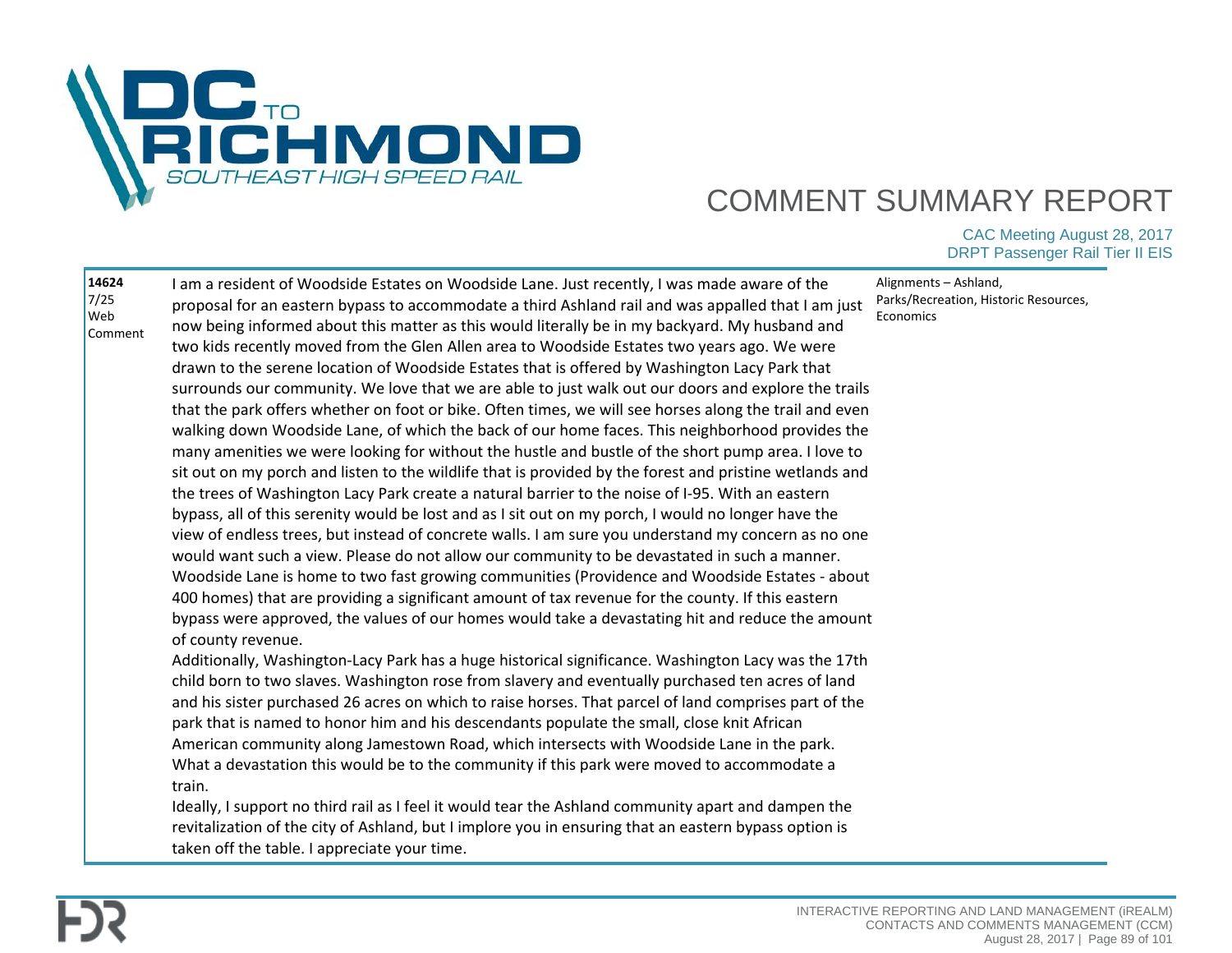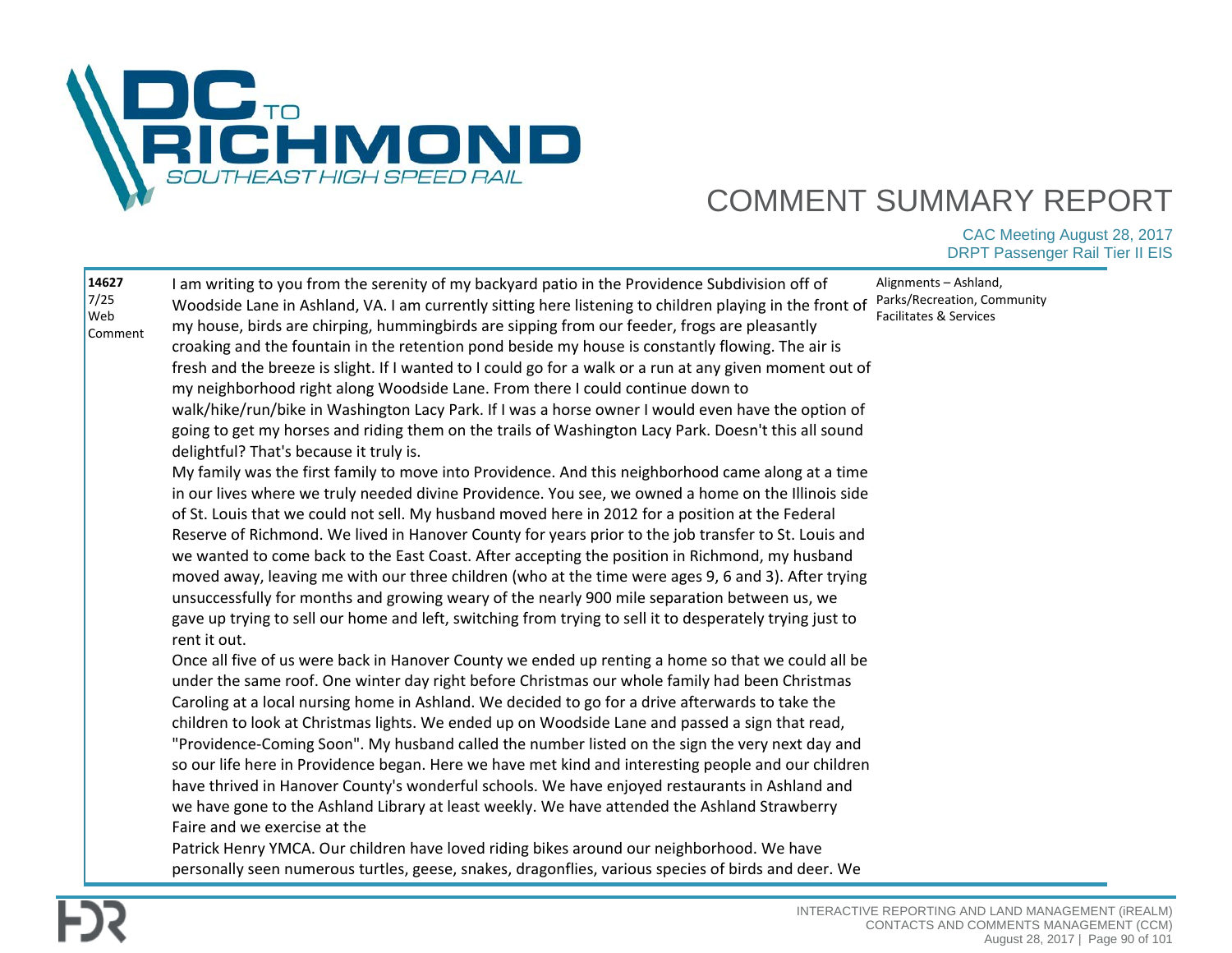

| have walked and run to Woodside Estates and Washington Lacy Park. And we walk almost daily our      |  |
|-----------------------------------------------------------------------------------------------------|--|
| own neighborhood's streets and trails simply because we enjoy being here in nature.                 |  |
| This is what Providence means to our family. This area is home to hundreds of other families very   |  |
| similar to ours. We are here and we care about our community, our roads, our trails, our homes, our |  |
| wildlife, our safety and our environment. Please take my family's story into account when you are   |  |
| thinking about the proposed high speed rail and the Eastern Bypass option.                          |  |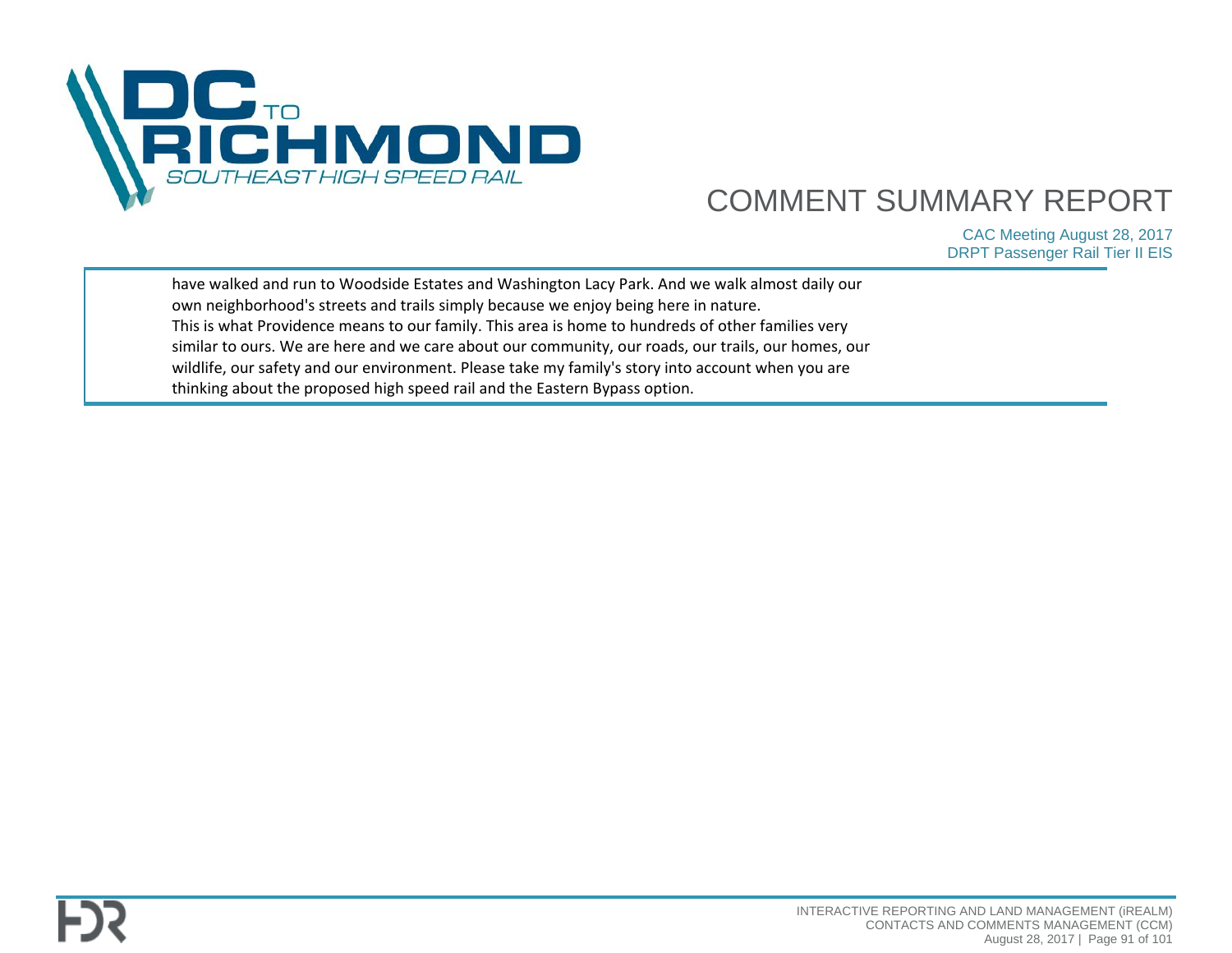

| 14659<br>Alignments - Ashland, Traffic/Safety,<br>First off, I would like to thank the committee for soliciting comments from the community and not<br>7/26<br>Utilities, Cumulative Impacts<br>hastily making seemingly unilateral decisions that would impact the areas in and around Ashland in a<br>Web<br>vacuum. I would, however, like to express my concern over the continued reevaluation of previously<br>Comment<br>excluded alternatives, specifically the "Eastern Bypass Alternatives."<br>The previous exclusion of these eastern options has led to the imbalance of comments heavily<br>weighted against any western or central alternatives. Many individuals who would be negatively<br>impacted by any eastern bypass alternative have offered support to their partners in opposition to<br>western or central options, again heavily skewing the perceived public impact simply due to the fact<br>that the eastern options were, based upon materials present on your website, "off of the table."<br>Now that one or more eastern routes are being reconsidered, those of us who would be potentially<br>impacted must now play "catch-up", voicing our opinions much later in the decision making process.<br>NIMBY - or "Not In My Back Yard" is an expected response to proposed projects of such scale,<br>complexity, potential disruption, decrease in quality of life and property values. Progress always has<br>a cost, and we individually place more intrinsic concern, weight, value, and importance on impacts<br>to our lives, often to the detriment of others.<br>In order to counteract this NIMBY response, the DRPT must make decisions in accordance with<br>Federal, State, and Local laws and policies to ensure that we do not miss the "forest for the trees."<br>Parks (of any type), historic sites, private property acquisitions/displacements, wetlands, existing<br>infrastructure and the actual/potential disruption thereof (roads and utilities) all have a higher<br>subjective rather than objective value (cost to the community).<br>Referencing infrastructure, it appears as if the eastern bypass would require at least two crossings of<br>Route 1, at least two crossings of I-95, and several other crossings of feeder and arterial roads. Be<br>they elevated, at grade, or below grade, the construction of each of these crossings will cause<br>significant long-term delays, increased commute times, and even more of the already observed<br>gridlock seen every day on I-95.<br>In addition to the impact on vehicle traffic, the proposed eastern bypass will also require the<br>relocation of at least one electric substation along with the relocation of many portions of the high-<br>voltage transmission lines feeding the town, most of our neighborhoods, and Kings Dominion. So we<br>all (western, central, and eastern) now have to deal with years of incremental power outages as |
|----------------------------------------------------------------------------------------------------------------------------------------------------------------------------------------------------------------------------------------------------------------------------------------------------------------------------------------------------------------------------------------------------------------------------------------------------------------------------------------------------------------------------------------------------------------------------------------------------------------------------------------------------------------------------------------------------------------------------------------------------------------------------------------------------------------------------------------------------------------------------------------------------------------------------------------------------------------------------------------------------------------------------------------------------------------------------------------------------------------------------------------------------------------------------------------------------------------------------------------------------------------------------------------------------------------------------------------------------------------------------------------------------------------------------------------------------------------------------------------------------------------------------------------------------------------------------------------------------------------------------------------------------------------------------------------------------------------------------------------------------------------------------------------------------------------------------------------------------------------------------------------------------------------------------------------------------------------------------------------------------------------------------------------------------------------------------------------------------------------------------------------------------------------------------------------------------------------------------------------------------------------------------------------------------------------------------------------------------------------------------------------------------------------------------------------------------------------------------------------------------------------------------------------------------------------------------------------------------------------------------------------------------------------------------------------------------------------------------------------------------------------------------------------------------------------------------------------------------------------------------------------------------------------------------------------------------------------------------------|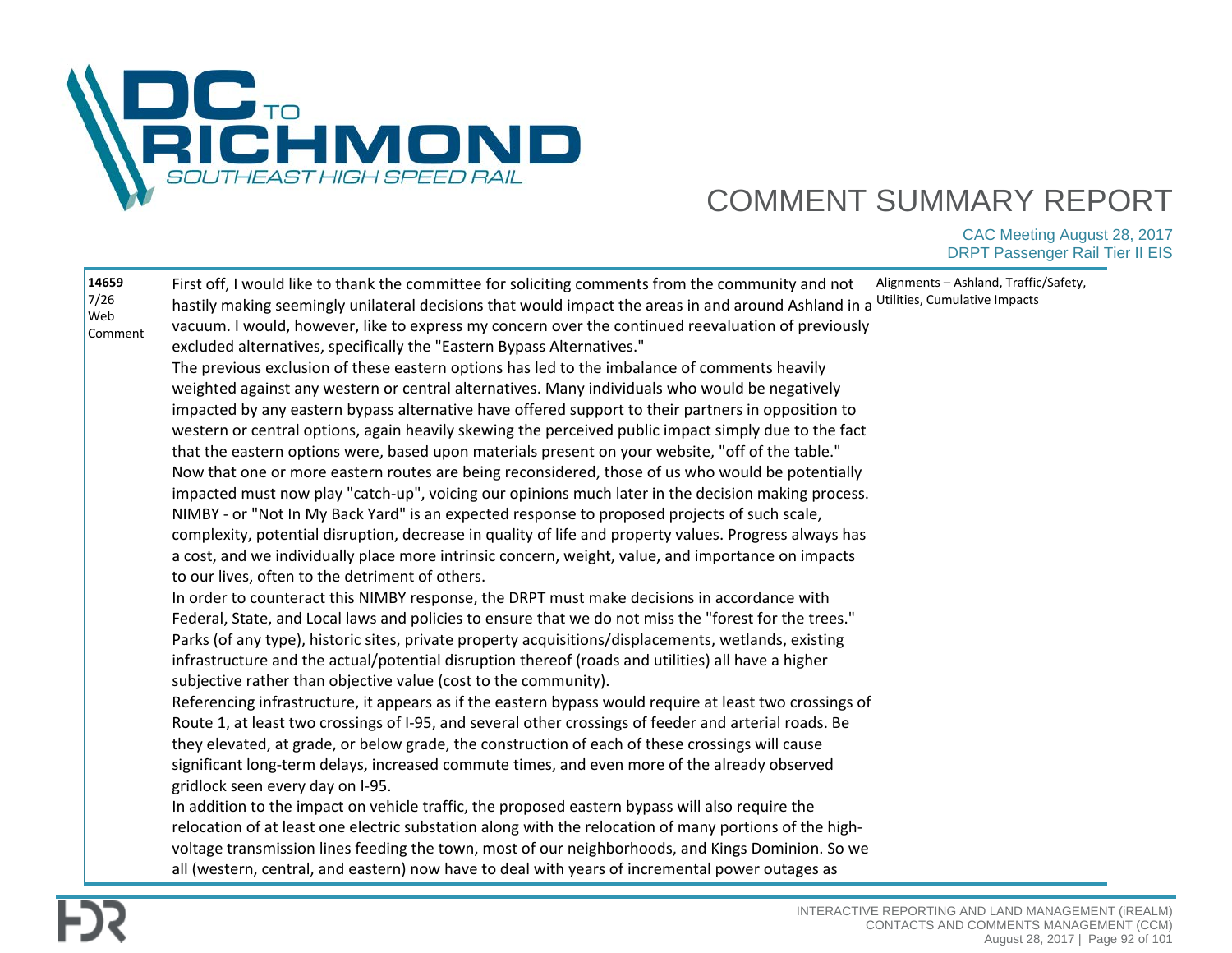

| well? What has been offered as a response to this concern? Surely any loss of power to Kings<br>Dominion alone would cause a major decrease in tax revenues brought in from their operation.<br>Finally, there is the simple fact that trains prefer (need) the most stable and "level" foundation<br>possible. When comparing terrain in each of the proposed corridors, it seems as if the easiest route<br>to take would be the one that does not require wetland and riparian crossings and does not require<br>significant modifications to the terrain to create a navigable grade. The eastern bypass route is by no<br>means the driest, most level, or stable option.<br>I have not heard a single person express a strong or even mild desire for any modifications to the<br>rails in and around Ashland (CSX and Amtrak excluded, of course). While stated as an alternative, I<br>do not realistically believe that the "no build" option will be considered, given corporate interests<br>over the benefit of community choice (see cable/internet provider franchise agreements and<br>contracts negotiated with the county as an example).<br>There comes a time when the community must make its voice heard, and I hope this is happening.<br>Regardless of what option is chosen there will be "winners" and "losers." Please understand that,<br>based upon the plethora of comments sent in, it is overwhelmingly apparent that homeowners, |  |
|------------------------------------------------------------------------------------------------------------------------------------------------------------------------------------------------------------------------------------------------------------------------------------------------------------------------------------------------------------------------------------------------------------------------------------------------------------------------------------------------------------------------------------------------------------------------------------------------------------------------------------------------------------------------------------------------------------------------------------------------------------------------------------------------------------------------------------------------------------------------------------------------------------------------------------------------------------------------------------------------------------------------------------------------------------------------------------------------------------------------------------------------------------------------------------------------------------------------------------------------------------------------------------------------------------------------------------------------------------------------------------------------------------------------------------------------------------------|--|
|                                                                                                                                                                                                                                                                                                                                                                                                                                                                                                                                                                                                                                                                                                                                                                                                                                                                                                                                                                                                                                                                                                                                                                                                                                                                                                                                                                                                                                                                  |  |
| farmers, schools, business owners, and the Town of Ashland itself all have quite a lot to lose (in<br>taxes, historic preservation, environmental disruption, quality of life, business revenue, safety,                                                                                                                                                                                                                                                                                                                                                                                                                                                                                                                                                                                                                                                                                                                                                                                                                                                                                                                                                                                                                                                                                                                                                                                                                                                         |  |
| tranquility, and ease of mobility). If we are to bear all of these costs, how can we ever be the<br>"winners" in this situation? Progress has a cost, but this cost should not be placed solely on the                                                                                                                                                                                                                                                                                                                                                                                                                                                                                                                                                                                                                                                                                                                                                                                                                                                                                                                                                                                                                                                                                                                                                                                                                                                           |  |
| shoulders of Hanover/Ashland citizens.                                                                                                                                                                                                                                                                                                                                                                                                                                                                                                                                                                                                                                                                                                                                                                                                                                                                                                                                                                                                                                                                                                                                                                                                                                                                                                                                                                                                                           |  |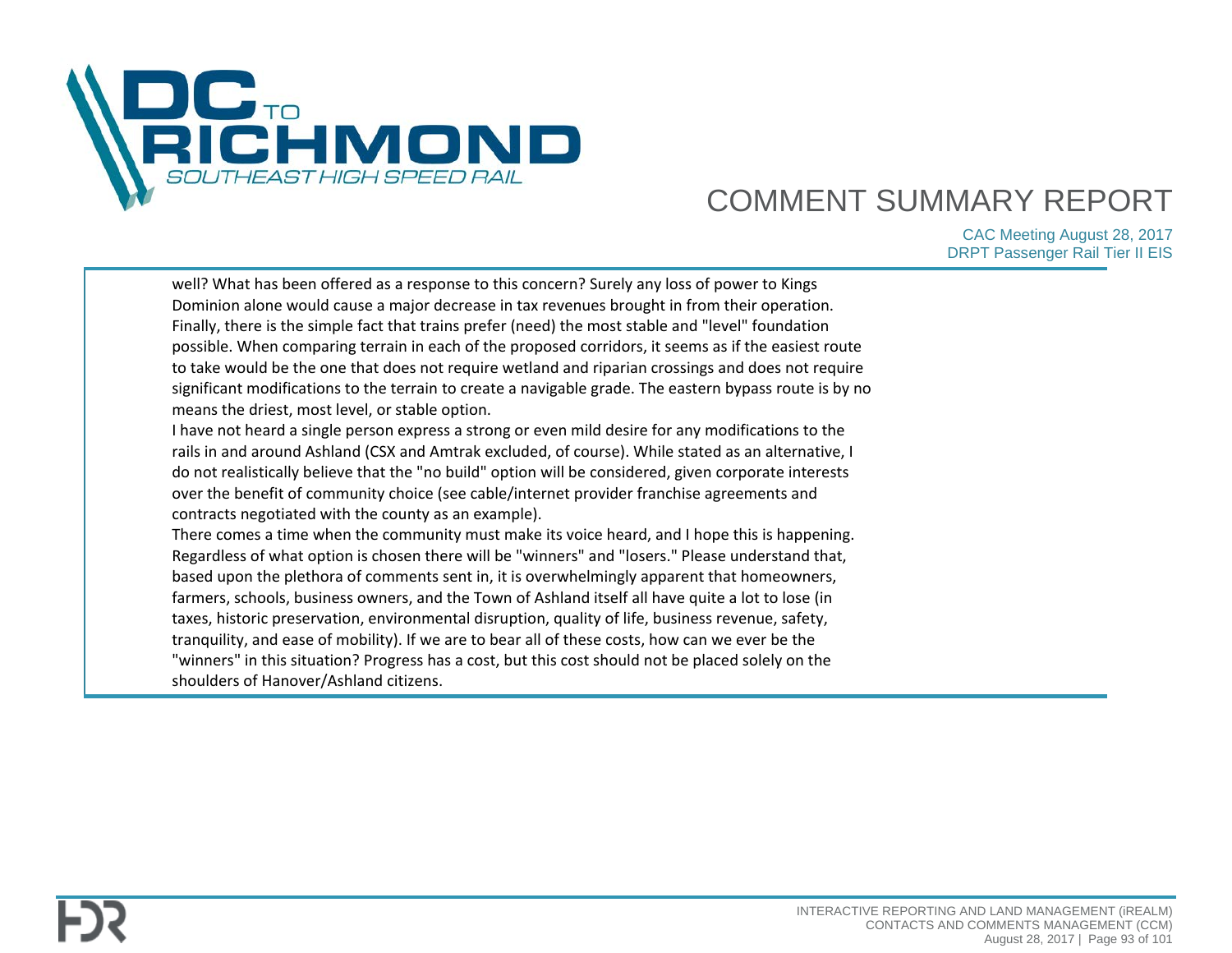

| 14662<br>7/27<br>Web<br>Comment | I'm writing about the poor communication regarding people adversely affected by this project. For<br>example, here is my story.<br>Western Bypass 1st alert - My property not within 500ft of the rail path, so I wasn't notified. I wasn't<br>very happy to learn it was 700ft, WAY too close. I live a mile from the tracks for a reason.<br>May 2016 - I get THE letter from DRPT. Due to adjustments to the Western Bypass the rail would<br>now be cutting through my driveway! I spent a year wondering if my house would be bulldozed.<br>May 2017-1 discover on the DRPT website that there is a document called the Archaeological and<br>Architectural Phase 1A Study for the Ashland Bypass Segment. Since I read any document<br>concerning DC2RVA, I waded thru this one, where I discover that an "access spur" running thru my<br>property is proposed so my neighbors and I can access our homes, therefore saving them from being<br>bulldozed.<br>So now if the Western Bypass happens, I not only have trains running thru my property, but also a<br>road with neighborhood traffic. I WOULD RATHER HAVE PREFERRED MY HOUSE BEING BULLDOZED.<br>There are other homes with new access roads so they can reach their property. Do they know? | Alignments - Ashland, Specific<br>Landowner Issues |
|---------------------------------|-----------------------------------------------------------------------------------------------------------------------------------------------------------------------------------------------------------------------------------------------------------------------------------------------------------------------------------------------------------------------------------------------------------------------------------------------------------------------------------------------------------------------------------------------------------------------------------------------------------------------------------------------------------------------------------------------------------------------------------------------------------------------------------------------------------------------------------------------------------------------------------------------------------------------------------------------------------------------------------------------------------------------------------------------------------------------------------------------------------------------------------------------------------------------------------------------------------------------------------------------------------------|----------------------------------------------------|
| 14665<br>7/28<br>Web<br>Comment | Ashland, RMC, and Hanover should all help the DRPT by urging them to abandon the DC2RVA<br>Ashland area segment. This would allow them to focus more on the more beneficial areas. If in 20<br>years the DRPT comes back and says "We need to talk again", OK. Sounds fair enough. Would be a<br>good consensus.                                                                                                                                                                                                                                                                                                                                                                                                                                                                                                                                                                                                                                                                                                                                                                                                                                                                                                                                                | Alignments - Ashland                               |
| 14667<br>7/29<br>Web<br>Comment | My thoughts on the third rail thru Ashland, S. Center St new alignment idea<br>Start the new S. Center St at Murtle. People along the new alignment would have to give up some of<br>their fronts yards to allow some of their neighbors to access their homes. Small price to pay.<br>This would save the destruction of the businesses along S. Center St, which would truly be sad.                                                                                                                                                                                                                                                                                                                                                                                                                                                                                                                                                                                                                                                                                                                                                                                                                                                                          | Alignments - Ashland                               |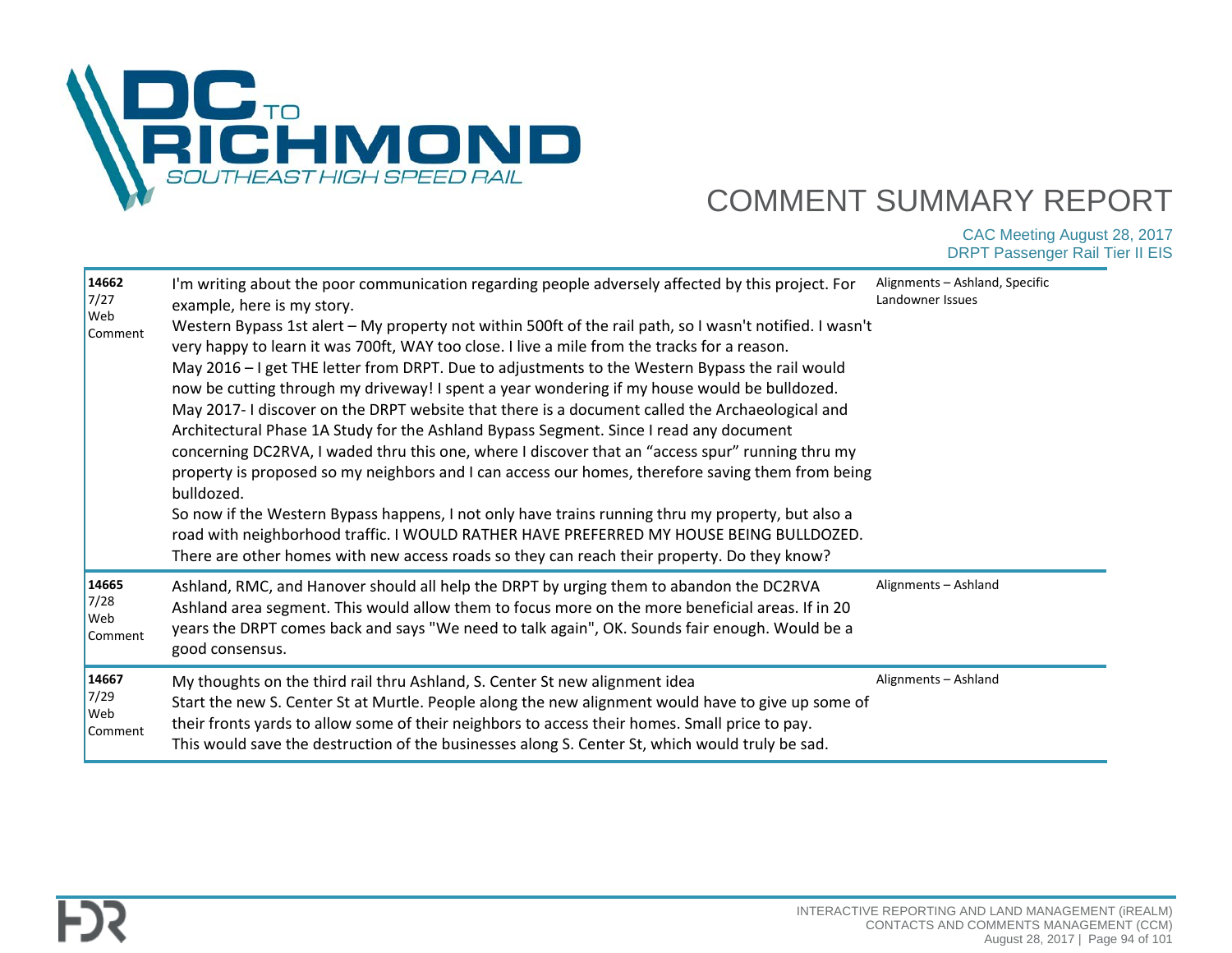

| 14677<br>8/2<br>Web<br>Comment | Most of the people we know have heard about our fight to save the family farm, our home, heritage, Alignments - Ashland, Farmland,<br>legacy, and way of life. The DRPT has uncoupled our area from the DC2RVA rail recommendation for<br>furthur study, and have been holding [now 3 of 4] meetings. Before the last meeting, it was<br>announced residents would be given 3 minutes to speek. It was cut to 2 minutes<br>"Here are the facts: My name is Kevin Tobin. Me, my wife, my brother-in-law, and father-in-law<br>spent 2½ years working every night and weekend to build a log home on the 150-year-old Staton<br>Family Farm -- Falling Creek Farm. May not mean very much to you [DRPT], but our forever home<br>means the world to me, my wife and my boys Jamaeson and Liam.<br>I live 40 minutes from where I work because Ashland offers something not many other places can. I<br>don't mind the commute because I love my work and love where I live. This is being threatened in<br>very real ways as a result of "high speed rail".<br>As a family, we're not bracing ourselves to lose part of our land, or peace, for something worth-<br>while. We're not talking about a new park, a war memorial, or bike path. We're talking about a<br>Western Bypass with (3) sets of rails, (2) 16' tall fences, and 80 trains a day right through the middle<br>of our existence.<br>The Tobins and Statons will not benefit from the rail, and neither will anyone else in the room. The<br>only ones who benefit from all this is CSX. This project will further line their pockets. Selling this<br>project as "high speed rail" is a marketing ploy. Amtrak is a 45 year old company with 80 year old<br>technology that loses hundreds of millions of dollars every year, subsidized by the Federal and State<br>Governments. I've read Amtrak referred to as a "mobile moneyburning machine". By saving less<br>than 20 minutes in the commute from Richmond to DC, do they think THIS project will finally make it<br>possible for them to stand on their own two feet? I think not.<br>Here's how eminent domain works. The government will take what it wants and pay market value<br>for those lost acres. Market value is a funny thing because the instant someone decides to draw a<br>line through your farm for a railroad, the land automatically "becomes" remarkably less valuable. By<br>the time the new rails are added, all of the land underneath them is blighted, worthless. It's a pretty<br>slick way to pay pennies on the dollar for a tremendous amount of other people's land against their<br>wills. The primary responsibility of a government is to defend our land and defend our rights.<br>Doesn't seem to be working yet! | Purpose and Need, Displacements<br>Res/Comm |
|--------------------------------|---------------------------------------------------------------------------------------------------------------------------------------------------------------------------------------------------------------------------------------------------------------------------------------------------------------------------------------------------------------------------------------------------------------------------------------------------------------------------------------------------------------------------------------------------------------------------------------------------------------------------------------------------------------------------------------------------------------------------------------------------------------------------------------------------------------------------------------------------------------------------------------------------------------------------------------------------------------------------------------------------------------------------------------------------------------------------------------------------------------------------------------------------------------------------------------------------------------------------------------------------------------------------------------------------------------------------------------------------------------------------------------------------------------------------------------------------------------------------------------------------------------------------------------------------------------------------------------------------------------------------------------------------------------------------------------------------------------------------------------------------------------------------------------------------------------------------------------------------------------------------------------------------------------------------------------------------------------------------------------------------------------------------------------------------------------------------------------------------------------------------------------------------------------------------------------------------------------------------------------------------------------------------------------------------------------------------------------------------------------------------------------------------------------------------------------------------------------------------------------------------------------------------------------------------------------------------------------------------------------------------------------------------------------------------------------------------------------------------------------------------------------------------------|---------------------------------------------|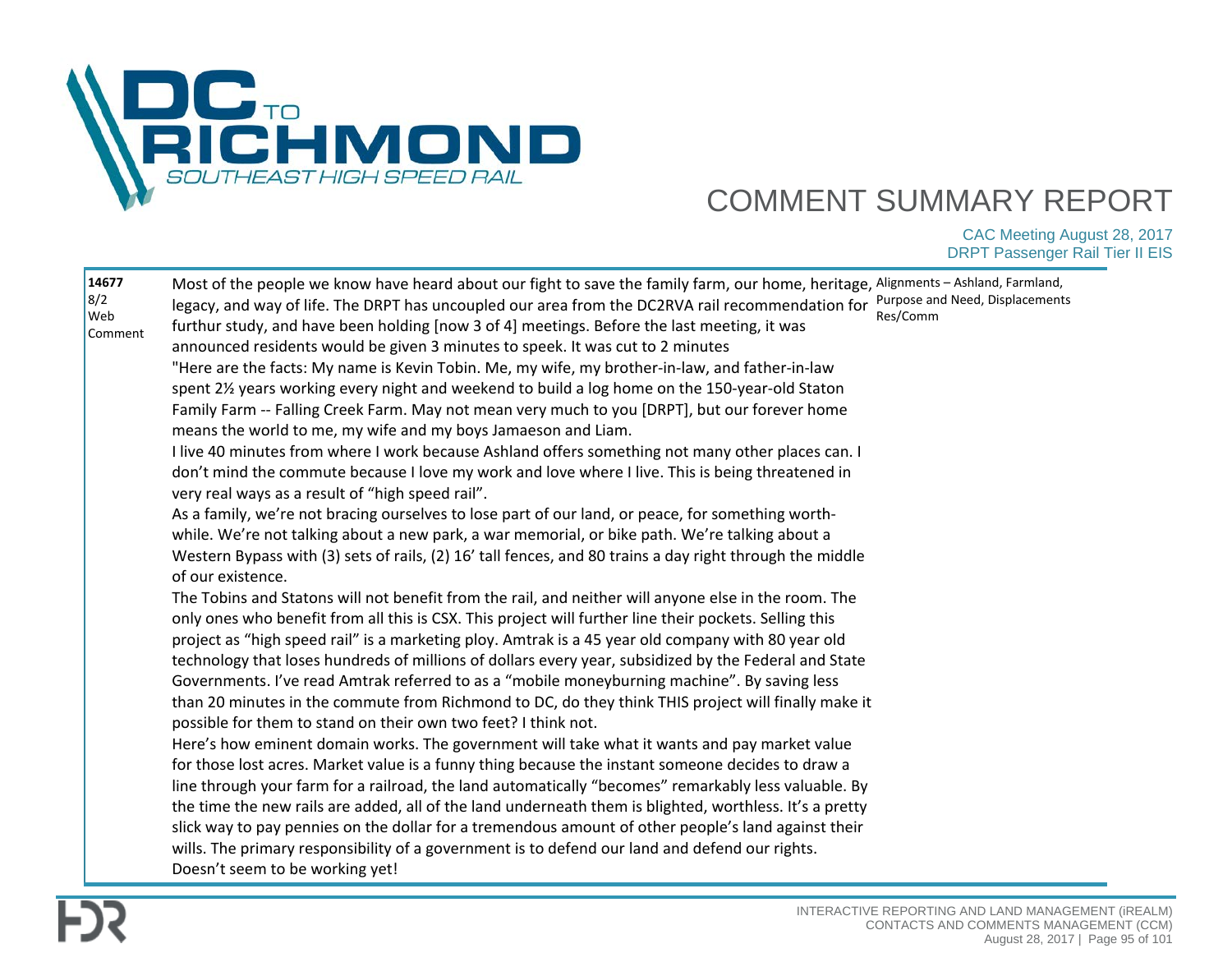

| At times the residents and leadership of Ashland and Hanover County have had to band together to<br>fight this initiative. At times it has come between us and torn us apart. I don't blame the residents of<br>Ashland for not wanting the additional track - it would devastate downtown Ashland, and there isn't<br>much to spare. I don't blame anyone who lives on any of the proposed bypasses for not wanting to<br>have their homes, farms and churches gutted like fish by a railroad.<br>We all have been so fixated on finding the "best solution" to this issue, be it a tunnel, bypass or third<br>rail, we've forgotten to ask why ANY of this necessary. This whole mess, and I mean MESS, is based<br>upon the assumptions in a report that more and more stuff will be moved by rail and people will<br>suddenly embrace the train, despite gas prices under \$2 a gallon. Every energy company in the US is<br>moving away from coal and coal trains. Amtrak has consistently lost billions of dollars and there's no<br>hope in sight of that changing. This is the solution to a problem that does NOT need solving. |  |
|------------------------------------------------------------------------------------------------------------------------------------------------------------------------------------------------------------------------------------------------------------------------------------------------------------------------------------------------------------------------------------------------------------------------------------------------------------------------------------------------------------------------------------------------------------------------------------------------------------------------------------------------------------------------------------------------------------------------------------------------------------------------------------------------------------------------------------------------------------------------------------------------------------------------------------------------------------------------------------------------------------------------------------------------------------------------------------------------------------------------------------------|--|
| The term "railroaded" means "having something forced through, either unjustly or without proper<br>regard for those affected. It clearly has its origins in analogy to the way early railroads were built,                                                                                                                                                                                                                                                                                                                                                                                                                                                                                                                                                                                                                                                                                                                                                                                                                                                                                                                               |  |
| often running straight through private lands and geographic features." Money talks and our rights<br>have walked. We feel Railroaded!"                                                                                                                                                                                                                                                                                                                                                                                                                                                                                                                                                                                                                                                                                                                                                                                                                                                                                                                                                                                                   |  |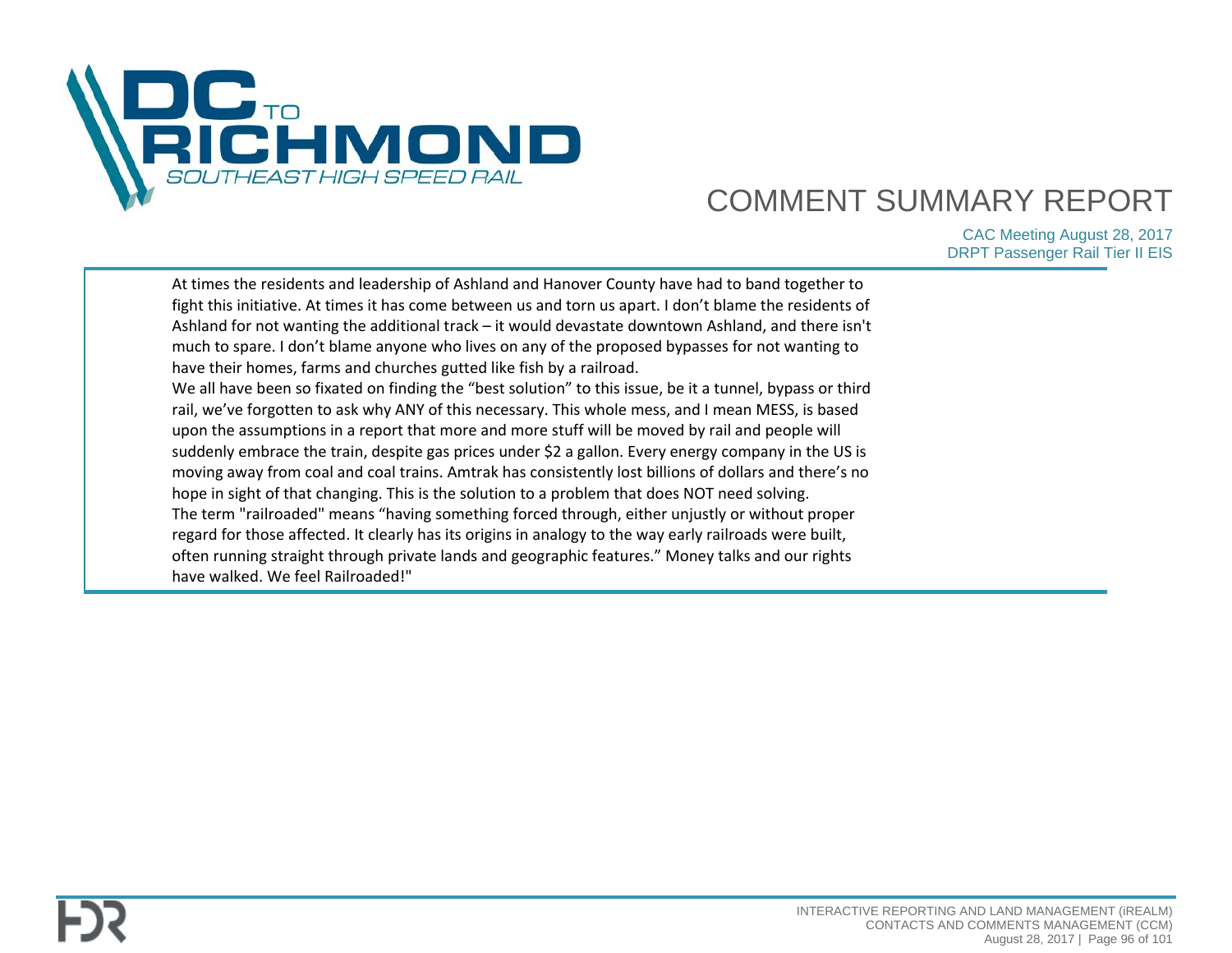

| 14680<br>8/2<br>Web<br>Comment | I attended the DC2RVA meeting on 7/24 held at RMC in Ashland. I appreciated the information the<br>DC2RAVA provided concerning the High Speed Rail and reviewing the other options given to the<br>area. I live in the Ashland area, the side where the Western bypass is an option. I have previously<br>express my thoughts concerning the massive effect towards the Western bypass. Yes, no one                                                                                    | Alignments - Ashland, Farmland,<br>Historic Resources |
|--------------------------------|----------------------------------------------------------------------------------------------------------------------------------------------------------------------------------------------------------------------------------------------------------------------------------------------------------------------------------------------------------------------------------------------------------------------------------------------------------------------------------------|-------------------------------------------------------|
|                                | including myself want to see the Town of Ashland nor the Eastern side(Buckingham Route) along<br>with the Western side to deal with the High Speed Rail. However, in response to last evening<br>meeting I was a little concern and upset.                                                                                                                                                                                                                                             |                                                       |
|                                | I do respect everyone's' opinion but to point fingers and push the decision to one side or the other<br>was up setting. We should all work together to decide the less cost and the lease impact it would<br>have on everyone involved.                                                                                                                                                                                                                                                |                                                       |
|                                | To have your citizens to stand up and say we have lived in Ashland along the tracks for 1 to 14 years<br>or those talking for the Woodside / Providence area who have move and lived for a couple of years<br>is a little upsetting wanting to push the option to the Western bypass. Then to speak of Historical<br>areas, was even more upsetting.                                                                                                                                   |                                                       |
|                                | The trains tracks in the Ashland have been there since the Civil War long before any of the speakers<br>who spoke have live there or probably born. The tracks along with several of the existing<br>homesteads, families and their decedents living on the Western bypass still operate on Century<br>Farms; recognized by the Department of Agriculture.                                                                                                                             |                                                       |
|                                | Century Farms and several on the Civil War homes are still standing along with the ancestor families<br>buried on the farms. Decedents who remember stories told by their ancestors from one generation<br>to another about the trains coming through Ashland over 100 years ago and the events that took<br>place over time, not those individuals who claimed to lived in Ashland for 1-14 or 20 years. This is<br>our heritage given to us from generation to generation.           |                                                       |
|                                | Century Farms are still in operation and producing in the Western bypass by decedents who have<br>survived through the Revolutionary War, Civil War, and the Depression Years. Then speaking of the<br>historical houses built along the track; these houses have been there just as long as the trains were<br>coming through the town which then it included the old trolley rail track along side of the existing<br>current tracks. To say by adding the 3rd rail in Ashland would |                                                       |

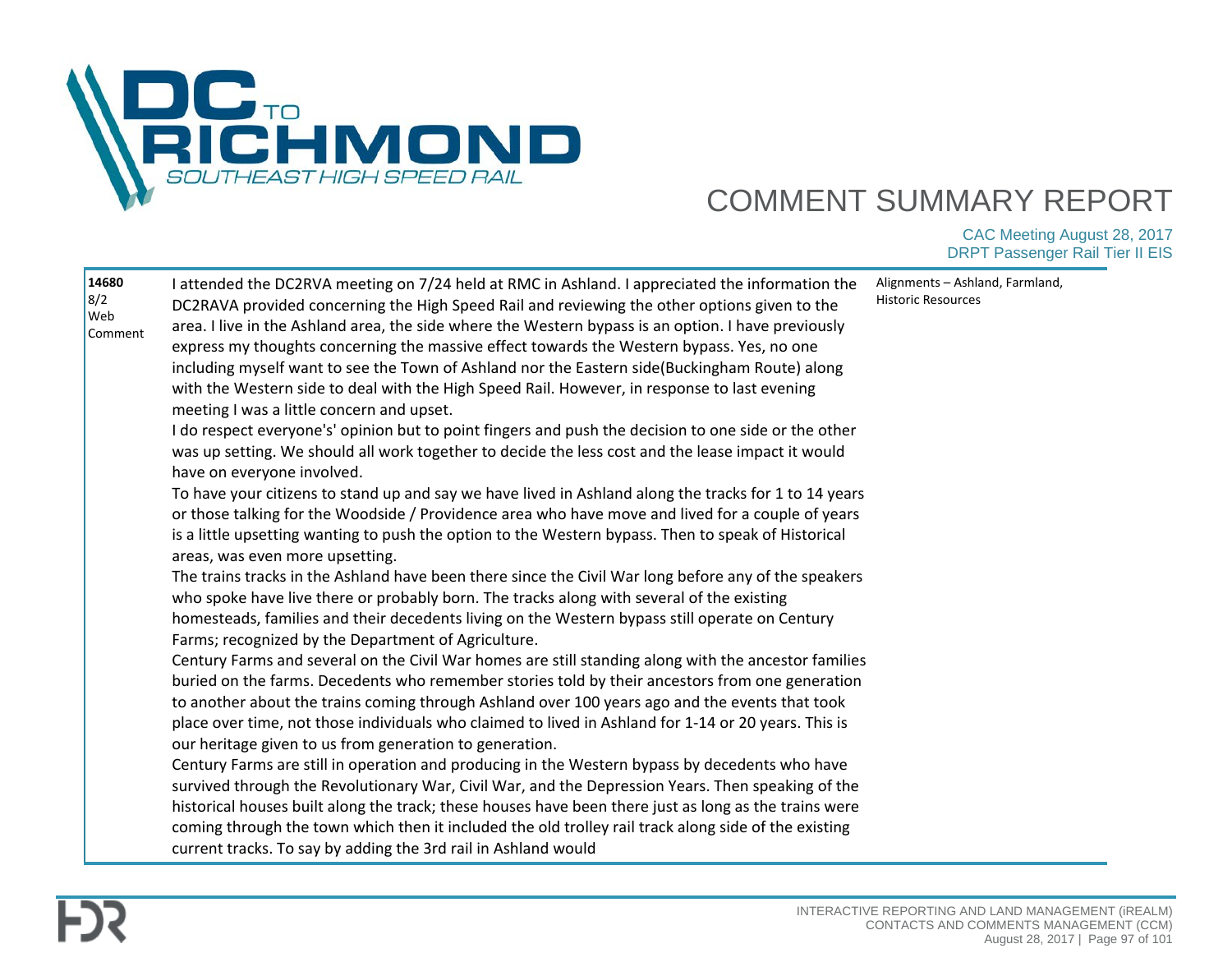

|                        | Disrupt the economy, well, it would also, disrupt the farmers and their income. It certainly did cause<br>misfortune over 100 years ago.<br>Don't be pointing the fingers lets try to find a solution where everything will be preserved.<br>Thank you.                                                                                                                                                                                                                                                                                                                                                                                                                                                                                                                                                                                                                                                                                                                                                                                                                                                                                                                                                                                                                                                                                                                                                                                                                                                                                           |                      |
|------------------------|---------------------------------------------------------------------------------------------------------------------------------------------------------------------------------------------------------------------------------------------------------------------------------------------------------------------------------------------------------------------------------------------------------------------------------------------------------------------------------------------------------------------------------------------------------------------------------------------------------------------------------------------------------------------------------------------------------------------------------------------------------------------------------------------------------------------------------------------------------------------------------------------------------------------------------------------------------------------------------------------------------------------------------------------------------------------------------------------------------------------------------------------------------------------------------------------------------------------------------------------------------------------------------------------------------------------------------------------------------------------------------------------------------------------------------------------------------------------------------------------------------------------------------------------------|----------------------|
| 14688<br>7/25<br>Email | Hi Randy,<br>Good meeting last night. I arrived a little late and was consequently near the bottom of the public<br>comment list. I was in the rear balcony for most of the meeting and just came down the public<br>comment. I moved from the Museum District to the Providence Subdivision in Hanover about a year<br>ago. We have an Ashland Zip: 23005, but are just outside the town limits for Ashland near<br>Washington Lacy Park.<br>Prior to the meeting last night, I received a flyer from community activists East of I-95 which had the<br>"Orange" route on the attached map, but not some of the other Eastern Bypass options which used<br>the I-95 median so that was what I was basing my comments off of. On looking at the online<br>DC2RVA map (attached), my comment may be one of the one of the "Black" options already<br>considered, but not advanced, I am not sure. In any event, I have attached a simple figure for an<br>alternative Eastern Bypass which combines parts of existing alternatives combining the "Orange"<br>alternative west of I-95 with the I-95 Median alternative in between. My thought is this would avoid<br>the controversial Washington Lacy Park and Wetlands area associated with the "Orange" alternative<br>east of I-95 and therefore potentially be able to gain broad community support from those living<br>West of Ashland, in the town of Ashland, and those living East of I-95. And it would be cheaper and<br>more feasible than a tunnel under Ashland.<br>Thanks,<br>Paul | Alignments - Ashland |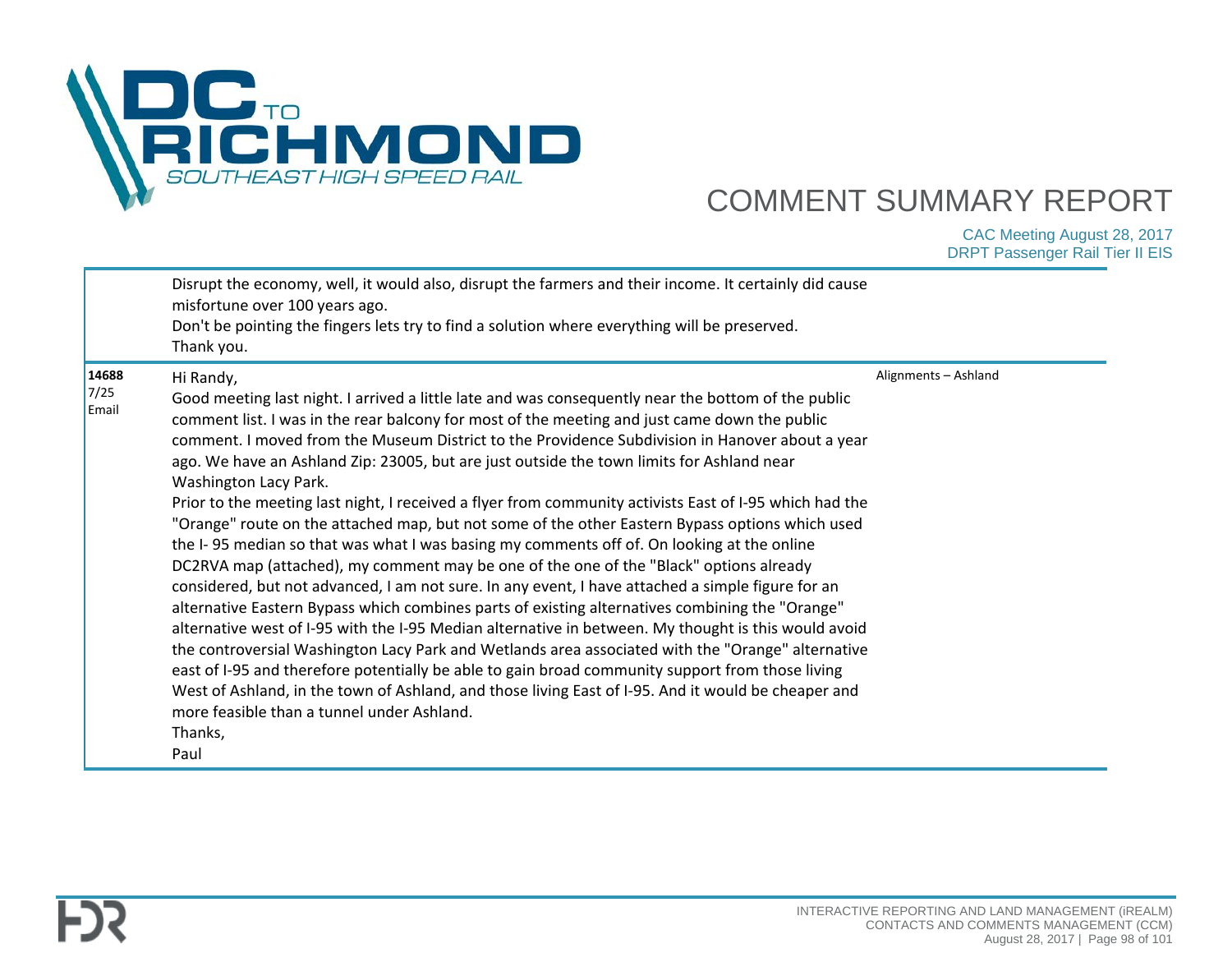

| 14694<br>7/31<br>Letter                      | Dear Ms. Stock,<br>The Providence Homeowners' Association, Inc. ("Providence") is the homeowners' association for a<br>211 home community located off of Woodside Road, at Route 54 in Ashland, VA. This letter is to<br>document Providence's objection to the proposed Eastern Route for the DC2RVa high speed rail<br>project ("Eastern Route").<br>Concerns regarding the Eastern Route stem from the impact its location would have to Washington<br>Lacy Park and other significant cultural resources in the Eastern Route vicinity. An underground<br>option would be the preferred option.<br>Thank you for your thoughtful consideration and prompt attention to this matter. Should there be<br>any questions or if you need any additional information, please do not hesitate to contact me at<br>gwmoore@hhhunt.com or 804-762-4800 x213.<br>Sincerely, | Alignments - Ashland |
|----------------------------------------------|-----------------------------------------------------------------------------------------------------------------------------------------------------------------------------------------------------------------------------------------------------------------------------------------------------------------------------------------------------------------------------------------------------------------------------------------------------------------------------------------------------------------------------------------------------------------------------------------------------------------------------------------------------------------------------------------------------------------------------------------------------------------------------------------------------------------------------------------------------------------------|----------------------|
| 14700<br>8/7<br>Web<br>Comment               | It is real interesting to me that the town and the west side got a seat on the CAC and then pushed to Alignments - Ashland<br>move the route over the east side where we not only do not have a seat at the table but until<br>recently havent been coming to the meetings because we were told that the east was not an option.<br>Not including the approx 600 families that will be withing one block of the proposed eastern route<br>was not only poor planning but opens up the CAC to a huge liability in the form of a class action suit<br>for failure to allow representation I would think. We need to have Doug Riddell added to the CAC<br>ASAP please.                                                                                                                                                                                                  |                      |
| 14701<br>8/7<br><b>Web</b><br><b>Comment</b> | When can we get a detailed map of option AEB3 in Ashland/Hanover? This option hasn't been<br>discussed at any CAC thus far.                                                                                                                                                                                                                                                                                                                                                                                                                                                                                                                                                                                                                                                                                                                                           | Alignments - Ashland |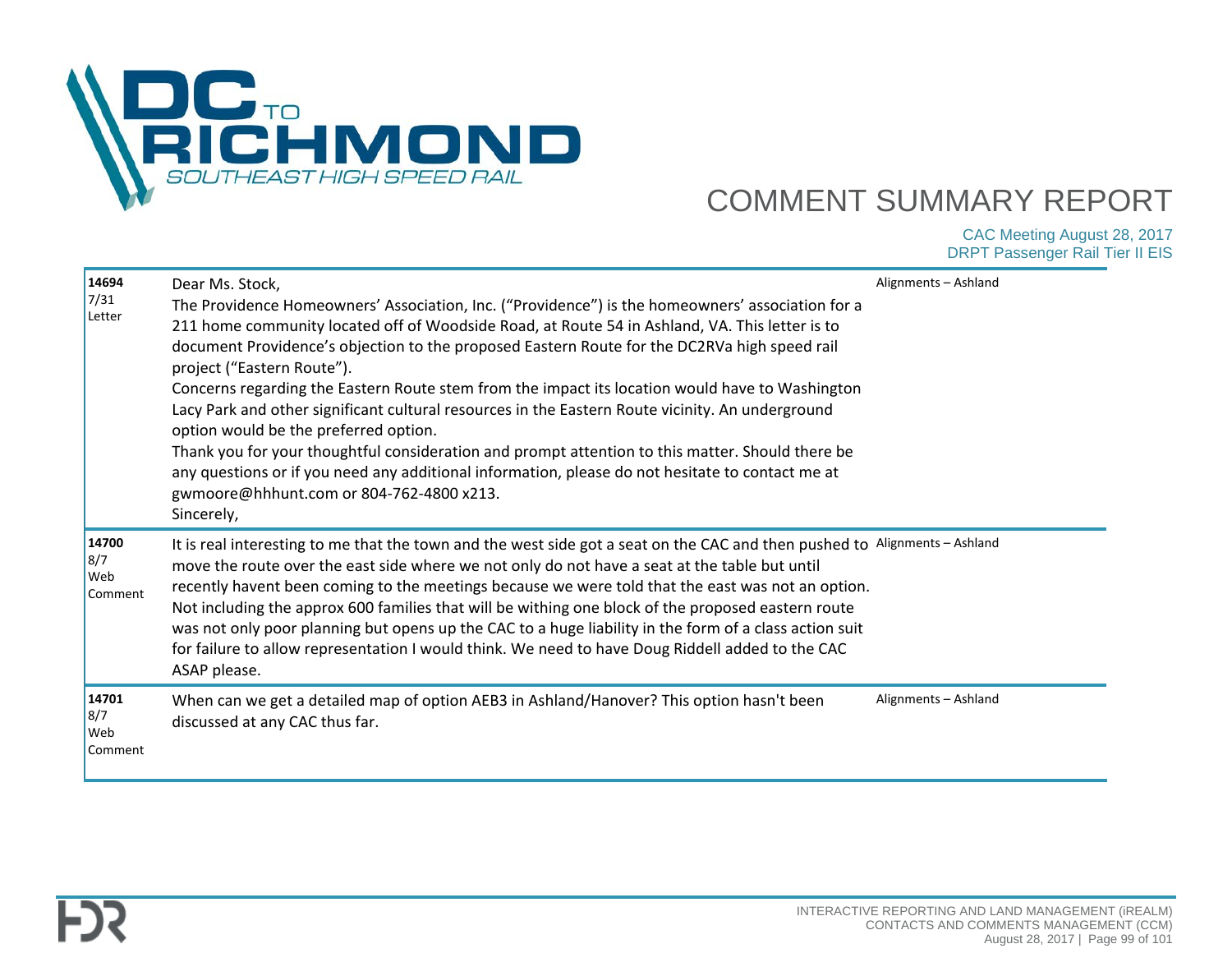

| 14702 | Dear Ms. Stock:                                                                                          | Alignments - Ashland, Public |
|-------|----------------------------------------------------------------------------------------------------------|------------------------------|
| 8/4   | Thank you so kindly for the above email concerning our recent comment on the DC2RVA rail project.        | Involvement                  |
| Email | I appreciate the fact that you read the comment and took the time to write.                              |                              |
|       | We have attended the monthly meetings and hope to be at the August gathering. I would like to            |                              |
|       | offer the following remarks regarding the July meeting at RMCMy family and I attended and                |                              |
|       | appreciated the opportunity to comment publicly about the rail project. After reading that there         |                              |
|       | would be 2-3 minutes allowed per person who signed up to speak, I spent some time writing my             |                              |
|       | comments down so I could time myself and ensure that I would not take longer than allowed. My            |                              |
|       | comments were 2 minutes 15 seconds. However, when the time came to speak, you will remember              |                              |
|       | that each person was given only 2 minutes and was then cut off. I understand there were lots of          |                              |
|       | people to hear from, but may I say this was terribly unfair to those of us who were told we could        |                              |
|       | speak for 2-3 minutes. I was cut off mid-sentence as were the other speakers. Needless to say there      |                              |
|       | was no time to wrap up our comments and draw them to a close.                                            |                              |
|       | In addition to this, the room was hot, and my son and husband had to stand for most of the 3 hour        |                              |
|       |                                                                                                          |                              |
|       | meeting. It's surely terribly difficult to guess how many people will attend, but it seems that when     |                              |
|       | the public is invited and will have an opportunity to speak at a meeting addressing such a               |                              |
|       | contentious subject, better arrangements should have been made. It would have been much better           |                              |
|       | to have a room too large than too small.                                                                 |                              |
|       | I hope your office will keep these issues in mind for future meetings. When things like this happen, it  |                              |
|       | gives the impression of poor planning and a certain disregard for the public. That said, I would like to |                              |
|       | mention how accommodating and polite the staff greeting the attendees was and I appreciated that.        |                              |
|       | Again, thanks for your email, and we look forward to the time when this entire issue is laid to rest.    |                              |
|       |                                                                                                          |                              |